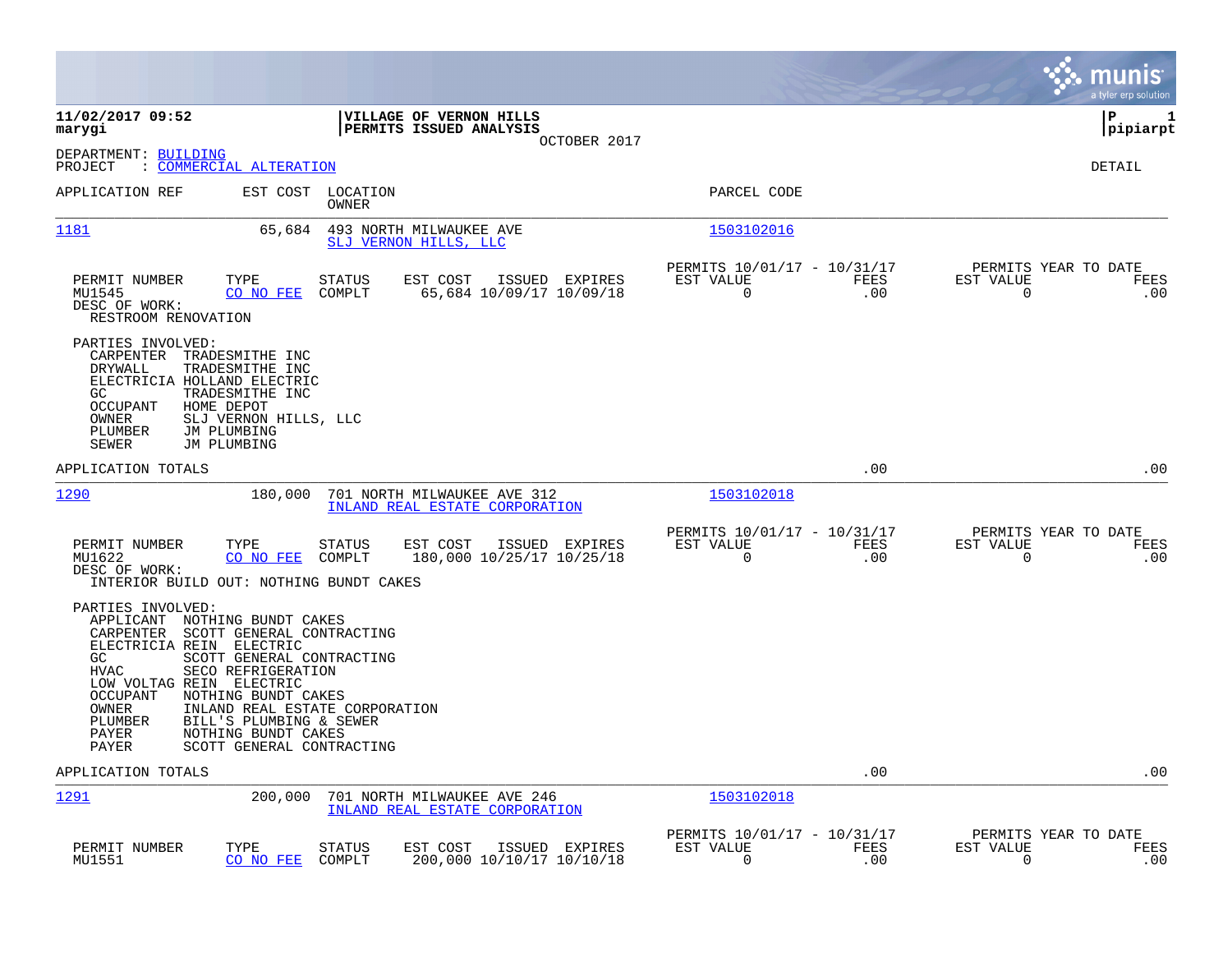|                                                                                                                                                                                                                                                                                                                                                                                                                            |                                                                                             |                                                                    | munis<br>a tyler erp solution                                               |
|----------------------------------------------------------------------------------------------------------------------------------------------------------------------------------------------------------------------------------------------------------------------------------------------------------------------------------------------------------------------------------------------------------------------------|---------------------------------------------------------------------------------------------|--------------------------------------------------------------------|-----------------------------------------------------------------------------|
| 11/02/2017 09:52<br>marygi                                                                                                                                                                                                                                                                                                                                                                                                 | VILLAGE OF VERNON HILLS<br>PERMITS ISSUED ANALYSIS<br>OCTOBER 2017                          |                                                                    | l P<br>2<br> pipiarpt                                                       |
| DEPARTMENT: BUILDING<br><u>COMMERCIAL ALTERATION</u><br>PROJECT                                                                                                                                                                                                                                                                                                                                                            |                                                                                             |                                                                    | DETAIL                                                                      |
| EST COST<br>APPLICATION REF<br>DESC OF WORK:<br>INTERIOR BUILD OUT: LIL KICKERS                                                                                                                                                                                                                                                                                                                                            | LOCATION<br>OWNER                                                                           | PARCEL CODE                                                        |                                                                             |
| PARTIES INVOLVED:<br>APPLICANT DCS MIDWEST LLC<br>ELECTRICIA NICK ELECTRIC<br>GC<br>DCS MIDWEST LLC<br><b>HVAC</b><br>MARTIN ENTERPRISES<br>OCCUPANT<br>LIL KICKERS<br>OWNER<br>INLAND REAL ESTATE CORPORATION<br>PLUMBER<br>A & C PLUMBING<br>PAYER<br>DCS MIDWEST LLC                                                                                                                                                    |                                                                                             |                                                                    |                                                                             |
| APPLICATION TOTALS                                                                                                                                                                                                                                                                                                                                                                                                         |                                                                                             |                                                                    | .00<br>$.00 \,$                                                             |
| 1349<br>100,000                                                                                                                                                                                                                                                                                                                                                                                                            | 445 EAST TOWNLINE RD A2<br>MAMOM POWERS, JR                                                 | 1504201008                                                         |                                                                             |
| PERMIT NUMBER<br>TYPE<br>MU1536<br>CO NO FEE<br>DESC OF WORK:<br>INTERIOR BUILD OUT: ROOSTERS                                                                                                                                                                                                                                                                                                                              | STATUS<br>EST COST<br>ISSUED EXPIRES<br>100,000 10/06/17 10/06/18<br>COMPLT                 | PERMITS 10/01/17 - 10/31/17<br>EST VALUE<br>$\mathbf 0$            | PERMITS YEAR TO DATE<br><b>FEES</b><br>EST VALUE<br>FEES<br>.00<br>0<br>.00 |
| PARTIES INVOLVED:<br>APPLICANT A & E NATIONAL, INC<br>CARPENTER<br>REDEMPTIVE CREATIONS<br>DRYWALL<br>REDEMPTIVE CREATIONS<br>ELECTRICIA JRO ELECTRIC<br>GC<br>BURDG, DUNHAM & ASSOC<br>APOLLO CONSTRUCTION<br>GLASS<br><b>HVAC</b><br>CLASSIC AIR INC<br>OCCUPANT<br>ROOSTERS MEN'S GROOMING<br>OWNER<br>MAMOM POWERS, JR<br>PLUMBER<br><b>WW GROUP</b><br>PAYER<br>A & E NATIONAL, INC<br>BURDG, DUNHAM & ASSOC<br>PAYER |                                                                                             |                                                                    |                                                                             |
| APPLICATION TOTALS                                                                                                                                                                                                                                                                                                                                                                                                         |                                                                                             |                                                                    | .00<br>.00                                                                  |
| 1358<br>6,700,000                                                                                                                                                                                                                                                                                                                                                                                                          | 1011 WOODLANDS PKY<br>VAN VLISSINGEN & CO                                                   | 1515104007                                                         |                                                                             |
| PERMIT NUMBER<br>TYPE<br>COM ALT<br>MU1550<br>DESC OF WORK:<br>RENOVATION OF OFFICE/WAREHOUSE                                                                                                                                                                                                                                                                                                                              | <b>STATUS</b><br>EST COST<br>ISSUED EXPIRES<br>6,700,000 10/10/17 10/24/18<br><b>ISSUED</b> | PERMITS 10/01/17 - 10/31/17<br>EST VALUE<br>6,700,000<br>68,163.62 | PERMITS YEAR TO DATE<br>FEES<br>EST VALUE<br>FEES<br>6,700,000<br>68,163.62 |
| PARTIES INVOLVED:<br>APPLICANT TAKENAKA CORPORATION<br>CARPENTER JMC CONSTRUCTION                                                                                                                                                                                                                                                                                                                                          |                                                                                             |                                                                    |                                                                             |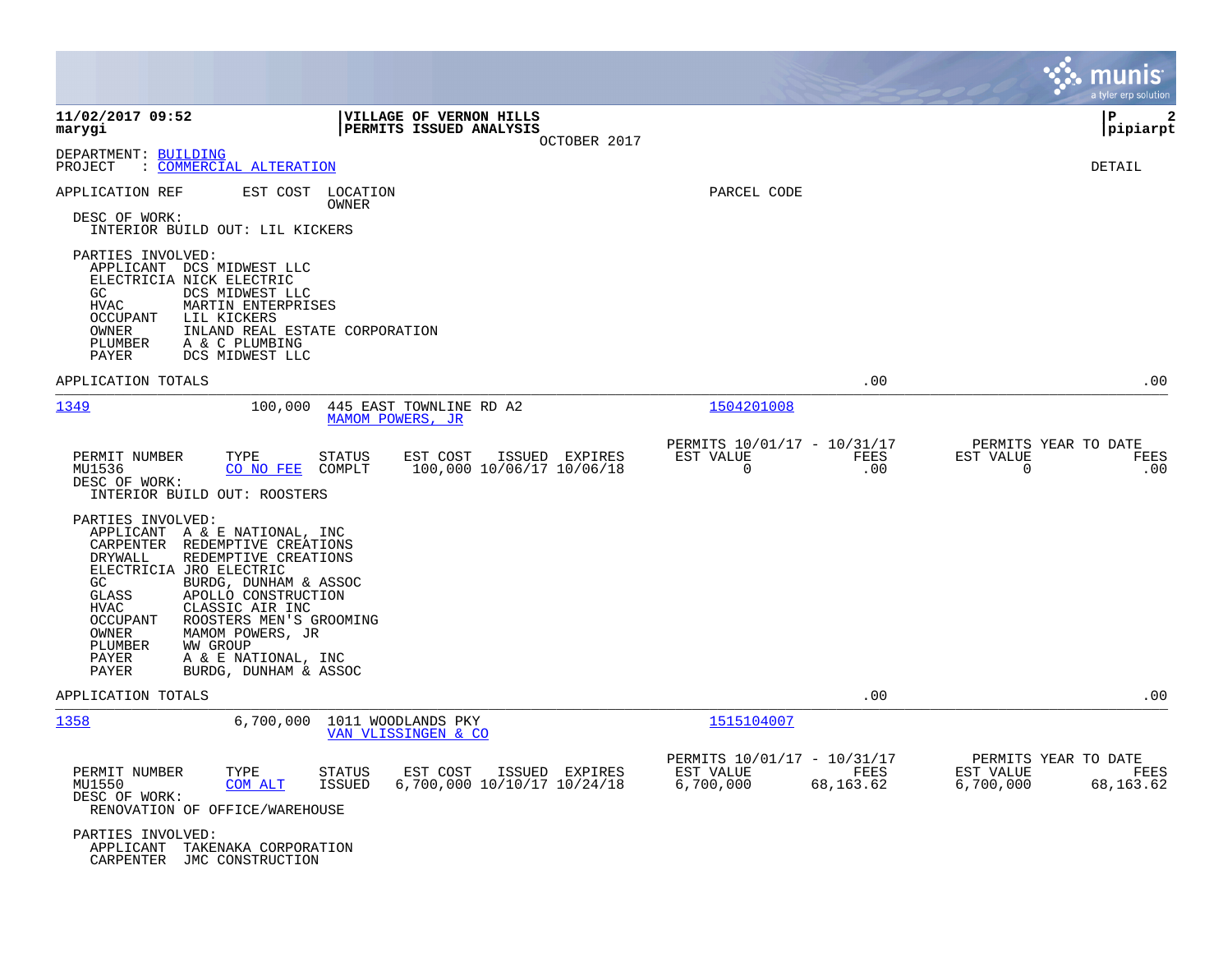|                                                                                                                                                                                                                                                                                                                                                                                                                                                                             |                                                                             | munis<br>a tyler erp solution                                 |
|-----------------------------------------------------------------------------------------------------------------------------------------------------------------------------------------------------------------------------------------------------------------------------------------------------------------------------------------------------------------------------------------------------------------------------------------------------------------------------|-----------------------------------------------------------------------------|---------------------------------------------------------------|
| 11/02/2017 09:52<br>VILLAGE OF VERNON HILLS<br>PERMITS ISSUED ANALYSIS<br>marygi<br>OCTOBER 2017                                                                                                                                                                                                                                                                                                                                                                            |                                                                             | l P<br>3<br> pipiarpt                                         |
| DEPARTMENT: BUILDING<br>COMMERCIAL ALTERATION<br>PROJECT<br>$\ddot{\cdot}$                                                                                                                                                                                                                                                                                                                                                                                                  |                                                                             | DETAIL                                                        |
| APPLICATION REF<br>EST COST<br>LOCATION<br>OWNER<br>CONCRETE<br>CONCRETE BY WAGNER<br>ELECTRICIA CONNELLY ELECTRIC<br>GC<br>TAKENAKA CORPORATION<br>GLASS<br>CHRISTOPHER GLASS & ALUMINUM<br><b>HVAC</b><br>EDWARDS ENGINEERING<br>AETNA ENGINEERING<br>IRON WORK<br>OWNER<br>VAN VLISSINGEN & CO<br>PLUMBER<br>HAYES INDUSTRIES<br>PAYER<br>TAKENAKA CORPORATION<br><b>ROOFER</b><br>ALL AMERICAN EXTERIOR SOLUTIONS DBA                                                   | PARCEL CODE                                                                 |                                                               |
| APPLICATION TOTALS                                                                                                                                                                                                                                                                                                                                                                                                                                                          | 68,163.62                                                                   | 68,163.62                                                     |
| 1447<br>103 WEST TOWNLINE RD<br>23,500<br><b>JOSEPH Z WASCOW</b>                                                                                                                                                                                                                                                                                                                                                                                                            | 1505200032                                                                  |                                                               |
| PERMIT NUMBER<br>TYPE<br>STATUS<br>EST COST<br>ISSUED EXPIRES<br>MU1601<br>CO NO FEE<br>COMPLT<br>23,500 10/20/17 10/20/18<br>DESC OF WORK:<br>COMMERCIAL ALTERATION - SEW PERSONAL<br>PARTIES INVOLVED:<br>APPLICANT<br>SEW PERSONAL<br>CARPENTER<br>MARK III CONSTRUCTION<br>DRYWALL<br>HOLLAND PAINTING<br>ELECTRICIA N POWER LLC<br>SEW PERSONAL<br>GC<br><b>OCCUPANT</b><br>SEW PERSONAL<br>OWNER<br>JOSEPH Z WASCOW<br>PAYER<br>GAIL HARGROW<br>PAYER<br>SEW PERSONAL | PERMITS 10/01/17 - 10/31/17<br>EST VALUE<br>FEES<br>0<br>.00                | PERMITS YEAR TO DATE<br>EST VALUE<br>FEES<br>0<br>.00         |
| APPLICATION TOTALS                                                                                                                                                                                                                                                                                                                                                                                                                                                          | .00                                                                         | .00                                                           |
| 1478<br>1720 NORTH MILWAUKEE AVE<br>30,000<br>VERNON HILLS FRESH MARKET VENTURE DST                                                                                                                                                                                                                                                                                                                                                                                         | 1128411013                                                                  |                                                               |
| PERMIT NUMBER<br>TYPE<br>EST COST<br>ISSUED EXPIRES<br>STATUS<br>30,000 10/03/17 10/24/18<br>MU1517<br><b>COM ALT</b><br><b>ISSUED</b><br>DESC OF WORK:<br>INTERIOR REMODEL - ECR ROOM<br>PARTIES INVOLVED:<br>APPLICANT API ARCHITECHS<br>CARPENTER COSGROVE<br>ELECTRICIA FORESITE ELECTRIC<br>GC<br>W.L. DECKER CONTRACTOR<br>SECO REFRIGERATION<br>HVAC                                                                                                                 | PERMITS 10/01/17 - 10/31/17<br>EST VALUE<br><b>FEES</b><br>30,000<br>500.00 | PERMITS YEAR TO DATE<br>EST VALUE<br>FEES<br>30,000<br>500.00 |
| OCCUPANT<br>MARIANOS<br>OWNER<br>VERNON HILLS FRESH MARKET VENTURE DST                                                                                                                                                                                                                                                                                                                                                                                                      |                                                                             |                                                               |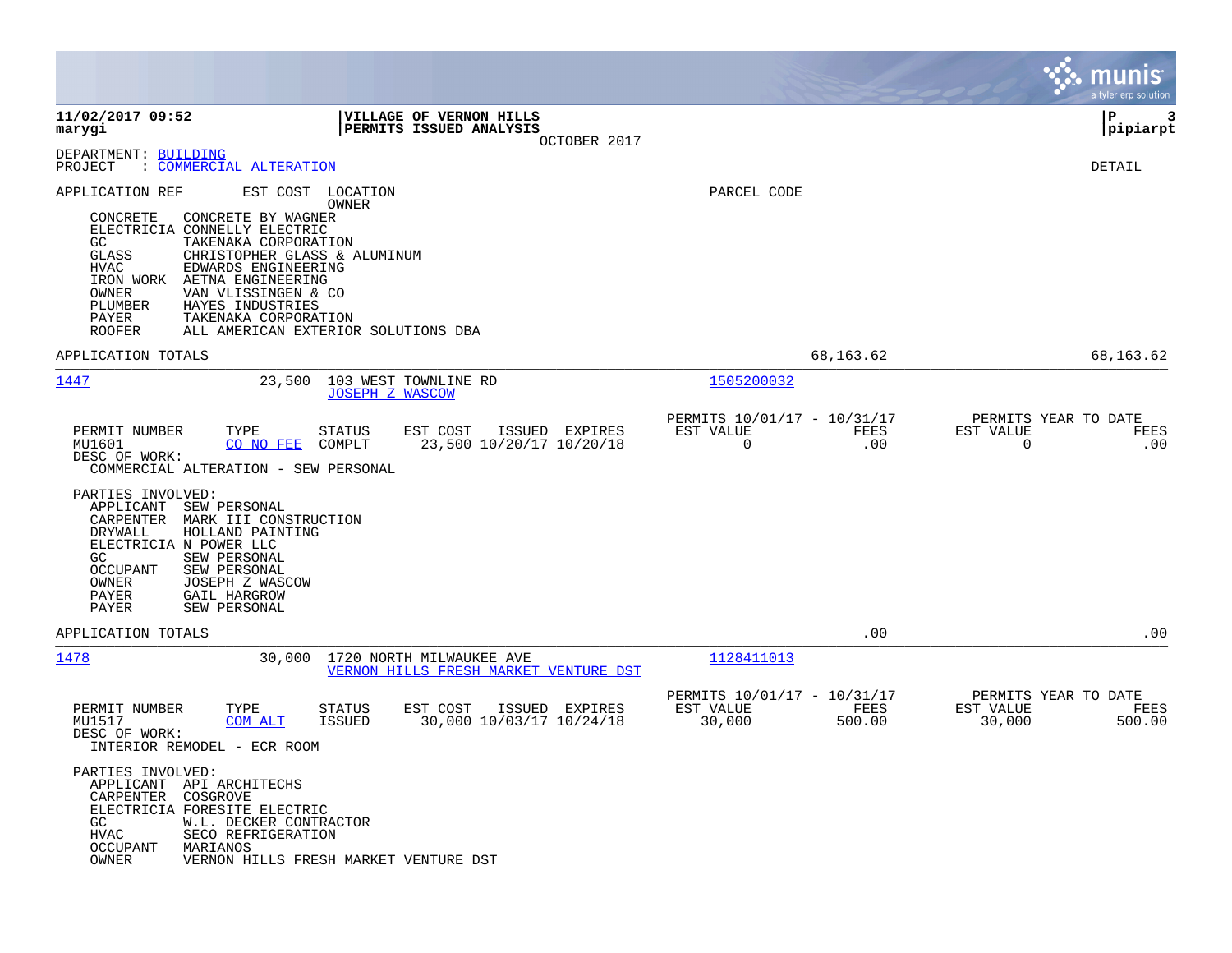|                                                                                                                                                                                                                                                                                                                               |                                                                                           |                                                                         | munis<br>a tyler erp solution                                    |
|-------------------------------------------------------------------------------------------------------------------------------------------------------------------------------------------------------------------------------------------------------------------------------------------------------------------------------|-------------------------------------------------------------------------------------------|-------------------------------------------------------------------------|------------------------------------------------------------------|
| 11/02/2017 09:52<br>marygi                                                                                                                                                                                                                                                                                                    | VILLAGE OF VERNON HILLS<br>PERMITS ISSUED ANALYSIS<br>OCTOBER 2017                        |                                                                         | P<br>4<br> pipiarpt                                              |
| DEPARTMENT: BUILDING<br>: COMMERCIAL ALTERATION<br>PROJECT                                                                                                                                                                                                                                                                    |                                                                                           |                                                                         | <b>DETAIL</b>                                                    |
| APPLICATION REF                                                                                                                                                                                                                                                                                                               | EST COST LOCATION<br>OWNER                                                                | PARCEL CODE                                                             |                                                                  |
| THE W-T GROUP<br>PAYER<br>PAYER<br>W.L. DECKER CONTRACTOR<br><b>ROOFER</b><br>SULLIVAN ROOFING                                                                                                                                                                                                                                |                                                                                           |                                                                         |                                                                  |
| APPLICATION TOTALS                                                                                                                                                                                                                                                                                                            |                                                                                           | 500.00                                                                  | 500.00                                                           |
| 1547<br>12,000                                                                                                                                                                                                                                                                                                                | 50 LAKEVIEW PKY 134<br>ARTHUR J ROGERS & CO                                               | 1504401092                                                              |                                                                  |
| PERMIT NUMBER<br>TYPE<br>MU1526<br>COM ALT<br>DESC OF WORK:<br>COMM ALTER - RENALYSIS MED PROD                                                                                                                                                                                                                                | <b>STATUS</b><br>EST COST<br>ISSUED EXPIRES<br><b>ISSUED</b><br>12,000 10/05/17 10/31/18  | PERMITS 10/01/17 - 10/31/17<br>EST VALUE<br>FEES<br>12,000<br>320.00    | PERMITS YEAR TO DATE<br>EST VALUE<br>FEES<br>12,000<br>320.00    |
| PARTIES INVOLVED:<br>APPLICANT ARTHUR J ROGERS & CO<br>CARPENTER DUMITRU PETEA<br>ELECTRICIA PROLITE ELECTRIC<br>ARTHUR J ROGERS & CO<br>GC.<br>ARTHUR J ROGERS & CO<br>OWNER<br>WALMORE PLUMBING<br>PLUMBER<br>PAYER<br>ARTHUR J ROGERS & CO                                                                                 |                                                                                           |                                                                         |                                                                  |
| APPLICATION TOTALS                                                                                                                                                                                                                                                                                                            |                                                                                           | 320.00                                                                  | 320.00                                                           |
| 1569<br>320,000                                                                                                                                                                                                                                                                                                               | 700 NORTH MILWAUKEE AVE 139<br>HAWTHORN HILLS SQUARE 1687 LLC                             | 1504201051                                                              |                                                                  |
| PERMIT NUMBER<br>TYPE<br>MU1651<br>COM ALT<br>DESC OF WORK:<br>BUILD OUT: ORANGE THEORY FITNESS                                                                                                                                                                                                                               | EST COST<br>ISSUED EXPIRES<br><b>STATUS</b><br><b>ISSUED</b><br>320,000 10/31/17 10/31/18 | PERMITS 10/01/17 - 10/31/17<br>EST VALUE<br>FEES<br>320,000<br>3,400.00 | PERMITS YEAR TO DATE<br>EST VALUE<br>FEES<br>320,000<br>3,400.00 |
| PARTIES INVOLVED:<br>APPLICANT LAGESTEE MULDER<br>RON FANELLA<br>CARPENTER<br>DRYWALL<br>RON FANELLA<br>ELECTRICIA ALLSTATE ELECTRIC<br>GC.<br>CSC<br>GLASS<br><b>HVAC</b><br>SYNTECH MECHANICAL<br><b>OCCUPANT</b><br>ORANGE THEORY FITNESS<br>HAWTHORN HILLS SQUARE 1687 LLC<br>OWNER<br>PLUMBER<br>RIDGE PLUMBING<br>PAYER | PROVIDENCE VENTURE STUDIO NO 6 LLC<br>PROVIDENCE VENTURE STUDIO NO 6 LLC                  |                                                                         |                                                                  |
| APPLICATION TOTALS                                                                                                                                                                                                                                                                                                            |                                                                                           | 3,400.00                                                                | 3,400.00                                                         |
| 1573<br>36,000                                                                                                                                                                                                                                                                                                                | 532 HAWTHORN CTR<br>CENTENNIAL                                                            | 1133401086                                                              |                                                                  |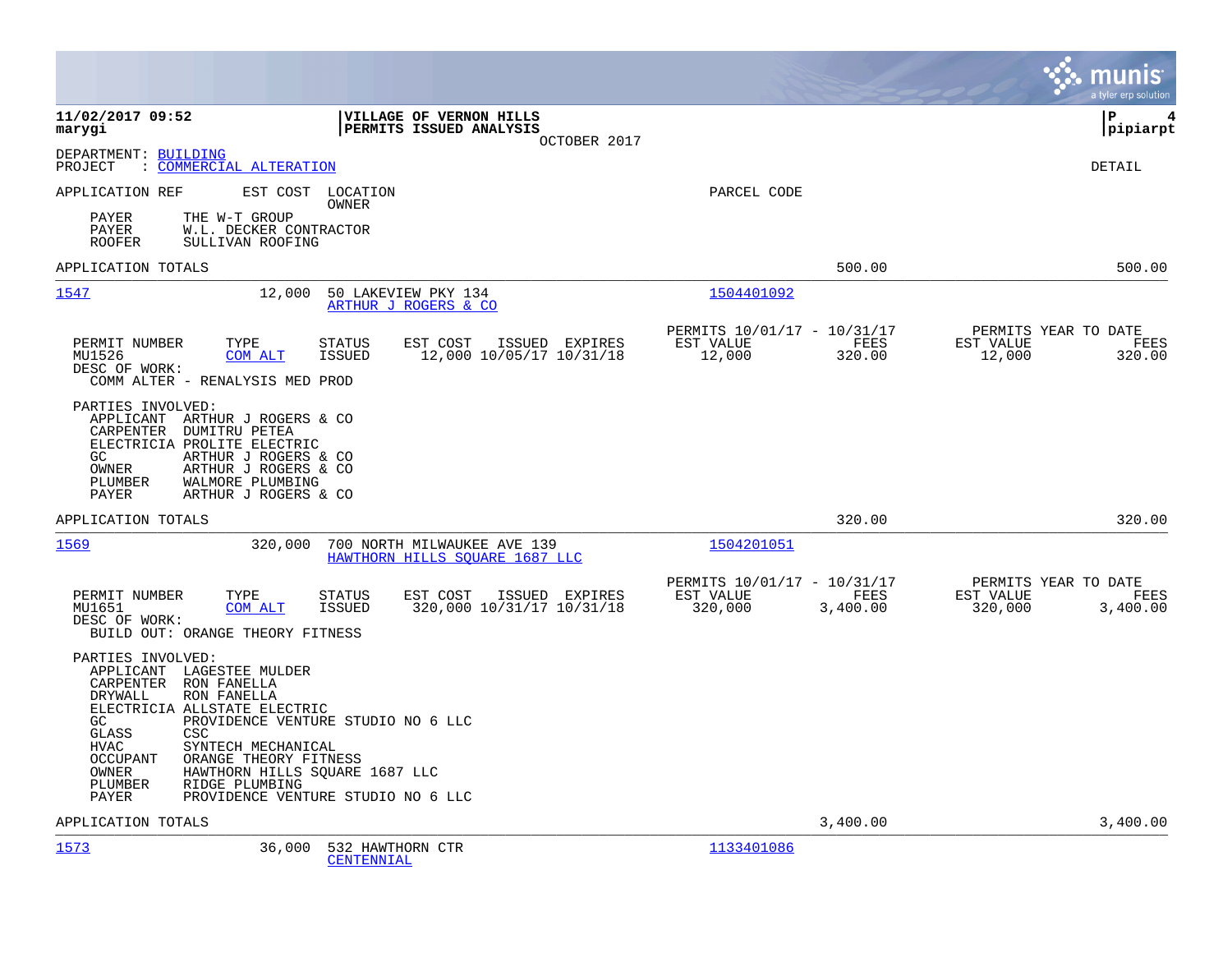|                                                                                                                                                                                                                                                                                       |                                                                                           |                                                       |                                             | munis<br>a tyler erp solution             |
|---------------------------------------------------------------------------------------------------------------------------------------------------------------------------------------------------------------------------------------------------------------------------------------|-------------------------------------------------------------------------------------------|-------------------------------------------------------|---------------------------------------------|-------------------------------------------|
| 11/02/2017 09:52<br>marygi                                                                                                                                                                                                                                                            | VILLAGE OF VERNON HILLS<br>PERMITS ISSUED ANALYSIS                                        |                                                       |                                             | l P<br>5<br> pipiarpt                     |
| TYPE<br>PERMIT NUMBER                                                                                                                                                                                                                                                                 | STATUS<br>ISSUED EXPIRES<br>EST COST<br>OCTOBER 2017                                      | PERMITS 10/01/17 - 10/31/17<br>EST VALUE              | FEES<br>EST VALUE                           | PERMITS YEAR TO DATE<br>FEES              |
| DEPARTMENT: BUILDING<br>: COMMERCIAL ALTERATION<br>PROJECT                                                                                                                                                                                                                            |                                                                                           |                                                       |                                             | DETAIL                                    |
| APPLICATION REF<br>EST COST                                                                                                                                                                                                                                                           | LOCATION                                                                                  | PARCEL CODE                                           |                                             |                                           |
| MU1568<br>COM ALT<br>DESC OF WORK:<br>INTERIOR BUILD OUT: SKATE ROOM                                                                                                                                                                                                                  | OWNER<br><b>ISSUED</b><br>36,000 10/13/17 10/13/18                                        | 36,000                                                | 36,000<br>560.00                            | 560.00                                    |
| PARTIES INVOLVED:<br>APPLICANT<br>SKATE ROOM<br>GC<br>GLOBUS CONSTRUCTION INC<br>GC<br>LAMA-USA, INC<br><b>OCCUPANT</b><br>SKATE ROOM<br>OWNER<br>CENTENNIAL<br>GLOBUS CONSTRUCTION INC<br>PAYER<br>PAYER<br>LAMA-USA, INC                                                            |                                                                                           |                                                       |                                             |                                           |
| APPLICATION TOTALS                                                                                                                                                                                                                                                                    |                                                                                           |                                                       | 560.00                                      | 560.00                                    |
| 1582<br>2,800,000                                                                                                                                                                                                                                                                     | 109 HAWTHORN CTR<br>CENTENNIAL                                                            | 1133401086                                            |                                             |                                           |
| PERMIT NUMBER<br>TYPE<br>MU1635<br>COM ALT<br>DESC OF WORK:<br>INTERIOR REMODEL: H & M                                                                                                                                                                                                | STATUS<br>EST COST<br>ISSUED EXPIRES<br><b>ISSUED</b><br>2,800,000 10/27/17 10/27/18      | PERMITS 10/01/17 - 10/31/17<br>EST VALUE<br>2,800,000 | FEES<br>EST VALUE<br>28,200.00<br>2,800,000 | PERMITS YEAR TO DATE<br>FEES<br>28,200.00 |
| PARTIES INVOLVED:<br>APPLICANT<br>BURNHAM NATIONWIDE<br>CARPENTER<br>DRYWALL<br>ELECTRICIA REX ELECTRIC & TECHNOLOGIES<br>AXXYS CONSTRUCTION GROUP<br>GC.<br><b>HVAC</b><br><b>OCCUPANT</b><br>H&M<br>OWNER<br>CENTENNIAL<br>PLUMBER<br>ALTRA PLUMBING<br>BURNHAM NATIONWIDE<br>PAYER | LAKEWOOD CARPENTRY SERVICES<br>LAKEWOOD CARPENTRY SERVICES<br>TOTAL MECHANICAL SERVICE CO |                                                       |                                             |                                           |
| APPLICATION TOTALS                                                                                                                                                                                                                                                                    |                                                                                           |                                                       | 28,200.00                                   | 28,200.00                                 |
| 1585<br>278,000                                                                                                                                                                                                                                                                       | 701 NORTH MILWAUKEE AVENUE 168<br>INLAND REAL ESTATE CORPORATION                          | 1503102018                                            |                                             |                                           |
| PERMIT NUMBER<br>TYPE<br>MU1614<br>COM ALT<br>DESC OF WORK:<br>INTERIOR BUILD OUT: HALF PRICE BOOKS                                                                                                                                                                                   | STATUS<br>EST COST<br>ISSUED EXPIRES<br>ISSUED<br>278,000 10/24/17 10/24/18               | PERMITS 10/01/17 - 10/31/17<br>EST VALUE<br>278,000   | FEES<br>EST VALUE<br>2,980.00<br>278,000    | PERMITS YEAR TO DATE<br>FEES<br>2,980.00  |
| PARTIES INVOLVED:<br>APPLICANT JTS ARCHITECTS                                                                                                                                                                                                                                         |                                                                                           |                                                       |                                             |                                           |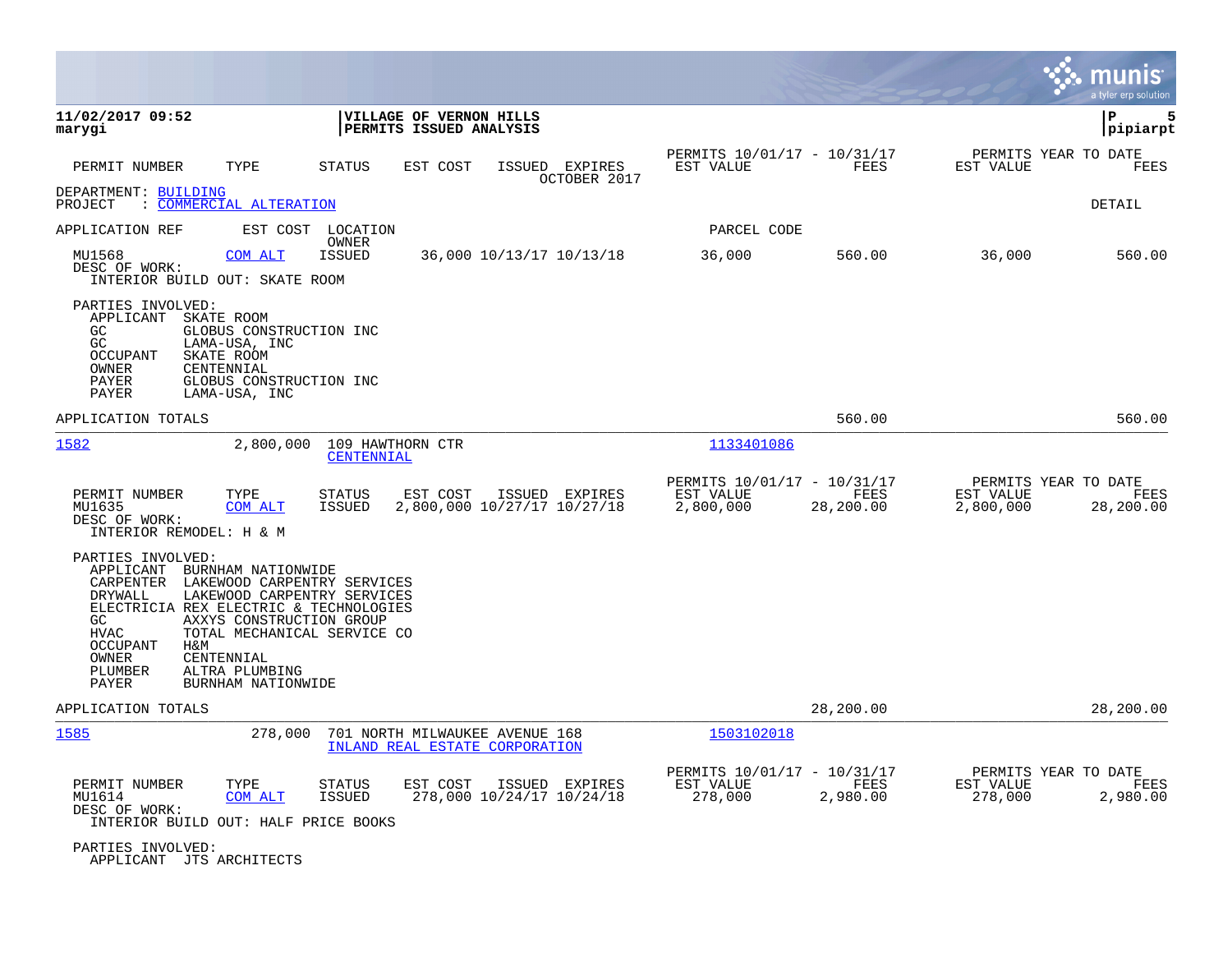|                                                                                                                                                                                                                                                                                                                                                                                                                                                                                                                 |                                                                        | munis<br>a tyler erp solution                                   |
|-----------------------------------------------------------------------------------------------------------------------------------------------------------------------------------------------------------------------------------------------------------------------------------------------------------------------------------------------------------------------------------------------------------------------------------------------------------------------------------------------------------------|------------------------------------------------------------------------|-----------------------------------------------------------------|
| 11/02/2017 09:52<br><b>VILLAGE OF VERNON HILLS</b><br>PERMITS ISSUED ANALYSIS<br>marygi<br>OCTOBER 2017                                                                                                                                                                                                                                                                                                                                                                                                         |                                                                        | P<br>6<br> pipiarpt                                             |
| DEPARTMENT: BUILDING<br>PROJECT<br>: COMMERCIAL ALTERATION                                                                                                                                                                                                                                                                                                                                                                                                                                                      |                                                                        | DETAIL                                                          |
| EST COST<br>APPLICATION REF<br>LOCATION<br>OWNER<br>DELAUTER DEVELOPMENT<br>CARPENTER<br>DRYWALL<br>DELAUTER DEVELOPMENT<br>ELECTRICIA SCHWAN ELECTRIC CONTRACTING<br>GC.<br>DELAUTER DEVELOPMENT<br><b>HVAC</b><br><b>DCS</b><br>INSULATOR<br>DELAUTER DEVELOPMENT<br>OCCUPANT<br>HALF PRICE BOOKS<br>OWNER<br>INLAND REAL ESTATE CORPORATION<br>PLUMBER<br>MCELROY PLUMBING<br>PAYER<br>JTS ARCHITECTS<br>PAYER<br>DELAUTER DEVELOPMENT                                                                       | PARCEL CODE                                                            |                                                                 |
| APPLICATION TOTALS                                                                                                                                                                                                                                                                                                                                                                                                                                                                                              | 2,980.00                                                               | 2,980.00                                                        |
| 400,000<br>231<br>850 NORTH MILWAUKEE AVE 103<br>CAL SAG RETAIL PARTNERS LLC                                                                                                                                                                                                                                                                                                                                                                                                                                    | 1133401016                                                             |                                                                 |
| PERMIT NUMBER<br>TYPE<br><b>STATUS</b><br>EST COST<br>ISSUED EXPIRES<br>MU1507<br>CO NO FEE<br>COMPLT<br>400,000 10/03/17 10/03/18<br>DESC OF WORK:<br>INTERIOR TENANT<br>BUILD OUT<br>PARTIES INVOLVED:<br>ELECTRICIA GREAT LAKES ELECTRIC<br>FOXFIELD CONSTRUCTION LTD<br>GC.<br>GC<br>SMART CHOICE MRI<br>TOTAL MECHANICAL<br>HVAC<br>SMART CHOICE MRI<br>OCCUPANT<br>OWNER<br>CAL SAG RETAIL PARTNERS LLC<br>PLUMBER<br>KMG CONSTRUCTION<br>FOXFIELD CONSTRUCTION LTD<br>PAYER<br>SMART CHOICE MRI<br>PAYER | PERMITS 10/01/17 - 10/31/17<br>EST VALUE<br>FEES<br>$\mathbf 0$<br>.00 | PERMITS YEAR TO DATE<br>EST VALUE<br>FEES<br>$\mathbf 0$<br>.00 |
| APPLICATION TOTALS                                                                                                                                                                                                                                                                                                                                                                                                                                                                                              | .00                                                                    | .00                                                             |
| 461<br>75,000<br>1270 SOUTH MILWAUKEE AVE<br>SHAKER APARTMENTS LLC                                                                                                                                                                                                                                                                                                                                                                                                                                              | 1515410004                                                             |                                                                 |
| PERMIT NUMBER<br>TYPE<br><b>STATUS</b><br>EST COST<br>ISSUED EXPIRES<br>75,000 10/31/17 10/31/18<br>MU1648<br>CO NO FEE<br>COMPLT<br>DESC OF WORK:<br>INTERIOR REMODEL<br>PARTIES INVOLVED:<br>CARPENTER ROSEWOOD CONSTRUCTION<br>DRYWALL<br>ROSEWOOD CONSTRUCTION<br>ELECTRICIA LINDOUIST ELECTRICAL<br>GC<br>ROSEWOOD CONSTRUCTION<br>HVAC<br>CSL CLIMATE CONTROL<br>OCCUPANT<br><b>BEERHEAD</b>                                                                                                              | PERMITS 10/01/17 - 10/31/17<br>EST VALUE<br>FEES<br>0<br>.00           | PERMITS YEAR TO DATE<br>EST VALUE<br>FEES<br>0<br>.00           |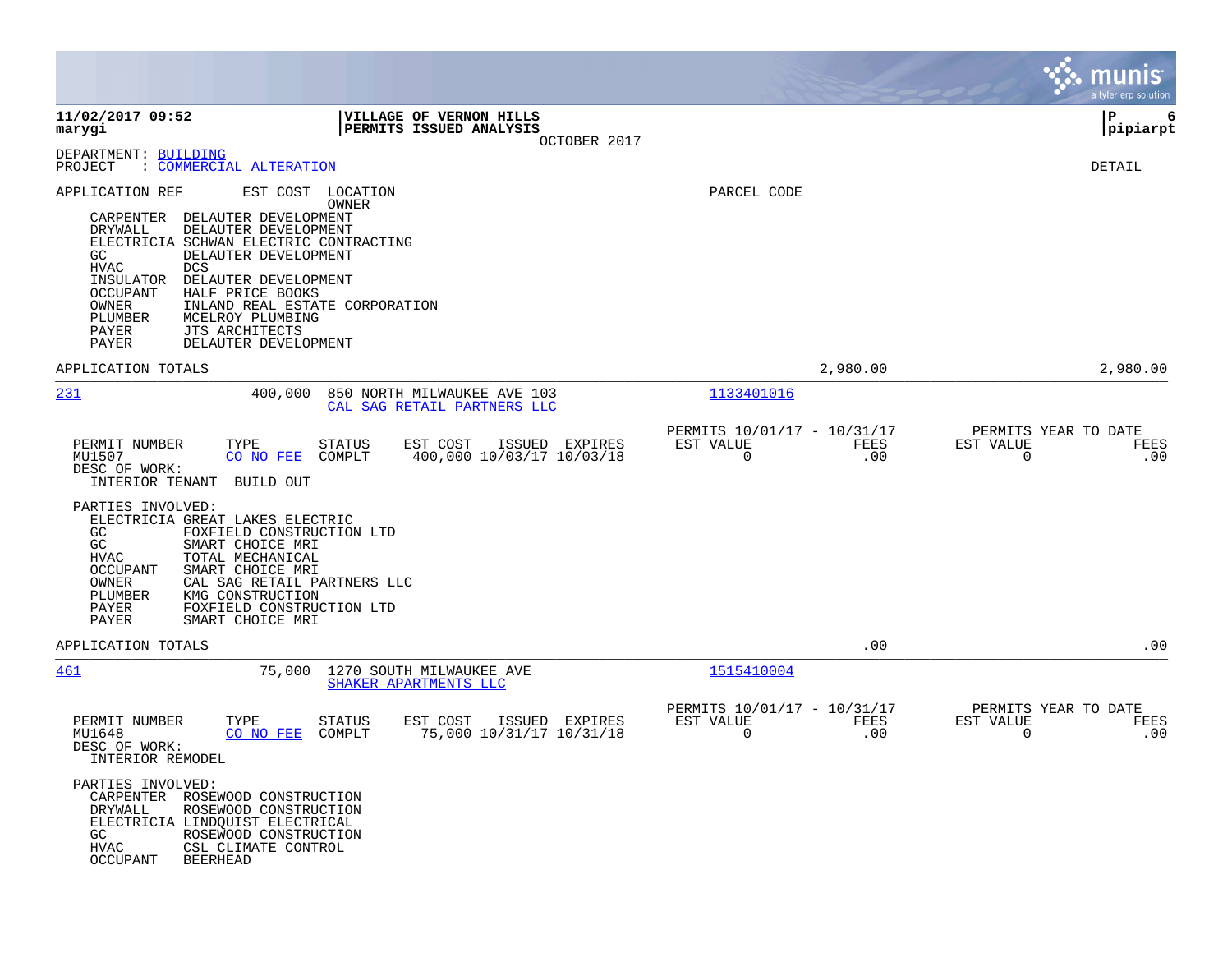|                                                                                                                                                                                                                                                                                                                                                                                                                                                                                                                                                                                                                                 |                                                         |                    |                          | munis<br>a tyler erp solution              |
|---------------------------------------------------------------------------------------------------------------------------------------------------------------------------------------------------------------------------------------------------------------------------------------------------------------------------------------------------------------------------------------------------------------------------------------------------------------------------------------------------------------------------------------------------------------------------------------------------------------------------------|---------------------------------------------------------|--------------------|--------------------------|--------------------------------------------|
| 11/02/2017 09:52<br>VILLAGE OF VERNON HILLS<br>PERMITS ISSUED ANALYSIS<br>marygi<br>OCTOBER 2017                                                                                                                                                                                                                                                                                                                                                                                                                                                                                                                                |                                                         |                    |                          | 7<br>l P<br> pipiarpt                      |
| DEPARTMENT: BUILDING<br><b>COMMERCIAL ALTERATION</b><br>PROJECT<br>$\ddot{\cdot}$                                                                                                                                                                                                                                                                                                                                                                                                                                                                                                                                               |                                                         |                    |                          | DETAIL                                     |
| EST COST<br>APPLICATION REF<br>LOCATION<br>OWNER<br>OWNER<br>SHAKER APARTMENTS LLC<br>PLUMBER<br>PRO PLUMBING SERVICES<br>PAYER<br>ROSEWOOD CONSTRUCTION                                                                                                                                                                                                                                                                                                                                                                                                                                                                        | PARCEL CODE                                             |                    |                          |                                            |
| APPLICATION TOTALS                                                                                                                                                                                                                                                                                                                                                                                                                                                                                                                                                                                                              |                                                         | .00                |                          | .00                                        |
| 67<br>35,000<br>850 NORTH MILWAUKEE AVE 103<br>US TRUST-BOA-SAM RES                                                                                                                                                                                                                                                                                                                                                                                                                                                                                                                                                             | 1133401016                                              |                    |                          |                                            |
| PERMIT NUMBER<br>TYPE<br><b>STATUS</b><br>EST COST<br>ISSUED EXPIRES<br>COMPLT<br>35,000 10/04/17 10/04/18<br>MU1524<br>CO NO FEE<br>DESC OF WORK:<br>COMMERCIAL ALTERATION<br>LANDLORD SHELL<br>PARTIES INVOLVED:<br>APPLICANT<br>CAL SAG RETAIL PARTNERS LLC<br>CARPENTER<br>FOXFIELD CONSTRUCTION LTD<br>ELECTRICIA GREAT LAKES ELECTRIC<br>FOXFIELD CONSTRUCTION LTD<br>GC.<br><b>HVAC</b><br>TOTAL MECHANICAL<br>OWNER<br>US TRUST-BOA-SAM RES<br>CAL SAG RETAIL PARTNERS LLC<br>OWNER<br>PLUMBER<br>KMG CONSTRUCTION<br>CAL SAG RETAIL PARTNERS LLC<br>PAYER                                                              | PERMITS 10/01/17 - 10/31/17<br>EST VALUE<br>$\mathbf 0$ | FEES<br>.00        | EST VALUE<br>0           | PERMITS YEAR TO DATE<br><b>FEES</b><br>.00 |
| APPLICATION TOTALS                                                                                                                                                                                                                                                                                                                                                                                                                                                                                                                                                                                                              |                                                         | .00                |                          | .00                                        |
| 929<br>175,000<br>555 EAST TOWNLINE RD 5<br>JDK & OVERLOOK TOWNLINE LLC                                                                                                                                                                                                                                                                                                                                                                                                                                                                                                                                                         | 1504201018                                              |                    |                          |                                            |
| PERMIT NUMBER<br>TYPE<br><b>STATUS</b><br>EST COST<br>ISSUED EXPIRES<br>MU1506<br>175,000 10/03/17 10/03/18<br>CO NO FEE<br>COMPLT<br>DESC OF WORK:<br>INTERIOR BUILD OUT: TOWNLINE ANIMAL HOSPITAL<br>PARTIES INVOLVED:<br>APPLICANT<br>EMORY REMODELING DIVISION<br>ELECTRICIA KIRKEGAARD ELECTRIC CO<br>GC<br>EMORY REMODELING DIVISION<br>GC<br>TOWNLINE ANIMAL HOSPITAL<br>KENOSHA HEATING & COOLING<br>HVAC<br>LOW VOLTAG TRI-TEL TECHNICAL SERVICES<br><b>OCCUPANT</b><br>TOWNLINE ANIMAL HOSPITAL<br>JDK & OVERLOOK TOWNLINE LLC<br>OWNER<br>PLUMBER<br>KOTUR MECHANICAL GROUP LLC<br>PAYER<br>TOWNLINE ANIMAL HOSPITAL | PERMITS 10/01/17 - 10/31/17<br>EST VALUE<br>$\mathbf 0$ | FEES<br>.00        | EST VALUE<br>$\mathbf 0$ | PERMITS YEAR TO DATE<br>FEES<br>.00        |
| APPLICATION TOTALS<br>PROJECT TOTALS                                                                                                                                                                                                                                                                                                                                                                                                                                                                                                                                                                                            | 10,176,000                                              | .00<br>104, 123.62 | 10,176,000               | .00<br>104, 123.62                         |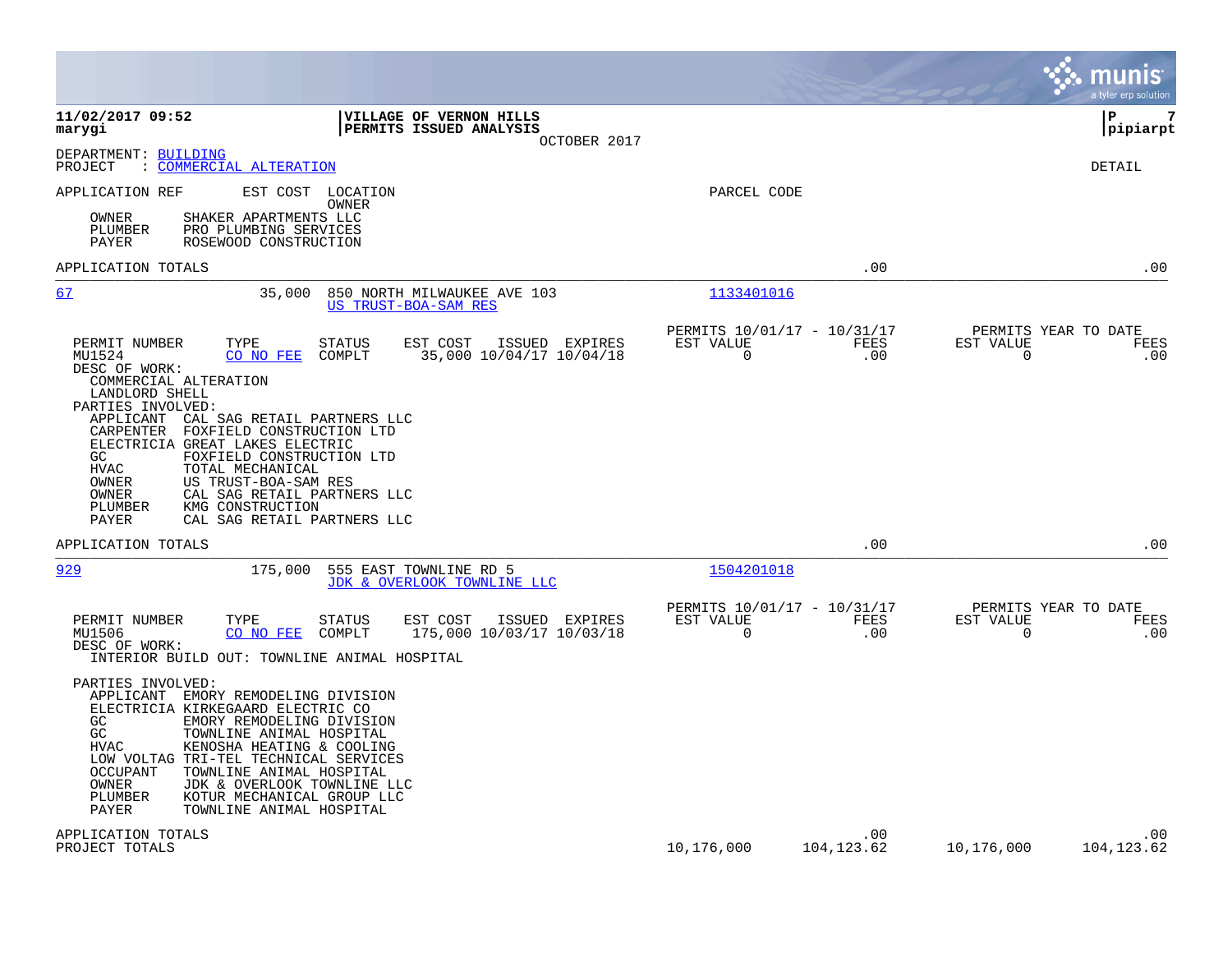|                                                                                                                                                                                                                                                                                                                                                                                                                                                                                                                                                                                                                        |                                                                                                                                      |                                                                    | munis<br>a tyler erp solution                                                            |
|------------------------------------------------------------------------------------------------------------------------------------------------------------------------------------------------------------------------------------------------------------------------------------------------------------------------------------------------------------------------------------------------------------------------------------------------------------------------------------------------------------------------------------------------------------------------------------------------------------------------|--------------------------------------------------------------------------------------------------------------------------------------|--------------------------------------------------------------------|------------------------------------------------------------------------------------------|
| 11/02/2017 09:52<br>marygi                                                                                                                                                                                                                                                                                                                                                                                                                                                                                                                                                                                             | VILLAGE OF VERNON HILLS<br>PERMITS ISSUED ANALYSIS                                                                                   |                                                                    | P<br>8<br> pipiarpt                                                                      |
| DEPARTMENT: BUILDING<br>PROJECT<br>: COMMERCIAL NEW                                                                                                                                                                                                                                                                                                                                                                                                                                                                                                                                                                    |                                                                                                                                      | OCTOBER 2017                                                       | DETAIL                                                                                   |
| APPLICATION REF                                                                                                                                                                                                                                                                                                                                                                                                                                                                                                                                                                                                        | EST COST<br>LOCATION<br>OWNER                                                                                                        | PARCEL CODE                                                        |                                                                                          |
| 1240<br>1,500,000                                                                                                                                                                                                                                                                                                                                                                                                                                                                                                                                                                                                      | 913 NORTH MILWAUKEE AVENUE<br>PLACEHOLDER                                                                                            | 1134300013                                                         |                                                                                          |
| TYPE<br>PERMIT NUMBER<br>MU1494<br><b>COM NEW</b><br>DESC OF WORK:<br>COMMERCIAL SHELL & CORE<br>BLDG G1<br>PARTIES INVOLVED:<br>APPLICANT KA, INC. ARCHITECTURE<br>THE LEVY COMPANY<br>CARPENTER<br>CONCRETE<br>EAGLE CONCRETE<br>DRYWALL<br>THE LEVY COMPANY<br>ELECTRICIA CONNELLY ELECTRIC<br>EXCAVATOR AA CONTE & SON, INC<br>GC<br>GRAYCOR<br>GC<br>REGENCY CENTERS LP<br>GLASS<br>HVAC<br>WILSON IRON WORKS<br>IRON WORK<br>MIDWEST MASONRY<br>MASON<br><b>OCCUPANT</b><br>MELLODY FARM<br>PLACEHOLDER<br>OWNER<br>PLUMBER<br>TRITON PLUMBING<br>PAYER<br>REGENCY CENTERS LP<br><b>ROOFER</b><br>OLSSON ROOFING | STATUS<br>EST COST<br>ISSUED EXPIRES<br>ISSUED<br>1,500,000 10/02/17 10/02/18<br>CARDINAL GLASS COMPANY<br>STATE MECHANICAL SERVICES | PERMITS 10/01/17 - 10/31/17<br>EST VALUE<br>1,500,000              | PERMITS YEAR TO DATE<br>FEES<br>EST VALUE<br>FEES<br>16,582.60<br>1,500,000<br>16,582.60 |
| APPLICATION TOTALS                                                                                                                                                                                                                                                                                                                                                                                                                                                                                                                                                                                                     |                                                                                                                                      |                                                                    | 16,582.60<br>16,582.60                                                                   |
| 527                                                                                                                                                                                                                                                                                                                                                                                                                                                                                                                                                                                                                    | 1840 NORTH MILWAUKEE AVE<br>1,400,000<br>USTRUST BOA CUNEO TRUST                                                                     | 1128413066                                                         |                                                                                          |
| PERMIT NUMBER<br>TYPE<br>MU1519<br>COMM TCO<br>DESC OF WORK:<br>NEW BLDG: CHASE BANK                                                                                                                                                                                                                                                                                                                                                                                                                                                                                                                                   | <b>STATUS</b><br>EST COST<br>ISSUED<br>1,400,000 10/04/17<br>ISSUED                                                                  | PERMITS 10/01/17 - 10/31/17<br>EST VALUE<br>EXPIRES<br>$\mathbf 0$ | PERMITS YEAR TO DATE<br>FEES<br>EST VALUE<br>FEES<br>350.00<br>$\mathbf 0$<br>350.00     |
| PARTIES INVOLVED:<br>ALARM<br>APPLICANT<br>CARPENTER PEAK CARPENTRY<br>CONCRETE<br>ENGSTROM<br>DRYWALL<br>PEAK CARPENTRY<br>ELECTRICIA GREAT LAKES SERVICES<br>EXCAVATOR HUMMEL CONSTRUCTION<br>FIRE SPRIN NELSON FIRE PROTECTION<br>GC<br>DSR CONSTRUCTION<br>GLASS<br>MIDWEST ARCHITECTURAL<br><b>HVAC</b><br>QUICKSILVER                                                                                                                                                                                                                                                                                            | FOX VALLEY FIRE SYSTEM<br>THE ARCHITECTS PARTNERSHIP                                                                                 |                                                                    |                                                                                          |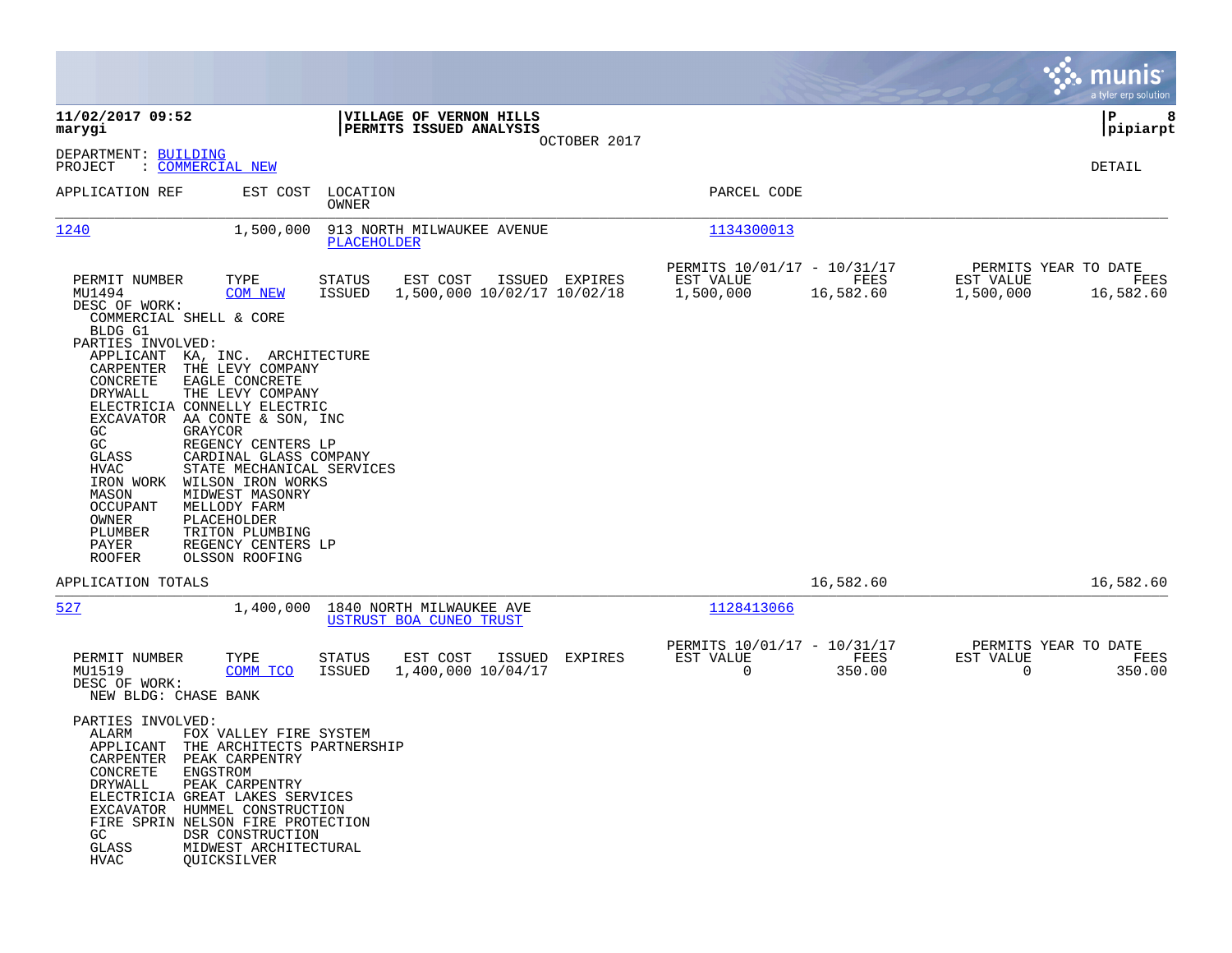|                                                                                                                                                                                                                                                                                                                                                                                           |                   |                                                                |             |                     |           | <b>munis</b><br>a tyler erp solution |
|-------------------------------------------------------------------------------------------------------------------------------------------------------------------------------------------------------------------------------------------------------------------------------------------------------------------------------------------------------------------------------------------|-------------------|----------------------------------------------------------------|-------------|---------------------|-----------|--------------------------------------|
| 11/02/2017 09:52<br>marygi                                                                                                                                                                                                                                                                                                                                                                | <b>VILLAGE OF</b> | <b>VERNON HILLS</b><br>PERMITS ISSUED ANALYSIS<br>OCTOBER 2017 |             |                     |           | 9<br>P<br> pipiarpt                  |
| DEPARTMENT: BUILDING<br>PROJECT<br>: COMMERCIAL NEW                                                                                                                                                                                                                                                                                                                                       |                   |                                                                |             |                     |           | DETAIL                               |
| APPLICATION REF<br>EST COST<br>MCKINNEY STEEL<br>IRON WORK<br>IRRIGATION LAWNMASTERS<br>LOW VOLTAG TELEPLUS<br>MASON<br>J&J MASONRY<br>OCCUPANT<br>CHASE BANK<br>OWNER<br>USTRUST BOA CUNEO TRUST<br>TELEPHONE<br>ALTRA PLUMBING<br>TELEPLUS<br>TELEPHONE<br>PAYER<br>THE ARCHITECTS PARTNERSHIP<br><b>ROOFER</b><br>METALMASTER<br>SEWER<br>HUMMEL CONSTRUCTION<br>SIGN<br>ICON IDENTITY | LOCATION<br>OWNER |                                                                | PARCEL CODE |                     |           |                                      |
| APPLICATION TOTALS<br>PROJECT TOTALS                                                                                                                                                                                                                                                                                                                                                      |                   |                                                                | 1,500,000   | 350.00<br>16,932.60 | 1,500,000 | 350.00<br>16,932.60                  |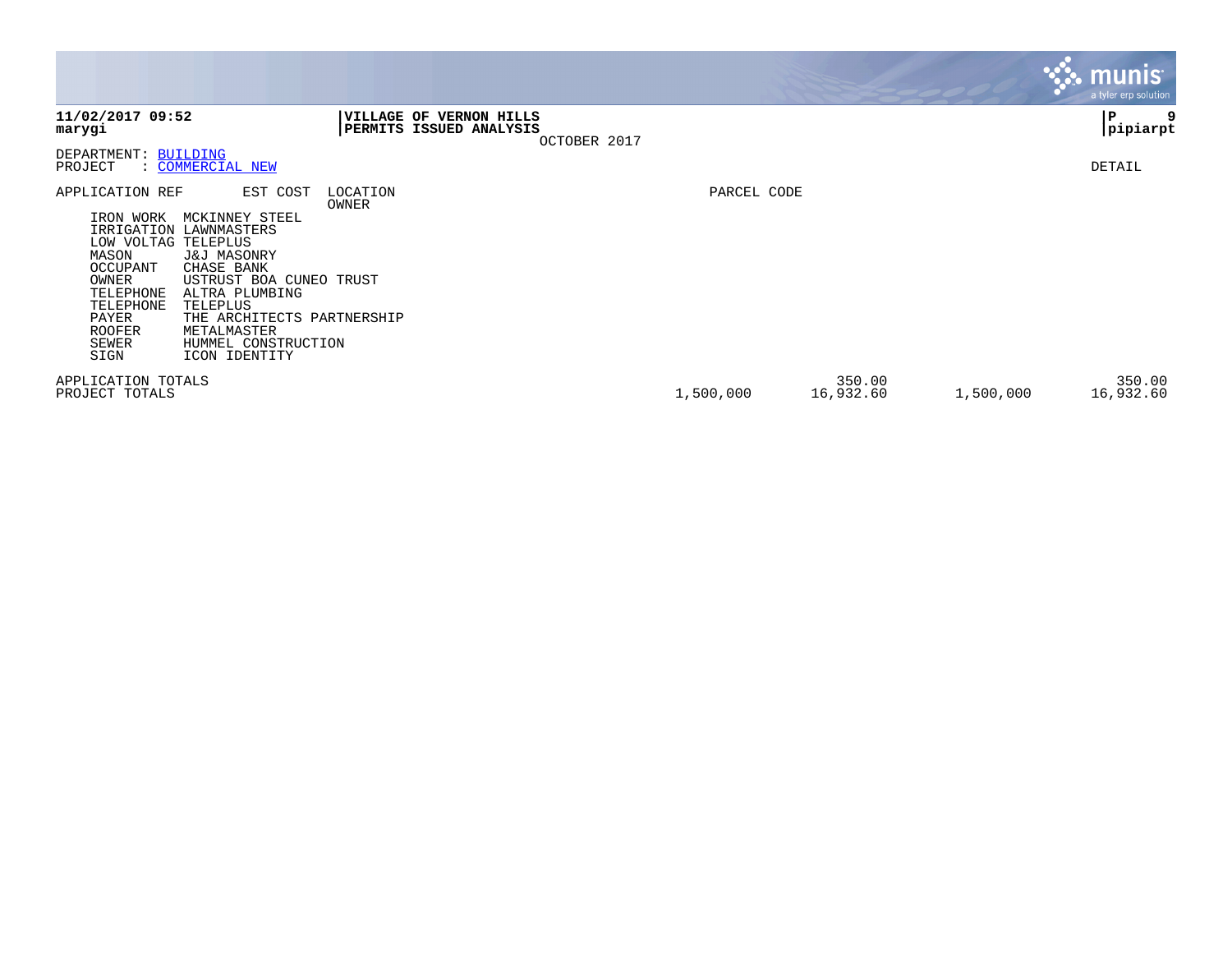|                                                                                                                                                                                                                                                              | munis<br>a tyler erp solution                                                                                                                 |
|--------------------------------------------------------------------------------------------------------------------------------------------------------------------------------------------------------------------------------------------------------------|-----------------------------------------------------------------------------------------------------------------------------------------------|
| 11/02/2017 09:52<br>VILLAGE OF VERNON HILLS<br>PERMITS ISSUED ANALYSIS<br>marygi                                                                                                                                                                             | l P<br>10<br> pipiarpt<br>OCTOBER 2017                                                                                                        |
| DEPARTMENT: BUILDING<br>PROJECT<br>: AC/FURNACE                                                                                                                                                                                                              | <b>DETAIL</b>                                                                                                                                 |
| APPLICATION REF<br>EST COST LOCATION<br>OWNER                                                                                                                                                                                                                | PARCEL CODE                                                                                                                                   |
| 1531<br>6,623<br>507 SADDLE BROOK LN<br>MICHELLE KIBRIT                                                                                                                                                                                                      | 888888888                                                                                                                                     |
| EST COST<br>PERMIT NUMBER<br>TYPE<br><b>STATUS</b><br>ISSUED EXPIRES<br>MU1419<br>AC/FURN<br>COMPLT<br>6,623 10/11/17 10/11/18<br>DESC OF WORK:<br>AC/FURNACE                                                                                                | PERMITS 10/01/17 - 10/31/17<br>PERMITS YEAR TO DATE<br>FEES<br>EST VALUE<br>EST VALUE<br>FEES<br>$\mathbf 0$<br>66.23<br>0<br>66.23           |
| PARTIES INVOLVED:<br>APPLICANT<br>MICHELLE KIBRIT<br>GC.<br>MICHELLE KIBRIT<br>HVAC<br>ALL TEMP HEATING<br>OWNER<br>MICHELLE KIBRIT<br>MICHELLE KIBRIT<br>PAYER                                                                                              |                                                                                                                                               |
| APPLICATION TOTALS                                                                                                                                                                                                                                           | 66.23<br>66.23                                                                                                                                |
| 1622<br>2,244<br>1018 CUMBERLAND CT<br>THOMAS A ECKMANN, TRUSTEE                                                                                                                                                                                             | 1132411007                                                                                                                                    |
| PERMIT NUMBER<br>TYPE<br><b>STATUS</b><br>EST COST<br>ISSUED EXPIRES<br>2,244 10/05/17 10/05/18<br>MU1525<br>AC/FURN<br>COMPLT<br>DESC OF WORK:<br>FURNANCE                                                                                                  | PERMITS 10/01/17 - 10/31/17<br>PERMITS YEAR TO DATE<br>EST VALUE<br>FEES<br>EST VALUE<br>FEES<br>$\Omega$<br>50.00<br>$\Omega$<br>50.00       |
| PARTIES INVOLVED:<br>APPLICANT ROBINSON HEATING & COOLING<br>GC<br>ROBINSON HEATING & COOLING<br>THOMAS A ECKMANN, TRUSTEE<br>OWNER<br>ROBINSON HEATING & COOLING<br>PAYER                                                                                   |                                                                                                                                               |
| APPLICATION TOTALS                                                                                                                                                                                                                                           | 50.00<br>50.00                                                                                                                                |
| 4,217<br>155 SARATOGA CT<br>1632<br>SUNG JICK KIM                                                                                                                                                                                                            | 1132413060                                                                                                                                    |
| PERMIT NUMBER<br>TYPE<br><b>STATUS</b><br>EST COST<br>ISSUED EXPIRES<br>4, 217 10/06/17 10/06/18<br>MU1537<br>AC/FURN<br>ISSUED<br>DESC OF WORK:<br>FURNACE                                                                                                  | PERMITS 10/01/17 - 10/31/17<br>PERMITS YEAR TO DATE<br>EST VALUE<br>FEES<br>EST VALUE<br>FEES<br>$\mathbf 0$<br>50.00<br>$\mathbf 0$<br>50.00 |
| PARTIES INVOLVED:<br>APPLICANT ABC PLUMBING, HEATING, COOLING, ELECTRIC<br>GC<br>ABC PLUMBING, HEATING, COOLING, ELECTRIC<br>ABC PLUMBING, HEATING, COOLING, ELECTRIC<br>HVAC<br>OWNER<br>SUNG JICK KIM<br>PAYER<br>ABC PLUMBING, HEATING, COOLING, ELECTRIC |                                                                                                                                               |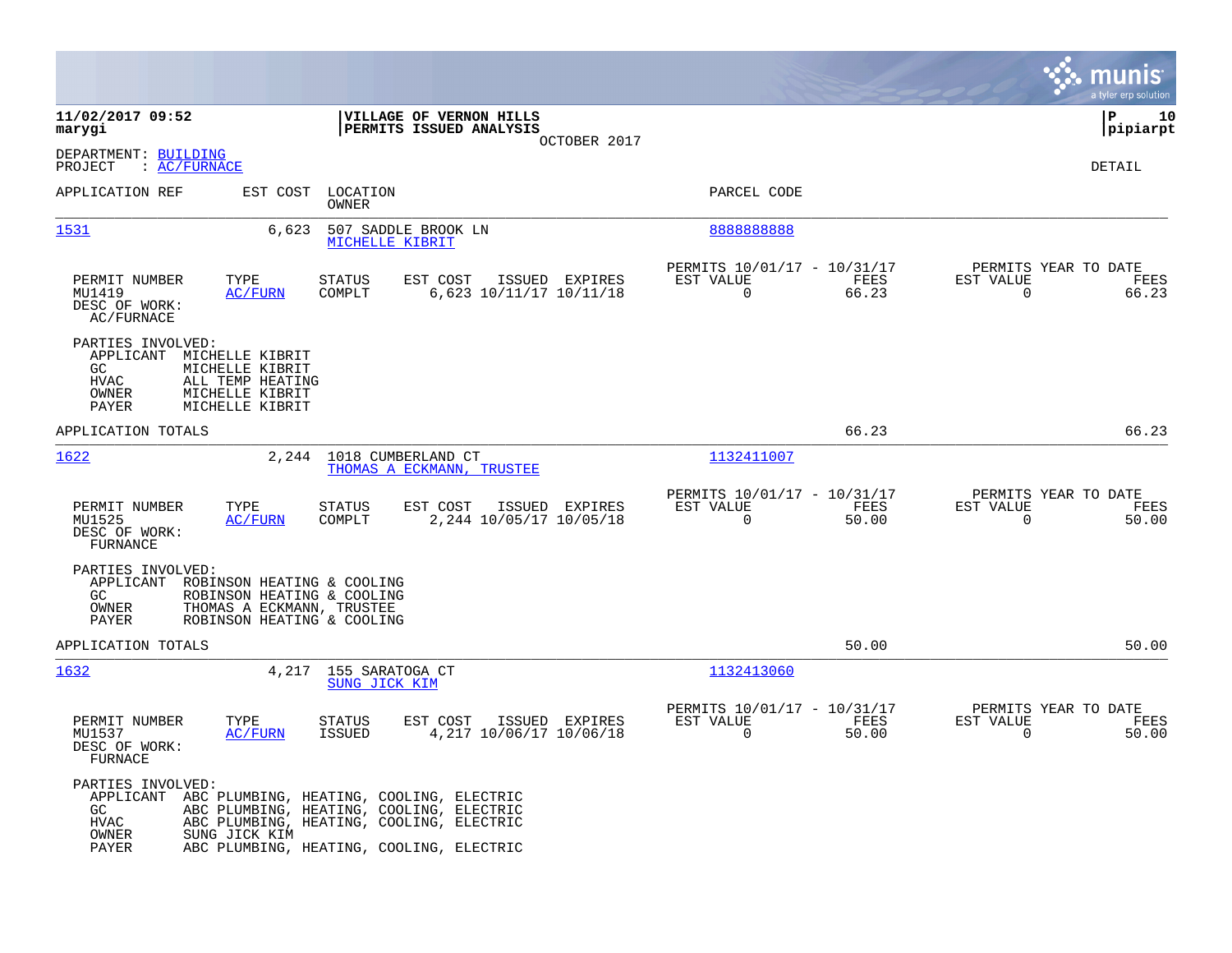|                                                                        |                                                                                                                                                 |                                          |                                                                 |                |                                                         |               |                                                  | munis $\dot{}$<br>a tyler erp solution |
|------------------------------------------------------------------------|-------------------------------------------------------------------------------------------------------------------------------------------------|------------------------------------------|-----------------------------------------------------------------|----------------|---------------------------------------------------------|---------------|--------------------------------------------------|----------------------------------------|
| 11/02/2017 09:52<br>marygi<br>APPLICATION TOTALS                       |                                                                                                                                                 |                                          | VILLAGE OF VERNON HILLS<br>PERMITS ISSUED ANALYSIS              | OCTOBER 2017   |                                                         | 50.00         |                                                  | l P<br>11<br> pipiarpt<br>50.00        |
| DEPARTMENT: BUILDING<br>: AC/FURNACE<br>PROJECT                        |                                                                                                                                                 |                                          |                                                                 |                |                                                         |               |                                                  | <b>DETAIL</b>                          |
| APPLICATION REF                                                        | EST COST                                                                                                                                        | LOCATION<br>OWNER                        |                                                                 |                | PARCEL CODE                                             |               |                                                  |                                        |
| 1683                                                                   | 4,085                                                                                                                                           | 1005 STOCKTON CT                         | GERALD & LINDA NISKANEN                                         |                | 1132411045                                              |               |                                                  |                                        |
| PERMIT NUMBER<br>MU1590<br>DESC OF WORK:<br>FURNACE                    | TYPE<br><b>AC/FURN</b>                                                                                                                          | <b>STATUS</b><br>COMPLT                  | EST COST<br>4,085 10/17/17 10/17/18                             | ISSUED EXPIRES | PERMITS 10/01/17 - 10/31/17<br>EST VALUE<br>$\mathbf 0$ | FEES<br>50.00 | PERMITS YEAR TO DATE<br>EST VALUE<br>0           | FEES<br>50.00                          |
| PARTIES INVOLVED:<br>APPLICANT<br>GC.<br><b>HVAC</b><br>OWNER<br>PAYER | FOUR SEASONS HEATING & AIR<br>FOUR SEASONS HEATING & AIR<br>FOUR SEASONS HEATING & AIR<br>GERALD & LINDA NISKANEN<br>FOUR SEASONS HEATING & AIR |                                          |                                                                 |                |                                                         |               |                                                  |                                        |
| APPLICATION TOTALS                                                     |                                                                                                                                                 |                                          |                                                                 |                |                                                         | 50.00         |                                                  | 50.00                                  |
| 1684                                                                   | 2,370                                                                                                                                           |                                          | 76 SOUTH STERLING HEIGHTS RD<br><b>JAMES F &amp; RUTH ZIDEK</b> |                | 1507211019                                              |               |                                                  |                                        |
| PERMIT NUMBER<br>MU1591<br>DESC OF WORK:<br>FURNACE                    | TYPE<br>AC/FURN                                                                                                                                 | STATUS<br>COMPLT                         | EST COST<br>2,370 10/17/17 10/25/18                             | ISSUED EXPIRES | PERMITS 10/01/17 - 10/31/17<br>EST VALUE<br>0           | FEES<br>50.00 | PERMITS YEAR TO DATE<br>EST VALUE<br>$\mathbf 0$ | FEES<br>50.00                          |
| PARTIES INVOLVED:<br>APPLICANT<br>GC<br>HVAC<br>OWNER<br>PAYER         | FOUR SEASONS HEATING & AIR<br>FOUR SEASONS HEATING & AIR<br>FOUR SEASONS HEATING & AIR<br>JAMES F & RUTH ZIDEK<br>FOUR SEASONS HEATING & AIR    |                                          |                                                                 |                |                                                         |               |                                                  |                                        |
| APPLICATION TOTALS                                                     |                                                                                                                                                 |                                          |                                                                 |                |                                                         | 50.00         |                                                  | 50.00                                  |
| 1704                                                                   | 4,450                                                                                                                                           | 16 GREENVALE RD<br><b>CRAIG C WARNER</b> |                                                                 |                | 1504101006                                              |               |                                                  |                                        |
| PERMIT NUMBER<br>MU1610<br>DESC OF WORK:<br>FURNACE ONLY               | TYPE<br><b>AC/FURN</b>                                                                                                                          | STATUS<br>COMPLT                         | EST COST<br>4,450 10/23/17 10/23/18                             | ISSUED EXPIRES | PERMITS 10/01/17 - 10/31/17<br>EST VALUE<br>0           | FEES<br>50.00 | PERMITS YEAR TO DATE<br>EST VALUE<br>0           | FEES<br>50.00                          |
| PARTIES INVOLVED:<br>APPLICANT<br>GC<br><b>HVAC</b><br>OWNER           | POLAR HEATING AND AIR CONDITIONING<br>POLAR HEATING AND AIR CONDITIONING<br>POLAR HEATING AND AIR CONDITIONING<br>CRAIG C WARNER                |                                          |                                                                 |                |                                                         |               |                                                  |                                        |

**Contract**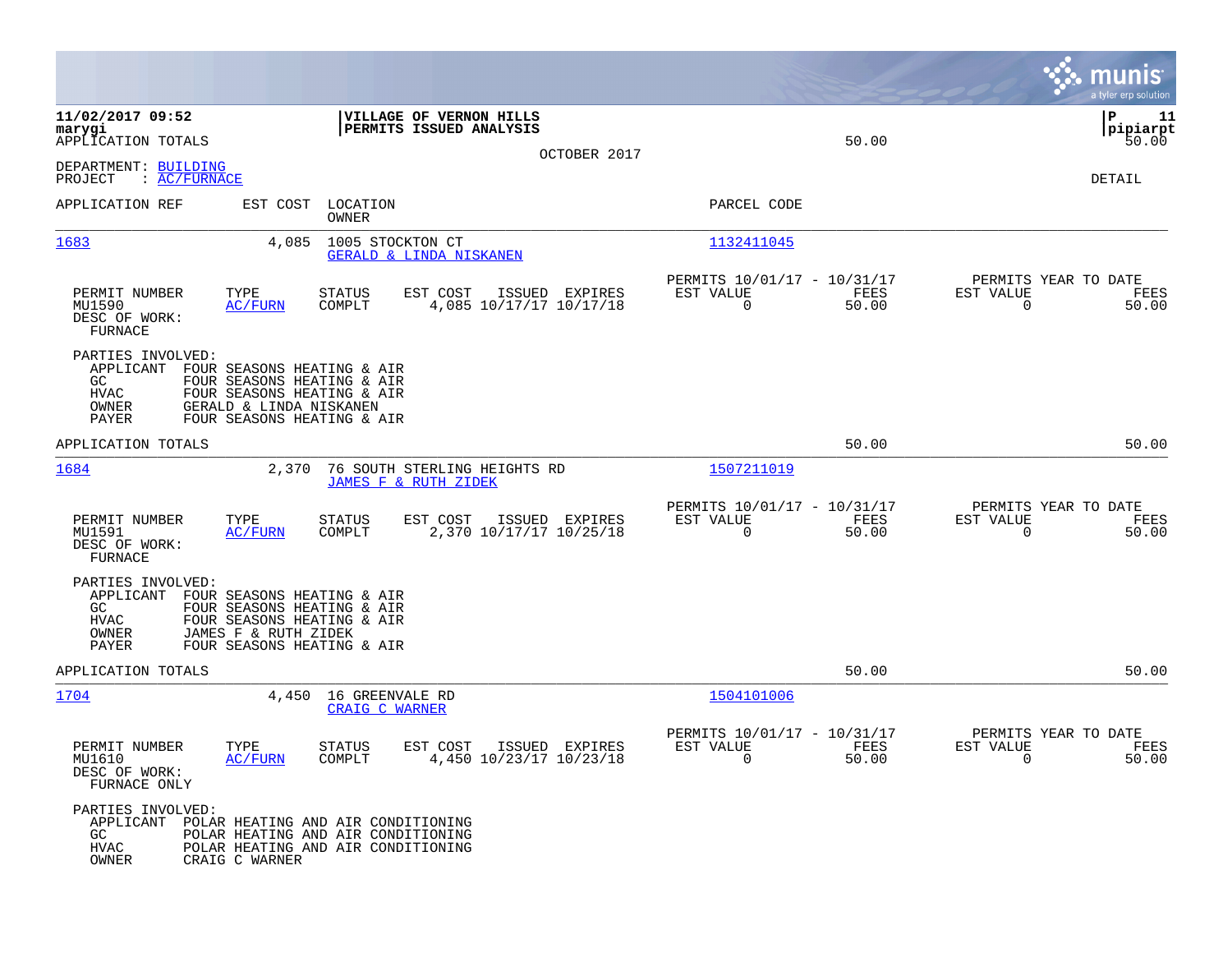|                                                                                                                                                                                                            |                                                                                                             |                                                                          | munis<br>a tyler erp solution                                     |
|------------------------------------------------------------------------------------------------------------------------------------------------------------------------------------------------------------|-------------------------------------------------------------------------------------------------------------|--------------------------------------------------------------------------|-------------------------------------------------------------------|
| 11/02/2017 09:52<br>marygi                                                                                                                                                                                 | VILLAGE OF VERNON HILLS<br>PERMITS ISSUED ANALYSIS<br>OCTOBER 2017                                          |                                                                          | P<br>12<br> pipiarpt                                              |
| DEPARTMENT: BUILDING<br>: AC/FURNACE<br>PROJECT                                                                                                                                                            |                                                                                                             |                                                                          | DETAIL                                                            |
| APPLICATION REF                                                                                                                                                                                            | EST COST LOCATION                                                                                           | PARCEL CODE                                                              |                                                                   |
| PAYER                                                                                                                                                                                                      | OWNER<br>POLAR HEATING AND AIR CONDITIONING                                                                 |                                                                          |                                                                   |
| APPLICATION TOTALS                                                                                                                                                                                         |                                                                                                             | 50.00                                                                    | 50.00                                                             |
| 1725<br>5,977                                                                                                                                                                                              | 1106 GEORGETOWN WAY<br><b>GUSTAVO GUILLEN</b>                                                               | 8888888888                                                               |                                                                   |
| PERMIT NUMBER<br>TYPE<br><b>AC/FURN</b><br>MU1638<br>DESC OF WORK:<br>AC/FURNACE                                                                                                                           | STATUS<br>EST COST<br>ISSUED EXPIRES<br>COMPLT<br>5,977 10/30/17 10/30/18                                   | PERMITS 10/01/17 - 10/31/17<br>FEES<br>EST VALUE<br>$\Omega$<br>59.77    | PERMITS YEAR TO DATE<br>EST VALUE<br>FEES<br>59.77<br>$\Omega$    |
| PARTIES INVOLVED:<br><b>GUSTAVO GUILLEN</b><br>APPLICANT<br>GC.<br><b>GUSTAVO GUILLEN</b><br><b>HVAC</b><br>ROBERTS RESIDENTIAL HVAC<br><b>GUSTAVO GUILLEN</b><br>OWNER<br><b>GUSTAVO GUILLEN</b><br>PAYER |                                                                                                             |                                                                          |                                                                   |
| APPLICATION TOTALS                                                                                                                                                                                         |                                                                                                             | 59.77                                                                    | 59.77                                                             |
| 1726<br>6,420                                                                                                                                                                                              | 1190 GEORGETOWN WAY<br><b>GUSTAVO GUILLEN</b>                                                               | 888888888                                                                |                                                                   |
| PERMIT NUMBER<br>TYPE<br>MU1640<br>AC/FURN<br>DESC OF WORK:<br>FURNANCE & A/C                                                                                                                              | EST COST<br>ISSUED EXPIRES<br><b>STATUS</b><br>6,420 10/27/17 10/27/18<br><b>ISSUED</b>                     | PERMITS 10/01/17 - 10/31/17<br>EST VALUE<br>FEES<br>$\mathbf 0$<br>64.20 | PERMITS YEAR TO DATE<br>EST VALUE<br>FEES<br>$\mathbf 0$<br>64.20 |
| PARTIES INVOLVED:<br>APPLICANT<br>GREEN AIR CARE<br>GREEN AIR CARE<br>GC.<br>OWNER<br><b>GUSTAVO GUILLEN</b><br>PAYER<br>GREEN AIR CARE                                                                    |                                                                                                             |                                                                          |                                                                   |
| APPLICATION TOTALS                                                                                                                                                                                         |                                                                                                             | 64.20                                                                    | 64.20                                                             |
| 1728<br>4,200                                                                                                                                                                                              | 322 BARN SWALLOW LN<br>RADHAKRISHNAN & LAKSHMY NAIR                                                         | 1509108019                                                               |                                                                   |
| PERMIT NUMBER<br>TYPE<br>AC/FURN<br>MU1643<br>DESC OF WORK:<br>A/C AND FURNACE                                                                                                                             | EST COST<br>ISSUED EXPIRES<br><b>STATUS</b><br>4,200 10/30/17 10/30/18<br><b>ISSUED</b>                     | PERMITS 10/01/17 - 10/31/17<br>EST VALUE<br>FEES<br>$\mathbf 0$<br>50.00 | PERMITS YEAR TO DATE<br>EST VALUE<br>FEES<br>$\mathbf 0$<br>50.00 |
| PARTIES INVOLVED:<br>APPLICANT<br>GC.<br><b>HVAC</b>                                                                                                                                                       | ALLIED AIR CONDITIONING & HEATING<br>ALLIED AIR CONDITIONING & HEATING<br>ALLIED AIR CONDITIONING & HEATING |                                                                          |                                                                   |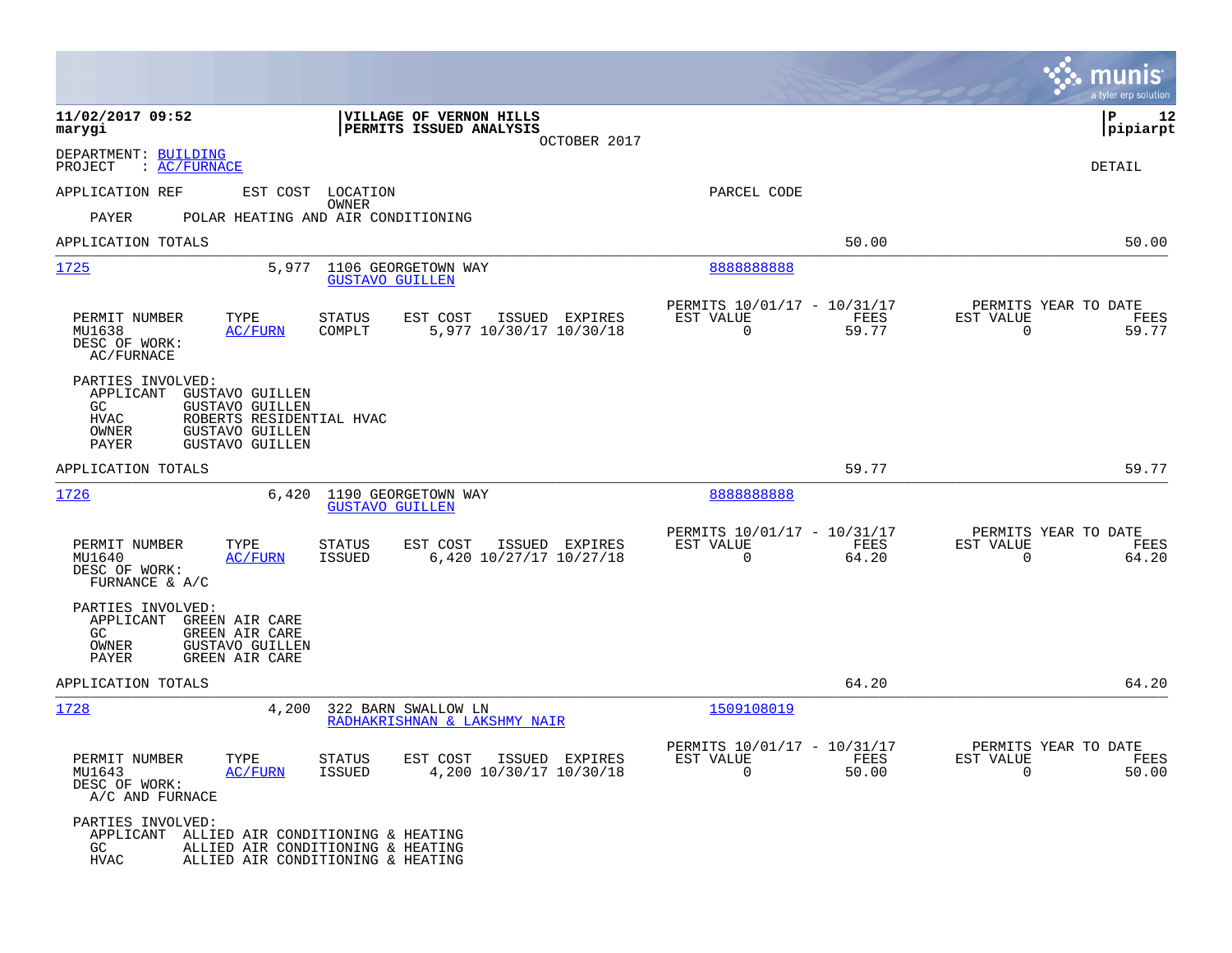|                                                                                                                                                                                                                                                             |                                                                        | munis<br>a tyler erp solution                                     |
|-------------------------------------------------------------------------------------------------------------------------------------------------------------------------------------------------------------------------------------------------------------|------------------------------------------------------------------------|-------------------------------------------------------------------|
| 11/02/2017 09:52<br>VILLAGE OF VERNON HILLS<br>PERMITS ISSUED ANALYSIS<br>marygi<br>OCTOBER 2017                                                                                                                                                            |                                                                        | ΙP<br>13<br>pipiarpt                                              |
| DEPARTMENT: BUILDING<br>: AC/FURNACE<br>PROJECT                                                                                                                                                                                                             |                                                                        | DETAIL                                                            |
| APPLICATION REF<br>EST COST LOCATION<br>OWNER<br>RADHAKRISHNAN & LAKSHMY NAIR<br>OWNER<br><b>PAYER</b><br>ALLIED AIR CONDITIONING & HEATING                                                                                                                 | PARCEL CODE                                                            |                                                                   |
| APPLICATION TOTALS                                                                                                                                                                                                                                          | 50.00                                                                  | 50.00                                                             |
| 1729<br>204 ARCADIA CT<br>4,491<br><b>SCOTT J KRUE</b>                                                                                                                                                                                                      | 1505204013                                                             |                                                                   |
| PERMIT NUMBER<br>TYPE<br><b>STATUS</b><br>EST COST<br>ISSUED EXPIRES<br>MU1644<br>ISSUED<br>4,491 10/30/17 10/30/18<br>AC/FURN<br>DESC OF WORK:<br><b>FURNACE</b>                                                                                           | PERMITS 10/01/17 - 10/31/17<br>EST VALUE<br>FEES<br>$\Omega$<br>50.00  | PERMITS YEAR TO DATE<br>EST VALUE<br>FEES<br>$\mathbf 0$<br>50.00 |
| PARTIES INVOLVED:<br>APPLICANT ABC PLUMBING, HEATING, COOLING, ELECTRIC<br>ABC PLUMBING, HEATING, COOLING, ELECTRIC<br>GC<br>HVAC<br>ABC PLUMBING, HEATING, COOLING, ELECTRIC<br>OWNER<br>SCOTT J KRUE<br>PAYER<br>ABC PLUMBING, HEATING, COOLING, ELECTRIC |                                                                        |                                                                   |
| APPLICATION TOTALS                                                                                                                                                                                                                                          | 50.00                                                                  | 50.00                                                             |
| 645 SYCAMORE ST<br>1730<br>10,790<br><b>ADAM OSHAROW</b>                                                                                                                                                                                                    | 1132104041                                                             |                                                                   |
| PERMIT NUMBER<br>TYPE<br>EST COST<br>ISSUED EXPIRES<br>STATUS<br>10,790 10/30/17 10/30/18<br>MU1645<br>AC/FURN<br>ISSUED<br>DESC OF WORK:<br>FURNACE AND A/C                                                                                                | PERMITS 10/01/17 - 10/31/17<br>EST VALUE<br>FEES<br>$\Omega$<br>107.90 | PERMITS YEAR TO DATE<br>EST VALUE<br>FEES<br>$\Omega$<br>107.90   |
| PARTIES INVOLVED:<br>APPLICANT ABC PLUMBING, HEATING, COOLING, ELECTRIC<br>ABC PLUMBING, HEATING, COOLING, ELECTRIC<br>GC.<br>HVAC<br>ABC PLUMBING, HEATING, COOLING, ELECTRIC<br>OWNER<br>ADAM OSHAROW                                                     |                                                                        |                                                                   |
| PAYER<br>ABC PLUMBING, HEATING, COOLING, ELECTRIC                                                                                                                                                                                                           |                                                                        |                                                                   |
| APPLICATION TOTALS<br>PROJECT TOTALS                                                                                                                                                                                                                        | 107.90<br>0<br>648.10                                                  | 107.90<br>$\Omega$<br>648.10                                      |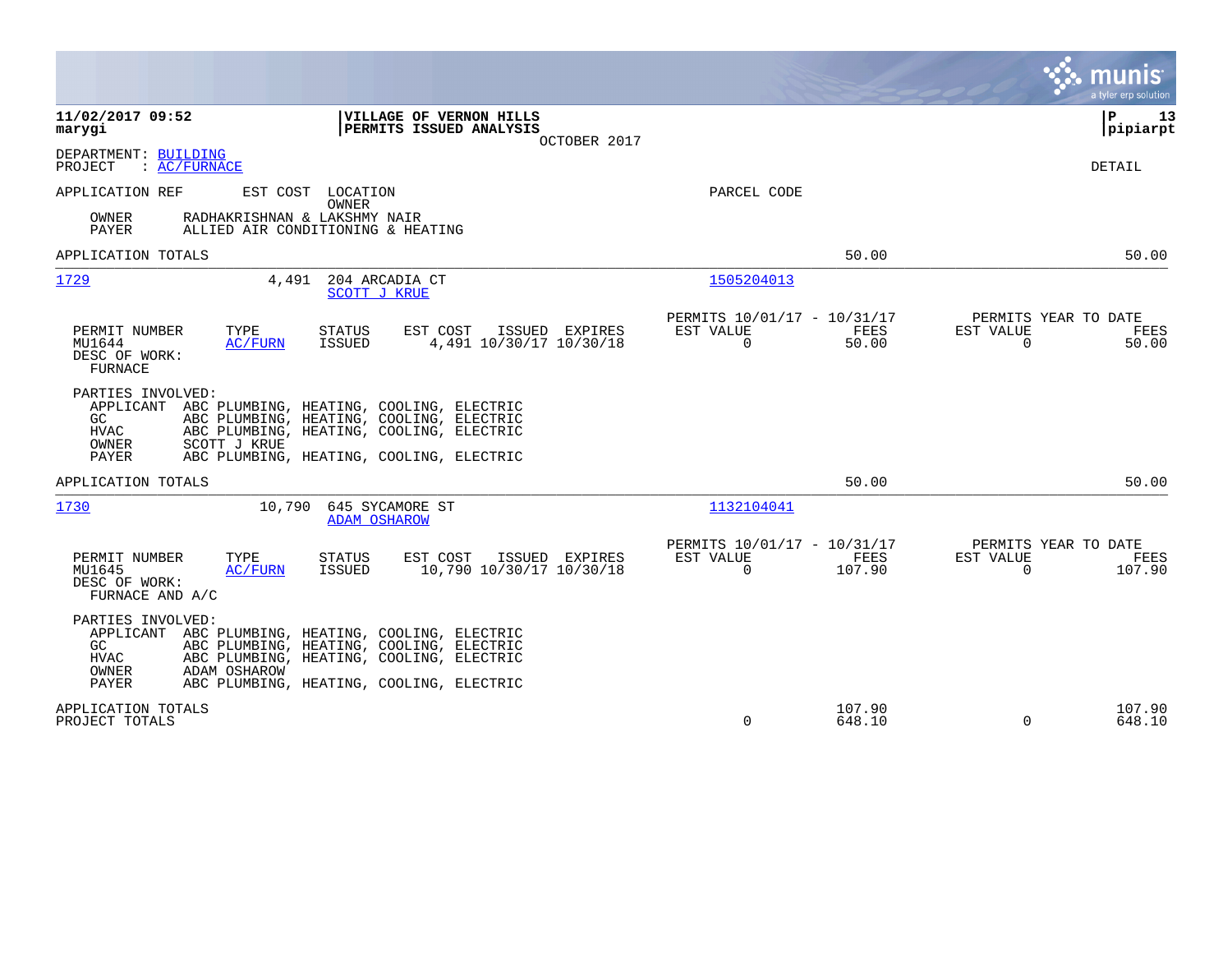|                                                                                                                                                                                                                  |                                                                                |                                                                               | munis<br>a tyler erp solution                                   |
|------------------------------------------------------------------------------------------------------------------------------------------------------------------------------------------------------------------|--------------------------------------------------------------------------------|-------------------------------------------------------------------------------|-----------------------------------------------------------------|
| 11/02/2017 09:52<br>marygi                                                                                                                                                                                       | VILLAGE OF VERNON HILLS<br>PERMITS ISSUED ANALYSIS<br>OCTOBER 2017             |                                                                               | l P<br>14<br> pipiarpt                                          |
| DEPARTMENT: BUILDING<br>: NEW BUSINESS NO REMODEL<br>PROJECT                                                                                                                                                     |                                                                                |                                                                               | DETAIL                                                          |
| APPLICATION REF                                                                                                                                                                                                  | EST COST LOCATION<br>OWNER                                                     | PARCEL CODE                                                                   |                                                                 |
| 1226<br>$\Omega$                                                                                                                                                                                                 | 750 FOREST EDGE DR<br>750 FOREST EDGE LLC                                      | 1515101048                                                                    |                                                                 |
| TYPE<br>PERMIT NUMBER<br>MU1516<br>CO NO FEE<br>DESC OF WORK:<br>NEW BUSINESS - C OF O                                                                                                                           | EST COST<br>STATUS<br>ISSUED EXPIRES<br>$0$ 10/03/17 10/03/18<br>COMPLT        | PERMITS 10/01/17 - 10/31/17<br>EST VALUE<br>FEES<br>0<br>.00                  | PERMITS YEAR TO DATE<br>EST VALUE<br>FEES<br>0<br>.00           |
| PARTIES INVOLVED:<br>APPLICANT<br>HOFFMAN VOGLER COMPANY<br>GC.<br>HOFFMAN VOGLER COMPANY<br><b>OCCUPANT</b><br>HOFFMAN VOGLER COMPANY<br><b>OWNER</b><br>750 FOREST EDGE LLC<br>HOFFMAN VOGLER COMPANY<br>PAYER |                                                                                |                                                                               |                                                                 |
| APPLICATION TOTALS                                                                                                                                                                                               |                                                                                | .00                                                                           | .00                                                             |
| 1411                                                                                                                                                                                                             | 0 103 WEST TOWNLINE RD<br><b>JOSEPH Z WASCOW</b>                               | 1505200032                                                                    |                                                                 |
| PERMIT NUMBER<br>TYPE<br>MU1602<br>CO NO FEE<br>DESC OF WORK:<br>CERTIFICATE OF OCCUPANCY - SEW PERSONAL                                                                                                         | <b>STATUS</b><br>EST COST<br>ISSUED EXPIRES<br>COMPLT<br>$0$ 10/20/17 10/20/18 | PERMITS 10/01/17 - 10/31/17<br>EST VALUE<br><b>FEES</b><br>$\mathbf 0$<br>.00 | PERMITS YEAR TO DATE<br>EST VALUE<br>FEES<br>$\mathbf 0$<br>.00 |
| PARTIES INVOLVED:<br>APPLICANT<br>GAIL HARGROW<br>GC<br><b>GAIL HARGROW</b><br><b>OCCUPANT</b><br>SEW PERSONAL<br>OWNER<br>JOSEPH Z WASCOW<br>PAYER<br><b>GAIL HARGROW</b>                                       |                                                                                |                                                                               |                                                                 |
| APPLICATION TOTALS                                                                                                                                                                                               |                                                                                | .00                                                                           | .00                                                             |
| 1564                                                                                                                                                                                                             | 0 100 NORTH FAIRWAY DR 120<br>ARTHUR J ROGERS & CO                             | 1504303179                                                                    |                                                                 |
| PERMIT NUMBER<br>TYPE<br>MU1511<br>CO NO FEE<br>DESC OF WORK:<br>CO: SANTA'S BEST                                                                                                                                | <b>STATUS</b><br>EST COST<br>ISSUED EXPIRES<br>COMPLT<br>$0$ 10/03/17 10/03/18 | PERMITS 10/01/17 - 10/31/17<br>EST VALUE<br>FEES<br>$\mathbf 0$<br>.00        | PERMITS YEAR TO DATE<br>EST VALUE<br>FEES<br>0<br>.00           |
| PARTIES INVOLVED:<br>GC.<br>SANTA'S BEST<br><b>OCCUPANT</b><br>SANTA'S BEST<br>OWNER<br>ARTHUR J ROGERS & CO<br>PAYER<br>SANTA'S BEST                                                                            |                                                                                |                                                                               |                                                                 |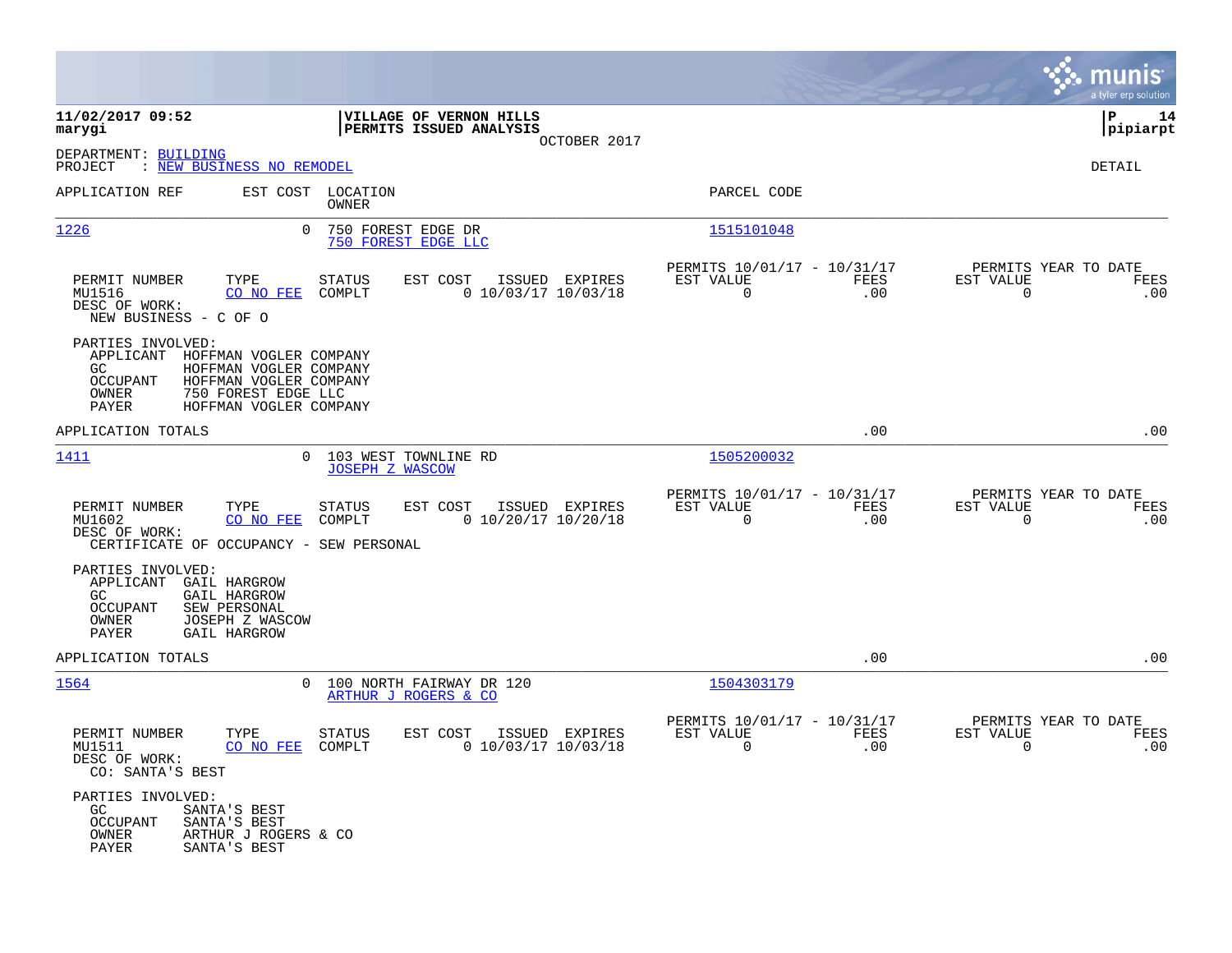|                                                                                                                                                                                                     |                                                |                                                            |                |                                                              |                       |                                                          | munis<br>a tyler erp solution          |
|-----------------------------------------------------------------------------------------------------------------------------------------------------------------------------------------------------|------------------------------------------------|------------------------------------------------------------|----------------|--------------------------------------------------------------|-----------------------|----------------------------------------------------------|----------------------------------------|
| 11/02/2017 09:52<br>marygi<br>APPLICATION TOTALS<br>DEPARTMENT: BUILDING<br>PROJECT<br>: NEW BUSINESS NO REMODEL                                                                                    |                                                | VILLAGE OF VERNON HILLS<br>PERMITS ISSUED ANALYSIS         | OCTOBER 2017   |                                                              | .00                   |                                                          | ΙP<br>15<br> pipiarpt<br>.00<br>DETAIL |
| APPLICATION REF                                                                                                                                                                                     | EST COST LOCATION<br>OWNER                     |                                                            |                | PARCEL CODE                                                  |                       |                                                          |                                        |
| 1574<br>$\Omega$                                                                                                                                                                                    | <b>JOSEPH Z WASCOW</b>                         | 145 WEST TOWNLINE RD                                       |                | 1505200032                                                   |                       |                                                          |                                        |
| PERMIT NUMBER<br>TYPE<br>MU1493<br>CO NO FEE<br>DESC OF WORK:<br>NEW OWNER -C OF O 7/11                                                                                                             | <b>STATUS</b><br>COMPLT                        | EST COST<br>$0$ 10/02/17 10/04/18                          | ISSUED EXPIRES | PERMITS 10/01/17 - 10/31/17<br>EST VALUE<br>$\mathbf 0$      | FEES<br>.00           | PERMITS YEAR TO DATE<br>EST VALUE<br>$\overline{0}$      | FEES<br>.00                            |
| PARTIES INVOLVED:<br>APPLICANT<br>SLS CONSULTING, INC<br>GC<br>SLS CONSULTING, INC<br>OCCUPANT<br>7/11<br>OWNER<br>JOSEPH Z WASCOW<br>PAYER<br>SLS CONSULTING, INC                                  |                                                |                                                            |                |                                                              |                       |                                                          |                                        |
| APPLICATION TOTALS                                                                                                                                                                                  |                                                |                                                            |                |                                                              | .00                   |                                                          | .00                                    |
| 1575                                                                                                                                                                                                | PEARL ORIGINAL LTD                             | 100 CORPORATE WOODS PKY                                    |                | 1516204007                                                   |                       |                                                          |                                        |
| PERMIT NUMBER<br>TYPE<br>MU1501<br>CO NO FEE<br>DESC OF WORK:<br>NEW BUSINESS - C OF O SPEAR TRAINING                                                                                               | <b>STATUS</b><br>COMPLT                        | EST COST<br>$0$ 10/02/17 10/02/18                          | ISSUED EXPIRES | PERMITS 10/01/17 - 10/31/17<br>EST VALUE<br>0                | <b>FEES</b><br>.00    | PERMITS YEAR TO DATE<br>EST VALUE<br>0                   | <b>FEES</b><br>.00                     |
| PARTIES INVOLVED:<br>APPLICANT<br>SPEAR TRAINING CENTER<br>GC<br>SPEAR TRAINING CENTER<br><b>OCCUPANT</b><br>SPEAR TRAINING CENTER<br>OWNER<br>PEARL ORIGINAL LTD<br>PAYER<br>SPEAR TRAINING CENTER |                                                |                                                            |                |                                                              |                       |                                                          |                                        |
| APPLICATION TOTALS                                                                                                                                                                                  |                                                |                                                            |                |                                                              | .00                   |                                                          | .00                                    |
| 1608<br>$\Omega$                                                                                                                                                                                    | 139 WEST TOWNLINE RD<br><b>JOSEPH Z WASCOW</b> |                                                            |                | 1505200032                                                   |                       |                                                          |                                        |
| PERMIT NUMBER<br>TYPE<br>NO REMODEL COMPLT<br>MU1499<br>CO NO FEE<br>MU1556<br>DESC OF WORK:<br>CERT OF OCC - MADRAS KAFE                                                                           | <b>STATUS</b><br>COMPLT                        | EST COST<br>$0$ 10/02/17 10/11/18<br>$0$ 10/11/17 10/11/18 | ISSUED EXPIRES | PERMITS 10/01/17 - 10/31/17<br>EST VALUE<br>$\mathbf 0$<br>0 | FEES<br>150.00<br>.00 | PERMITS YEAR TO DATE<br>EST VALUE<br>$\overline{0}$<br>0 | FEES<br>150.00<br>.00                  |
| PARTIES INVOLVED:<br>APPLICANT<br>CHENNAI CAFE DBA MADRAS KAFE<br>GC.<br>CHENNAI CAFE DBA MADRAS KAFE<br><b>OCCUPANT</b><br>CHENNAI CAFE DBA MADRAS KAFE                                            |                                                |                                                            |                |                                                              |                       |                                                          |                                        |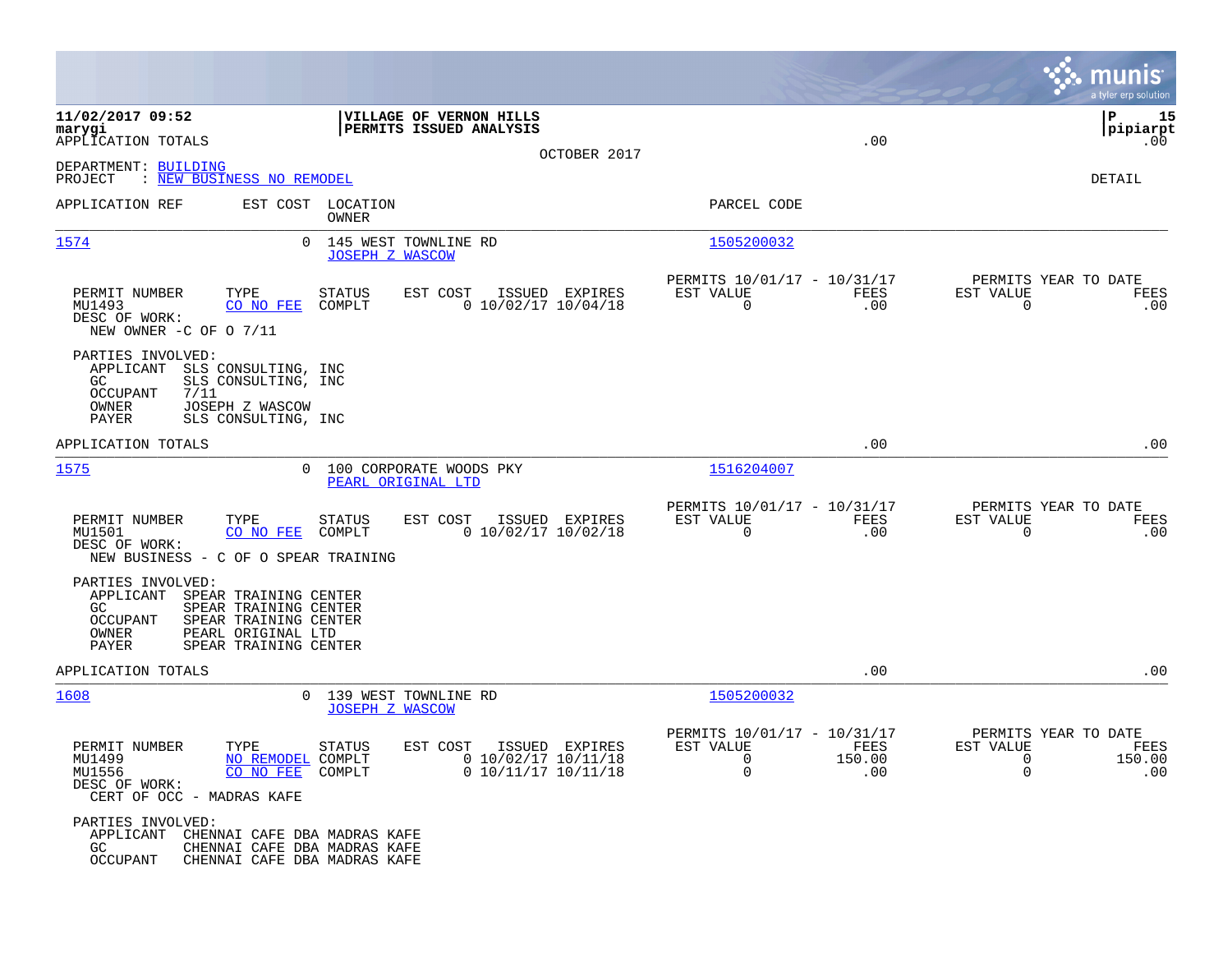|                                                                                                                                                                        |                                |                                                                              |                                                                        |                       |                                                       | munis<br>a tyler erp solution |
|------------------------------------------------------------------------------------------------------------------------------------------------------------------------|--------------------------------|------------------------------------------------------------------------------|------------------------------------------------------------------------|-----------------------|-------------------------------------------------------|-------------------------------|
| 11/02/2017 09:52<br>marygi                                                                                                                                             |                                | VILLAGE OF VERNON HILLS<br>PERMITS ISSUED ANALYSIS<br>OCTOBER 2017           |                                                                        |                       |                                                       | l P<br>16<br> pipiarpt        |
| DEPARTMENT: BUILDING<br>: NEW BUSINESS NO REMODEL<br>PROJECT                                                                                                           |                                |                                                                              |                                                                        |                       |                                                       | DETAIL                        |
| APPLICATION REF<br>EST COST                                                                                                                                            | LOCATION<br>OWNER              |                                                                              | PARCEL CODE                                                            |                       |                                                       |                               |
| JOSEPH Z WASCOW<br>OWNER<br>PAYER<br>CHENNAI CAFE DBA MADRAS KAFE                                                                                                      |                                |                                                                              |                                                                        |                       |                                                       |                               |
| APPLICATION TOTALS                                                                                                                                                     |                                |                                                                              |                                                                        | 150.00                |                                                       | 150.00                        |
| 1623<br>0                                                                                                                                                              | 213 HAWTHORN CTR<br>CENTENNIAL |                                                                              | 1133401086                                                             |                       |                                                       |                               |
| PERMIT NUMBER<br>TYPE<br>MU1528<br><b>NO REMODEL ISSUED</b><br>DESC OF WORK:<br>CO: FASHION 5                                                                          | <b>STATUS</b>                  | EST COST<br>ISSUED EXPIRES<br>$0$ 10/05/17 10/05/18                          | PERMITS 10/01/17 - 10/31/17<br>EST VALUE<br>$\mathbf 0$                | FEES<br>150.00        | PERMITS YEAR TO DATE<br>EST VALUE<br>0                | FEES<br>150.00                |
| PARTIES INVOLVED:<br>GC.<br><b>FASHION 5</b><br><b>OCCUPANT</b><br><b>FASHION 5</b><br>OWNER<br>CENTENNIAL<br>PAYER<br><b>FASHION 5</b>                                |                                |                                                                              |                                                                        |                       |                                                       |                               |
| APPLICATION TOTALS                                                                                                                                                     |                                |                                                                              |                                                                        | 150.00                |                                                       | 150.00                        |
| 1627<br>0                                                                                                                                                              |                                | 977 LAKEVIEW PARKWAY 103<br>ORCHARD INVESTMENTS, L.L.P.                      | 1133302012                                                             |                       |                                                       |                               |
| TYPE<br>PERMIT NUMBER<br>MU1533<br>NO REMODEL COMPLT<br>CO NO FEE<br>MU1566<br>DESC OF WORK:<br>CO: PAIN RELIEF INSTITUTE, LLC                                         | STATUS<br>COMPLT               | EST COST<br>ISSUED EXPIRES<br>0 10/05/17 10/13/18<br>0 10/12/17 10/13/18     | PERMITS 10/01/17 - 10/31/17<br>EST VALUE<br>$\Omega$<br>$\mathbf 0$    | FEES<br>150.00<br>.00 | PERMITS YEAR TO DATE<br>EST VALUE<br>0<br>$\mathbf 0$ | FEES<br>150.00<br>.00         |
| PARTIES INVOLVED:<br>GC<br>PAIN RELIEF INSTITUTE<br>PAIN RELIEF INSTITUTE<br><b>OCCUPANT</b><br>OWNER<br>ORCHARD INVESTMENTS, L.L.P.<br>PAYER<br>PAIN RELIEF INSTITUTE |                                |                                                                              |                                                                        |                       |                                                       |                               |
| APPLICATION TOTALS                                                                                                                                                     |                                |                                                                              |                                                                        | 150.00                |                                                       | 150.00                        |
| 1644<br>0                                                                                                                                                              |                                | 700 NORTH MILWAUKEE AVE 132<br>HAWTHORN HILLS SOUARE 1687 LLC                | 1504201051                                                             |                       |                                                       |                               |
| PERMIT NUMBER<br>TYPE<br>MU1553<br>NO REMODEL COMPLT<br>MU1603<br>CO NO FEE<br>DESC OF WORK:<br>SALES OFFICE                                                           | STATUS<br>COMPLT               | EST COST<br>ISSUED EXPIRES<br>$0$ 10/10/17 10/10/18<br>$0$ 10/20/17 10/20/18 | PERMITS 10/01/17 - 10/31/17<br>EST VALUE<br>$\mathbf 0$<br>$\mathbf 0$ | FEES<br>150.00<br>.00 | PERMITS YEAR TO DATE<br>EST VALUE<br>0<br>$\mathbf 0$ | FEES<br>150.00<br>.00         |
| PARTIES INVOLVED:<br>GC<br>LAGESTEE MULDER                                                                                                                             |                                |                                                                              |                                                                        |                       |                                                       |                               |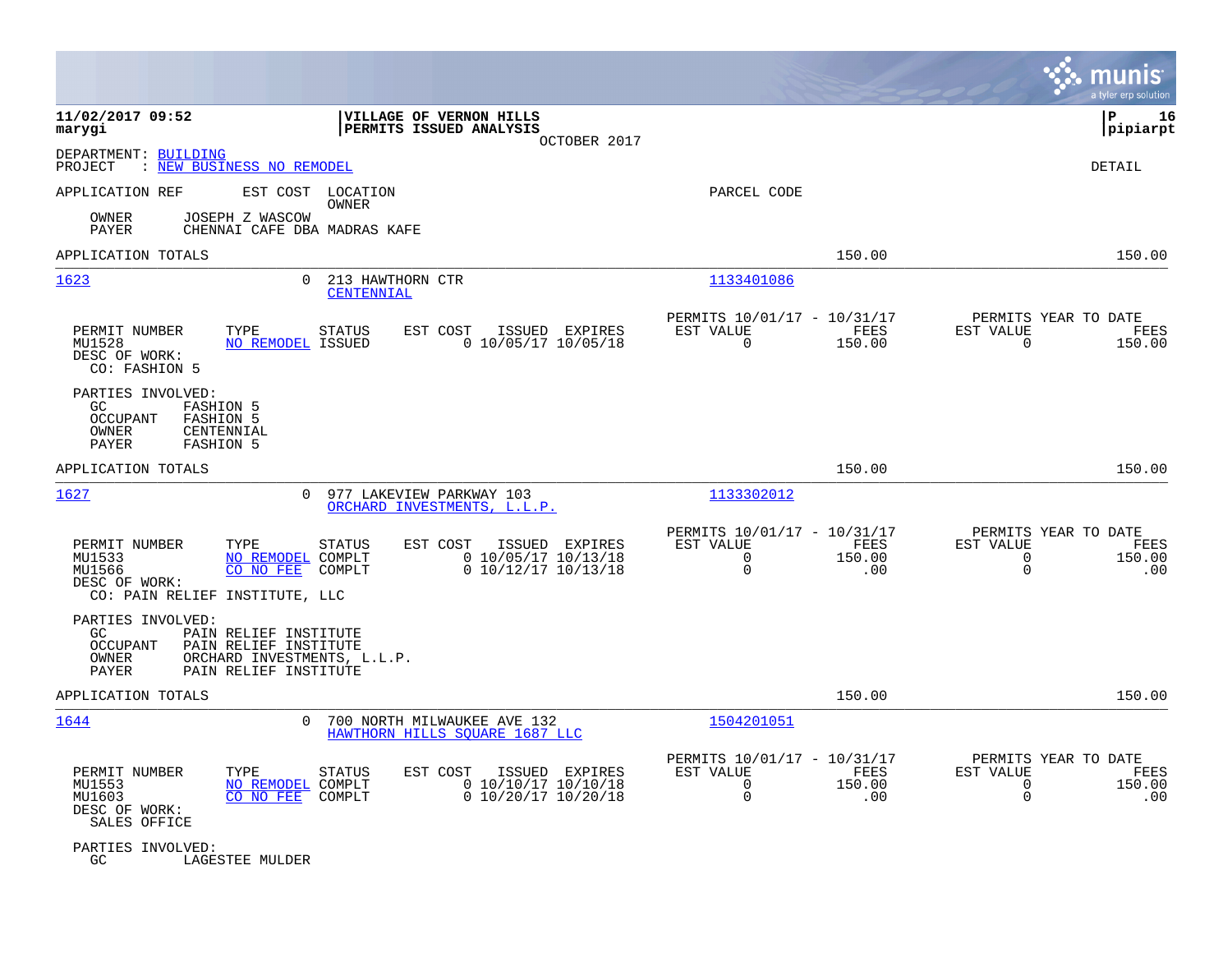|                                                                                                                                                                                                                                                                                         |                                                                                                                         |                                                                  |                       | munis<br>a tyler erp solution                                                         |
|-----------------------------------------------------------------------------------------------------------------------------------------------------------------------------------------------------------------------------------------------------------------------------------------|-------------------------------------------------------------------------------------------------------------------------|------------------------------------------------------------------|-----------------------|---------------------------------------------------------------------------------------|
| 11/02/2017 09:52<br>marygi                                                                                                                                                                                                                                                              | VILLAGE OF VERNON HILLS<br>PERMITS ISSUED ANALYSIS<br>OCTOBER 2017                                                      |                                                                  |                       | l P<br>17<br> pipiarpt                                                                |
| DEPARTMENT: BUILDING<br>PROJECT<br>: NEW BUSINESS NO REMODEL                                                                                                                                                                                                                            |                                                                                                                         |                                                                  |                       | <b>DETAIL</b>                                                                         |
| APPLICATION REF<br><b>OCCUPANT</b><br>OWNER<br>LAGESTEE MULDER<br>PAYER                                                                                                                                                                                                                 | EST COST LOCATION<br>OWNER<br>ORANGE THEORY SALES OFFICE<br>HAWTHORN HILLS SQUARE 1687 LLC                              | PARCEL CODE                                                      |                       |                                                                                       |
| APPLICATION TOTALS                                                                                                                                                                                                                                                                      |                                                                                                                         |                                                                  | 150.00                | 150.00                                                                                |
| 1658                                                                                                                                                                                                                                                                                    | 250 CENTER DR 202<br>0<br>EDWARD BARRATT                                                                                | 1133302044                                                       |                       |                                                                                       |
| PERMIT NUMBER<br>TYPE<br>MU1570<br>MU1593<br>CO NO FEE<br>DESC OF WORK:<br>CO: MIND BODY & SOUL CHIROPRACTIC CENTER                                                                                                                                                                     | EST COST<br>STATUS<br>ISSUED EXPIRES<br>0 10/13/17 10/17/18<br>NO REMODEL COMPLT<br>$0$ 10/17/17 10/17/18<br>COMPLT     | PERMITS 10/01/17 - 10/31/17<br>EST VALUE<br>$\Omega$<br>$\Omega$ | FEES<br>150.00<br>.00 | PERMITS YEAR TO DATE<br>EST VALUE<br>FEES<br>$\Omega$<br>150.00<br>$\mathbf 0$<br>.00 |
| PARTIES INVOLVED:<br>GC.<br><b>OCCUPANT</b><br>EDWARD BARRATT<br>OWNER<br>PAYER                                                                                                                                                                                                         | MIND, BODY & SOUL CHIROPRACTIC CENTER<br>MIND, BODY & SOUL CHIROPRACTIC CENTER<br>MIND, BODY & SOUL CHIROPRACTIC CENTER |                                                                  |                       |                                                                                       |
| APPLICATION TOTALS                                                                                                                                                                                                                                                                      |                                                                                                                         |                                                                  | 150.00                | 150.00                                                                                |
| 1663                                                                                                                                                                                                                                                                                    | $\Omega$<br>120 HAWTHORN CTR<br><b>CENTENNIAL</b>                                                                       | 1133401086                                                       |                       |                                                                                       |
| PERMIT NUMBER<br>TYPE<br>MU6974<br>MU1596<br>CO NO FEE<br>DESC OF WORK:<br>NEW OWNER - CERT OF OCC<br>MY SWEET DREAMS LTD<br>PARTIES INVOLVED:<br>APPLICANT MY SWEET DREAMS<br>GC.<br>MY SWEET DREAMS<br>MY SWEET DREAMS<br>OCCUPANT<br>OWNER<br>CENTENNIAL<br>PAYER<br>MY SWEET DREAMS | STATUS<br>EST COST<br>ISSUED EXPIRES<br>$0$ 10/13/17 10/17/18<br>NO REMODEL COMPLT<br>$0$ 10/18/17 10/18/18<br>COMPLT   | PERMITS 10/01/17 - 10/31/17<br>EST VALUE<br>$\Omega$<br>$\Omega$ | FEES<br>150.00<br>.00 | PERMITS YEAR TO DATE<br>EST VALUE<br>FEES<br>$\Omega$<br>150.00<br>$\Omega$<br>.00    |
| APPLICATION TOTALS                                                                                                                                                                                                                                                                      |                                                                                                                         |                                                                  | 150.00                | 150.00                                                                                |
| 1673                                                                                                                                                                                                                                                                                    | 700 NORTH MILWAUKEE AVE 148<br>0<br>CJS VERNON HILLS LLC                                                                | 1503101002                                                       |                       |                                                                                       |
| TYPE<br>PERMIT NUMBER<br>MU1585<br>DESC OF WORK:<br>NEW OWNER - CERT OF OCC<br>KENTUCKY FRIED CHICKEN                                                                                                                                                                                   | STATUS<br>EST COST<br>ISSUED EXPIRES<br>NO REMODEL ISSUED<br>$0$ 10/16/17 10/25/18                                      | PERMITS 10/01/17 - 10/31/17<br>EST VALUE<br>$\Omega$             | FEES<br>150.00        | PERMITS YEAR TO DATE<br>EST VALUE<br>FEES<br>$\Omega$<br>150.00                       |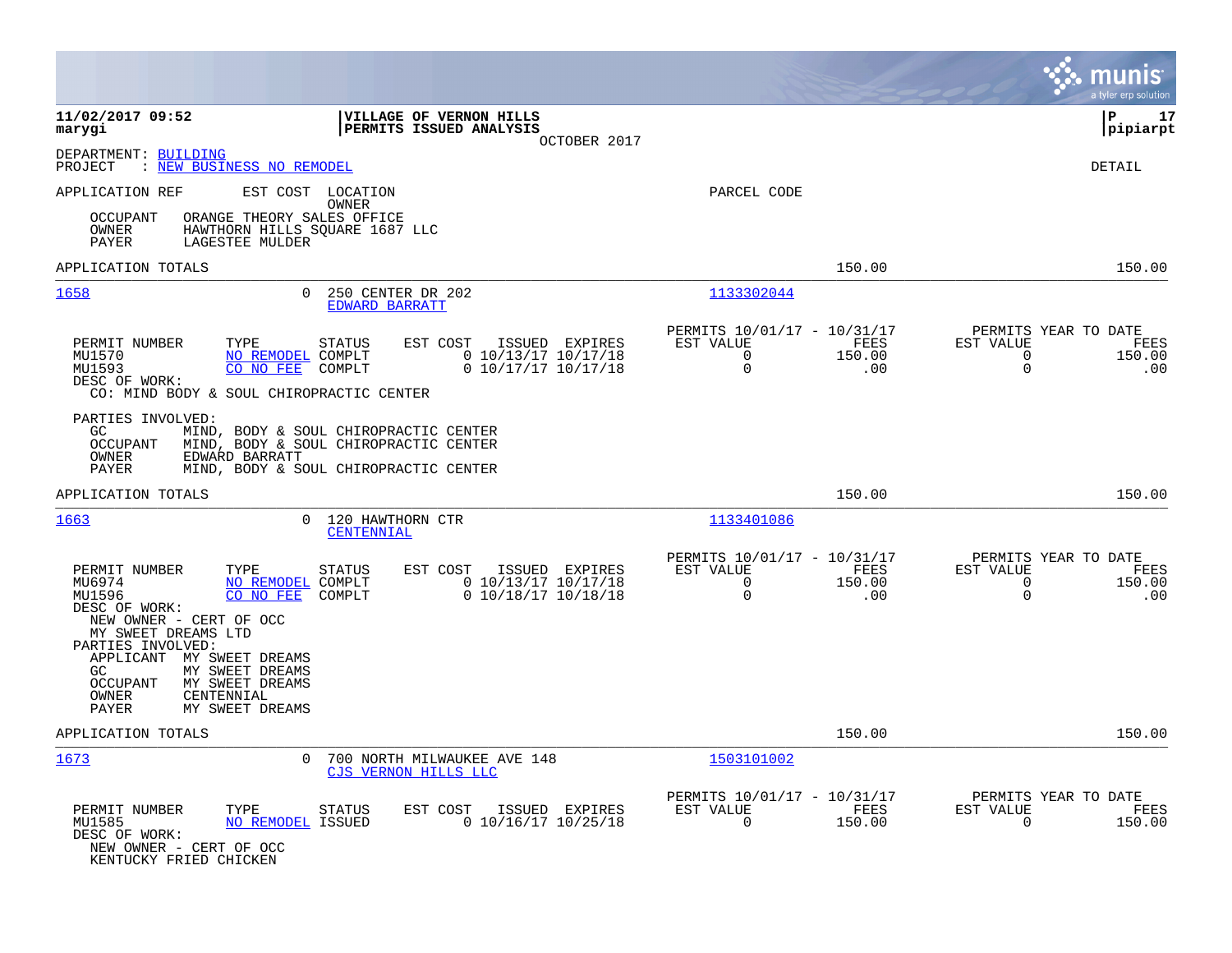|                                                                                                                                                     |                                                                                                                                           |                                                           |                       |                                                    | <b>munis</b><br>a tyler erp solution |
|-----------------------------------------------------------------------------------------------------------------------------------------------------|-------------------------------------------------------------------------------------------------------------------------------------------|-----------------------------------------------------------|-----------------------|----------------------------------------------------|--------------------------------------|
| 11/02/2017 09:52<br>marygi                                                                                                                          | VILLAGE OF VERNON HILLS<br>PERMITS ISSUED ANALYSIS<br>OCTOBER 2017                                                                        |                                                           |                       |                                                    | P<br>18<br> pipiarpt                 |
| DEPARTMENT: BUILDING<br>: NEW BUSINESS NO REMODEL<br>PROJECT                                                                                        |                                                                                                                                           |                                                           |                       |                                                    | DETAIL                               |
| APPLICATION REF<br>EST COST<br>PARTIES INVOLVED:<br>APPLICANT<br>GC<br>OCCUPANT<br>KENTUCKY FRIED CHICKEN<br>CJS VERNON HILLS LLC<br>OWNER<br>PAYER | LOCATION<br>OWNER<br>FOSR, LLC DBA KENTUCKY FRIED CHICKEN<br>FOSR, LLC DBA KENTUCKY FRIED CHICKEN<br>FOSR, LLC DBA KENTUCKY FRIED CHICKEN | PARCEL CODE                                               |                       |                                                    |                                      |
| APPLICATION TOTALS                                                                                                                                  |                                                                                                                                           |                                                           | 150.00                |                                                    | 150.00                               |
| 1708<br>$\Omega$                                                                                                                                    | 204 HAWTHORN CTR<br>CENTENNIAL                                                                                                            | 1133401086                                                |                       |                                                    |                                      |
| TYPE<br>PERMIT NUMBER<br>NO REMODEL COMPLT<br>MU1611<br>MU1642<br>CO NO FEE<br>DESC OF WORK:<br>CO - MY FAMN CAVE                                   | <b>STATUS</b><br>EST COST<br>ISSUED EXPIRES<br>$0$ 10/24/17 10/27/18<br>$0$ 10/27/17 10/27/18<br>COMPLT                                   | PERMITS 10/01/17 - 10/31/17<br>EST VALUE<br>0<br>$\Omega$ | FEES<br>150.00<br>.00 | PERMITS YEAR TO DATE<br>EST VALUE<br>0<br>$\Omega$ | FEES<br>150.00<br>.00                |
| PARTIES INVOLVED:<br>APPLICANT<br>MY FAN CAVE<br>GC<br>MY FAN CAVE<br>OCCUPANT<br>MY FAN CAVE<br>OWNER<br>CENTENNIAL<br><b>PAYER</b><br>MY FAN CAVE |                                                                                                                                           |                                                           |                       |                                                    |                                      |
| APPLICATION TOTALS<br>PROJECT TOTALS                                                                                                                |                                                                                                                                           | 0                                                         | 150.00<br>1,200.00    | $\Omega$                                           | 150.00<br>1,200.00                   |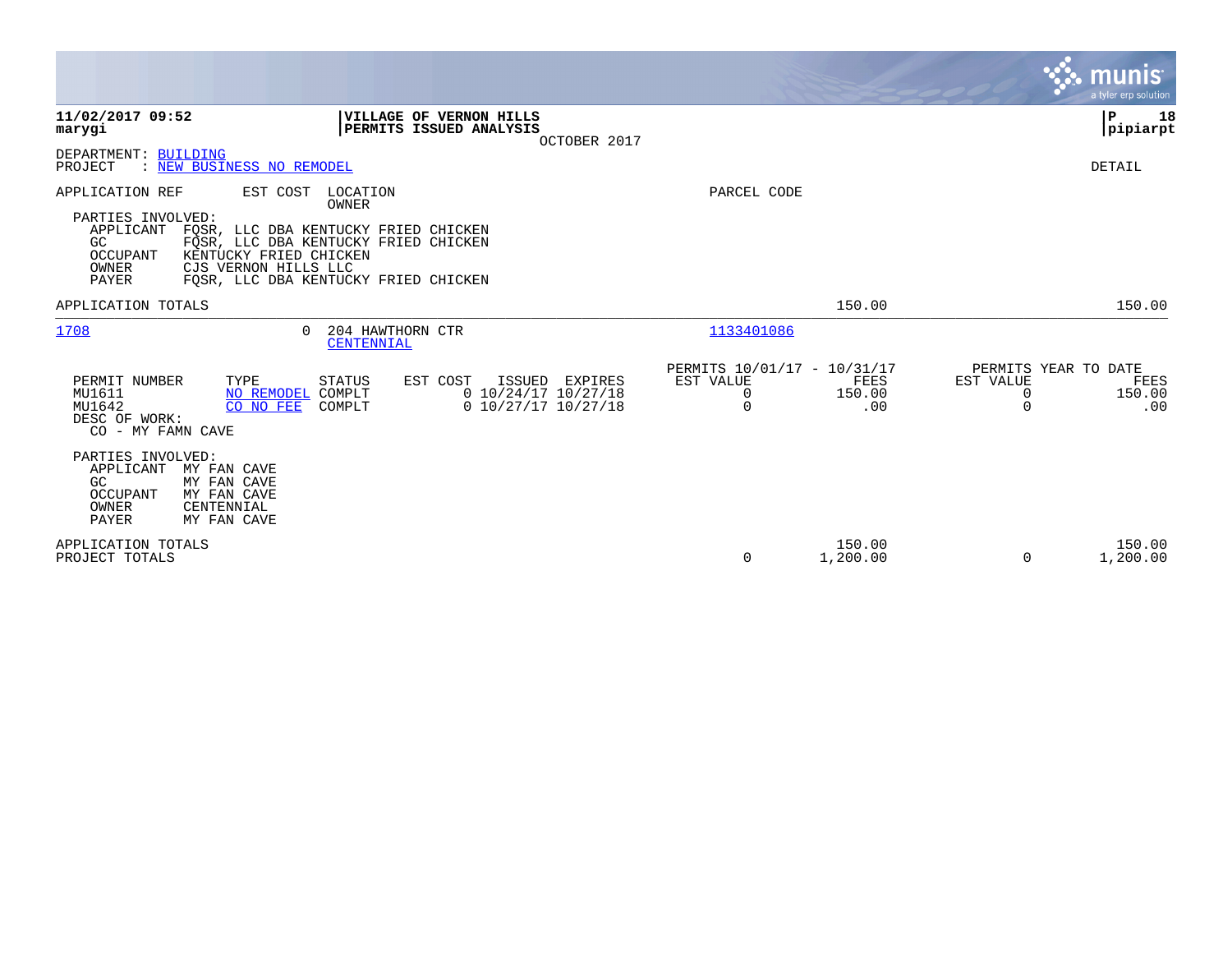|                                                                                                                                                                                                                    |                                                                                  |                                                                             | munis<br>a tyler erp solution                                     |
|--------------------------------------------------------------------------------------------------------------------------------------------------------------------------------------------------------------------|----------------------------------------------------------------------------------|-----------------------------------------------------------------------------|-------------------------------------------------------------------|
| 11/02/2017 09:52<br>marygi                                                                                                                                                                                         | VILLAGE OF VERNON HILLS<br>PERMITS ISSUED ANALYSIS                               |                                                                             | ΙP<br>19<br> pipiarpt                                             |
| DEPARTMENT: BUILDING<br>PROJECT<br>$\therefore$ DECK                                                                                                                                                               | OCTOBER 2017                                                                     |                                                                             | DETAIL                                                            |
| APPLICATION REF<br>EST COST                                                                                                                                                                                        | LOCATION<br>OWNER                                                                | PARCEL CODE                                                                 |                                                                   |
| 1562<br>9,957                                                                                                                                                                                                      | 383 COLONIAL DR<br><b>ABED HADDAD</b>                                            | 1128108059                                                                  |                                                                   |
| TYPE<br>PERMIT NUMBER<br>MU1518<br><b>DECK</b><br>DESC OF WORK:<br>DECK                                                                                                                                            | ISSUED EXPIRES<br>STATUS<br>EST COST<br><b>ISSUED</b><br>9,957 10/04/17 10/23/18 | PERMITS 10/01/17 - 10/31/17<br>FEES<br>EST VALUE<br>$\overline{0}$<br>99.57 | PERMITS YEAR TO DATE<br>EST VALUE<br>FEES<br>$\mathbf 0$<br>99.57 |
| PARTIES INVOLVED:<br>APPLICANT<br>ROYAUME DESIGN<br>CARPENTER<br>ROYAUME DESIGN<br>GC<br>ROYAUME DESIGN<br>ABED HADDAD<br>OWNER<br>PAYER<br>ROYAUME DESIGN                                                         |                                                                                  |                                                                             |                                                                   |
| APPLICATION TOTALS                                                                                                                                                                                                 |                                                                                  | 99.57                                                                       | 99.57                                                             |
| 1636<br>5,436                                                                                                                                                                                                      | 401 RIVER GROVE CT<br>SANJAY & VANDANA GUPTA                                     | 1516206007                                                                  |                                                                   |
| PERMIT NUMBER<br>TYPE<br>MU1609<br><b>DECK</b><br>DESC OF WORK:<br>RESURFACE EXISTING DECK AND ADD NEW RAILS                                                                                                       | EST COST<br>ISSUED EXPIRES<br>STATUS<br><b>ISSUED</b><br>5,436 10/23/17 11/01/18 | PERMITS 10/01/17 - 10/31/17<br>EST VALUE<br>FEES<br>$\mathbf 0$<br>54.36    | PERMITS YEAR TO DATE<br>EST VALUE<br>FEES<br>0<br>54.36           |
| PARTIES INVOLVED:<br>APPLICANT<br>DAVIES & SON CONSTRUCTION<br>CARPENTER<br>DAVIES & SON CONSTRUCTION<br>GC.<br>DAVIES & SON CONSTRUCTION<br>OWNER<br>SANJAY & VANDANA GUPTA<br>PAYER<br>DAVIES & SON CONSTRUCTION |                                                                                  |                                                                             |                                                                   |
| APPLICATION TOTALS                                                                                                                                                                                                 |                                                                                  | 54.36                                                                       | 54.36                                                             |
| 1641<br>5,368                                                                                                                                                                                                      | 321 WESTWOOD CT<br><b>SCOTT POLEN</b>                                            | 1505428028                                                                  |                                                                   |
| PERMIT NUMBER<br>TYPE<br>MU1620<br><b>DECK</b><br>DESC OF WORK:<br>DECK                                                                                                                                            | EST COST<br>ISSUED EXPIRES<br>STATUS<br>5,368 10/25/17 10/25/18<br>COMPLT        | PERMITS 10/01/17 - 10/31/17<br>EST VALUE<br>FEES<br>0<br>53.68              | PERMITS YEAR TO DATE<br>EST VALUE<br>FEES<br>53.68<br>0           |
| PARTIES INVOLVED:<br>APPLICANT FRANCIS J. FERRARO INC<br>FRANCIS J. FERRARO INC<br>GC.<br>GC<br>JORDAN JONES INC<br>SCOTT POLEN<br>OWNER<br>PAYER<br>FRANCIS J. FERRARO INC                                        |                                                                                  |                                                                             |                                                                   |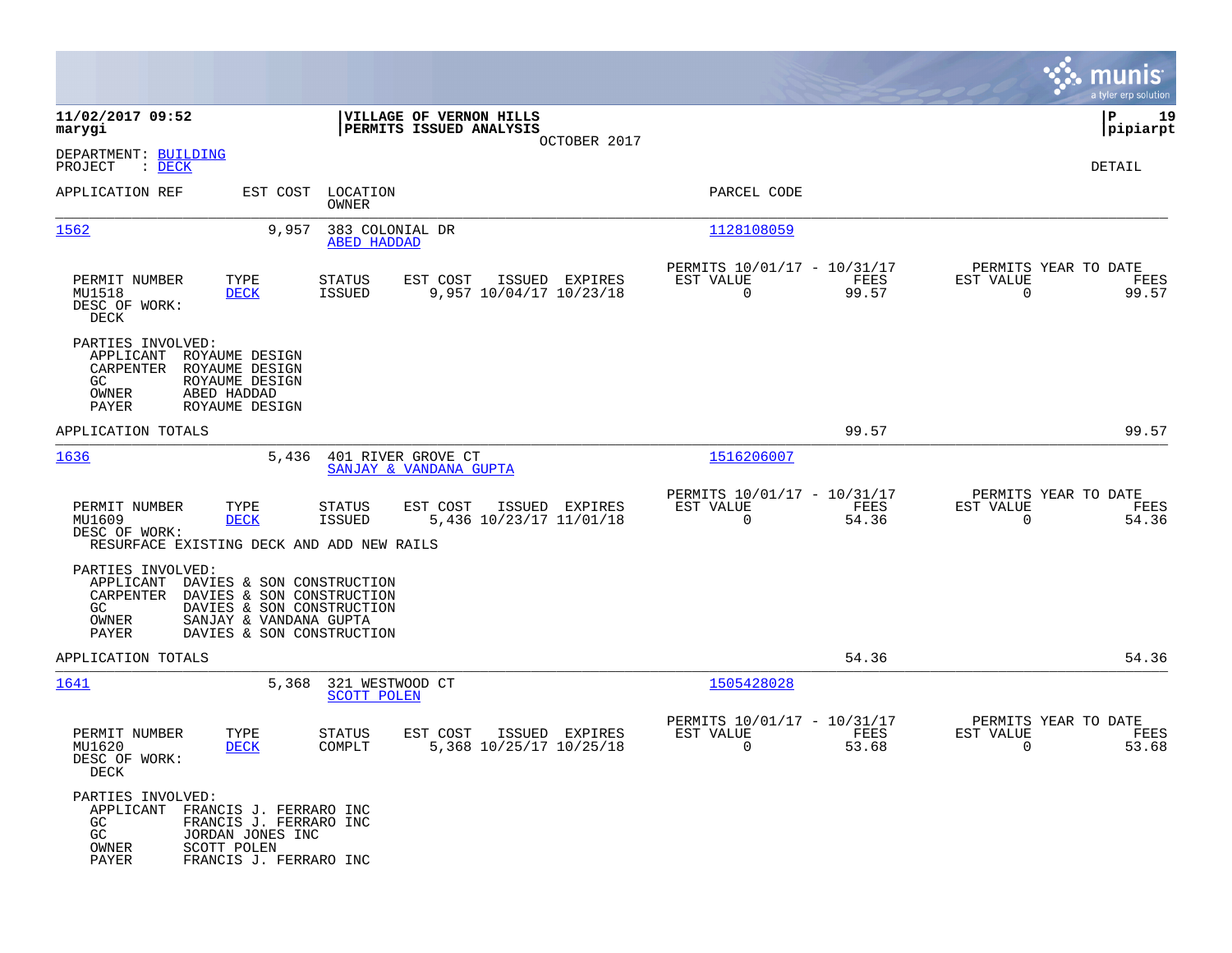|                                                                              |                                                                                                                                   |                                  |                                                           |              |                                               |                 |                                               | <b>munis</b><br>a tyler erp solution |
|------------------------------------------------------------------------------|-----------------------------------------------------------------------------------------------------------------------------------|----------------------------------|-----------------------------------------------------------|--------------|-----------------------------------------------|-----------------|-----------------------------------------------|--------------------------------------|
| 11/02/2017 09:52<br>marygi                                                   |                                                                                                                                   |                                  | <b>VILLAGE OF VERNON HILLS</b><br>PERMITS ISSUED ANALYSIS | OCTOBER 2017 |                                               |                 |                                               | 20<br>∣P<br> pipiarpt                |
| DEPARTMENT: BUILDING<br>PROJECT<br>$\therefore$ DECK                         |                                                                                                                                   |                                  |                                                           |              |                                               |                 |                                               | DETAIL                               |
| APPLICATION REF<br><b>PAYER</b>                                              | EST COST<br>JORDAN JONES INC                                                                                                      | LOCATION<br>OWNER                |                                                           |              | PARCEL CODE                                   |                 |                                               |                                      |
| APPLICATION TOTALS                                                           |                                                                                                                                   |                                  |                                                           |              |                                               | 53.68           |                                               | 53.68                                |
| 1642                                                                         | 5,368                                                                                                                             | 317 CHERRYWOOD CT<br>PLACEHOLDER |                                                           |              | 1505428056                                    |                 |                                               |                                      |
| PERMIT NUMBER<br>MU1621<br>DESC OF WORK:<br>DECK                             | TYPE<br><b>DECK</b>                                                                                                               | <b>STATUS</b><br>COMPLT          | EST COST<br>ISSUED<br>5,368 10/25/17 10/25/18             | EXPIRES      | PERMITS 10/01/17 - 10/31/17<br>EST VALUE<br>0 | FEES<br>53.68   | PERMITS YEAR TO DATE<br>EST VALUE<br>$\Omega$ | FEES<br>53.68                        |
| PARTIES INVOLVED:<br>APPLICANT<br>GC<br>GC<br>OWNER<br>PAYER<br><b>PAYER</b> | FRANCIS J. FERRARO INC<br>FRANCIS J. FERRARO INC<br>JORDAN JONES INC<br>PLACEHOLDER<br>FRANCIS J. FERRARO INC<br>JORDAN JONES INC |                                  |                                                           |              |                                               |                 |                                               |                                      |
| APPLICATION TOTALS<br>PROJECT TOTALS                                         |                                                                                                                                   |                                  |                                                           |              | $\mathbf 0$                                   | 53.68<br>261.29 | $\Omega$                                      | 53.68<br>261.29                      |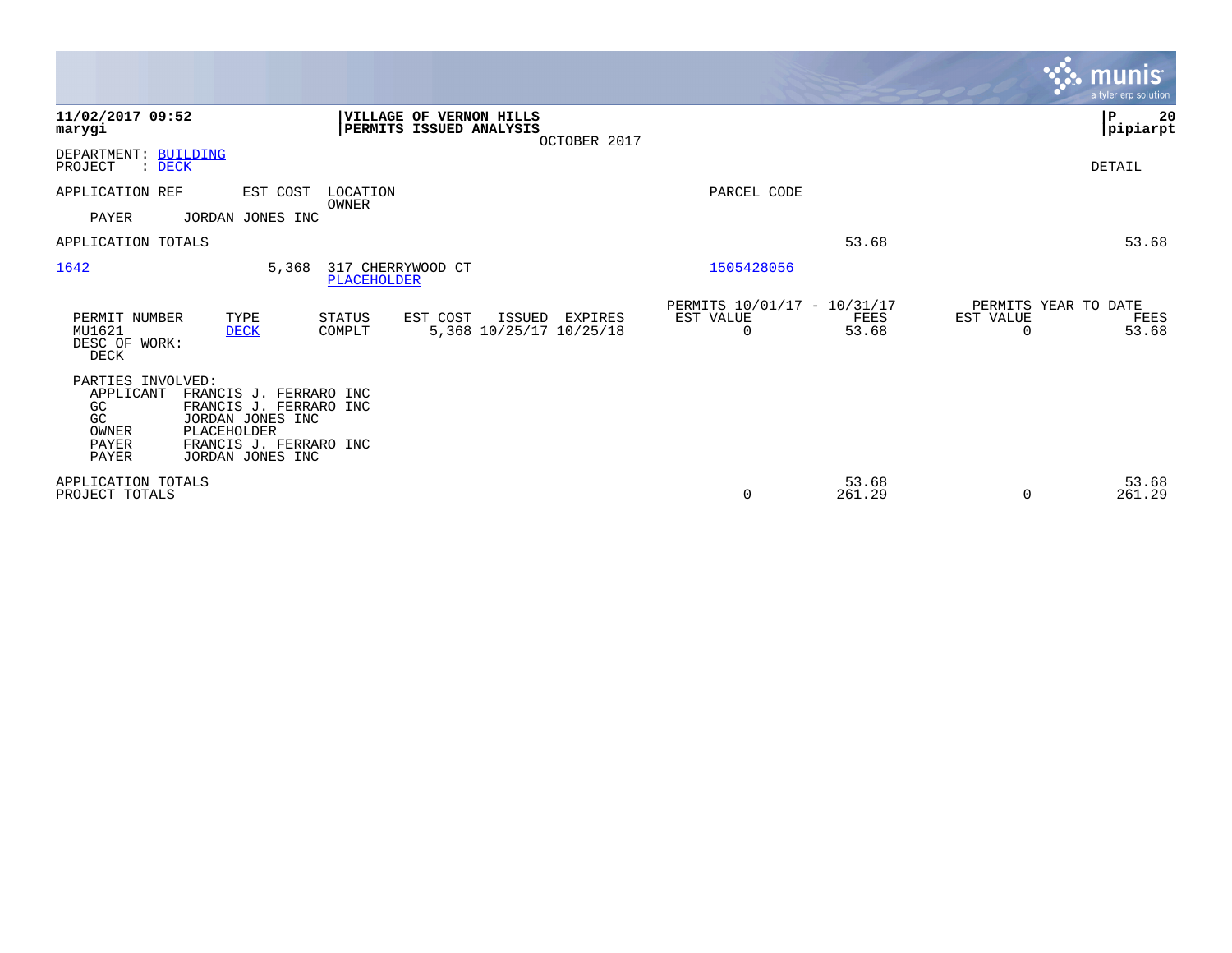|                                                                            |                                                                                            |                                                    |                |                                                         |                |                                                  | munis<br>a tyler erp solution |
|----------------------------------------------------------------------------|--------------------------------------------------------------------------------------------|----------------------------------------------------|----------------|---------------------------------------------------------|----------------|--------------------------------------------------|-------------------------------|
| 11/02/2017 09:52<br>marygi                                                 |                                                                                            | VILLAGE OF VERNON HILLS<br>PERMITS ISSUED ANALYSIS | OCTOBER 2017   |                                                         |                |                                                  | l P<br>21<br> pipiarpt        |
| DEPARTMENT: BUILDING<br>: DRIVEWAY<br>PROJECT                              |                                                                                            |                                                    |                |                                                         |                |                                                  | <b>DETAIL</b>                 |
| APPLICATION REF                                                            | EST COST<br>OWNER                                                                          | LOCATION                                           |                | PARCEL CODE                                             |                |                                                  |                               |
| 1507                                                                       | 2,400                                                                                      | 472S SYCAMORE ST<br>DENNIS & PATRICIA DREXLER      |                | 1132104085                                              |                |                                                  |                               |
| PERMIT NUMBER<br>MU1460<br>DESC OF WORK:<br>DRIVEWAY                       | TYPE<br><b>STATUS</b><br><b>DRVWY</b><br>COMPLT                                            | EST COST<br>2,400 10/17/17 10/17/18                | ISSUED EXPIRES | PERMITS 10/01/17 - 10/31/17<br>EST VALUE<br>$\mathbf 0$ | FEES<br>50.00  | PERMITS YEAR TO DATE<br>EST VALUE<br>$\mathbf 0$ | FEES<br>50.00                 |
| PARTIES INVOLVED:<br>APPLICANT<br>GC<br>OWNER                              | DENNIS & PATRICIA DREXLER<br>AMERICAN ASPHALT MAINTENANCE INC<br>DENNIS & PATRICIA DREXLER |                                                    |                |                                                         |                |                                                  |                               |
| APPLICATION TOTALS                                                         |                                                                                            |                                                    |                |                                                         | 50.00          |                                                  | 50.00                         |
| 1600                                                                       | 12,740                                                                                     | 143 NORTH FIORE PKY<br>PAUL SUSZKO                 |                | 1506409020                                              |                |                                                  |                               |
| PERMIT NUMBER<br>MU1503<br>DESC OF WORK:<br>DRIVEWAY & WALK                | TYPE<br><b>STATUS</b><br>COMPLT<br><b>DRVWY</b>                                            | EST COST<br>12,740 10/03/17 10/09/18               | ISSUED EXPIRES | PERMITS 10/01/17 - 10/31/17<br>EST VALUE<br>$\mathbf 0$ | FEES<br>127.40 | PERMITS YEAR TO DATE<br>EST VALUE<br>$\mathbf 0$ | FEES<br>127.40                |
| PARTIES INVOLVED:<br>APPLICANT PAUL SUSZKO<br>GC.<br>OWNER<br><b>PAYER</b> | CORZO'S BRICK PAVING<br>PAUL SUSZKO<br>PAUL SUSZKO                                         |                                                    |                |                                                         |                |                                                  |                               |
| APPLICATION TOTALS                                                         |                                                                                            |                                                    |                |                                                         | 127.40         |                                                  | 127.40                        |
| 1617                                                                       | 3,600                                                                                      | 109 ANNAPOLIS DR<br><b>GORAN &amp; MARIA LAZIC</b> |                | 1504310008                                              |                |                                                  |                               |
| PERMIT NUMBER<br>MU1582<br>DESC OF WORK:                                   | TYPE<br><b>STATUS</b><br>COMPLT<br><b>DRVWY</b><br>PARTIAL DRIVEWAY AND GARAGE FLOOR       | EST COST<br>3,600 10/16/17 10/27/18                | ISSUED EXPIRES | PERMITS 10/01/17 - 10/31/17<br>EST VALUE<br>$\Omega$    | FEES<br>50.00  | PERMITS YEAR TO DATE<br>EST VALUE<br>$\mathbf 0$ | FEES<br>50.00                 |
| PARTIES INVOLVED:<br>APPLICANT<br>CONCRETE<br>GC<br>OWNER                  | ACUITY CONTRACTING<br>ACUITY CONTRACTING<br>ACUITY CONTRACTING<br>GORAN & MARIA LAZIC      |                                                    |                |                                                         |                |                                                  |                               |
| APPLICATION TOTALS                                                         |                                                                                            |                                                    |                |                                                         | 50.00          |                                                  | 50.00                         |
| 1629                                                                       | 4,000                                                                                      | 401 FARMINGDALE CIR                                |                | 888888888                                               |                |                                                  |                               |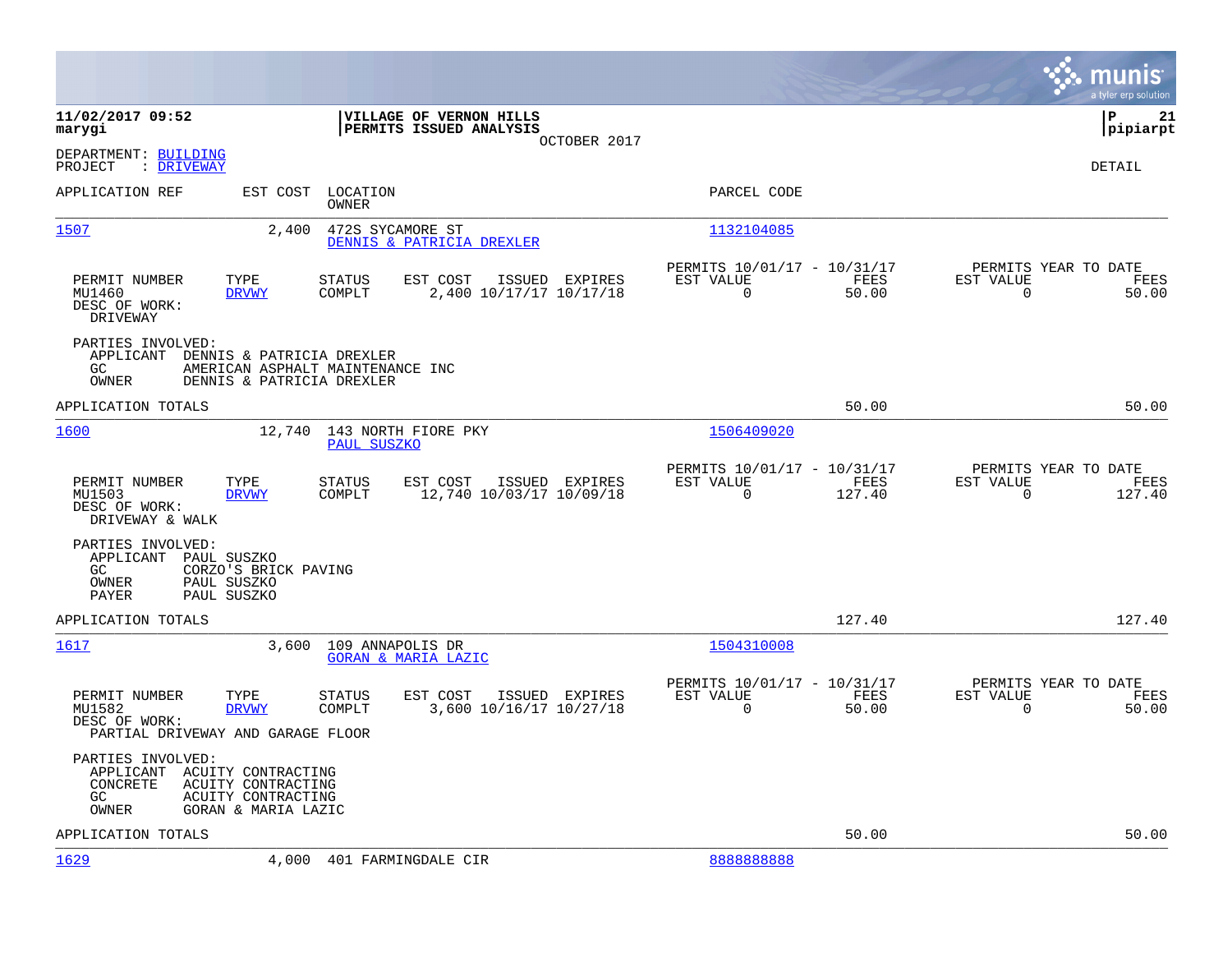|                                                                                                                                                                                               |                                                                                         |                                                         |               | munis<br>a tyler erp solution                                     |
|-----------------------------------------------------------------------------------------------------------------------------------------------------------------------------------------------|-----------------------------------------------------------------------------------------|---------------------------------------------------------|---------------|-------------------------------------------------------------------|
| 11/02/2017 09:52<br>marygi                                                                                                                                                                    | VILLAGE OF VERNON HILLS<br>PERMITS ISSUED ANALYSIS<br>EDWARD BARRATT                    |                                                         |               | 22<br>l P<br> pipiarpt                                            |
| TYPE<br>PERMIT NUMBER                                                                                                                                                                         | STATUS<br>EST COST<br>ISSUED EXPIRES<br>OCTOBER 2017                                    | PERMITS 10/01/17 - 10/31/17<br>EST VALUE                | FEES          | PERMITS YEAR TO DATE<br>EST VALUE<br>FEES                         |
| DEPARTMENT: BUILDING<br>: DRIVEWAY<br>PROJECT                                                                                                                                                 |                                                                                         |                                                         |               | DETAIL                                                            |
| APPLICATION REF<br>EST COST                                                                                                                                                                   | LOCATION                                                                                | PARCEL CODE                                             |               |                                                                   |
| MU1595<br><b>DRVWY</b><br>DESC OF WORK:<br>DRIVEWAYS & CURBS: BUILDING 401-407                                                                                                                | OWNER<br><b>ISSUED</b><br>4,000 10/18/17 10/20/18                                       | 0                                                       | 50.00         | 0<br>50.00                                                        |
| PARTIES INVOLVED:<br>APPLICANT LA DESIGN<br>CARPENTER<br>LAKELAND BUILDING SERVICES<br>LAKELAND BUILDING SERVICES<br>CONCRETE<br>LAKELAND BUILDING SERVICES<br>GC.<br>OWNER<br>EDWARD BARRATT |                                                                                         |                                                         |               |                                                                   |
| APPLICATION TOTALS                                                                                                                                                                            |                                                                                         |                                                         | 50.00         | 50.00                                                             |
| 1631<br>2,400                                                                                                                                                                                 | 1108 WARREN LN<br>GEORGE E & MARLENE F POULOS                                           | 1506403022                                              |               |                                                                   |
| PERMIT NUMBER<br>TYPE<br>MU1594<br><b>DRVWY</b><br>DESC OF WORK:<br>DIRVEWAY                                                                                                                  | <b>STATUS</b><br>EST COST<br>ISSUED EXPIRES<br>2,400 10/18/17 10/25/18<br>COMPLT        | PERMITS 10/01/17 - 10/31/17<br>EST VALUE<br>$\mathbf 0$ | FEES<br>50.00 | PERMITS YEAR TO DATE<br>EST VALUE<br>FEES<br>$\mathbf 0$<br>50.00 |
| PARTIES INVOLVED:<br>APPLICANT<br>GEORGE E & MARLENE F POULOS<br>GC<br>TOTAL PAVING<br>GC<br>GEORGE E & MARLENE F POULOS<br>GEORGE E & MARLENE F POULOS<br>OWNER                              |                                                                                         |                                                         |               |                                                                   |
| APPLICATION TOTALS                                                                                                                                                                            |                                                                                         |                                                         | 50.00         | 50.00                                                             |
| 1635<br>1,300                                                                                                                                                                                 | 105 HASTINGS CT<br>LAWRENCE D & SORAYA BROBST                                           | 1132406002                                              |               |                                                                   |
| PERMIT NUMBER<br>TYPE<br>MU1636<br><b>DRVWY</b><br>DESC OF WORK:<br>WIDEN & REPLACE DRIVEWAY & PUBLICK SIDEWALK                                                                               | <b>STATUS</b><br>EST COST<br>ISSUED EXPIRES<br><b>ISSUED</b><br>1,300 10/27/17 10/27/18 | PERMITS 10/01/17 - 10/31/17<br>EST VALUE<br>$\Omega$    | FEES<br>30.00 | PERMITS YEAR TO DATE<br>EST VALUE<br>FEES<br>$\Omega$<br>30.00    |
| PARTIES INVOLVED:<br>APPLICANT<br>LAWRENCE D & SORAYA BROBST<br>LAWRENCE D & SORAYA BROBST<br>GC.<br>OWNER<br>LAWRENCE D & SORAYA BROBST<br>LAWRENCE D & SORAYA BROBST<br>PAYER               |                                                                                         |                                                         |               |                                                                   |
| APPLICATION TOTALS                                                                                                                                                                            |                                                                                         |                                                         | 30.00         | 30.00                                                             |
| 1667                                                                                                                                                                                          | 3,200 299 DANBURY DR                                                                    | 1508221004                                              |               |                                                                   |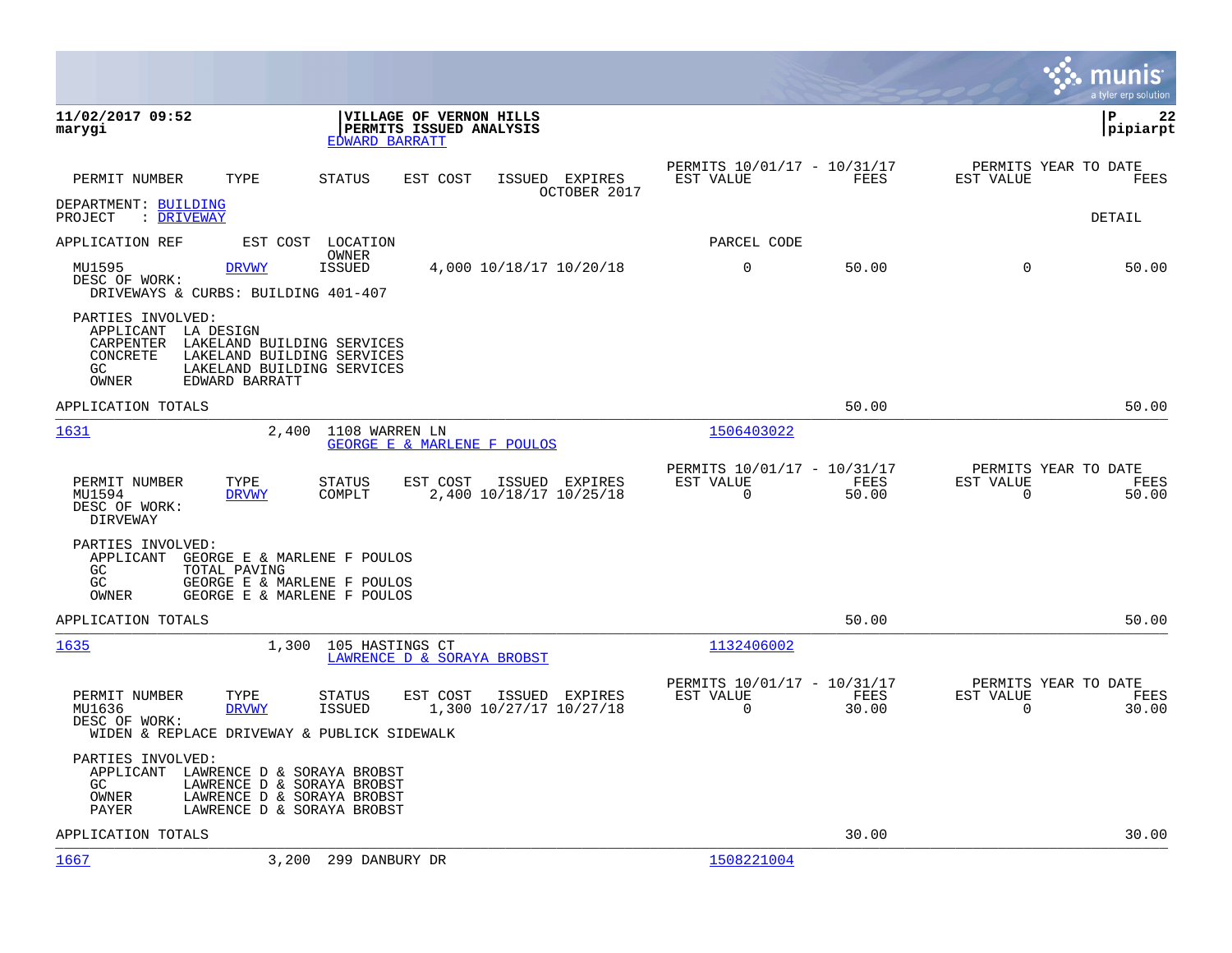|                                                                           |                                                                                                                                          |                                |                                                                               |               |                                    |                                                      |                 |                                               | munis<br>a tyler erp solution |
|---------------------------------------------------------------------------|------------------------------------------------------------------------------------------------------------------------------------------|--------------------------------|-------------------------------------------------------------------------------|---------------|------------------------------------|------------------------------------------------------|-----------------|-----------------------------------------------|-------------------------------|
| 11/02/2017 09:52<br>marygi                                                |                                                                                                                                          |                                | VILLAGE OF VERNON HILLS<br>PERMITS ISSUED ANALYSIS<br>MR & MRS GREGORY DEBOER |               |                                    |                                                      |                 |                                               | ΙP<br>23<br> pipiarpt         |
| PERMIT NUMBER                                                             | TYPE                                                                                                                                     | <b>STATUS</b>                  | EST COST                                                                      | ISSUED        | EXPIRES<br>OCTOBER 2017            | PERMITS 10/01/17 - 10/31/17<br>EST VALUE             | FEES            | PERMITS YEAR TO DATE<br>EST VALUE             | FEES                          |
| DEPARTMENT: BUILDING<br>: DRIVEWAY<br>PROJECT                             |                                                                                                                                          |                                |                                                                               |               |                                    |                                                      |                 |                                               | <b>DETAIL</b>                 |
| APPLICATION REF                                                           | EST COST                                                                                                                                 | LOCATION                       |                                                                               |               |                                    | PARCEL CODE                                          |                 |                                               |                               |
| MU1641<br>DESC OF WORK:<br>DRIVEWAY                                       | <b>DRVWY</b>                                                                                                                             | OWNER<br><b>ISSUED</b>         |                                                                               |               | 3,200 10/27/17 10/27/18            | $\mathbf 0$                                          | 50.00           | $\Omega$                                      | 50.00                         |
| PARTIES INVOLVED:<br>APPLICANT<br>GC<br>OWNER<br><b>PAYER</b>             | MR & MRS GREGORY DEBOER<br>KAPLAN PAVING<br>MR & MRS GREGORY DEBOER<br>MR & MRS GREGORY DEBOER                                           |                                |                                                                               |               |                                    |                                                      |                 |                                               |                               |
| APPLICATION TOTALS                                                        |                                                                                                                                          |                                |                                                                               |               |                                    |                                                      | 50.00           |                                               | 50.00                         |
| 1675                                                                      | 6.000                                                                                                                                    | 108 MARIMAC LN                 | ROBERT F & WANDA ANTCZAK                                                      |               |                                    | 1508202033                                           |                 |                                               |                               |
| PERMIT NUMBER<br>MU1632<br>DESC OF WORK:<br>DRIVEWAY, SIDEWALK, AND PATIO | TYPE<br><b>DRVWY</b>                                                                                                                     | <b>STATUS</b><br><b>ISSUED</b> | EST COST                                                                      | <b>ISSUED</b> | EXPIRES<br>6,000 10/26/17 10/26/18 | PERMITS 10/01/17 - 10/31/17<br>EST VALUE<br>$\Omega$ | FEES<br>60.00   | PERMITS YEAR TO DATE<br>EST VALUE<br>$\Omega$ | FEES<br>60.00                 |
| PARTIES INVOLVED:<br>APPLICANT<br>CONCRETE<br>GC<br>OWNER<br><b>PAYER</b> | CARDENAS LANDSCAPING INC<br>CARDENAS LANDSCAPING INC<br>CARDENAS LANDSCAPING INC<br>ROBERT F & WANDA ANTCZAK<br>CARDENAS LANDSCAPING INC |                                |                                                                               |               |                                    |                                                      |                 |                                               |                               |
| APPLICATION TOTALS<br>PROJECT TOTALS                                      |                                                                                                                                          |                                |                                                                               |               |                                    | 0                                                    | 60.00<br>467.40 | $\Omega$                                      | 60.00<br>467.40               |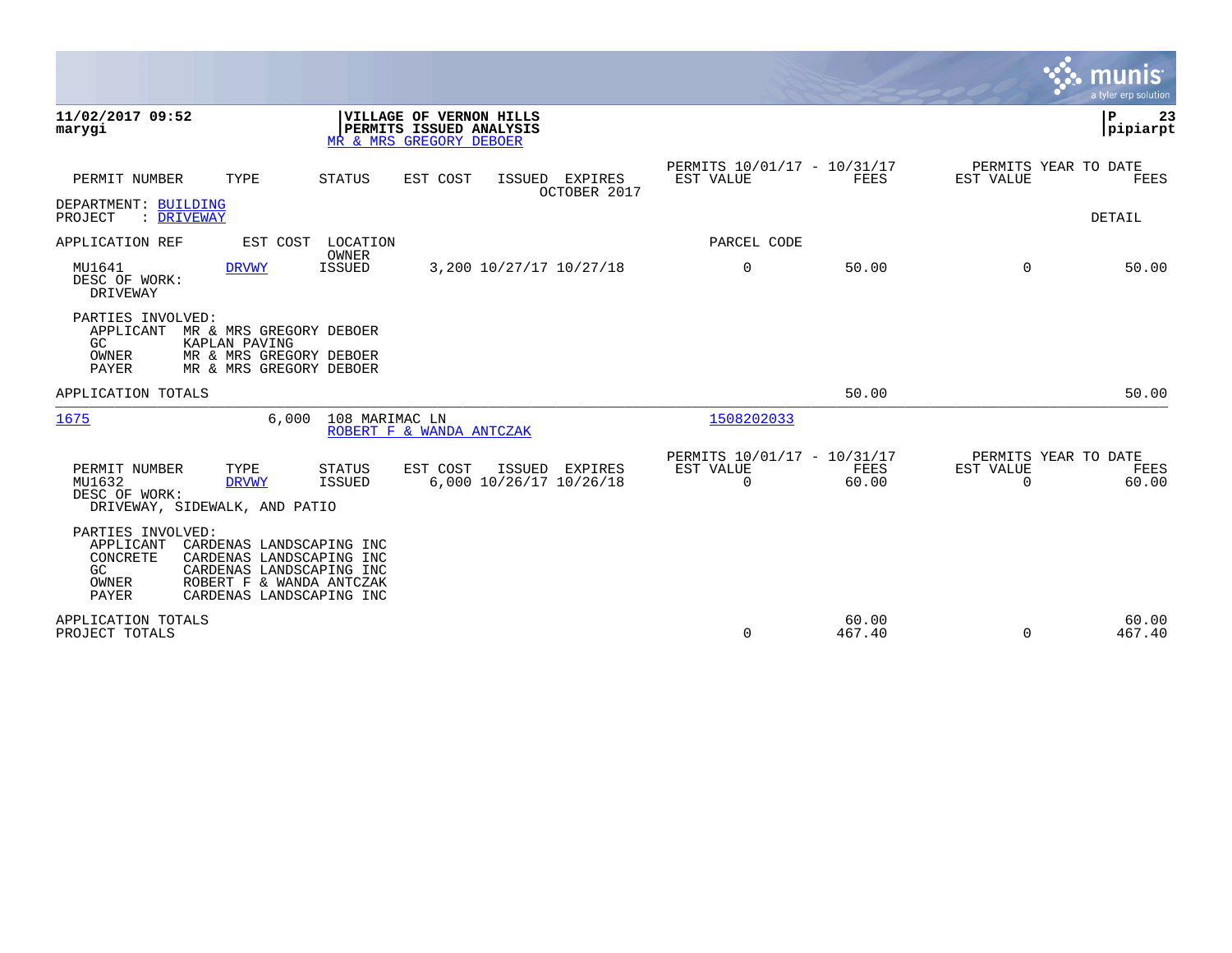|                                                                    |                                                 |                                      |                   |                                                    |                                               |                                               |                      |                                   | <b>munis</b><br>a tyler erp solution |
|--------------------------------------------------------------------|-------------------------------------------------|--------------------------------------|-------------------|----------------------------------------------------|-----------------------------------------------|-----------------------------------------------|----------------------|-----------------------------------|--------------------------------------|
| 11/02/2017 09:52<br>marygi                                         |                                                 |                                      |                   | VILLAGE OF VERNON HILLS<br>PERMITS ISSUED ANALYSIS | OCTOBER 2017                                  |                                               |                      |                                   | l P<br>24<br> pipiarpt               |
| DEPARTMENT: BUILDING<br>PROJECT                                    | : ELEVATOR                                      |                                      |                   |                                                    |                                               |                                               |                      |                                   | DETAIL                               |
| APPLICATION REF                                                    |                                                 | EST COST                             | LOCATION<br>OWNER |                                                    |                                               | PARCEL CODE                                   |                      |                                   |                                      |
| 1597                                                               |                                                 | 76,000                               | Neil Enterprises  | 1000 WOODLANDS PARKWAY                             |                                               | 1515101031                                    |                      |                                   |                                      |
| PERMIT NUMBER<br>MU1589<br>DESC OF WORK:<br><b>ELEVATOR</b>        |                                                 | TYPE<br><b>ELEVATOR</b>              | STATUS<br>ISSUED  | EST COST                                           | ISSUED<br>EXPIRES<br>76,000 10/17/17 10/17/18 | PERMITS 10/01/17 - 10/31/17<br>EST VALUE<br>0 | FEES<br>1,160.00     | PERMITS YEAR TO DATE<br>EST VALUE | FEES<br>1,160.00                     |
| PARTIES INVOLVED:<br>APPLICANT<br>GC<br>OCCUPANT<br>OWNER<br>PAYER | OTIS ELEVATOR<br>OTIS ELEVATOR<br>OTIS ELEVATOR | Neil Enterprises<br>Neil Enterprises |                   |                                                    |                                               |                                               |                      |                                   |                                      |
| APPLICATION TOTALS<br>PROJECT TOTALS                               |                                                 |                                      |                   |                                                    |                                               | 0                                             | 1,160.00<br>1,160.00 | 0                                 | 1,160.00<br>1,160.00                 |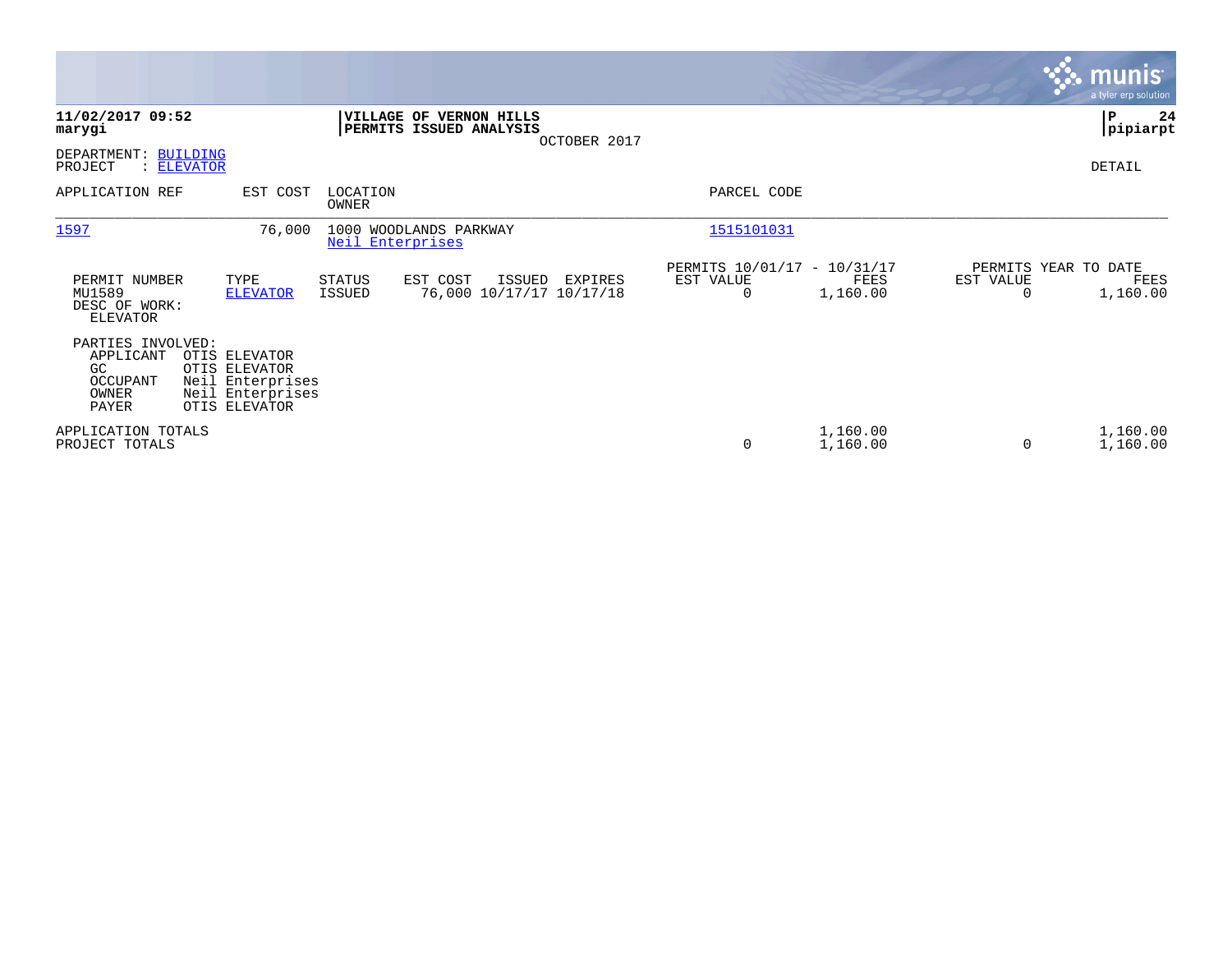|                                                                                                                                                                           |                                                                                            |                                     |                                                    |                |                                                         |                |                                                  | munis<br>a tyler erp solution |
|---------------------------------------------------------------------------------------------------------------------------------------------------------------------------|--------------------------------------------------------------------------------------------|-------------------------------------|----------------------------------------------------|----------------|---------------------------------------------------------|----------------|--------------------------------------------------|-------------------------------|
| 11/02/2017 09:52<br>marygi                                                                                                                                                |                                                                                            |                                     | VILLAGE OF VERNON HILLS<br>PERMITS ISSUED ANALYSIS | OCTOBER 2017   |                                                         |                |                                                  | l P<br>25<br> pipiarpt        |
| DEPARTMENT: BUILDING<br>PROJECT<br>: FENCE                                                                                                                                |                                                                                            |                                     |                                                    |                |                                                         |                |                                                  | DETAIL                        |
| APPLICATION REF                                                                                                                                                           |                                                                                            | EST COST LOCATION<br>OWNER          |                                                    |                | PARCEL CODE                                             |                |                                                  |                               |
| 1525                                                                                                                                                                      | 40,711                                                                                     | <b>CUNEO</b><br>PLACEHOLDER         |                                                    |                | 1133200023                                              |                |                                                  |                               |
| PERMIT NUMBER<br>MU1527<br>DESC OF WORK:<br>2 FENCE                                                                                                                       | TYPE<br><b>FENCE</b>                                                                       | <b>STATUS</b><br>ISSUED             | EST COST<br>40,711 10/05/17 10/05/18               | ISSUED EXPIRES | PERMITS 10/01/17 - 10/31/17<br>EST VALUE<br>0           | FEES<br>407.11 | PERMITS YEAR TO DATE<br>EST VALUE<br>$\mathbf 0$ | FEES<br>407.11                |
| PARTIES INVOLVED:<br>APPLICANT<br>FENCE<br>GC<br>OWNER                                                                                                                    | ARONSON FENCE<br>ARONSON FENCE<br>ARONSON FENCE<br>PLACEHOLDER                             |                                     |                                                    |                |                                                         |                |                                                  |                               |
| APPLICATION TOTALS                                                                                                                                                        |                                                                                            |                                     |                                                    |                |                                                         | 407.11         |                                                  | 407.11                        |
| 1571                                                                                                                                                                      | 5,100                                                                                      | 350 DONNELLEY PL<br>ROBERT JACOBSON |                                                    |                | 1509302022                                              |                |                                                  |                               |
| PERMIT NUMBER<br>MU1554<br>DESC OF WORK:<br>FENCE                                                                                                                         | TYPE<br><b>FENCE</b>                                                                       | <b>STATUS</b><br>ISSUED             | EST COST<br>5,100 10/13/17 10/16/18                | ISSUED EXPIRES | PERMITS 10/01/17 - 10/31/17<br>EST VALUE<br>$\mathbf 0$ | FEES<br>51.00  | PERMITS YEAR TO DATE<br>EST VALUE<br>$\Omega$    | FEES<br>51.00                 |
| PARTIES INVOLVED:<br>APPLICANT<br>FENCE<br>GC<br>OWNER<br>PAYER                                                                                                           | ROBERT JACOBSON<br>PEERLESS FENCE<br>ROBERT JACOBSON<br>ROBERT JACOBSON<br>ROBERT JACOBSON |                                     |                                                    |                |                                                         |                |                                                  |                               |
| APPLICATION TOTALS                                                                                                                                                        |                                                                                            |                                     |                                                    |                |                                                         | 51.00          |                                                  | 51.00                         |
| <u> 1647</u>                                                                                                                                                              | 19,744                                                                                     | <b>CUNEO</b><br><b>PLACEHOLDER</b>  |                                                    |                | 1133200023                                              |                |                                                  |                               |
| PERMIT NUMBER<br>MU1623<br>DESC OF WORK:<br>ADDITIONAL FENCING<br>THE RESIDENCE AT CUNEO<br>PARTIES INVOLVED:<br>APPLICANT ARONSON FENCE<br>FENCE<br>GC<br>OWNER<br>PAYER | TYPE<br><b>FENCE</b><br>ARONSON FENCE<br>ARONSON FENCE<br>PLACEHOLDER<br>ARONSON FENCE     | <b>STATUS</b><br><b>ISSUED</b>      | EST COST<br>19,744 10/25/17 10/25/18               | ISSUED EXPIRES | PERMITS 10/01/17 - 10/31/17<br>EST VALUE<br>0           | FEES<br>197.44 | PERMITS YEAR TO DATE<br>EST VALUE<br>$\Omega$    | FEES<br>197.44                |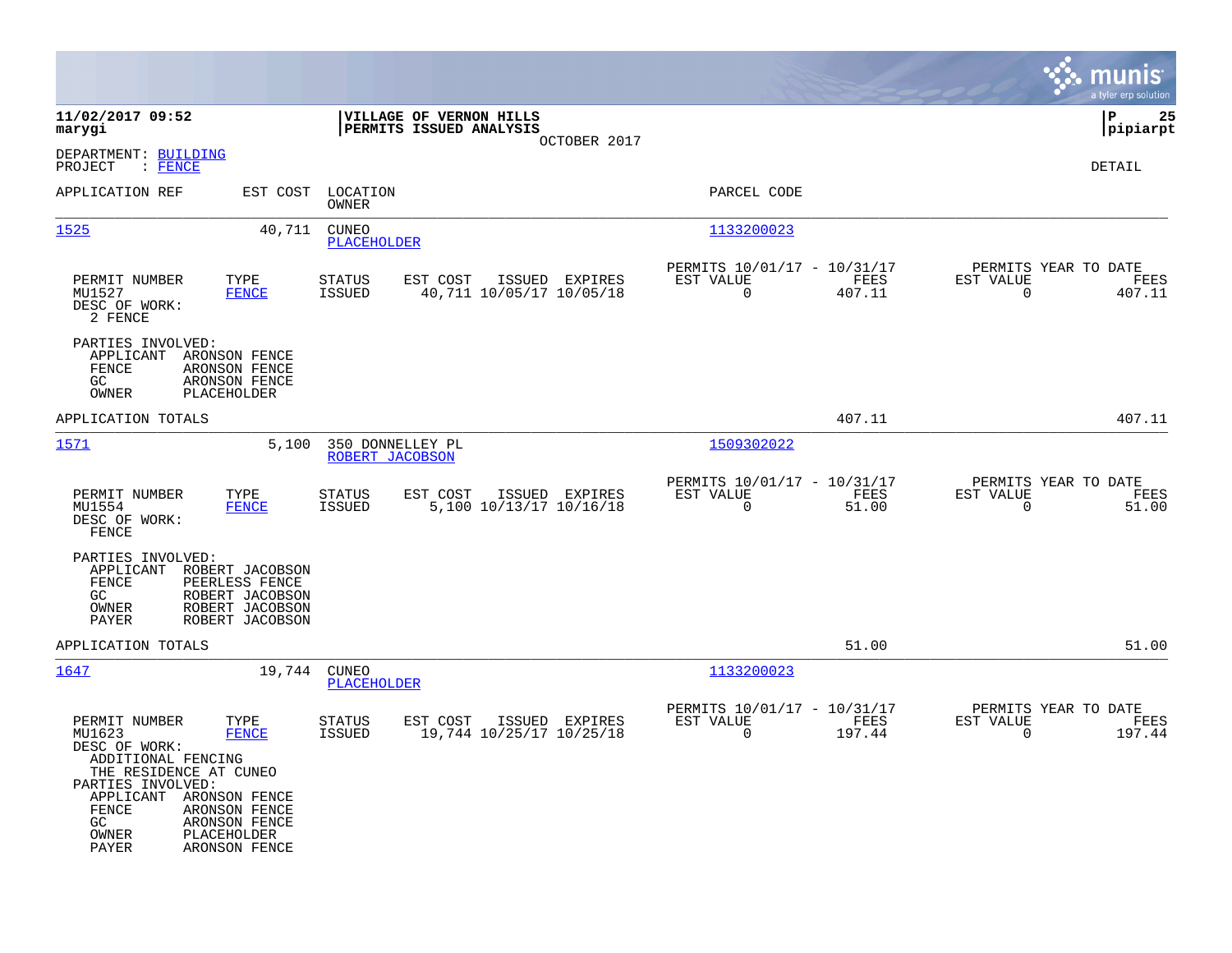|                                                                                                                                                                                                                 |                                                                                  |                                                                                            | munis<br>a tyler erp solution                                      |
|-----------------------------------------------------------------------------------------------------------------------------------------------------------------------------------------------------------------|----------------------------------------------------------------------------------|--------------------------------------------------------------------------------------------|--------------------------------------------------------------------|
| 11/02/2017 09:52<br>marygi<br>APPLICATION TOTALS<br>DEPARTMENT: BUILDING                                                                                                                                        | VILLAGE OF VERNON HILLS<br>PERMITS ISSUED ANALYSIS<br>OCTOBER 2017               | 197.44                                                                                     | ΙP<br>26<br> pipiarpt<br>197.44                                    |
| PROJECT<br>$:$ FENCE<br>APPLICATION REF<br>EST COST                                                                                                                                                             | LOCATION                                                                         | PARCEL CODE                                                                                | DETAIL                                                             |
|                                                                                                                                                                                                                 | OWNER                                                                            |                                                                                            |                                                                    |
| 1650<br>2,400                                                                                                                                                                                                   | 238 MONTCLAIR RD<br>SHAWN & ELIZABETH A BROWN                                    | 1508409018                                                                                 |                                                                    |
| PERMIT NUMBER<br>TYPE<br>MU1634<br><b>FENCE</b><br>DESC OF WORK:<br>FENCE                                                                                                                                       | EST COST<br>STATUS<br>ISSUED<br>EXPIRES<br>2,400 10/26/17 10/26/18<br>ISSUED     | PERMITS 10/01/17 - 10/31/17<br>EST VALUE<br>FEES<br>0<br>50.00                             | PERMITS YEAR TO DATE<br>EST VALUE<br>FEES<br>50.00<br>0            |
| PARTIES INVOLVED:<br>APPLICANT<br>SHAWN & ELIZABETH A BROWN<br>CARPENTER<br><b>ACTION FENCE</b><br>GC.<br>SHAWN & ELIZABETH A BROWN<br>OWNER<br>SHAWN & ELIZABETH A BROWN<br>PAYER<br>SHAWN & ELIZABETH A BROWN |                                                                                  |                                                                                            |                                                                    |
| APPLICATION TOTALS                                                                                                                                                                                              |                                                                                  | 50.00                                                                                      | 50.00                                                              |
| 1685<br>4,442                                                                                                                                                                                                   | 7 NORTH STERLING HEIGHTS RD<br>STEVEN & MELISSA GRUENDER                         | 1506409033                                                                                 |                                                                    |
| PERMIT NUMBER<br>TYPE<br>MU1646<br><b>FENCE</b><br>DESC OF WORK:<br>FENCE                                                                                                                                       | <b>STATUS</b><br>EST COST<br>ISSUED EXPIRES<br>4,442 10/30/17 10/30/18<br>ISSUED | PERMITS 10/01/17 - 10/31/17<br>EST VALUE<br>FEES<br>0<br>50.00                             | PERMITS YEAR TO DATE<br>EST VALUE<br>FEES<br>50.00<br>0            |
| PARTIES INVOLVED:<br>APPLICANT<br>STEVEN & MELISSA GRUENDER<br>GC<br>PEERLESS ENTERPRISES<br>GC<br>STEVEN & MELISSA GRUENDER<br>STEVEN & MELISSA GRUENDER<br>OWNER<br>PAYER<br>STEVEN & MELISSA GRUENDER        |                                                                                  |                                                                                            |                                                                    |
| APPLICATION TOTALS                                                                                                                                                                                              |                                                                                  | 50.00                                                                                      | 50.00                                                              |
| 2,500<br><u>874</u>                                                                                                                                                                                             | 217 EAST LAKESIDE DR<br><u>JOSE HERNANDEZ &amp; MARILU MELCHOR</u>               | 1508104023                                                                                 |                                                                    |
| PERMIT NUMBER<br>TYPE<br>MU1624<br><b>FENCE</b><br>DESC OF WORK:<br>FENCE                                                                                                                                       | <b>STATUS</b><br>EST COST<br>ISSUED EXPIRES<br>COMPLT<br>2,500 10/25/17 10/25/18 | PERMITS 10/01/17 - 10/31/17<br>EST VALUE<br><b>FEES</b><br>.00<br>$\overline{\phantom{0}}$ | PERMITS YEAR TO DATE<br>EST VALUE<br>FEES<br>.00<br>$\overline{0}$ |
| PARTIES INVOLVED:<br>APPLICANT JOSE HERNANDEZ & MARILU MELCHOR<br>FENCE<br>AZTEC FENCE COMPANY<br>GC<br>AZTEC FENCE COMPANY<br>OWNER                                                                            | JOSE HERNANDEZ & MARILU MELCHOR                                                  |                                                                                            |                                                                    |

**Contract**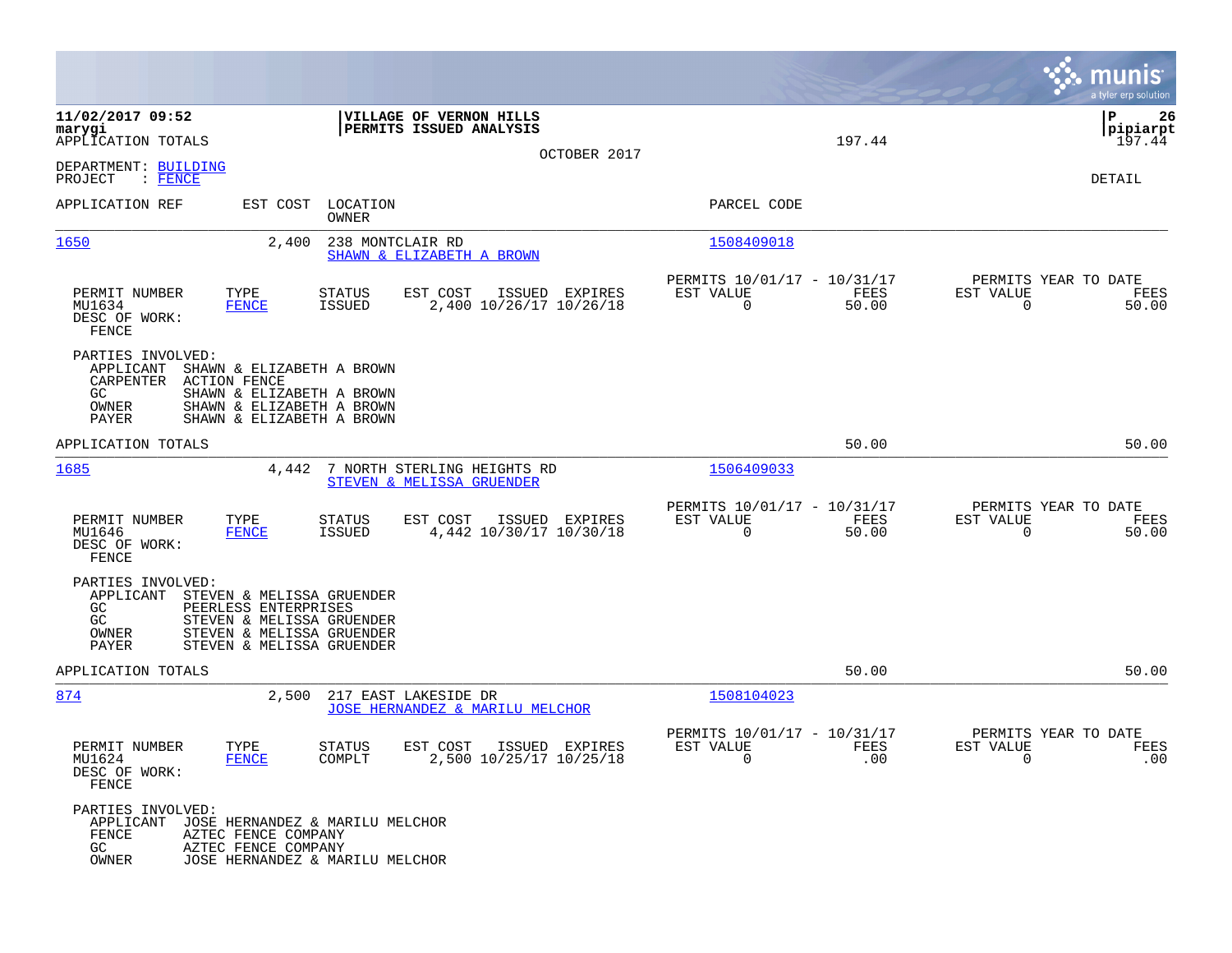|                                            |          |                                                    |              |             |               | munis<br>a tyler erp solution |
|--------------------------------------------|----------|----------------------------------------------------|--------------|-------------|---------------|-------------------------------|
| 11/02/2017 09:52<br>marygi                 |          | VILLAGE OF VERNON HILLS<br>PERMITS ISSUED ANALYSIS | OCTOBER 2017 |             |               | 27<br>P<br> pipiarpt          |
| DEPARTMENT: BUILDING<br>: FENCE<br>PROJECT |          |                                                    |              |             |               | DETAIL                        |
| APPLICATION REF                            | EST COST | LOCATION<br>OWNER                                  |              | PARCEL CODE |               |                               |
| APPLICATION TOTALS<br>PROJECT TOTALS       |          |                                                    |              | 0           | .00<br>755.55 | .00<br>755.55                 |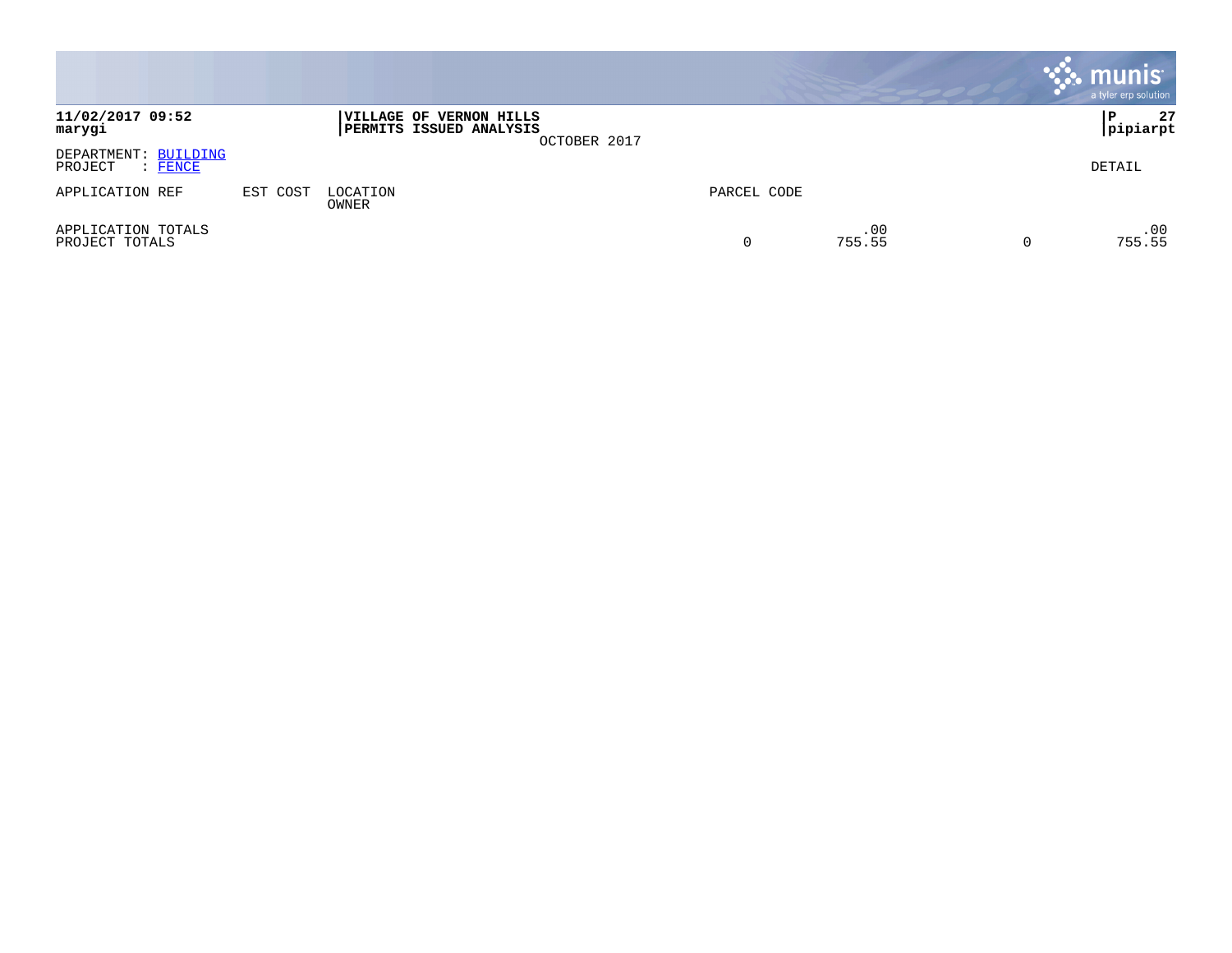|                                                                                                                                                   |                                                                                                                                                        |                                                                           | munis<br>a tyler erp solution                                   |
|---------------------------------------------------------------------------------------------------------------------------------------------------|--------------------------------------------------------------------------------------------------------------------------------------------------------|---------------------------------------------------------------------------|-----------------------------------------------------------------|
| 11/02/2017 09:52<br>marygi                                                                                                                        | VILLAGE OF VERNON HILLS<br>PERMITS ISSUED ANALYSIS                                                                                                     |                                                                           | 28<br>  P<br> pipiarpt                                          |
| DEPARTMENT: BUILDING<br>PROJECT<br>: FIRE ALARM                                                                                                   | OCTOBER 2017                                                                                                                                           |                                                                           | DETAIL                                                          |
| APPLICATION REF<br>EST COST                                                                                                                       | LOCATION<br>OWNER                                                                                                                                      | PARCEL CODE                                                               |                                                                 |
| 1529                                                                                                                                              | 122 HAWTHORN CTR<br>2,500<br>CENTENNIAL                                                                                                                | 1133401086                                                                |                                                                 |
| PERMIT NUMBER<br>TYPE<br>MU1521<br>DESC OF WORK:<br>FIRE ALARM                                                                                    | ISSUED EXPIRES<br>STATUS<br>EST COST<br>FIRE ALARM ISSUED<br>2,500 10/04/17 10/04/18                                                                   | PERMITS 10/01/17 - 10/31/17<br>FEES<br>EST VALUE<br>285.00<br>$\mathbf 0$ | PERMITS YEAR TO DATE<br>EST VALUE<br>FEES<br>$\Omega$<br>285.00 |
| PARTIES INVOLVED:<br>ALARM<br>ESSCOE , LLC<br>APPLICANT<br>ESSCOE, LLC<br>GC<br>ESSCOE, LLC<br>OWNER<br>CENTENNIAL<br>PAYER<br>ESSCOE, LLC        |                                                                                                                                                        |                                                                           |                                                                 |
| APPLICATION TOTALS                                                                                                                                |                                                                                                                                                        | 285.00                                                                    | 285.00                                                          |
| 1535                                                                                                                                              | 701 NORTH MILWAUKEE AVE 312<br>4,948<br>INLAND REAL ESTATE CORPORATION                                                                                 | 1503102018                                                                |                                                                 |
| PERMIT NUMBER<br>TYPE<br>MU1532<br>DESC OF WORK:<br>FIRE ALARM                                                                                    | EST COST<br>ISSUED EXPIRES<br>STATUS<br>FIRE ALARM COMPLT<br>4,948 10/05/17 10/25/18                                                                   | PERMITS 10/01/17 - 10/31/17<br>EST VALUE<br>FEES<br>$\mathbf 0$<br>340.00 | PERMITS YEAR TO DATE<br>EST VALUE<br>FEES<br>$\Omega$<br>340.00 |
| PARTIES INVOLVED:<br>ALARM<br>GC<br>NOTHING BUNDT CAKES<br>OCCUPANT<br>OWNER<br>PAYER                                                             | CHICAGO METROPOLITAN FIRE PREVENTION<br>CHICAGO METROPOLITAN FIRE PREVENTION<br>INLAND REAL ESTATE CORPORATION<br>CHICAGO METROPOLITAN FIRE PREVENTION |                                                                           |                                                                 |
| APPLICATION TOTALS                                                                                                                                |                                                                                                                                                        | 340.00                                                                    | 340.00                                                          |
| 1545                                                                                                                                              | 670 HAWTHORN CTR<br>7,000<br>CENTENNIAL                                                                                                                | 1133401086                                                                |                                                                 |
| PERMIT NUMBER<br>TYPE<br>MU1520<br>DESC OF WORK<br>FIRE ALARM                                                                                     | STATUS<br>EST COST<br>ISSUED EXPIRES<br>FIRE ALARM ISSUED<br>7,000 10/04/17 10/04/18                                                                   | PERMITS 10/01/17 - 10/31/17<br>EST VALUE<br><b>FEES</b><br>325.00<br>0    | PERMITS YEAR TO DATE<br>EST VALUE<br>FEES<br>325.00<br>0        |
| PARTIES INVOLVED:<br>ALARM<br>ESSCOE , LLC<br>APPLICANT<br>ESSCOE, LLC<br>GC<br>ESSCOE , LLC<br>OCCUPANT<br>TOUS LES JOURS<br>OWNER<br>CENTENNIAL |                                                                                                                                                        |                                                                           |                                                                 |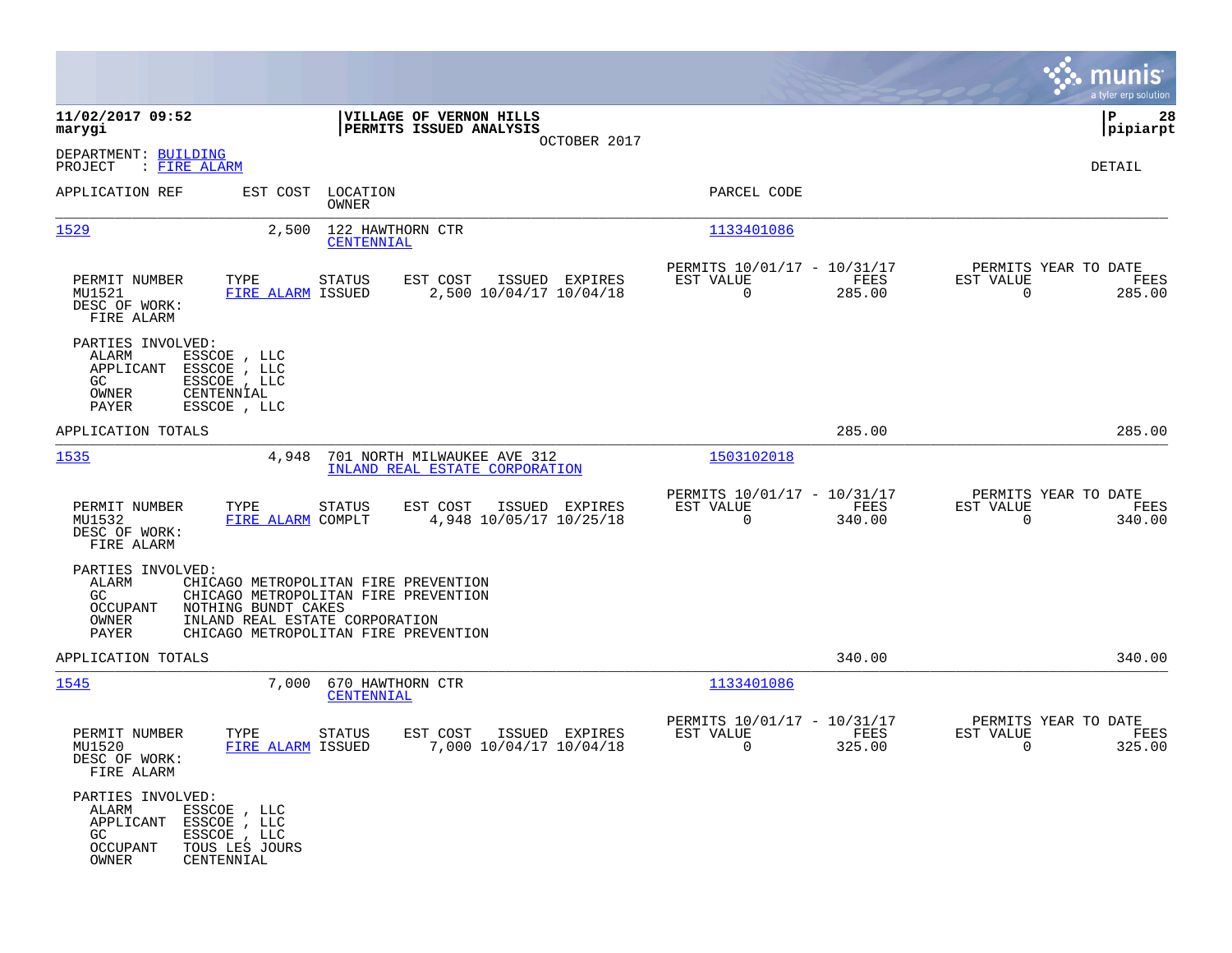|                                                 |                                                                    |             |                  |          | <b>munis</b><br>a tyler erp solution |
|-------------------------------------------------|--------------------------------------------------------------------|-------------|------------------|----------|--------------------------------------|
| 11/02/2017 09:52<br>marygi                      | VILLAGE OF VERNON HILLS<br>PERMITS ISSUED ANALYSIS<br>OCTOBER 2017 |             |                  |          | 29<br>P<br> pipiarpt                 |
| DEPARTMENT: BUILDING<br>: FIRE ALARM<br>PROJECT |                                                                    |             |                  |          | DETAIL                               |
| APPLICATION REF<br>EST COST                     | LOCATION<br>OWNER                                                  | PARCEL CODE |                  |          |                                      |
| PAYER<br>ESSCOE, LLC                            |                                                                    |             |                  |          |                                      |
| APPLICATION TOTALS<br>PROJECT TOTALS            |                                                                    | 0           | 325.00<br>950.00 | $\Omega$ | 325.00<br>950.00                     |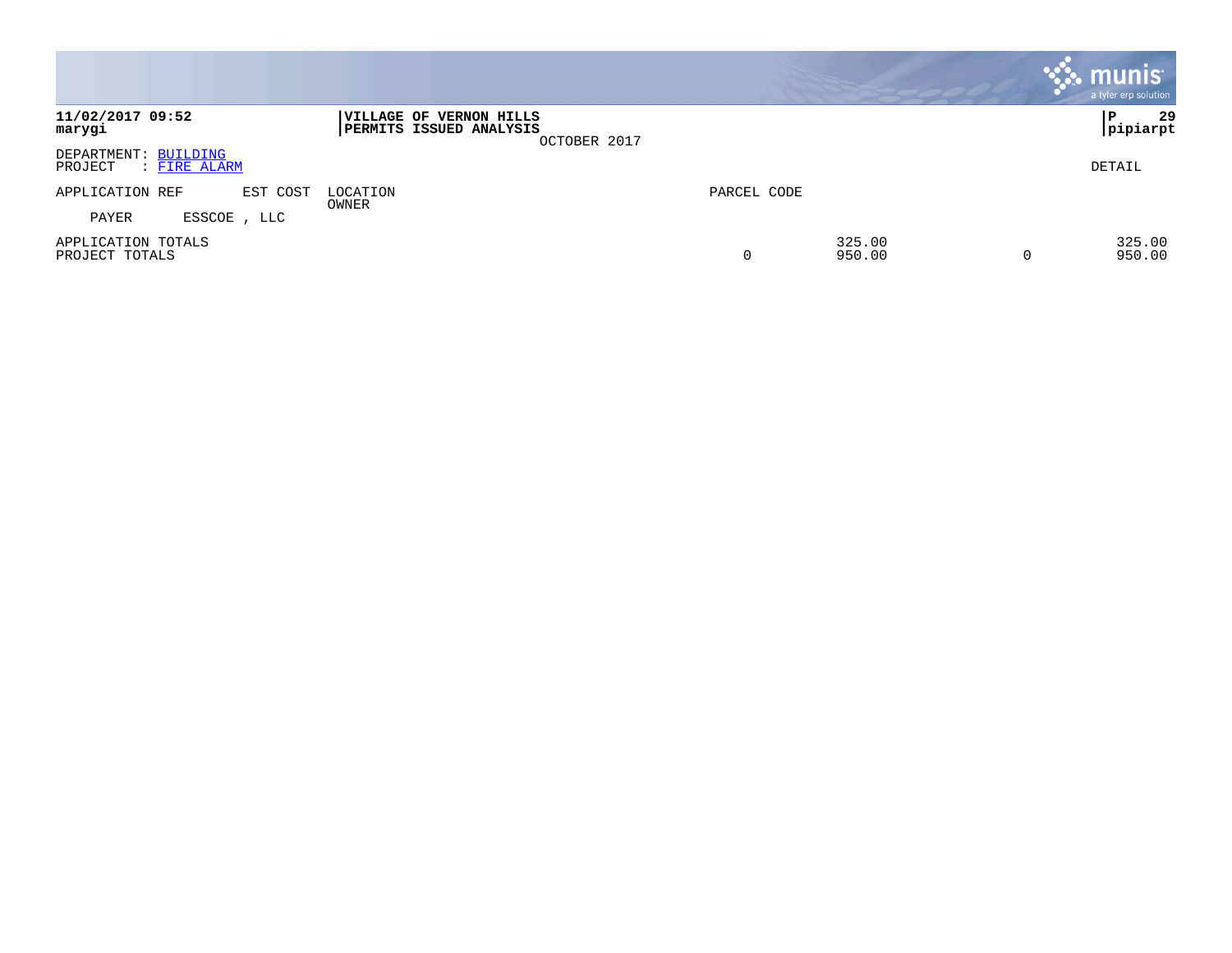|                                                                                                                                                                                                                                               |                                                                                   |                                                         |                |                                                  | munis<br>a tyler erp solution |
|-----------------------------------------------------------------------------------------------------------------------------------------------------------------------------------------------------------------------------------------------|-----------------------------------------------------------------------------------|---------------------------------------------------------|----------------|--------------------------------------------------|-------------------------------|
| 11/02/2017 09:52<br>marygi                                                                                                                                                                                                                    | VILLAGE OF VERNON HILLS<br>PERMITS ISSUED ANALYSIS                                |                                                         |                |                                                  | ΙP<br>30<br> pipiarpt         |
| DEPARTMENT: BUILDING<br>PROJECT<br>: FIRE SPRINKLER                                                                                                                                                                                           | OCTOBER 2017                                                                      |                                                         |                |                                                  | DETAIL                        |
| EST COST<br>APPLICATION REF                                                                                                                                                                                                                   | LOCATION<br>OWNER                                                                 | PARCEL CODE                                             |                |                                                  |                               |
| 1351<br>6,400                                                                                                                                                                                                                                 | 1270 SOUTH MILWAUKEE AVE<br>SHAKER APARTMENTS LLC                                 | 1515410004                                              |                |                                                  |                               |
| TYPE<br>PERMIT NUMBER<br>MU1361<br><b>FIRE SPR</b><br>DESC OF WORK:<br>FIRE SPRINKLER                                                                                                                                                         | EST COST<br><b>STATUS</b><br>ISSUED EXPIRES<br>COMPLT<br>6,400 10/31/17 10/31/18  | PERMITS 10/01/17 - 10/31/17<br>EST VALUE<br>$\Omega$    | FEES<br>452.00 | PERMITS YEAR TO DATE<br>EST VALUE<br>$\Omega$    | FEES<br>452.00                |
| PARTIES INVOLVED:<br>APPLICANT VALLEY FIRE PROTECTION<br>FIRE SPRIN VALLEY FIRE PROTECTION<br>GC.<br>VALLEY FIRE PROTECTION<br><b>OCCUPANT</b><br><b>BEERHEAD</b><br>OWNER<br>SHAKER APARTMENTS LLC<br><b>PAYER</b><br>VALLEY FIRE PROTECTION |                                                                                   |                                                         |                |                                                  |                               |
| APPLICATION TOTALS                                                                                                                                                                                                                            |                                                                                   |                                                         | 452.00         |                                                  | 452.00                        |
| 1442<br>14,361                                                                                                                                                                                                                                | 700 WOODLANDS PKY<br>VAN VLISSINGEN & CO                                          | 1515101041                                              |                |                                                  |                               |
| PERMIT NUMBER<br>TYPE<br>FIRE SPR<br>MU1512<br>DESC OF WORK:<br>FIRE SPRINKLERS                                                                                                                                                               | <b>STATUS</b><br>EST COST<br>ISSUED EXPIRES<br>14,361 10/03/17 10/03/18<br>ISSUED | PERMITS 10/01/17 - 10/31/17<br>EST VALUE<br>$\mathbf 0$ | FEES<br>520.61 | PERMITS YEAR TO DATE<br>EST VALUE<br>0           | FEES<br>520.61                |
| PARTIES INVOLVED:<br>APPLICANT UNITED STATES ALLIANCE FIRE PROTECTION<br>FIRE SPRIN UNITED STATES ALLIANCE FIRE PROTECTION<br>GC.<br>OCCUPANT<br>HYDRAFORCE<br>OWNER<br>VAN VLISSINGEN & CO<br>PAYER                                          | UNITED STATES ALLIANCE FIRE PROTECTION<br>UNITED STATES ALLIANCE FIRE PROTECTION  |                                                         |                |                                                  |                               |
| APPLICATION TOTALS                                                                                                                                                                                                                            |                                                                                   |                                                         | 520.61         |                                                  | 520.61                        |
| 1530<br>4,023                                                                                                                                                                                                                                 | 445 EAST TOWNLINE RD A2<br>MAMOM POWERS, JR                                       | 1504201008                                              |                |                                                  |                               |
| PERMIT NUMBER<br>TYPE<br>FIRE SPR<br>MU1510<br>DESC OF WORK:<br>FIRE SPRINKLER                                                                                                                                                                | <b>STATUS</b><br>EST COST<br>ISSUED EXPIRES<br>COMPLT<br>4,023 10/03/17 10/06/18  | PERMITS 10/01/17 - 10/31/17<br>EST VALUE<br>0           | FEES<br>290.00 | PERMITS YEAR TO DATE<br>EST VALUE<br>$\mathbf 0$ | FEES<br>290.00                |
| PARTIES INVOLVED:<br>APPLICANT<br>FIRE SPRIN UNITED STATES ALLIANCE FIRE PROTECTION<br>GC                                                                                                                                                     | UNITED STATES ALLIANCE FIRE PROTECTION<br>UNITED STATES ALLIANCE FIRE PROTECTION  |                                                         |                |                                                  |                               |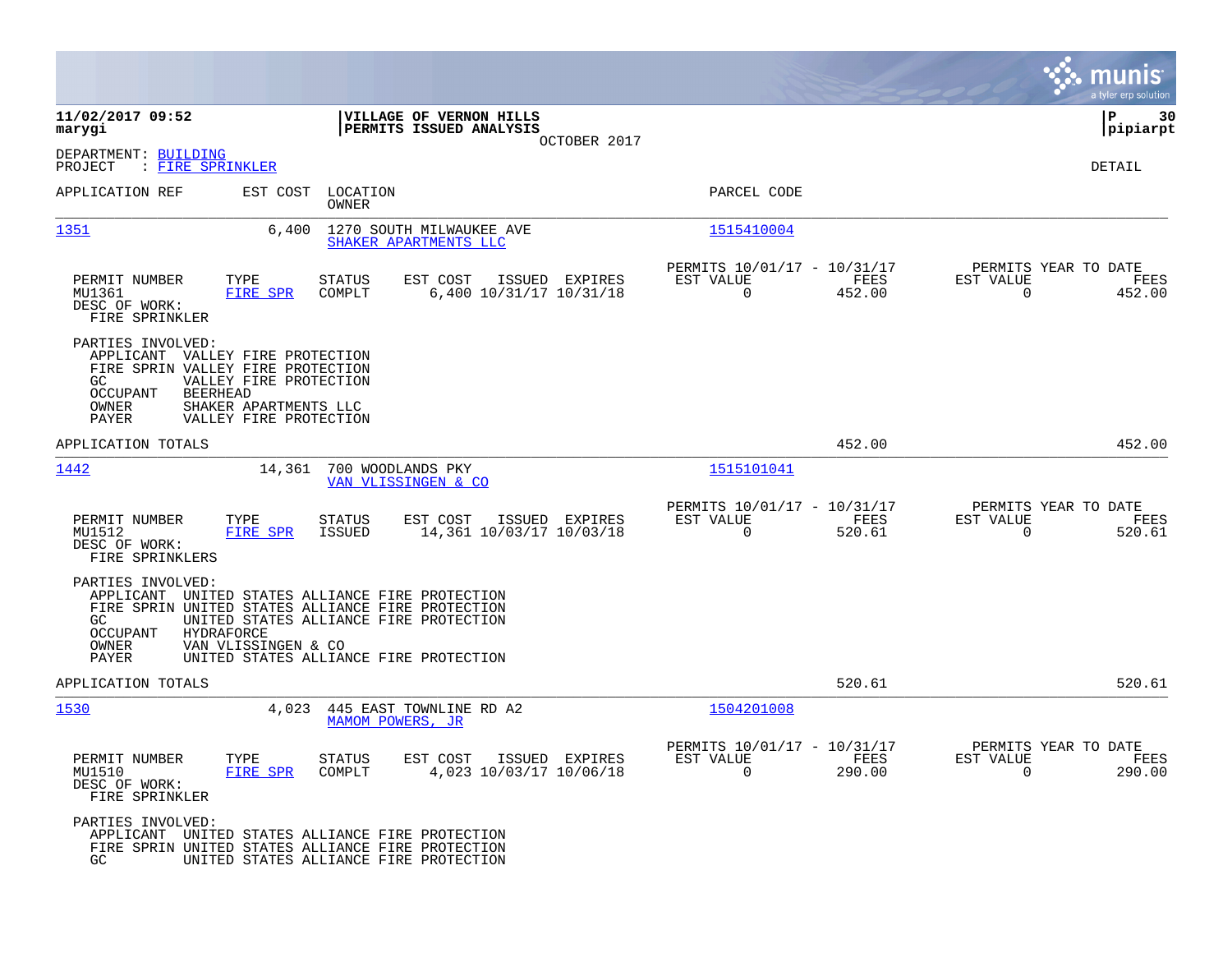|                                                                                                                                                                                                                                                      |                                                                    |                                                         |                | munis<br>a tyler erp solution                              |      |
|------------------------------------------------------------------------------------------------------------------------------------------------------------------------------------------------------------------------------------------------------|--------------------------------------------------------------------|---------------------------------------------------------|----------------|------------------------------------------------------------|------|
| 11/02/2017 09:52<br>marygi                                                                                                                                                                                                                           | VILLAGE OF VERNON HILLS<br>PERMITS ISSUED ANALYSIS<br>OCTOBER 2017 |                                                         |                | l P<br> pipiarpt                                           | 31   |
| DEPARTMENT: BUILDING<br>: FIRE SPRINKLER<br>PROJECT                                                                                                                                                                                                  |                                                                    |                                                         |                | <b>DETAIL</b>                                              |      |
| APPLICATION REF<br>EST COST<br>LOCATION<br>OWNER                                                                                                                                                                                                     |                                                                    | PARCEL CODE                                             |                |                                                            |      |
| <b>OCCUPANT</b><br>ROOSTERS MEN'S GROOMING<br>OWNER<br>MAMOM POWERS, JR<br>UNITED STATES ALLIANCE FIRE PROTECTION<br><b>PAYER</b>                                                                                                                    |                                                                    |                                                         |                |                                                            |      |
| APPLICATION TOTALS                                                                                                                                                                                                                                   |                                                                    |                                                         | 290.00         | 290.00                                                     |      |
| 1541<br>2,900                                                                                                                                                                                                                                        | 701 NORTH MILWAUKEE AVE 312<br>INLAND REAL ESTATE CORPORATION      | 1503102018                                              |                |                                                            |      |
| PERMIT NUMBER<br>TYPE<br>STATUS<br>MU1546<br><b>FIRE SPR</b><br>COMPLT<br>DESC OF WORK:<br>FIRE SPRINKLER                                                                                                                                            | EST COST<br>ISSUED EXPIRES<br>2,900 10/10/17 10/25/18              | PERMITS 10/01/17 - 10/31/17<br>EST VALUE<br>$\Omega$    | FEES<br>347.00 | PERMITS YEAR TO DATE<br>EST VALUE<br>$\Omega$<br>347.00    | FEES |
| PARTIES INVOLVED:<br>APPLICANT METROLPOLITAN FIRE PROTECTION INC<br>FIRE SPRIN METROLPOLITAN FIRE PROTECTION INC<br>GC<br>METROLPOLITAN FIRE PROTECTION INC<br>INLAND REAL ESTATE CORPORATION<br>OWNER<br>PAYER<br>METROLPOLITAN FIRE PROTECTION INC |                                                                    |                                                         |                |                                                            |      |
| APPLICATION TOTALS                                                                                                                                                                                                                                   |                                                                    |                                                         | 347.00         | 347.00                                                     |      |
| 1563<br>4,000                                                                                                                                                                                                                                        | 200 NORTH MILWAUKEE AVE<br>CDW COMPUTER CENTERS INC                | 1503303014                                              |                |                                                            |      |
| PERMIT NUMBER<br>TYPE<br>STATUS<br>FIRE SPR<br>MU1558<br>ISSUED<br>DESC OF WORK:<br>FIRE SPRINKLER                                                                                                                                                   | EST COST<br>ISSUED EXPIRES<br>4,000 10/11/17 10/11/18              | PERMITS 10/01/17 - 10/31/17<br>EST VALUE<br>$\mathbf 0$ | FEES<br>281.00 | PERMITS YEAR TO DATE<br>EST VALUE<br>$\mathbf 0$<br>281.00 | FEES |
| PARTIES INVOLVED:<br>TYCO/SIMPLEX GRINNELL<br>APPLICANT<br>FIRE SPRIN TYCO/SIMPLEX GRINNELL<br>GC.<br>TYCO/SIMPLEX GRINNELL<br><b>OCCUPANT</b><br>CDW COMPUTER CENTERS INC<br>OWNER<br>CDW COMPUTER CENTERS INC<br>PAYER<br>TYCO/SIMPLEX GRINNELL    |                                                                    |                                                         |                |                                                            |      |
| APPLICATION TOTALS                                                                                                                                                                                                                                   |                                                                    |                                                         | 281.00         | 281.00                                                     |      |
| 1567<br>8,900                                                                                                                                                                                                                                        | 1944 LAKE CHARLES DR<br>BANK OF AMERICA/NA                         | 1128302010                                              |                |                                                            |      |
| PERMIT NUMBER<br>TYPE<br><b>STATUS</b><br>MU1542<br>FIRE SPR<br>ISSUED<br>DESC OF WORK:<br>FIRE SPRINKLER                                                                                                                                            | EST COST<br>ISSUED EXPIRES<br>8,900 10/09/17 10/25/18              | PERMITS 10/01/17 - 10/31/17<br>EST VALUE<br>$\Omega$    | FEES<br>289.00 | PERMITS YEAR TO DATE<br>EST VALUE<br>289.00<br>0           | FEES |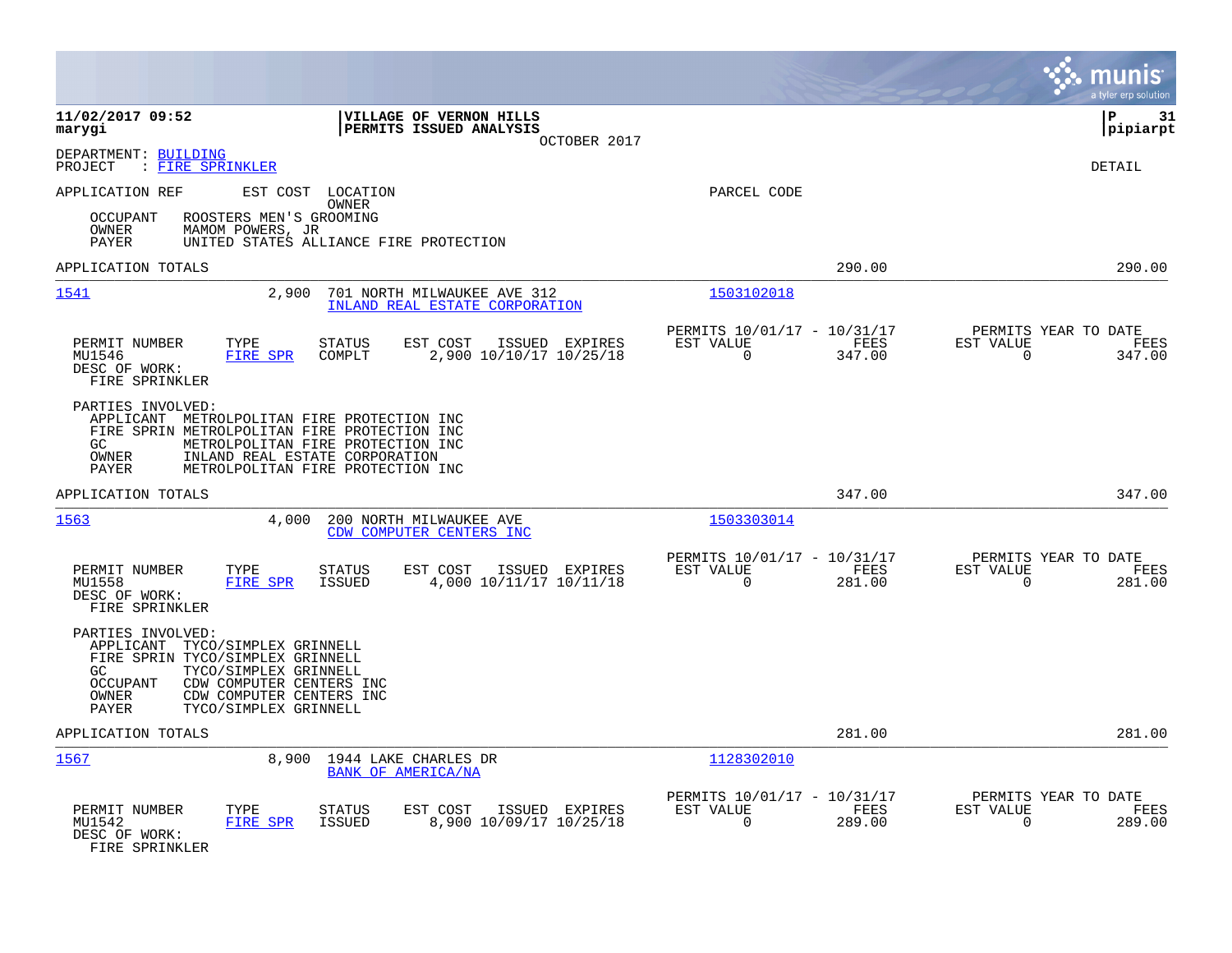|                                                                                                                                                                                              |                                                                                         |                                                                        | munis<br>a tyler erp solution                                      |
|----------------------------------------------------------------------------------------------------------------------------------------------------------------------------------------------|-----------------------------------------------------------------------------------------|------------------------------------------------------------------------|--------------------------------------------------------------------|
| 11/02/2017 09:52<br>marygi                                                                                                                                                                   | <b>VILLAGE OF VERNON HILLS</b><br>PERMITS ISSUED ANALYSIS                               | OCTOBER 2017                                                           | l P<br>32<br> pipiarpt                                             |
| DEPARTMENT: BUILDING<br>PROJECT<br>: FIRE SPRINKLER                                                                                                                                          |                                                                                         |                                                                        | DETAIL                                                             |
| APPLICATION REF<br>EST COST<br>PARTIES INVOLVED:<br>APPLICANT ORION FIRE PROTECTION<br>FIRE SPRIN ORION FIRE PROTECTION<br>GC<br>ORION FIRE PROTECTION<br>OWNER<br>BANK OF AMERICA/NA        | LOCATION<br>OWNER                                                                       | PARCEL CODE                                                            |                                                                    |
| PAYER<br>ORION FIRE PROTECTION                                                                                                                                                               |                                                                                         |                                                                        |                                                                    |
| APPLICATION TOTALS                                                                                                                                                                           |                                                                                         | 289.00                                                                 | 289.00                                                             |
| 1568                                                                                                                                                                                         | 8,900<br>1926 LAKE CHARLES DR<br><b>JASON &amp; KRISTIN VOLLEN</b>                      | 1128302013                                                             |                                                                    |
| PERMIT NUMBER<br>TYPE<br>MU1543<br>FIRE SPR<br>DESC OF WORK:<br>FIRE SPRINKLER                                                                                                               | STATUS<br>ISSUED EXPIRES<br>EST COST<br><b>ISSUED</b><br>8,900 10/09/17 10/09/18        | PERMITS 10/01/17 - 10/31/17<br>EST VALUE<br>FEES<br>$\Omega$<br>289.00 | PERMITS YEAR TO DATE<br>EST VALUE<br>FEES<br>$\Omega$<br>289.00    |
| PARTIES INVOLVED:<br>APPLICANT ORION FIRE PROTECTION<br>FIRE SPRIN ORION FIRE PROTECTION<br>GC<br>ORION FIRE PROTECTION<br>OWNER<br>JASON & KRISTIN VOLLEN<br>PAYER<br>ORION FIRE PROTECTION |                                                                                         |                                                                        |                                                                    |
| APPLICATION TOTALS                                                                                                                                                                           |                                                                                         | 289.00                                                                 | 289.00                                                             |
| 1583                                                                                                                                                                                         | 8,900<br>1818 LAKE CHARLES DR<br>BRIAN & ALYSHA FLUNO                                   | 1128302020                                                             |                                                                    |
| PERMIT NUMBER<br>TYPE<br><b>FIRE SPR</b><br>MU1544<br>DESC OF WORK:<br>FIRE SPRINKLER                                                                                                        | <b>STATUS</b><br>EST COST<br>ISSUED EXPIRES<br><b>ISSUED</b><br>8,900 10/09/17 10/09/18 | PERMITS 10/01/17 - 10/31/17<br>FEES<br>EST VALUE<br>$\Omega$<br>289.00 | PERMITS YEAR TO DATE<br>EST VALUE<br>FEES<br>$\mathbf 0$<br>289.00 |
| PARTIES INVOLVED:<br>APPLICANT ORION FIRE PROTECTION<br>FIRE SPRIN ORION FIRE PROTECTION<br>GC<br>ORION FIRE PROTECTION<br>BRIAN & ALYSHA FLUNO<br>OWNER<br>ORION FIRE PROTECTION<br>PAYER   |                                                                                         |                                                                        |                                                                    |
| APPLICATION TOTALS                                                                                                                                                                           |                                                                                         | 289.00                                                                 | 289.00                                                             |
| <u> 1657</u>                                                                                                                                                                                 | 5,198<br>500 NORTH GREENVIEW CT<br>RICHARD M WOLDENBERG                                 | 1504401098                                                             |                                                                    |
| PERMIT NUMBER<br>TYPE<br>MU1612<br>FIRE SPR<br>DESC OF WORK:                                                                                                                                 | ISSUED EXPIRES<br>STATUS<br>EST COST<br>5,198 10/24/17 10/24/18<br><b>ISSUED</b>        | PERMITS 10/01/17 - 10/31/17<br>EST VALUE<br><b>FEES</b><br>0<br>299.00 | PERMITS YEAR TO DATE<br>EST VALUE<br>FEES<br>0<br>299.00           |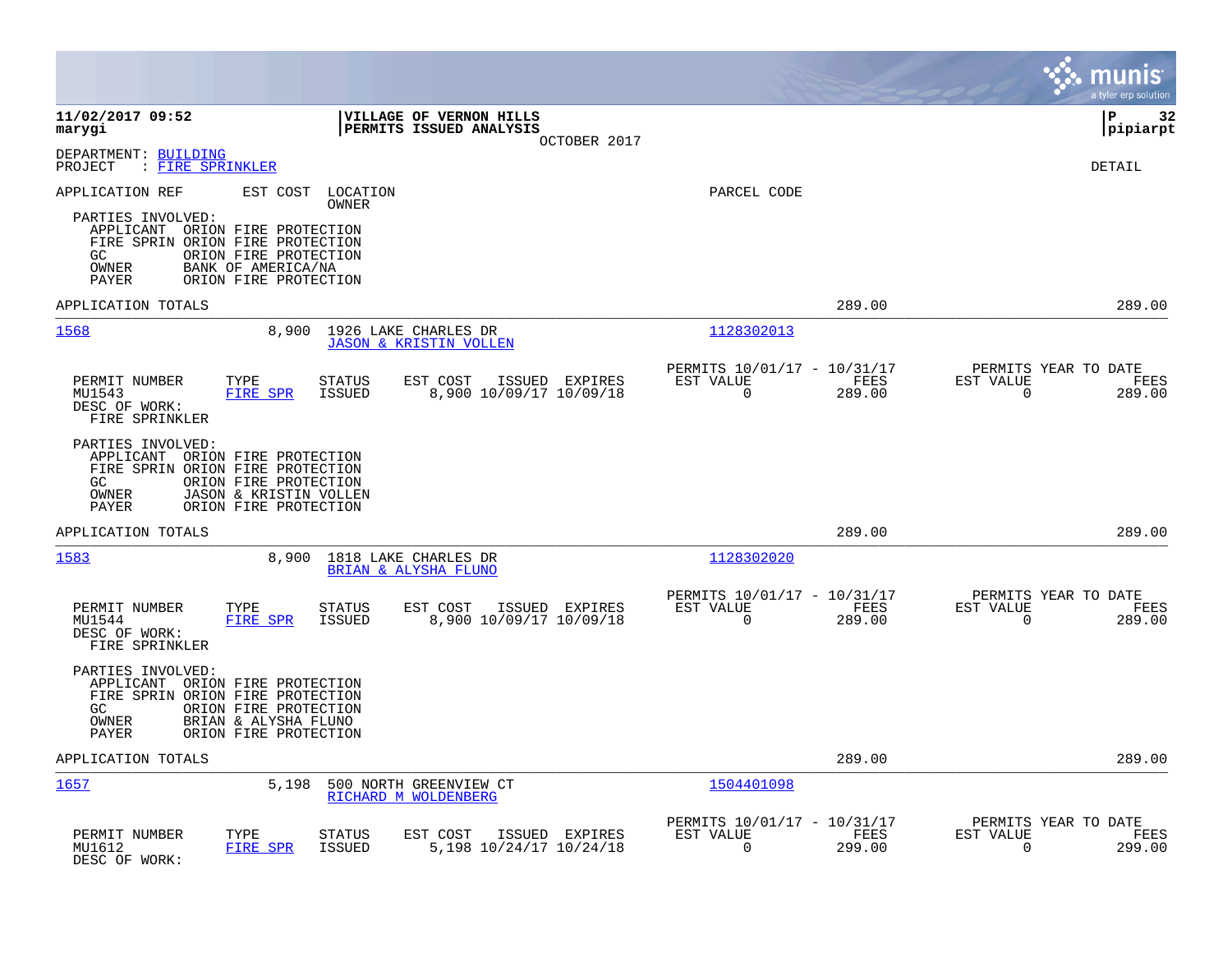|                                                                                                                                                                                                                                                             |                                                    |             |                    | $\mathsf{l}$ munis $\mathsf{l}$<br>a tyler erp solution. |
|-------------------------------------------------------------------------------------------------------------------------------------------------------------------------------------------------------------------------------------------------------------|----------------------------------------------------|-------------|--------------------|----------------------------------------------------------|
| 11/02/2017 09:52<br>marygi<br>FIRE SPRINKLERS                                                                                                                                                                                                               | VILLAGE OF VERNON HILLS<br>PERMITS ISSUED ANALYSIS |             |                    | 33<br>Р<br> pipiarpt                                     |
| DEPARTMENT: BUILDING<br>: FIRE SPRINKLER<br>PROJECT                                                                                                                                                                                                         | OCTOBER 2017                                       |             |                    | DETAIL                                                   |
| EST COST<br>APPLICATION REF<br>PARTIES INVOLVED:<br>APPLICANT<br>MVP FIRE SYSTEMS INC<br>FIRE SPRIN<br>MVP FIRE SYSTEMS INC<br>MVP FIRE SYSTEMS INC<br>GC.<br>ETA HAND 2 MIND<br>OCCUPANT<br>OWNER<br>RICHARD M WOLDENBERG<br>MVP FIRE SYSTEMS INC<br>PAYER | LOCATION<br>OWNER                                  | PARCEL CODE |                    |                                                          |
| APPLICATION TOTALS<br>PROJECT TOTALS                                                                                                                                                                                                                        |                                                    | $\mathbf 0$ | 299.00<br>3,056.61 | 299.00<br>3,056.61<br>$\Omega$                           |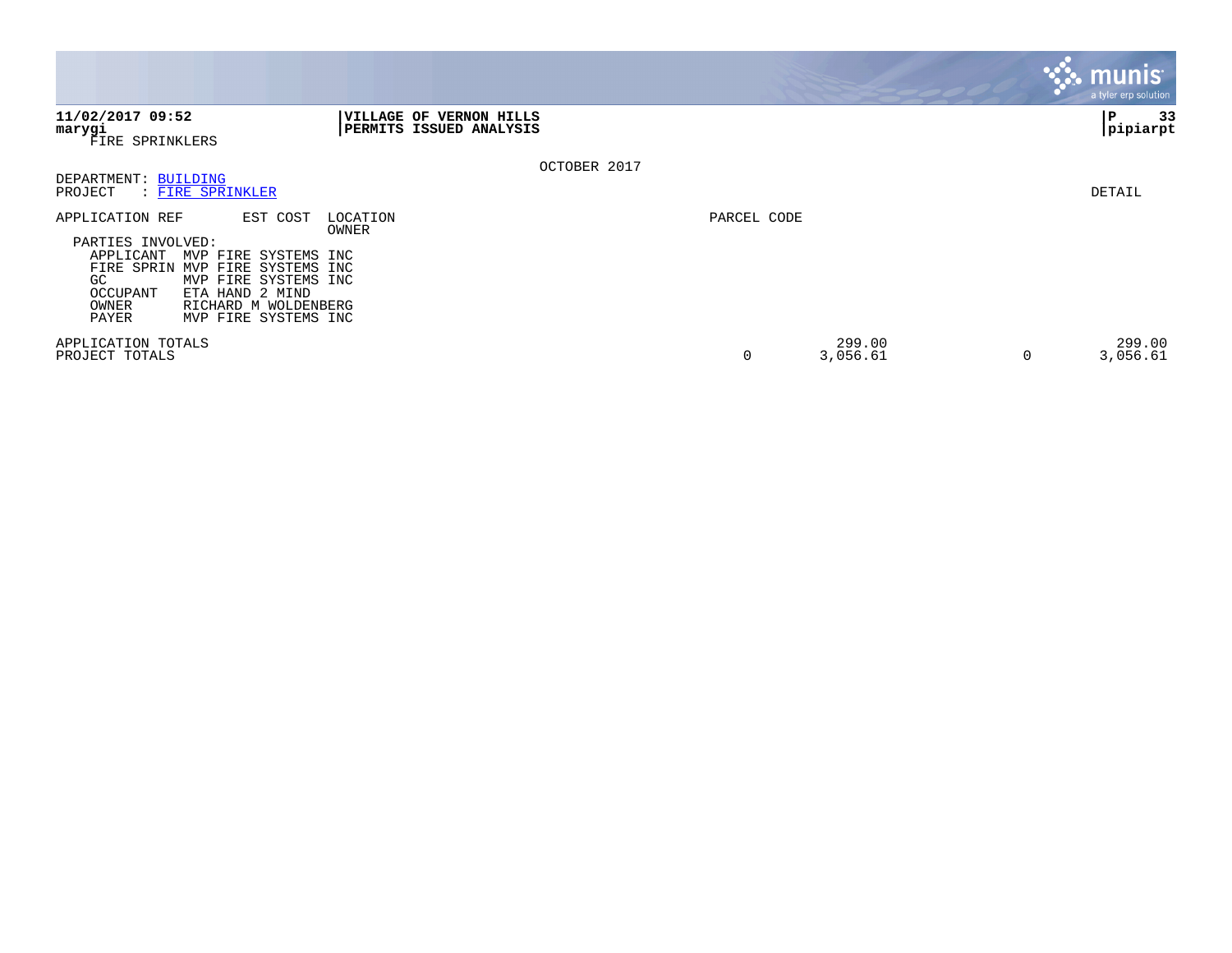|                                                             |                                                                                                                                                          |                   |                                                    |              |                                                      |                |                                               | <b>munis</b><br>a tyler erp solution |
|-------------------------------------------------------------|----------------------------------------------------------------------------------------------------------------------------------------------------------|-------------------|----------------------------------------------------|--------------|------------------------------------------------------|----------------|-----------------------------------------------|--------------------------------------|
| 11/02/2017 09:52<br>marygi                                  |                                                                                                                                                          |                   | VILLAGE OF VERNON HILLS<br>PERMITS ISSUED ANALYSIS | OCTOBER 2017 |                                                      |                |                                               | P<br>34<br> pipiarpt                 |
| DEPARTMENT: BUILDING<br>PROJECT                             | : LAWN SPRINKLER                                                                                                                                         |                   |                                                    |              |                                                      |                |                                               | DETAIL                               |
| APPLICATION REF                                             | EST COST                                                                                                                                                 | LOCATION<br>OWNER |                                                    |              | PARCEL CODE                                          |                |                                               |                                      |
| 1654                                                        | 6,385                                                                                                                                                    |                   | 1616 LAKE CHARLES DR<br>STEVEN M ST LOUIS          |              | 1128302038                                           |                |                                               |                                      |
| PERMIT NUMBER<br>MU1567<br>DESC OF WORK:<br>LAWN IRRIGATION | TYPE<br><b>LAWN IRRIG ISSUED</b>                                                                                                                         | STATUS            | EST COST<br>ISSUED<br>6,385 10/12/17 10/12/18      | EXPIRES      | PERMITS 10/01/17 - 10/31/17<br>EST VALUE<br>$\Omega$ | FEES<br>63.85  | PERMITS YEAR TO DATE<br>EST VALUE<br>$\Omega$ | FEES<br>63.85                        |
| PARTIES INVOLVED:<br>APPLICANT<br>GC.<br>OWNER<br>PAYER     | AMERICAN NATIONAL SPRINKLER<br>AMERICAN NATIONAL SPRINKLER<br>IRRIGATION AMERICAN NATIONAL SPRINKLER<br>STEVEN M ST LOUIS<br>AMERICAN NATIONAL SPRINKLER |                   |                                                    |              |                                                      |                |                                               |                                      |
| APPLICATION TOTALS<br>PROJECT TOTALS                        |                                                                                                                                                          |                   |                                                    |              | 0                                                    | 63.85<br>63.85 | 0                                             | 63.85<br>63.85                       |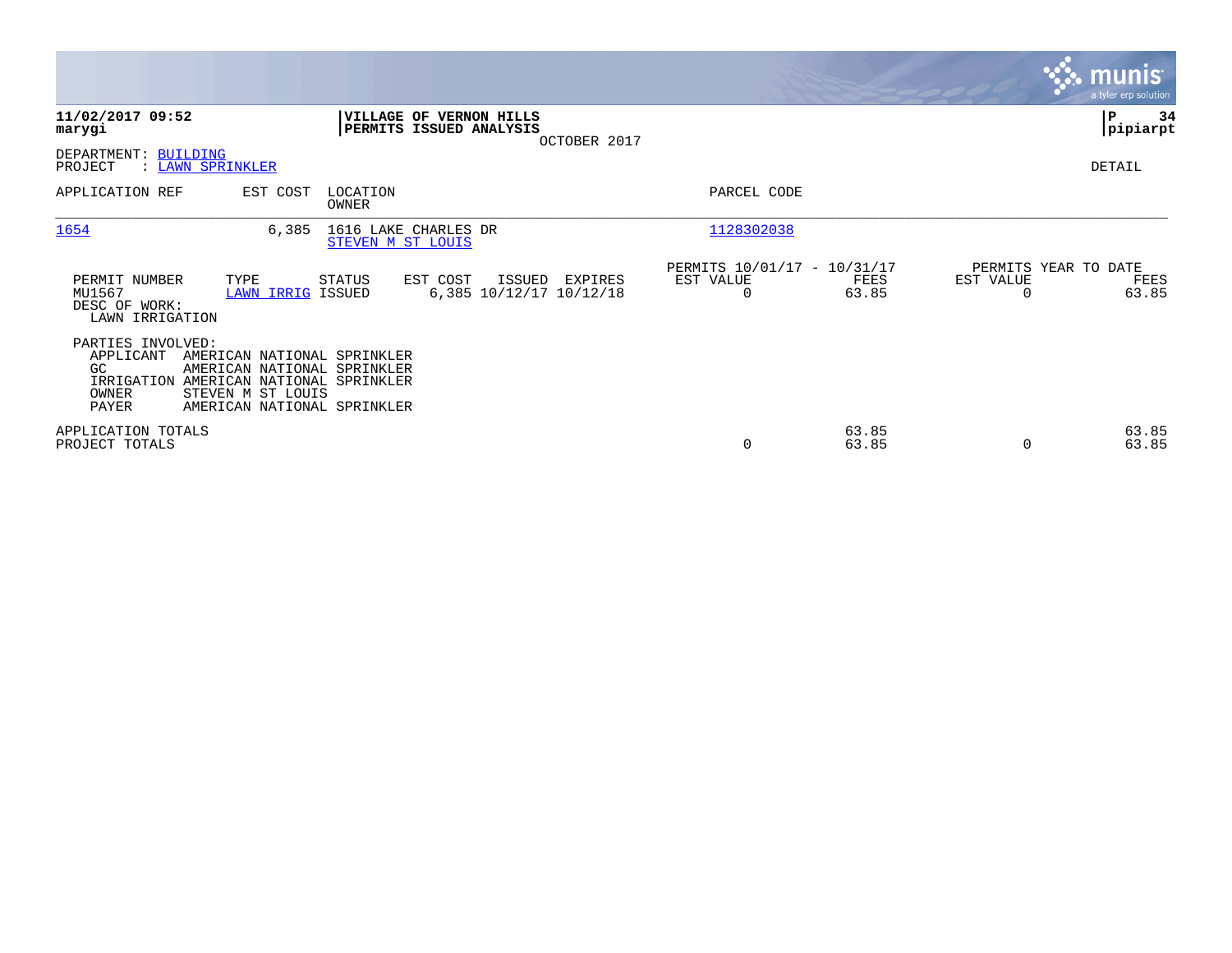|                                                                                                                                                                                                              |                                                                                   |                                                                             | munis<br>a tyler erp solution                                        |
|--------------------------------------------------------------------------------------------------------------------------------------------------------------------------------------------------------------|-----------------------------------------------------------------------------------|-----------------------------------------------------------------------------|----------------------------------------------------------------------|
| 11/02/2017 09:52<br>marygi                                                                                                                                                                                   | VILLAGE OF VERNON HILLS<br>PERMITS ISSUED ANALYSIS                                |                                                                             | P<br>35<br> pipiarpt                                                 |
| DEPARTMENT: BUILDING<br>PROJECT<br>: MISC COMMERCIAL                                                                                                                                                         | OCTOBER 2017                                                                      |                                                                             | DETAIL                                                               |
| APPLICATION REF<br>EST COST                                                                                                                                                                                  | LOCATION<br>OWNER                                                                 | PARCEL CODE                                                                 |                                                                      |
| 1485<br>298,266                                                                                                                                                                                              | 1000 WOODLANDS PARKWAY<br>Neil Enterprises                                        | 1515101031                                                                  |                                                                      |
| PERMIT NUMBER<br>TYPE<br>MU1559<br>MISC COMM<br>DESC OF WORK:<br>RACKING                                                                                                                                     | EST COST<br>ISSUED EXPIRES<br>STATUS<br>298, 266 10/12/17 10/12/18<br>ISSUED      | PERMITS 10/01/17 - 10/31/17<br>EST VALUE<br>FEES<br>$\mathbf 0$<br>3,301.66 | PERMITS YEAR TO DATE<br>EST VALUE<br>FEES<br>$\mathbf 0$<br>3,301.66 |
| PARTIES INVOLVED:<br>APPLICANT<br>CROWN LIFT TRUCKS<br><b>GC</b><br>C & P INSTALLATIONS<br>OCCUPANT<br>Neil Enterprises<br>Neil Enterprises<br>OWNER<br>EAST BUNKER COURT, L.L.C.<br>PAYER                   |                                                                                   |                                                                             |                                                                      |
| APPLICATION TOTALS                                                                                                                                                                                           |                                                                                   | 3,301.66                                                                    | 3,301.66                                                             |
| 1521<br>70,000                                                                                                                                                                                               | <b>CUNEO</b><br>PLACEHOLDER                                                       | 1133200023                                                                  |                                                                      |
| PERMIT NUMBER<br>TYPE<br>MU1584<br>MISC COMM<br>DESC OF WORK:<br>RETAINING WALL - THE RESIDENCE @ CUNEO                                                                                                      | EST COST<br>ISSUED EXPIRES<br>STATUS<br>70,000 10/16/17 10/16/18<br>ISSUED        | PERMITS 10/01/17 - 10/31/17<br>EST VALUE<br>FEES<br>0<br>700.00             | PERMITS YEAR TO DATE<br>EST VALUE<br>FEES<br>$\Omega$<br>700.00      |
| PARTIES INVOLVED:<br>APPLICANT<br>WINTERS LANDSCAPE<br>GC.<br>WINTERS LANDSCAPE<br>OWNER<br>PLACEHOLDER                                                                                                      |                                                                                   |                                                                             |                                                                      |
| APPLICATION TOTALS                                                                                                                                                                                           |                                                                                   | 700.00                                                                      | 700.00                                                               |
| 1634<br>30,000                                                                                                                                                                                               | 700 NORTH MILWAUKEE AVE 139<br>HAWTHORN HILLS SOUARE 1687 LLC                     | 1504201051                                                                  |                                                                      |
| PERMIT NUMBER<br>TYPE<br>MU1541<br>MISC COMM<br>DESC OF WORK:<br>INTERIOR DEMO PRIOR TO CONSTRUCTION                                                                                                         | EST COST<br>ISSUED EXPIRES<br><b>STATUS</b><br>30,000 10/09/17 10/09/18<br>ISSUED | PERMITS 10/01/17 - 10/31/17<br>EST VALUE<br>FEES<br>$\mathbf 0$<br>75.00    | PERMITS YEAR TO DATE<br>EST VALUE<br>FEES<br>75.00<br>$\Omega$       |
| PARTIES INVOLVED:<br>APPLICANT LAGESTEE MULDER<br>CARPENTER RON FANELLA<br>ELECTRICIA ALLSTATE ELECTRIC<br>GC.<br>LAGESTEE MULDER<br>ORANGE THEORY FITNESS<br>OCCUPANT<br>OWNER<br>PLUMBER<br>RIDGE PLUMBING | HAWTHORN HILLS SQUARE 1687 LLC                                                    |                                                                             |                                                                      |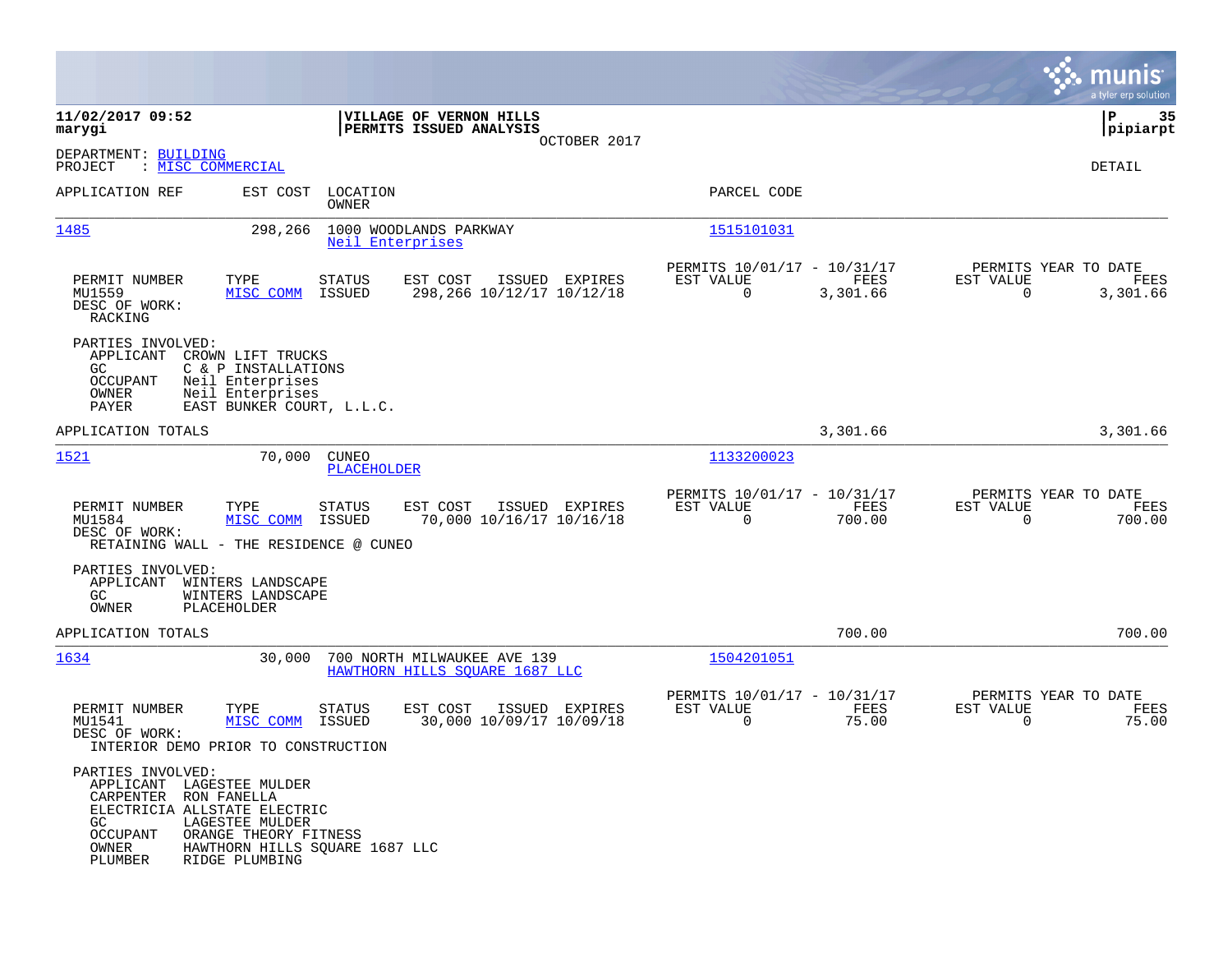|                                                                                                                                                                                                                                                                                                                                                                                                                                          |                                                                              |                                                      |                   | munis<br>a tyler erp solution                                  |
|------------------------------------------------------------------------------------------------------------------------------------------------------------------------------------------------------------------------------------------------------------------------------------------------------------------------------------------------------------------------------------------------------------------------------------------|------------------------------------------------------------------------------|------------------------------------------------------|-------------------|----------------------------------------------------------------|
| 11/02/2017 09:52<br>marygi                                                                                                                                                                                                                                                                                                                                                                                                               | VILLAGE OF VERNON HILLS<br>PERMITS ISSUED ANALYSIS<br>OCTOBER 2017           |                                                      |                   | P<br>36<br> pipiarpt                                           |
| DEPARTMENT: BUILDING<br>: MISC COMMERCIAL<br>PROJECT                                                                                                                                                                                                                                                                                                                                                                                     |                                                                              |                                                      |                   | DETAIL                                                         |
| APPLICATION REF<br>EST COST<br><b>PAYER</b><br>LAGESTEE MULDER                                                                                                                                                                                                                                                                                                                                                                           | LOCATION<br>OWNER                                                            | PARCEL CODE                                          |                   |                                                                |
| APPLICATION TOTALS                                                                                                                                                                                                                                                                                                                                                                                                                       |                                                                              |                                                      | 75.00             | 75.00                                                          |
| 1697<br>1,000                                                                                                                                                                                                                                                                                                                                                                                                                            | 750 FOREST EDGE DR<br>750 FOREST EDGE LLC                                    | 1515101048                                           |                   |                                                                |
| PERMIT NUMBER<br>TYPE<br>MU1608<br>MISC COMM<br>DESC OF WORK:<br>REMOVE CAPTIVE AIR HOOD/VENTITATION SYSTEM & FIRE<br>SUPPRESSION SYSTEM. CAP GAS & WATER LINES<br>PARTIES INVOLVED:<br>APPLICANT ATC FOREST EDGE LLC<br>ELECTRICIA ARMONDO FLORES<br>GC<br>ARMSTRONG CONSTRUCTION COMPANY<br>OCCUPANT<br>HOFFMAN VOGLER COMPANY<br>OWNER<br>750 FOREST EDGE LLC<br>PLUMBER<br>RODRIGUEZ PLUMBING CO INC<br>PAYER<br>ATC FOREST EDGE LLC | EST COST<br>ISSUED<br>STATUS<br>EXPIRES<br>1,000 10/23/17 10/23/18<br>ISSUED | PERMITS 10/01/17 - 10/31/17<br>EST VALUE<br>$\Omega$ | FEES<br>75.00     | PERMITS YEAR TO DATE<br>EST VALUE<br>FEES<br>75.00<br>$\Omega$ |
| APPLICATION TOTALS<br>PROJECT TOTALS                                                                                                                                                                                                                                                                                                                                                                                                     |                                                                              | 0                                                    | 75.00<br>4,151.66 | 75.00<br>4,151.66<br>0                                         |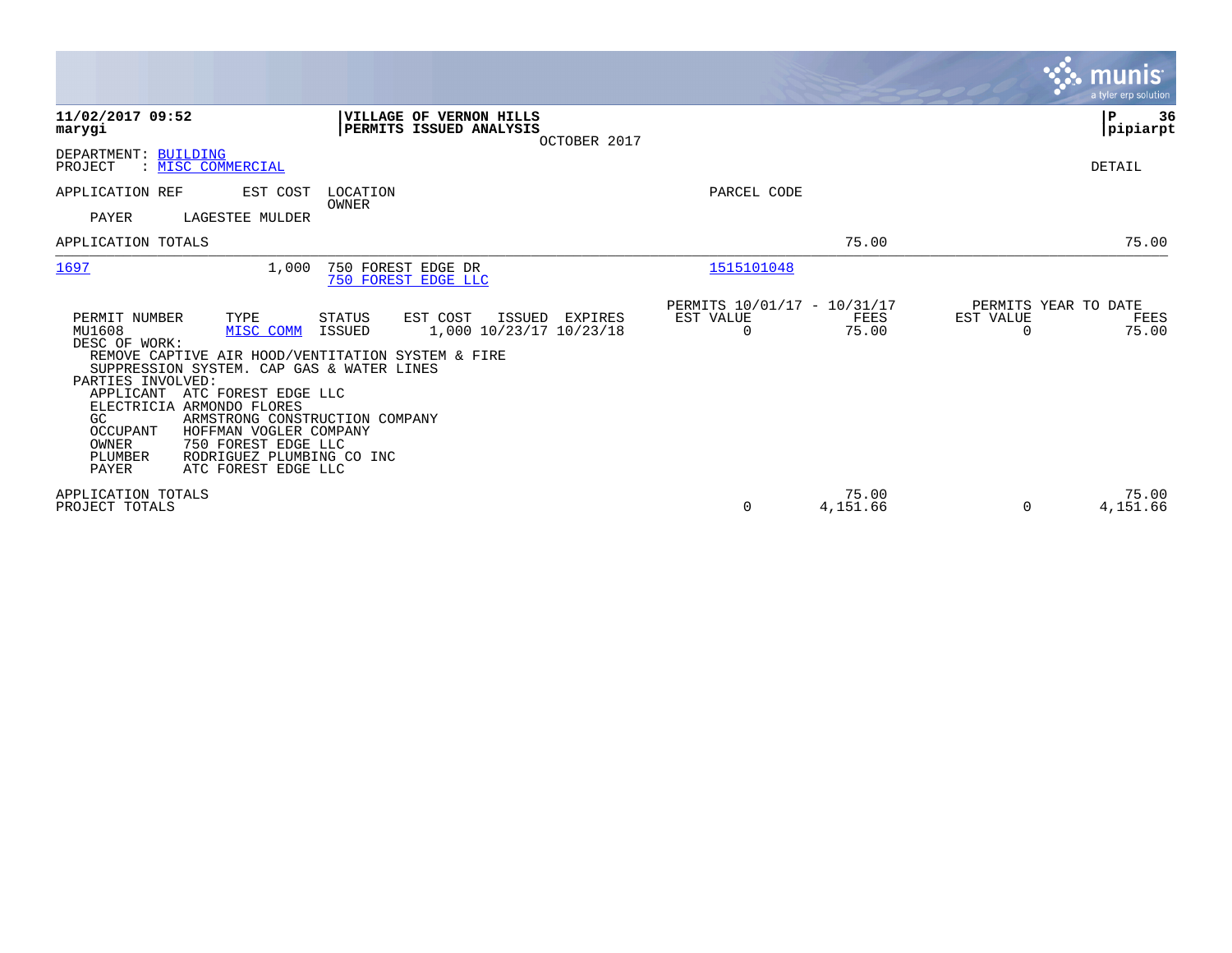|                                                                                                                                                                                                                                        |                                                                        | munis<br>a tyler erp solution                                     |
|----------------------------------------------------------------------------------------------------------------------------------------------------------------------------------------------------------------------------------------|------------------------------------------------------------------------|-------------------------------------------------------------------|
| 11/02/2017 09:52<br>VILLAGE OF VERNON HILLS<br>PERMITS ISSUED ANALYSIS<br>marygi<br>OCTOBER 2017                                                                                                                                       |                                                                        | ΙP<br>37<br> pipiarpt                                             |
| DEPARTMENT: BUILDING<br>: MISC ELECTRIC COMM<br>PROJECT                                                                                                                                                                                |                                                                        | <b>DETAIL</b>                                                     |
| APPLICATION REF<br>EST COST<br>LOCATION<br>OWNER                                                                                                                                                                                       | PARCEL CODE                                                            |                                                                   |
| 1520<br>7,000<br>740 CORPORATE WOODS PKY<br>VAN VLISSINGEN & CO                                                                                                                                                                        | 1509401058                                                             |                                                                   |
| <b>STATUS</b><br>EST COST<br>PERMIT NUMBER<br>TYPE<br>ISSUED EXPIRES<br>MU1502<br>MISC ELEC<br><b>ISSUED</b><br>7,000 10/02/17 11/01/18<br>DESC OF WORK:<br>MISC ELECTRIC COMMERCIAL AND WALL RECONFIGURATION                          | PERMITS 10/01/17 - 10/31/17<br>EST VALUE<br>FEES<br>$\Omega$<br>394.00 | PERMITS YEAR TO DATE<br>EST VALUE<br>FEES<br>$\Omega$<br>394.00   |
| PARTIES INVOLVED:<br>CARPENTER BUILD CORP INC<br>ELECTRICIA GEARY ELECTRIC INC<br>BUILD CORP INC<br>GC.<br>YG 1 TOOL<br><b>OCCUPANT</b><br>OWNER<br>VAN VLISSINGEN & CO<br><b>PAYER</b><br>BUILD CORP INC                              |                                                                        |                                                                   |
| APPLICATION TOTALS                                                                                                                                                                                                                     | 394.00                                                                 | 394.00                                                            |
| 1680<br>255W CORPORATE WOODS PKY<br>6,000<br>S & W LLC                                                                                                                                                                                 | 1509403026                                                             |                                                                   |
| EST COST<br>PERMIT NUMBER<br>TYPE<br>STATUS<br>ISSUED<br>EXPIRES<br>MU1649<br>6,000 10/31/17 10/31/18<br>MISC ELEC<br>ISSUED<br>DESC OF WORK:<br>INSTALLATION OF EXTERIOR LIGHTING                                                     | PERMITS 10/01/17 - 10/31/17<br>EST VALUE<br>FEES<br>$\Omega$<br>75.00  | PERMITS YEAR TO DATE<br>EST VALUE<br>FEES<br>$\mathbf 0$<br>75.00 |
| PARTIES INVOLVED:<br>SPRINT ELECTRICAL SERVICE<br>APPLICANT<br>ELECTRICIA SPRINT ELECTRICAL SERVICE<br>SPRINT ELECTRICAL SERVICE<br>GC.<br>EUROPA EYEWEAR CORP<br>OCCUPANT<br>OWNER<br>S & W LLC<br>PAYER<br>SPRINT ELECTRICAL SERVICE |                                                                        |                                                                   |
| APPLICATION TOTALS<br>PROJECT TOTALS                                                                                                                                                                                                   | 75.00<br>$\Omega$<br>469.00                                            | 75.00<br>$\Omega$<br>469.00                                       |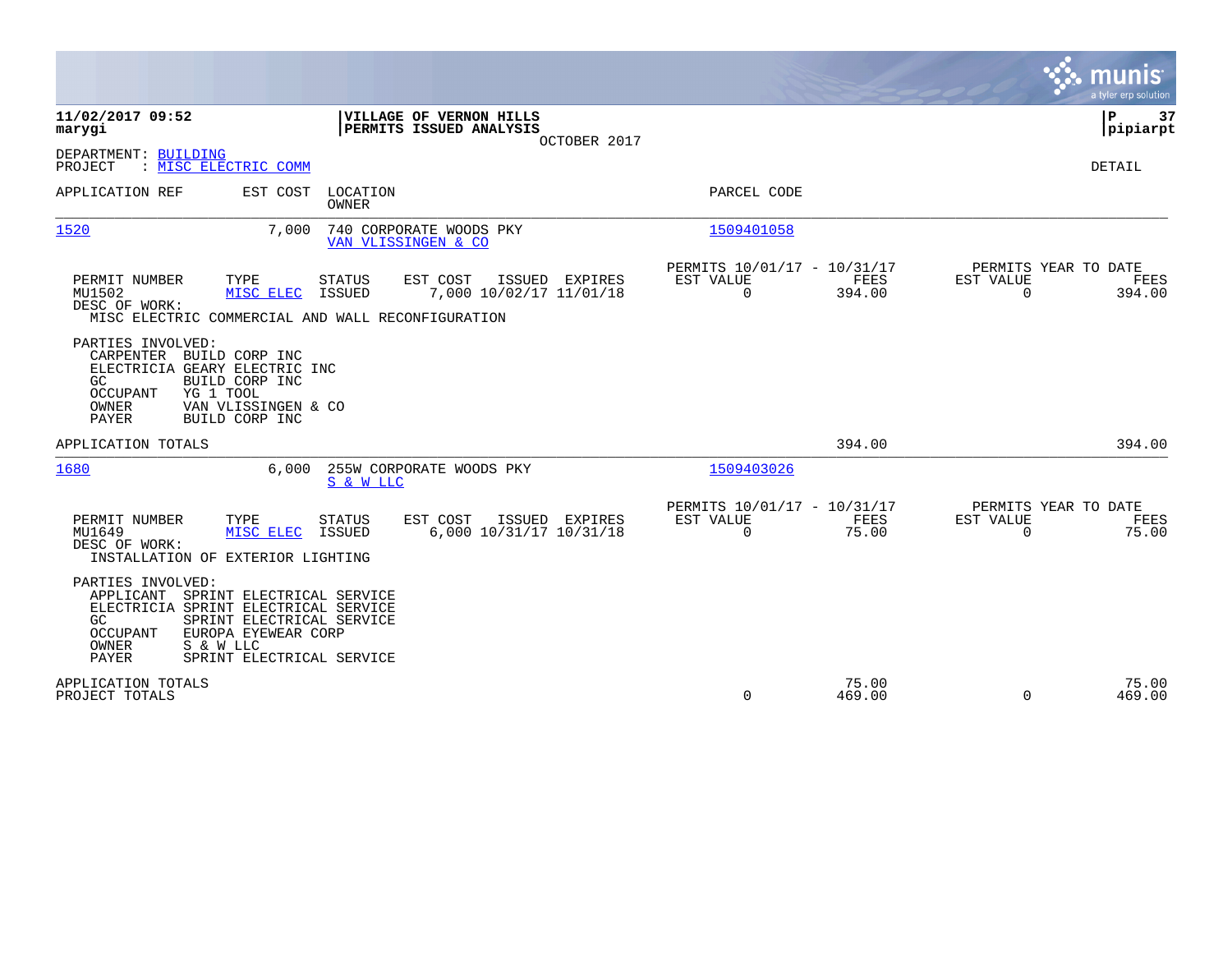|                                                                                                                                               |                                                                   |                                                    |                                                           |                |                                                            |                       |                                                     | munis<br>a tyler erp solution |
|-----------------------------------------------------------------------------------------------------------------------------------------------|-------------------------------------------------------------------|----------------------------------------------------|-----------------------------------------------------------|----------------|------------------------------------------------------------|-----------------------|-----------------------------------------------------|-------------------------------|
| 11/02/2017 09:52<br>marygi                                                                                                                    |                                                                   |                                                    | <b>VILLAGE OF VERNON HILLS</b><br>PERMITS ISSUED ANALYSIS |                |                                                            |                       |                                                     | 38<br>l P<br> pipiarpt        |
| DEPARTMENT: BUILDING<br>PROJECT                                                                                                               | : <u>MIS ELEC RESIDENTIAL</u>                                     |                                                    |                                                           | OCTOBER 2017   |                                                            |                       |                                                     | DETAIL                        |
| APPLICATION REF                                                                                                                               |                                                                   | EST COST LOCATION<br>OWNER                         |                                                           |                | PARCEL CODE                                                |                       |                                                     |                               |
| 1514                                                                                                                                          |                                                                   | 8,000 1805 SAWGRASS ST<br><b>HONG SHENG</b>        |                                                           |                | 1128303044                                                 |                       |                                                     |                               |
| PERMIT NUMBER<br>MU1631<br>DESC OF WORK:<br><b>GENERATOR</b>                                                                                  | TYPE<br><b>ELEC RES</b>                                           | <b>STATUS</b><br>ISSUED                            | EST COST<br>8,000 10/26/17 10/26/18                       | ISSUED EXPIRES | PERMITS 10/01/17 - 10/31/17<br>EST VALUE<br>$\overline{0}$ | FEES<br>80.00         | PERMITS YEAR TO DATE<br>EST VALUE<br>$\Omega$       | FEES<br>80.00                 |
| PARTIES INVOLVED:<br>APPLICANT MIKUS ELECTRIC & GENERATOR<br>ELECTRICIA MIKUS ELECTRIC & GENERATOR<br>OWNER<br>PAYER                          | HONG SHENG<br>MIKUS ELECTRIC & GENERATOR                          |                                                    |                                                           |                |                                                            |                       |                                                     |                               |
| APPLICATION TOTALS                                                                                                                            |                                                                   |                                                    |                                                           |                |                                                            | 80.00                 |                                                     | 80.00                         |
| 1533                                                                                                                                          |                                                                   |                                                    | 500 125 SOUTH OLD CREEK RD<br>PURUSHOTTAM MANDLIK         |                | 1509107006                                                 |                       |                                                     |                               |
| PERMIT NUMBER<br>MU1514<br>DESC OF WORK:<br>MISC ELECTRICAL RESIDENTIAL                                                                       | TYPE<br><b>ELEC RES</b>                                           | STATUS<br>COMPLT                                   | EST COST<br>500 10/03/17 10/03/18                         | ISSUED EXPIRES | PERMITS 10/01/17 - 10/31/17<br>EST VALUE<br>$\Omega$       | FEES<br>30.00         | PERMITS YEAR TO DATE<br>EST VALUE<br>$\Omega$       | FEES<br>30.00                 |
| PARTIES INVOLVED:<br>APPLICANT<br>ELECTRICIA SLAWOMIR SOKOLOWSKI<br>ELECTRICIA PURUSHOTTAM MANDLIK<br>OWNER<br>PAYER                          | PURUSHOTTAM MANDLIK<br>PURUSHOTTAM MANDLIK<br>PURUSHOTTAM MANDLIK |                                                    |                                                           |                |                                                            |                       |                                                     |                               |
| APPLICATION TOTALS                                                                                                                            |                                                                   |                                                    |                                                           |                |                                                            | 30.00                 |                                                     | 30.00                         |
| <u>1590</u>                                                                                                                                   |                                                                   | 63,180 15 WARRINGTON RD<br><b>MICHAEL N DELMAN</b> |                                                           |                | 1504105008                                                 |                       |                                                     |                               |
| PERMIT NUMBER<br>MU1577<br>DESC OF WORK:<br><b>kITCHEN AND BATH ROOM</b>                                                                      | TYPE<br>ELEC RES                                                  | <b>STATUS</b><br>ISSUED                            | EST COST<br>63,180 10/13/17 10/13/18                      | ISSUED EXPIRES | PERMITS 10/01/17 - 10/31/17<br>EST VALUE<br>$\mathbf 0$    | <b>FEES</b><br>631.80 | PERMITS YEAR TO DATE<br>EST VALUE<br>$\overline{0}$ | FEES<br>631.80                |
| PARTIES INVOLVED:<br>APPLICANT MACH 1, INC<br>CARPENTER AIROOM, LLC<br>DRYWALL<br>ELECTRICIA BRANDY'S ELECTRIC<br>GC<br>INSULATOR AIROOM, LLC | AIROOM, LLC<br>AIROOM, LLC                                        |                                                    |                                                           |                |                                                            |                       |                                                     |                               |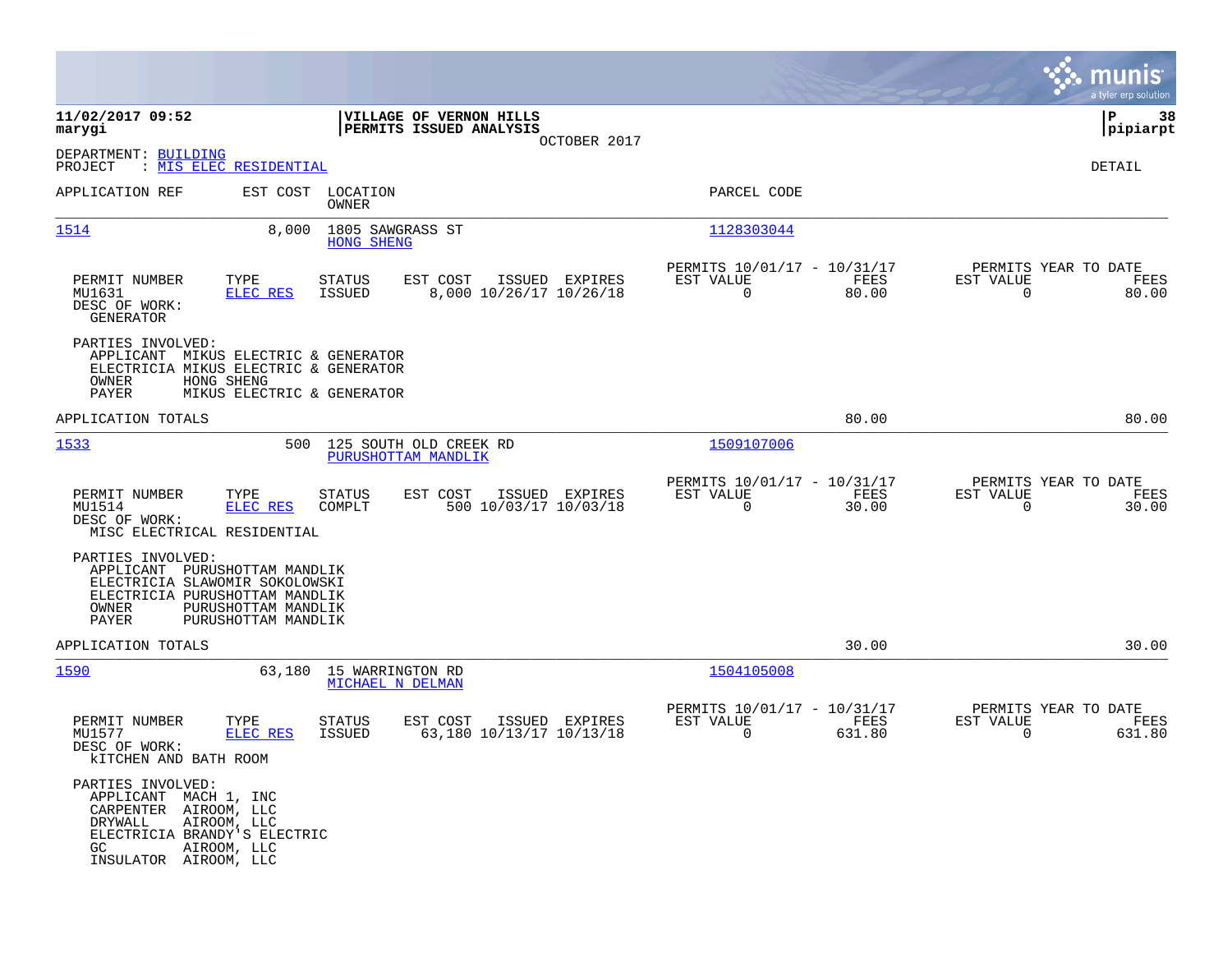|                                                                                                                                                                                                 |                                                                       | munis<br>a tyler erp solution                                  |
|-------------------------------------------------------------------------------------------------------------------------------------------------------------------------------------------------|-----------------------------------------------------------------------|----------------------------------------------------------------|
| 11/02/2017 09:52<br><b>VILLAGE OF VERNON HILLS</b><br>PERMITS ISSUED ANALYSIS<br>marygi<br>OCTOBER 2017                                                                                         |                                                                       | P<br>39<br> pipiarpt                                           |
| DEPARTMENT: BUILDING<br>: MIS ELEC RESIDENTIAL<br>PROJECT                                                                                                                                       |                                                                       | DETAIL                                                         |
| APPLICATION REF<br>EST COST<br>LOCATION<br>OWNER<br>OWNER<br>MICHAEL N DELMAN<br>PLUMBER<br>ALL AFFORDABLE PLUMBING<br>PAYER<br>MACH 1, INC                                                     | PARCEL CODE                                                           |                                                                |
| APPLICATION TOTALS                                                                                                                                                                              | 631.80                                                                | 631.80                                                         |
| 1646<br>1,000<br>1732 LAKE CHARLES DR<br>ANNE MARIE LANDGRAF TRUST                                                                                                                              | 1128302025                                                            |                                                                |
| EST COST<br>PERMIT NUMBER<br>TYPE<br><b>STATUS</b><br>ISSUED<br>EXPIRES<br>1,000 10/12/17 10/12/18<br>MU1565<br>ELEC RES<br>ISSUED<br>DESC OF WORK:<br>ADD AN OUTLET 20 AMP GFI                 | PERMITS 10/01/17 - 10/31/17<br>EST VALUE<br>FEES<br>$\Omega$<br>30.00 | PERMITS YEAR TO DATE<br>EST VALUE<br>FEES<br>30.00<br>$\Omega$ |
| PARTIES INVOLVED:<br>APPLICANT<br>BUHRMAN DESIGN GROUP<br>ELECTRICIA DOWNING ELECTRIC<br>ELECTRICIA BUHRMAN DESIGN GROUP<br>OWNER<br>ANNE MARIE LANDGRAF TRUST<br>PAYER<br>BUHRMAN DESIGN GROUP |                                                                       |                                                                |
| APPLICATION TOTALS<br>PROJECT TOTALS                                                                                                                                                            | 30.00<br>771.80<br>0                                                  | 30.00<br>771.80<br>$\Omega$                                    |

**Contract**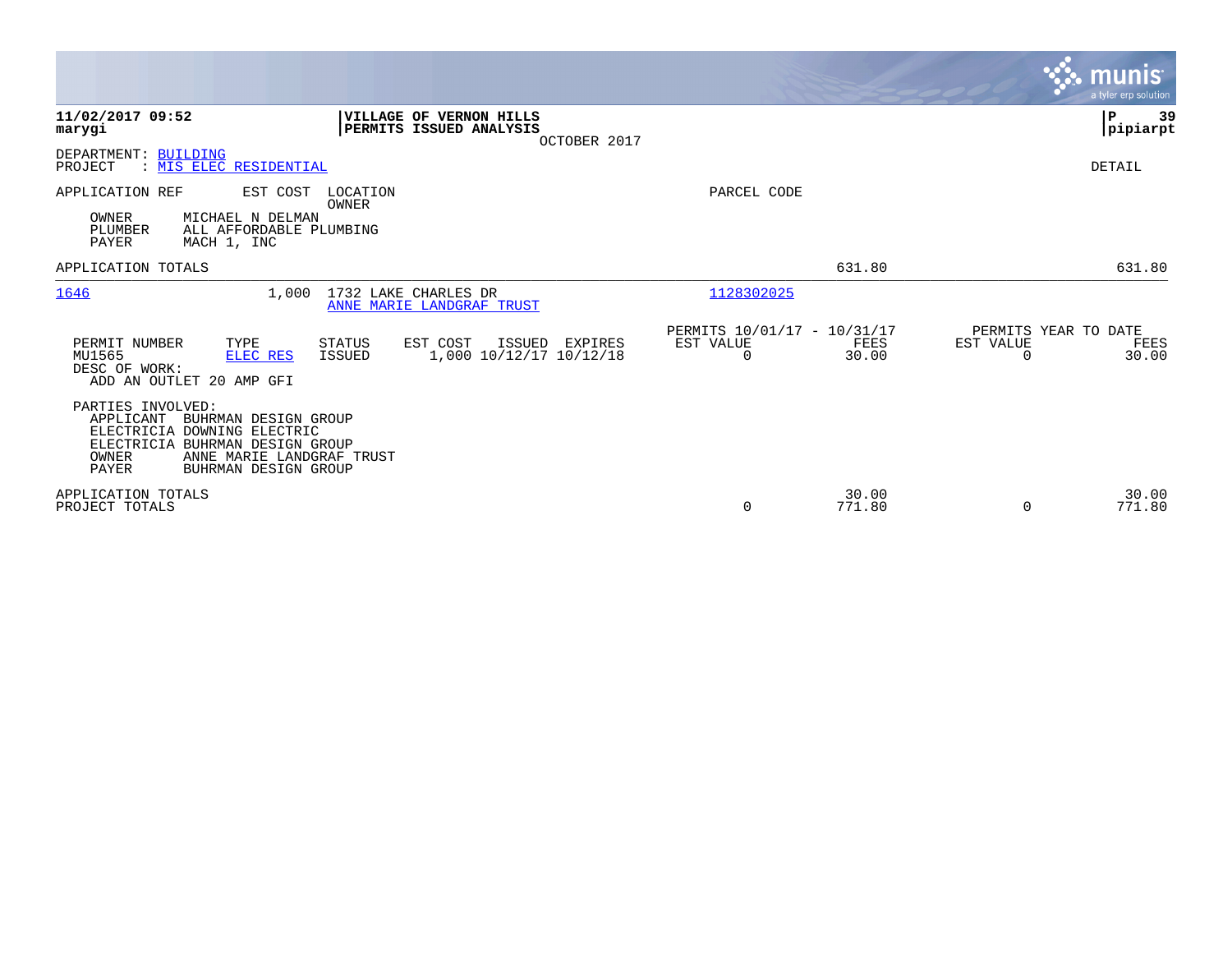|                                                                                                                                                                                                                                                            |                                                                           |                                                                          | munis<br>a tyler erp solution                                     |
|------------------------------------------------------------------------------------------------------------------------------------------------------------------------------------------------------------------------------------------------------------|---------------------------------------------------------------------------|--------------------------------------------------------------------------|-------------------------------------------------------------------|
| 11/02/2017 09:52<br>marygi                                                                                                                                                                                                                                 | VILLAGE OF VERNON HILLS<br>PERMITS ISSUED ANALYSIS                        |                                                                          | P<br>40<br> pipiarpt                                              |
| DEPARTMENT: BUILDING<br>: MISC RESIDENTIAL<br>PROJECT                                                                                                                                                                                                      | OCTOBER 2017                                                              |                                                                          | DETAIL                                                            |
| APPLICATION REF<br>EST COST                                                                                                                                                                                                                                | LOCATION<br>OWNER                                                         | PARCEL CODE                                                              |                                                                   |
| 1268<br>4,500                                                                                                                                                                                                                                              | 400 CHERRY VALLEY RD<br>JERRY E & JUDY E AWE                              | <u>1508107021</u>                                                        |                                                                   |
| PERMIT NUMBER<br>TYPE<br>MU1534<br>MISC RES<br>DESC OF WORK:<br>BUILD WALLS AND ROOF OVER EXT BSMT STAIRS                                                                                                                                                  | STATUS<br>EST COST<br>ISSUED EXPIRES<br>4,500 10/05/17 10/05/18<br>ISSUED | PERMITS 10/01/17 - 10/31/17<br>EST VALUE<br>FEES<br>$\mathbf 0$<br>50.00 | PERMITS YEAR TO DATE<br>EST VALUE<br>FEES<br>$\mathbf 0$<br>50.00 |
| PARTIES INVOLVED:<br>APPLICANT<br>JERRY E & JUDY E AWE<br>CARPENTER<br>DIVINCI ENTERPRISES<br>GC<br>DIVINCI ENTERPRISES<br>JERRY E & JUDY E AWE<br>OWNER<br>PAYER<br>EJ GALOWITCH<br>PAYER<br>DIVINCI ENTERPRISES<br>JERRY E & JUDY E AWE<br><b>ROOFER</b> |                                                                           |                                                                          |                                                                   |
| APPLICATION TOTALS                                                                                                                                                                                                                                         |                                                                           | 50.00                                                                    | 50.00                                                             |
| 1479<br>7,000                                                                                                                                                                                                                                              | 346 BAY TREE CIR<br>ARMIDA ALENITCHEVA                                    | 1133104035                                                               |                                                                   |
| PERMIT NUMBER<br>TYPE<br>MU1530<br>MISC RES<br>DESC OF WORK:<br>CONVERT TUB TO SHOWER                                                                                                                                                                      | STATUS<br>EST COST<br>ISSUED EXPIRES<br>7,000 10/05/17 10/05/18<br>ISSUED | PERMITS 10/01/17 - 10/31/17<br>EST VALUE<br>FEES<br>$\mathbf 0$<br>70.00 | PERMITS YEAR TO DATE<br>EST VALUE<br>FEES<br>0<br>70.00           |
| PARTIES INVOLVED:<br>APPLICANT<br>MODERN REBATH<br>GC.<br>MODERN REBATH<br>OWNER<br>ARMIDA ALENITCHEVA<br>PLUMBER<br>JR WAGNER PLUMBING<br>PAYER                                                                                                           | MODERN HOMES INC DBA MODERN REBATH                                        |                                                                          |                                                                   |
| APPLICATION TOTALS                                                                                                                                                                                                                                         |                                                                           | 70.00                                                                    | 70.00                                                             |
| 1491<br>9.000                                                                                                                                                                                                                                              | 1058 CUMBERLAND CT<br><b>JAMES A DANIEL</b>                               | 1132408009                                                               |                                                                   |
| PERMIT NUMBER<br>TYPE<br>MU1552<br>MISC RES<br>DESC OF WORK:<br>2nd FLOOR HALL BATH                                                                                                                                                                        | STATUS<br>EST COST ISSUED EXPIRES<br>9,000 10/10/17 10/10/18<br>ISSUED    | PERMITS 10/01/17 - 10/31/17<br>EST VALUE<br>FEES<br>$\Omega$<br>90.00    | PERMITS YEAR TO DATE<br>EST VALUE<br>FEES<br>90.00<br>$\Omega$    |
| PARTIES INVOLVED:<br>APPLICANT JS POKORNY COMPANY INC<br>ELECTRICIA SEBA ELECTRIC CO<br>GC<br>JS POKORNY COMPANY INC                                                                                                                                       |                                                                           |                                                                          |                                                                   |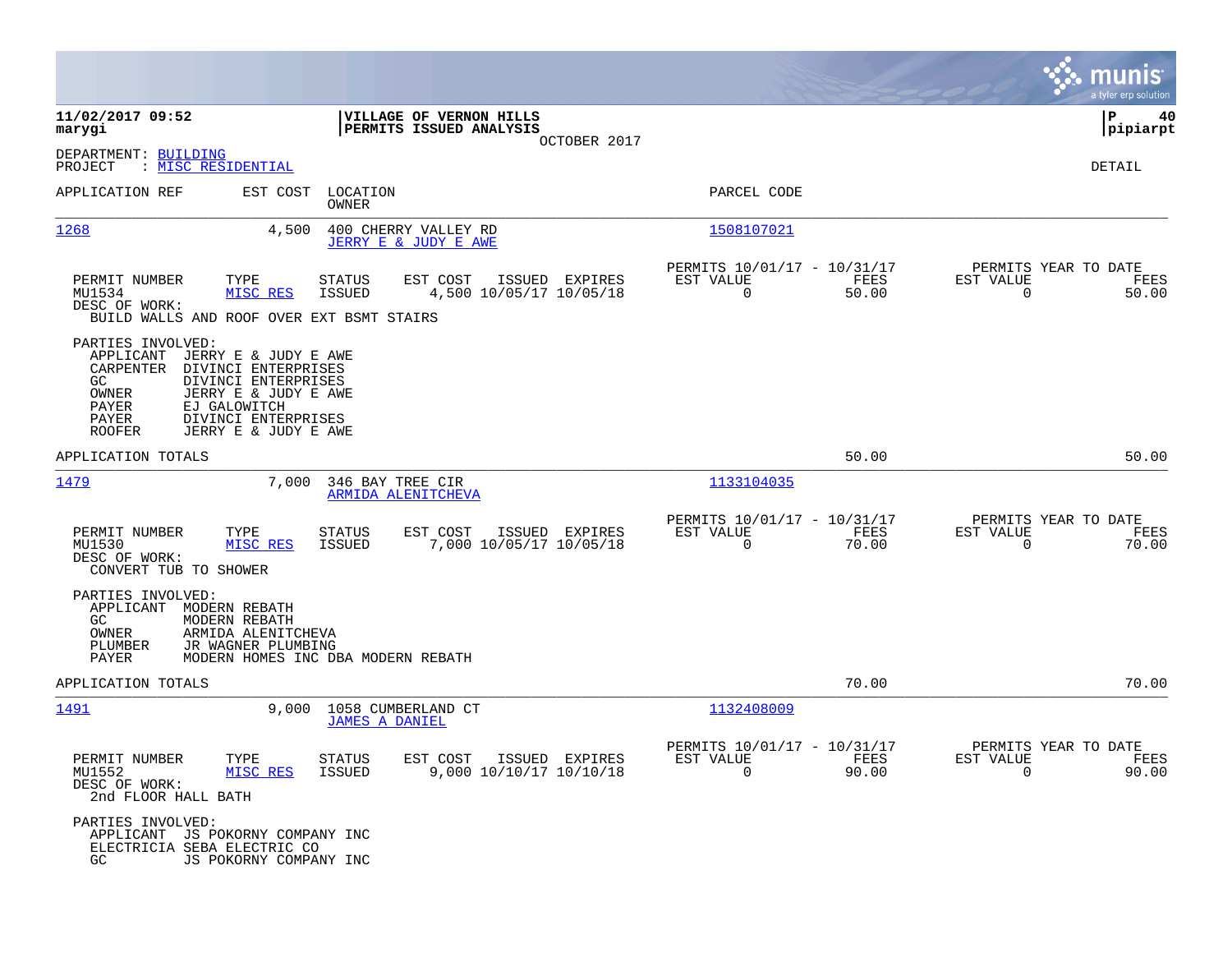|                                                                                                                                                                                                                         |                                                                                          |                                                                        | munis<br>a tyler erp solution                                      |
|-------------------------------------------------------------------------------------------------------------------------------------------------------------------------------------------------------------------------|------------------------------------------------------------------------------------------|------------------------------------------------------------------------|--------------------------------------------------------------------|
| 11/02/2017 09:52<br>marygi                                                                                                                                                                                              | VILLAGE OF VERNON HILLS<br>PERMITS ISSUED ANALYSIS<br>OCTOBER 2017                       |                                                                        | ΙP<br>41<br> pipiarpt                                              |
| DEPARTMENT: BUILDING<br>PROJECT<br>: MISC RESIDENTIAL                                                                                                                                                                   |                                                                                          |                                                                        | DETAIL                                                             |
| APPLICATION REF<br>EST COST<br>OWNER<br>JAMES A DANIEL<br>EVOLUTION PLUMBING<br>PLUMBER<br>PAYER<br>JS POKORNY COMPANY INC                                                                                              | LOCATION<br>OWNER                                                                        | PARCEL CODE                                                            |                                                                    |
| APPLICATION TOTALS                                                                                                                                                                                                      |                                                                                          | 90.00                                                                  | 90.00                                                              |
| 1492<br>5,000                                                                                                                                                                                                           | 1011 GREEN MEADOW AVE<br>EMILY DE SOUSA                                                  | 1132307011                                                             |                                                                    |
| PERMIT NUMBER<br>TYPE<br>MU1629<br>MISC RES<br>DESC OF WORK:<br>ADD LOFT TO 2 STORY FOYER                                                                                                                               | <b>STATUS</b><br>EST COST<br>ISSUED EXPIRES<br>5,000 10/26/17 10/26/18<br>COMPLT         | PERMITS 10/01/17 - 10/31/17<br>FEES<br>EST VALUE<br>$\Omega$<br>50.00  | PERMITS YEAR TO DATE<br>EST VALUE<br>FEES<br>$\Omega$<br>50.00     |
| PARTIES INVOLVED:<br>APPLICANT<br>EMILY DE SOUSA<br><b>B &amp; M CONSTRUCTION</b><br>CARPENTER<br>ELECTRICIA TOPP NOTCH ELECTRIC LLC<br>GC.<br>B & M CONSTRUCTION<br>EMILY DE SOUSA<br>OWNER<br>PAYER<br>EMILY DE SOUSA |                                                                                          |                                                                        |                                                                    |
| APPLICATION TOTALS                                                                                                                                                                                                      |                                                                                          | 50.00                                                                  | 50.00                                                              |
| 1509<br>5,800                                                                                                                                                                                                           | 945 CREEK BEND DR<br>FREDRIC P & MELANIE G ANDES                                         | 1516102015                                                             |                                                                    |
| PERMIT NUMBER<br>TYPE<br>MU1538<br>MISC RES<br>DESC OF WORK:<br>BURY DOWNSPOUTS                                                                                                                                         | <b>STATUS</b><br>EST COST<br>ISSUED EXPIRES<br>COMPLT<br>5,800 10/06/17 10/06/18         | PERMITS 10/01/17 - 10/31/17<br>EST VALUE<br>FEES<br>$\Omega$<br>58.00  | PERMITS YEAR TO DATE<br>EST VALUE<br>FEES<br>$\Omega$<br>58.00     |
| PARTIES INVOLVED:<br>APPLICANT<br>JAMES MARTIN<br>GC.<br><b>JAMES MARTIN</b><br>OWNER<br>FREDRIC P & MELANIE G ANDES                                                                                                    |                                                                                          |                                                                        |                                                                    |
| APPLICATION TOTALS                                                                                                                                                                                                      |                                                                                          | 58.00                                                                  | 58.00                                                              |
| 1593<br>45,000                                                                                                                                                                                                          | 66 COMMONWEALTH COURT 1<br>PLACEHOLDER                                                   | 1132414165                                                             |                                                                    |
| PERMIT NUMBER<br>TYPE<br>MU1599<br>MISC RES<br>DESC OF WORK:<br>REMODEL KITCH, BATH, LIVING ROM                                                                                                                         | <b>STATUS</b><br>EST COST<br>ISSUED EXPIRES<br><b>ISSUED</b><br>45,000 10/19/17 10/19/18 | PERMITS 10/01/17 - 10/31/17<br><b>FEES</b><br>EST VALUE<br>0<br>450.00 | PERMITS YEAR TO DATE<br>EST VALUE<br>FEES<br>450.00<br>$\mathbf 0$ |
| PARTIES INVOLVED:<br>APPLICANT THP CHICAGO, LLC                                                                                                                                                                         |                                                                                          |                                                                        |                                                                    |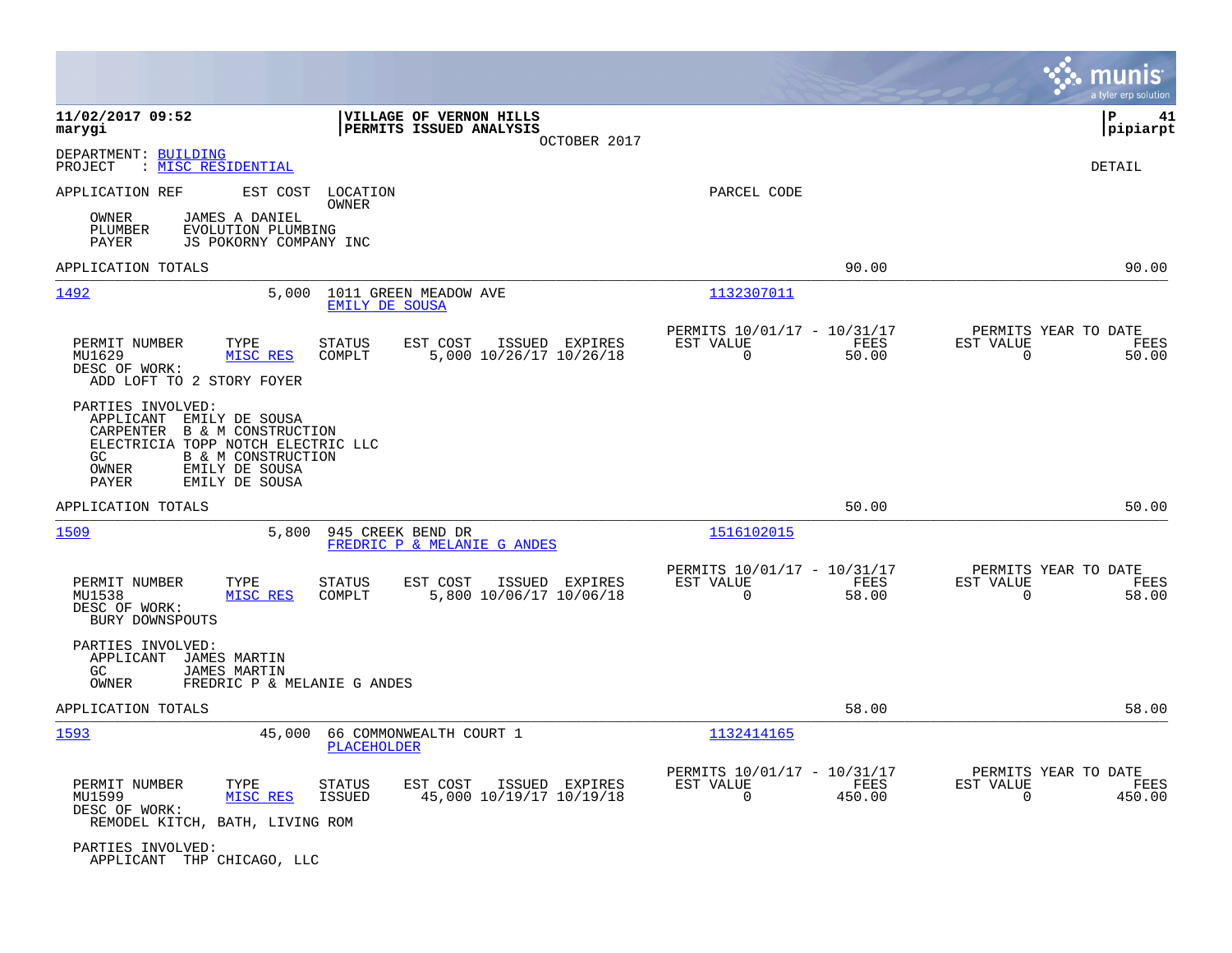|                                                                                                                                                                                                                                                                                              |                                                                           | munis<br>a tyler erp solution                                      |
|----------------------------------------------------------------------------------------------------------------------------------------------------------------------------------------------------------------------------------------------------------------------------------------------|---------------------------------------------------------------------------|--------------------------------------------------------------------|
| 11/02/2017 09:52<br>VILLAGE OF VERNON HILLS<br>PERMITS ISSUED ANALYSIS<br>marygi<br>OCTOBER 2017                                                                                                                                                                                             |                                                                           | l P<br>42<br> pipiarpt                                             |
| DEPARTMENT: BUILDING<br>: MISC RESIDENTIAL<br>PROJECT                                                                                                                                                                                                                                        |                                                                           | DETAIL                                                             |
| APPLICATION REF<br>EST COST<br>LOCATION<br>OWNER<br>ELECTRICIA J P ELECTRIC SERVICES INC<br>GC<br>THP CHICAGO, LLC<br>BENS HEATING & COOLING INC<br>HVAC<br>PLACEHOLDER<br>OWNER<br>RETRO PLUMBING INC<br>PLUMBER<br>PAYER<br>THP CHICAGO, LLC                                               | PARCEL CODE                                                               |                                                                    |
| APPLICATION TOTALS                                                                                                                                                                                                                                                                           | 450.00                                                                    | 450.00                                                             |
| 1596<br>54,820<br>1576 CYPRESS POINTE DR<br>DOMINIC & MARIA TABRIZI                                                                                                                                                                                                                          | 1132212003                                                                |                                                                    |
| TYPE<br>EST COST<br>ISSUED EXPIRES<br>PERMIT NUMBER<br>STATUS<br>MU1575<br>MISC RES<br><b>ISSUED</b><br>54,820 10/13/17 10/13/18<br>DESC OF WORK:<br>KITCHEN REMODEL                                                                                                                         | PERMITS 10/01/17 - 10/31/17<br>EST VALUE<br>FEES<br>$\mathbf 0$<br>548.20 | PERMITS YEAR TO DATE<br>EST VALUE<br>FEES<br>$\mathbf 0$<br>548.20 |
| PARTIES INVOLVED:<br>APPLICANT OHI LLC<br>CARPENTER<br>OHI LLC<br>DRYWALL<br>OHI LLC<br>ELECTRICIA MATRIX ELECTRIC<br>GC<br>OHI LLC<br><b>HVAC</b><br>ALP INC<br>OWNER<br>DOMINIC & MARIA TABRIZI<br>PLUMBER<br>SUPERIOR CORP<br>PAYER<br>OHI LLC                                            |                                                                           |                                                                    |
| APPLICATION TOTALS                                                                                                                                                                                                                                                                           | 548.20                                                                    | 548.20                                                             |
| 1599<br>11,000<br>422 BAY TREE CT<br>MANISH RAJ ANAND                                                                                                                                                                                                                                        | 1133208011                                                                |                                                                    |
| TYPE<br><b>STATUS</b><br>EST COST<br>ISSUED EXPIRES<br>PERMIT NUMBER<br>MU1571<br>MISC RES<br><b>ISSUED</b><br>11,000 10/13/17 10/13/18<br>DESC OF WORK:<br>BASEMENT: NO PLUMBING                                                                                                            | PERMITS 10/01/17 - 10/31/17<br>EST VALUE<br>FEES<br>$\mathbf 0$<br>110.00 | PERMITS YEAR TO DATE<br>EST VALUE<br>FEES<br>$\mathbf 0$<br>110.00 |
| PARTIES INVOLVED:<br>APPLICANT MANISH RAJ ANAND<br>CARPENTER MANISH RAJ ANAND<br>DRYWALL<br>MANISH RAJ ANAND<br>ELECTRICIA MANISH RAJ ANAND<br>MANISH RAJ ANAND<br>GC<br>MANISH RAJ ANAND<br>HVAC<br>MANISH RAJ ANAND<br>INSULATOR<br>OWNER<br>MANISH RAJ ANAND<br>PAYER<br>MANISH RAJ ANAND |                                                                           |                                                                    |
| APPLICATION TOTALS                                                                                                                                                                                                                                                                           | 110.00                                                                    | 110.00                                                             |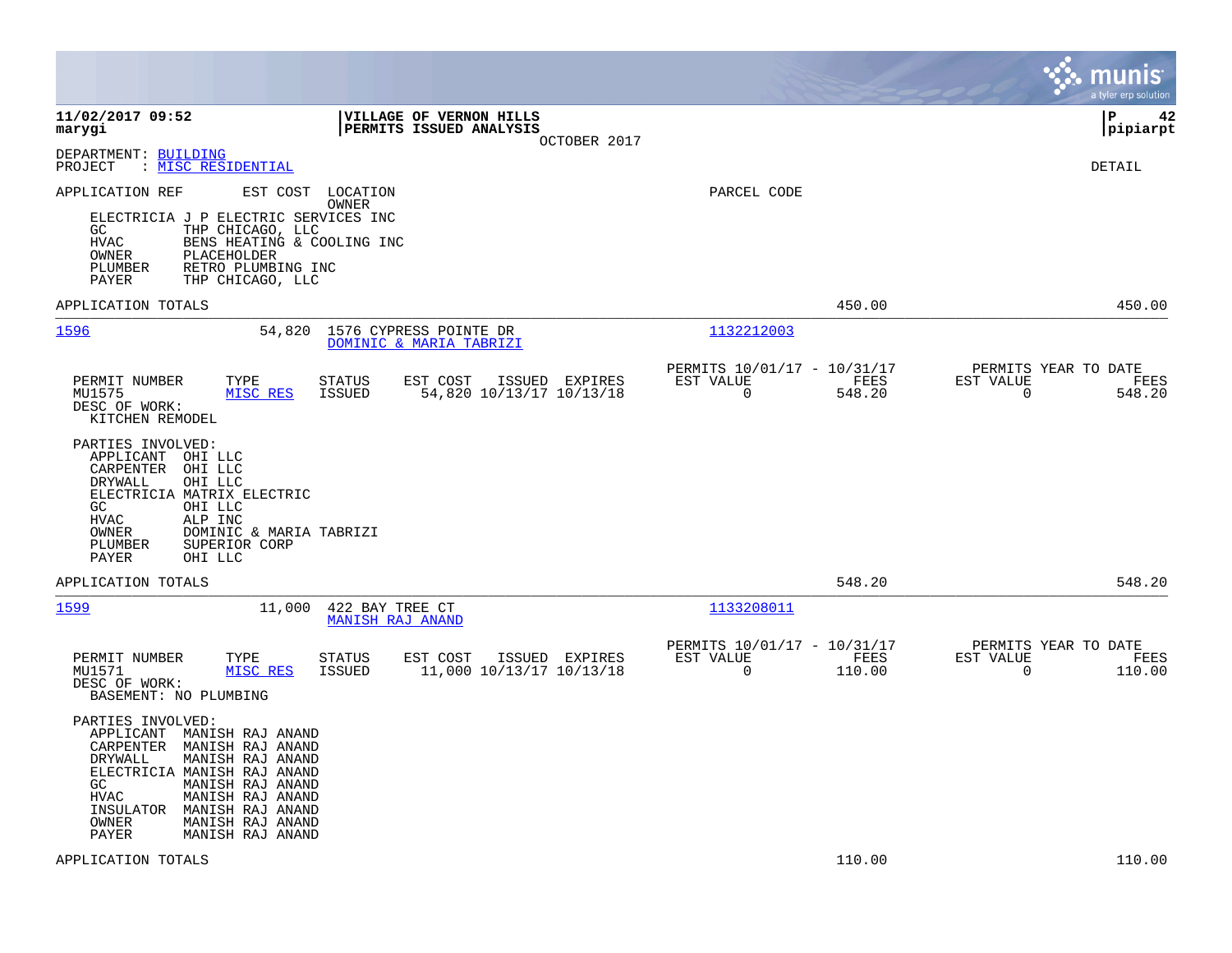|                                                       |          |                                                           |              |             |          | , munis <sup>.</sup><br>a tyler erp solution |
|-------------------------------------------------------|----------|-----------------------------------------------------------|--------------|-------------|----------|----------------------------------------------|
| 11/02/2017 09:52<br>marygi                            |          | VILLAGE OF VERNON HILLS<br><b>PERMITS ISSUED ANALYSIS</b> | OCTOBER 2017 |             |          | 43<br> P<br>pipiarpt                         |
| DEPARTMENT: BUILDING<br>: MISC RESIDENTIAL<br>PROJECT |          |                                                           |              |             |          | DETAIL                                       |
| APPLICATION REF                                       | EST COST | LOCATION                                                  |              | PARCEL CODE |          |                                              |
| PROJECT TOTALS                                        |          | OWNER                                                     |              | 0           | 1,426.20 | 1,426.20                                     |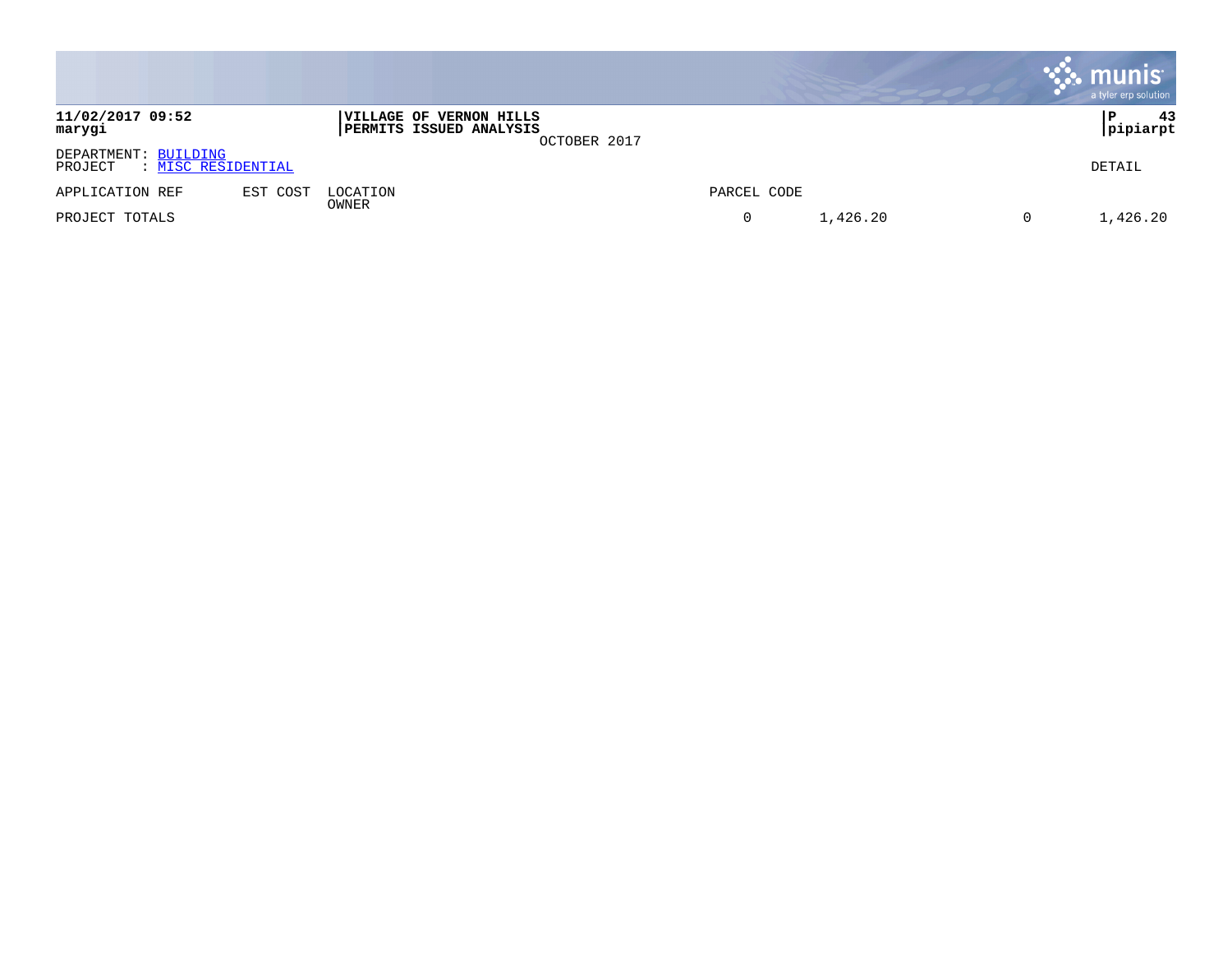|                                                                                                                                                                                                                                                                           |                                                                                           |                                                                              | munis<br>a tyler erp solution                                         |
|---------------------------------------------------------------------------------------------------------------------------------------------------------------------------------------------------------------------------------------------------------------------------|-------------------------------------------------------------------------------------------|------------------------------------------------------------------------------|-----------------------------------------------------------------------|
| 11/02/2017 09:52<br>marygi                                                                                                                                                                                                                                                | VILLAGE OF VERNON HILLS<br>PERMITS ISSUED ANALYSIS<br>OCTOBER 2017                        |                                                                              | ΙP<br>44<br> pipiarpt                                                 |
| DEPARTMENT: BUILDING<br>: PARKING LOT<br>PROJECT                                                                                                                                                                                                                          |                                                                                           |                                                                              | DETAIL                                                                |
| APPLICATION REF<br>EST COST                                                                                                                                                                                                                                               | LOCATION<br>OWNER                                                                         | PARCEL CODE                                                                  |                                                                       |
| 1516                                                                                                                                                                                                                                                                      | 500,000<br>700 WOODLANDS PKY<br>VAN VLISSINGEN & CO                                       | 1515101041                                                                   |                                                                       |
| PERMIT NUMBER<br>TYPE<br>MU1562<br>PKG LOT<br>DESC OF WORK:<br>PARKINGLOT EXPANSION                                                                                                                                                                                       | <b>STATUS</b><br>EST COST<br>ISSUED EXPIRES<br><b>ISSUED</b><br>500,000 10/12/17 10/30/18 | PERMITS 10/01/17 - 10/31/17<br>EST VALUE<br>FEES<br>$\mathbf 0$<br>17,356.00 | PERMITS YEAR TO DATE<br>EST VALUE<br>FEES<br>$\mathbf 0$<br>17,356.00 |
| PARTIES INVOLVED:<br>APPLICANT<br>HYDRAFORCE<br>CONCRETE<br>GLANDER PAVING<br>ELECTRICIA ELECTRICAL DESIGN SYSTEM<br>AMERICAN GRADING<br>EXCAVATOR<br>GC.<br>VALENTI CONSTRUCTION CO<br>GC<br><b>HYDRAFORCE</b><br>OCCUPANT<br>HYDRAFORCE<br>OWNER<br>VAN VLISSINGEN & CO |                                                                                           |                                                                              |                                                                       |
| APPLICATION TOTALS                                                                                                                                                                                                                                                        |                                                                                           | 17,356.00                                                                    | 17,356.00                                                             |
| 1621                                                                                                                                                                                                                                                                      | 4,800<br>NCT Condo 1<br>NEW CENTURY TOWN CONDO ASSOC #1                                   | 888888NCT1                                                                   |                                                                       |
| PERMIT NUMBER<br>TYPE<br>MU1613<br>PKG LOT<br>DESC OF WORK:<br>REPLACE MANHOLE: INDIANWOOD & COMMONWEALTH                                                                                                                                                                 | EST COST<br>ISSUED EXPIRES<br>STATUS<br>4,800 10/31/17 10/31/18<br><b>ISSUED</b>          | PERMITS 10/01/17 - 10/31/17<br>EST VALUE<br>FEES<br>$\Omega$<br>192.00       | PERMITS YEAR TO DATE<br>EST VALUE<br>FEES<br>$\Omega$<br>192.00       |
| PARTIES INVOLVED:<br>APPLICANT<br>MANCILLA CONTRACTORS<br>CONCRETE<br>MANCILLA CONTRACTORS<br>GC<br>MANCILLA CONTRACTORS<br>OCCUPANT<br>OWNER                                                                                                                             | NEW CENTURY TOWN CONDO ASSOC #1<br>NEW CENTURY TOWN CONDO ASSOC #1                        |                                                                              |                                                                       |
| APPLICATION TOTALS                                                                                                                                                                                                                                                        |                                                                                           | 192.00                                                                       | 192.00                                                                |
| 1648                                                                                                                                                                                                                                                                      | 70,500<br>625 FOREST EDGE DR<br>FOREST EDGE V LLC                                         | 1515103031                                                                   |                                                                       |
| PERMIT NUMBER<br>TYPE<br>PKG LOT<br>MU1639<br>DESC OF WORK:<br>PARKING LOT                                                                                                                                                                                                | <b>STATUS</b><br>EST COST<br>ISSUED EXPIRES<br><b>ISSUED</b><br>70,500 10/27/17 10/27/18  | PERMITS 10/01/17 - 10/31/17<br>EST VALUE<br>FEES<br>$\mathbf 0$<br>2,820.00  | PERMITS YEAR TO DATE<br>EST VALUE<br>FEES<br>0<br>2,820.00            |
| PARTIES INVOLVED:<br>APPLICANT GEWALT HAMILTON ASSOCIATES INC<br>GC<br>PETER BAKER & SONS                                                                                                                                                                                 |                                                                                           |                                                                              |                                                                       |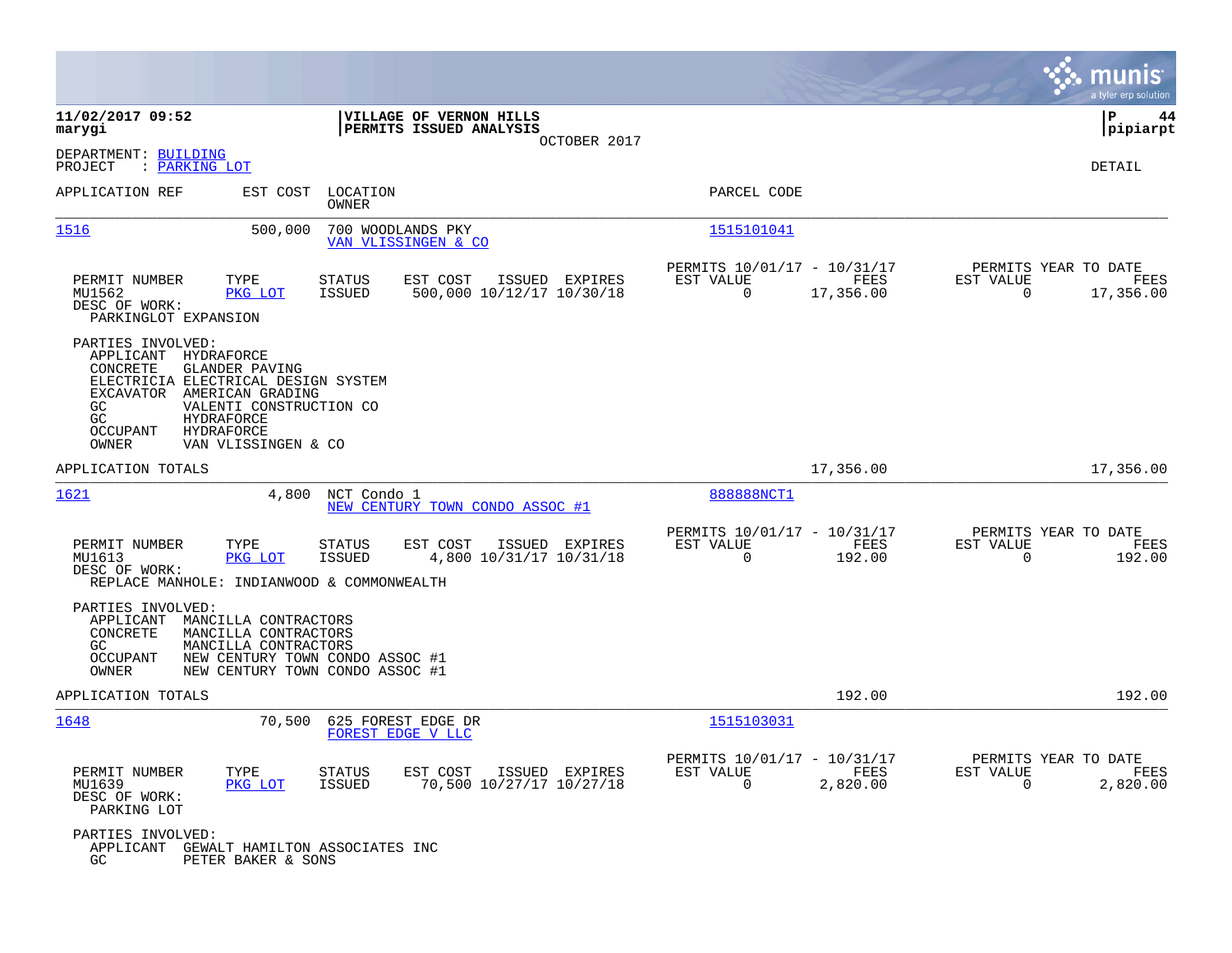|                                                                                         |                                              | <b>munis</b><br>a tyler erp solution |
|-----------------------------------------------------------------------------------------|----------------------------------------------|--------------------------------------|
| 11/02/2017 09:52<br>VILLAGE OF VERNON HILLS<br><b>PERMITS ISSUED ANALYSIS</b><br>marygi | OCTOBER 2017                                 | 45<br>P<br> pipiarpt                 |
| DEPARTMENT: BUILDING<br>PROJECT<br>: PARKING LOT                                        |                                              | DETAIL                               |
| APPLICATION REF<br>EST COST<br>LOCATION<br>OWNER                                        | PARCEL CODE                                  |                                      |
| OWNER<br>FOREST EDGE V LLC<br>PAYER<br>GEWALT HAMILTON ASSOCIATES INC                   |                                              |                                      |
| APPLICATION TOTALS<br>PROJECT TOTALS                                                    | 2,820.00<br>20,368.00<br>0<br>$\overline{0}$ | 2,820.00<br>20,368.00                |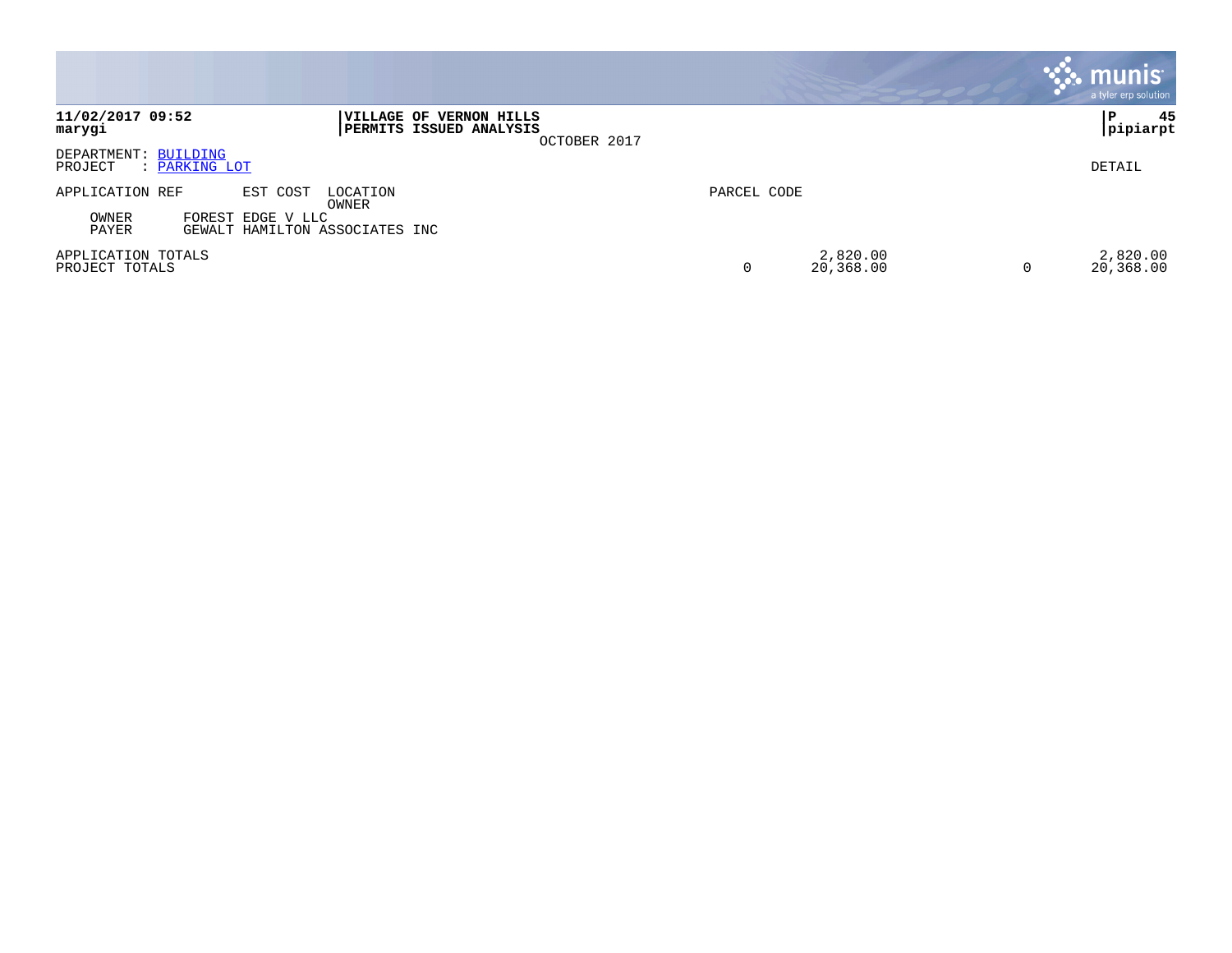|                                                                                                              |                                                                                                                                                |                                                        |                           |                                                 |                                                  | munis<br>a tyler erp solution |
|--------------------------------------------------------------------------------------------------------------|------------------------------------------------------------------------------------------------------------------------------------------------|--------------------------------------------------------|---------------------------|-------------------------------------------------|--------------------------------------------------|-------------------------------|
| 11/02/2017 09:52<br>marygi                                                                                   |                                                                                                                                                | VILLAGE OF VERNON HILLS<br>PERMITS ISSUED ANALYSIS     | OCTOBER 2017              |                                                 |                                                  | l P<br>46<br> pipiarpt        |
| DEPARTMENT: BUILDING<br>PROJECT<br>: PATIO                                                                   |                                                                                                                                                |                                                        |                           |                                                 |                                                  | DETAIL                        |
| APPLICATION REF                                                                                              | EST COST<br>LOCATION<br>OWNER                                                                                                                  |                                                        | PARCEL CODE               |                                                 |                                                  |                               |
| 1415                                                                                                         | 15,000                                                                                                                                         | 1696 CYPRESS POINTE DR<br>RAJEEV VASUDEVA              | 1129403003                |                                                 |                                                  |                               |
| PERMIT NUMBER<br>TYPE<br>MU1630<br>DESC OF WORK:<br>PATIO                                                    | <b>STATUS</b><br>PATIO<br><b>ISSUED</b>                                                                                                        | EST COST<br>ISSUED EXPIRES<br>15,000 10/26/17 10/26/18 | EST VALUE<br>0            | PERMITS 10/01/17 - 10/31/17<br>FEES<br>150.00   | PERMITS YEAR TO DATE<br>EST VALUE<br>$\mathbf 0$ | FEES<br>150.00                |
| PARTIES INVOLVED:<br>APPLICANT<br>CONCRETE<br>TOTAL PAVING<br>GC.<br>OWNER<br>PAYER                          | RAJEEV VASUDEVA<br>RAJEEV VASUDEVA<br>RAJEEV VASUDEVA<br>RAJEEV VASUDEVA                                                                       |                                                        |                           |                                                 |                                                  |                               |
| APPLICATION TOTALS                                                                                           |                                                                                                                                                |                                                        |                           | 150.00                                          |                                                  | 150.00                        |
| 1467                                                                                                         | 29,000                                                                                                                                         | 625 ONTARIO ST<br>GEORGE M & DENISE M PROCENTO         | 1509315001                |                                                 |                                                  |                               |
| PERMIT NUMBER<br>TYPE<br>MU1505<br>DESC OF WORK:<br>PATIO AND WALKWAY                                        | <b>STATUS</b><br>PATIO<br><b>ISSUED</b>                                                                                                        | EST COST<br>ISSUED EXPIRES<br>29,000 10/03/17 10/03/18 | EST VALUE<br>$\mathsf{O}$ | PERMITS 10/01/17 - 10/31/17<br>FEES<br>290.00   | PERMITS YEAR TO DATE<br>EST VALUE<br>0           | FEES<br>290.00                |
| PARTIES INVOLVED:<br>APPLICANT<br>HARDSCAPE, INC<br>GC<br>HARDSCAPE, INC<br>OWNER<br>PAYER<br>HARDSCAPE, INC | GEORGE M & DENISE M PROCENTO                                                                                                                   |                                                        |                           |                                                 |                                                  |                               |
| APPLICATION TOTALS                                                                                           |                                                                                                                                                |                                                        |                           | 290.00                                          |                                                  | 290.00                        |
| 1581                                                                                                         | 12,000                                                                                                                                         | 625 FOREST EDGE DR<br>FOREST EDGE V LLC                | 1515103031                |                                                 |                                                  |                               |
| PERMIT NUMBER<br>TYPE<br>MU1539<br>DESC OF WORK:<br>LANDSCAPING & PATIO                                      | <b>STATUS</b><br><b>PATIO</b><br>ISSUED                                                                                                        | EST COST<br>ISSUED EXPIRES<br>12,000 10/06/17 10/17/18 | EST VALUE<br>0            | PERMITS 10/01/17 - 10/31/17<br>FEES<br>1,240.00 | PERMITS YEAR TO DATE<br>EST VALUE<br>$\Omega$    | FEES<br>1,240.00              |
| PARTIES INVOLVED:<br>APPLICANT<br>GC<br>GC<br>OWNER<br>PAYER                                                 | GEWALT HAMILTON ASSOCIATES INC<br>SEBERT DESIGN BUILD<br>GEWALT HAMILTON ASSOCIATES INC<br>FOREST EDGE V LLC<br>GEWALT HAMILTON ASSOCIATES INC |                                                        |                           |                                                 |                                                  |                               |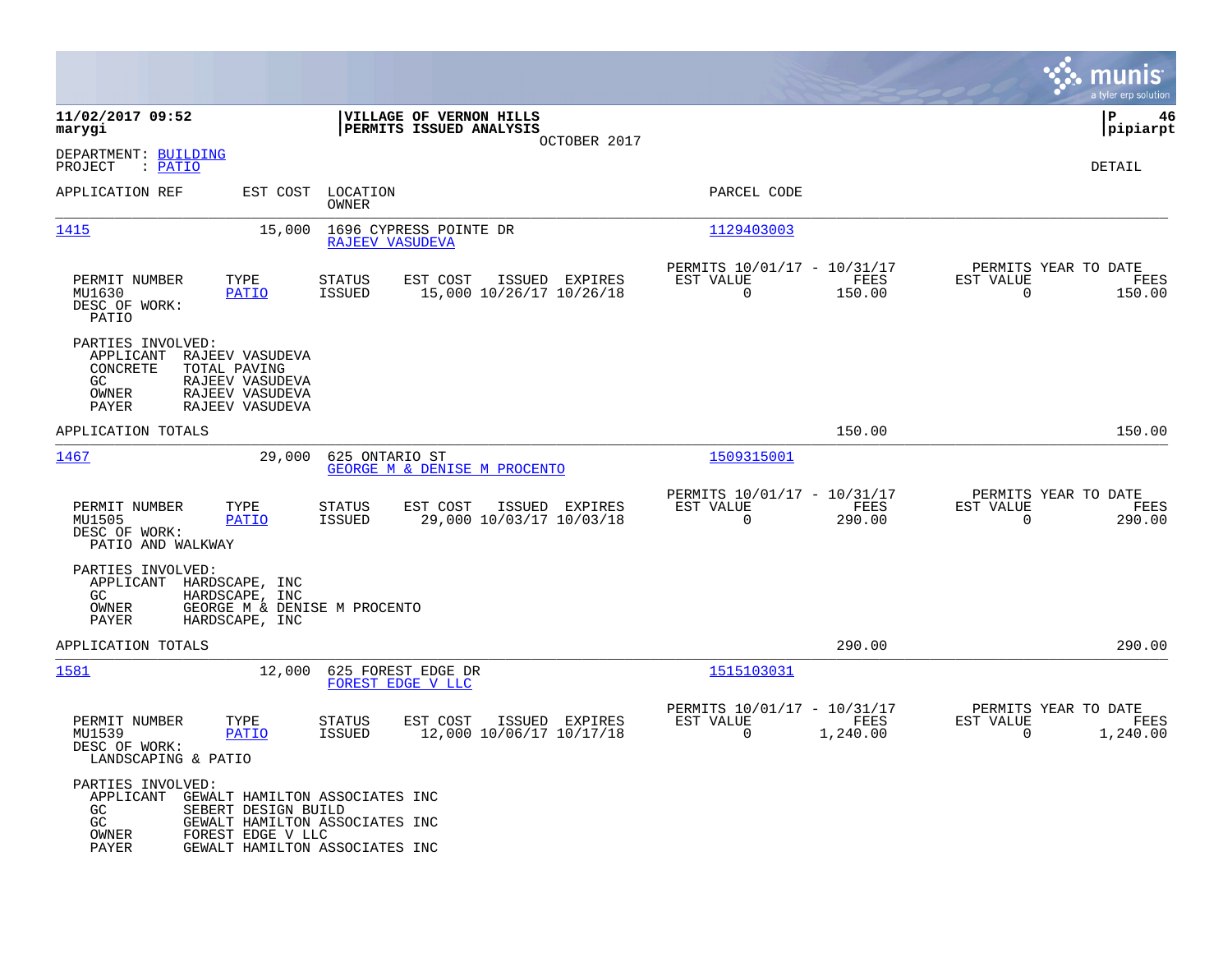|                                                  |          |                                                                  |              |             |          | munis<br>a tyler erp solution    |
|--------------------------------------------------|----------|------------------------------------------------------------------|--------------|-------------|----------|----------------------------------|
| 11/02/2017 09:52<br>marygi<br>APPLICATION TOTALS |          | <b>VILLAGE OF VERNON HILLS</b><br><b>PERMITS ISSUED ANALYSIS</b> | OCTOBER 2017 |             | 1,240.00 | 47<br>P<br> pipiarpt<br>, 240.00 |
| DEPARTMENT: BUILDING<br>PROJECT<br>: PATIO       |          |                                                                  |              |             |          | DETAIL                           |
| APPLICATION REF                                  | EST COST | LOCATION<br>OWNER                                                |              | PARCEL CODE |          |                                  |
| PROJECT TOTALS                                   |          |                                                                  |              | 0           | 1,680.00 | 1,680.00                         |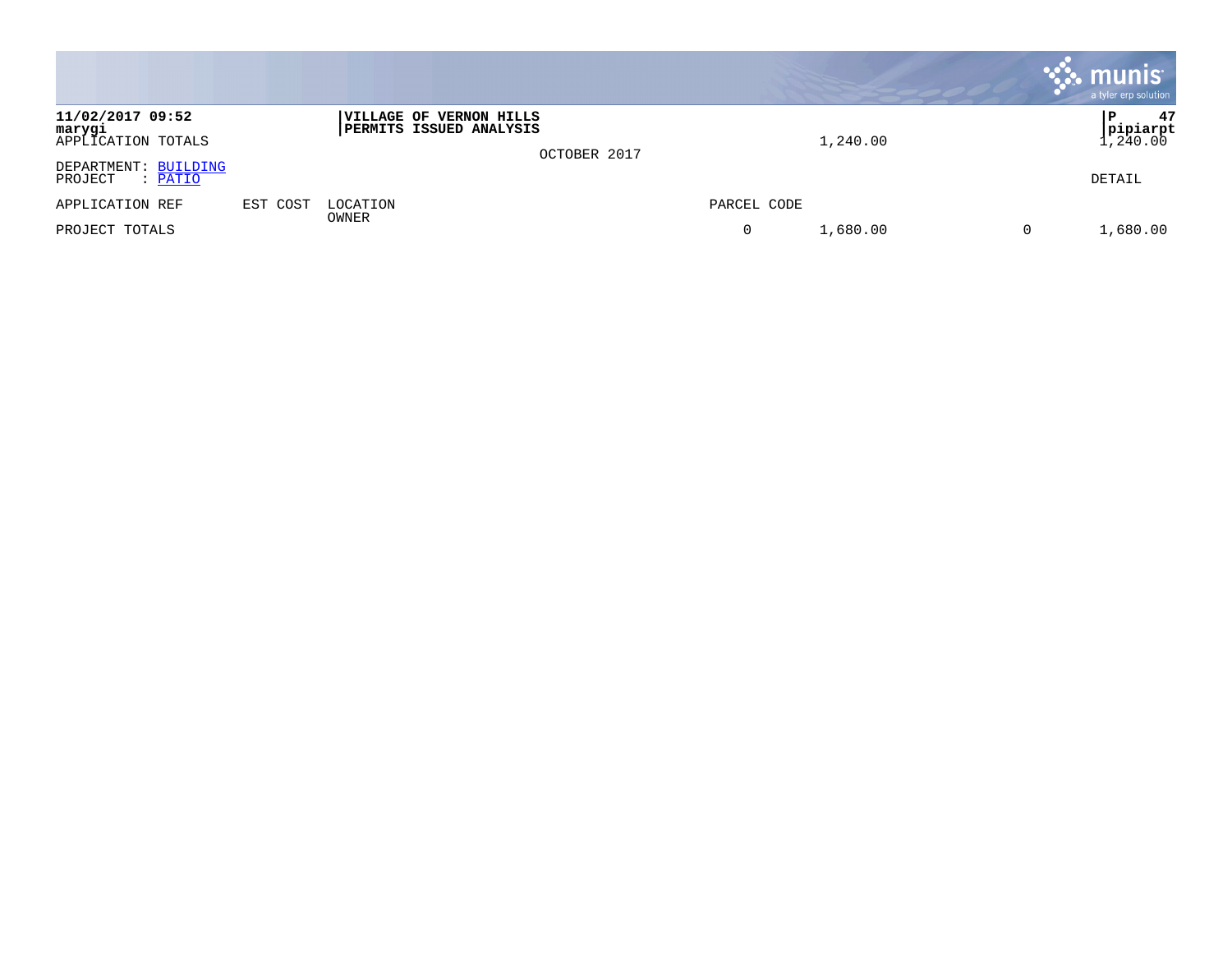|                                                                                                                                                                                                           | munis<br>a tyler erp solution                                                                                                                |
|-----------------------------------------------------------------------------------------------------------------------------------------------------------------------------------------------------------|----------------------------------------------------------------------------------------------------------------------------------------------|
| 11/02/2017 09:52<br>VILLAGE OF VERNON HILLS<br>marygi<br>PERMITS ISSUED ANALYSIS<br>OCTOBER 2017                                                                                                          | P<br>48<br> pipiarpt                                                                                                                         |
| DEPARTMENT: BUILDING<br>PROJECT<br>: SIDEWALK                                                                                                                                                             | DETAIL                                                                                                                                       |
| APPLICATION REF<br>EST COST<br>LOCATION<br>OWNER                                                                                                                                                          | PARCEL CODE                                                                                                                                  |
| NCT TOWNHOME 1<br>1534<br>87,656<br>NEW CENTURY TOWN TOWNHOUSE ASSOC #1                                                                                                                                   | 1132408071                                                                                                                                   |
| TYPE<br>EST COST<br>PERMIT NUMBER<br><b>STATUS</b><br>ISSUED EXPIRES<br>MU1515<br>87,656 10/03/17 10/20/18<br>COMPLT<br><b>SIDEWALK</b><br>DESC OF WORK:<br>REMOVAL AND REPLACEMENT OF ENTRY SIDEWALKS    | PERMITS YEAR TO DATE<br>PERMITS 10/01/17 - 10/31/17<br>EST VALUE<br>FEES<br>EST VALUE<br>FEES<br>$\Omega$<br>876.56<br>$\Omega$<br>876.56    |
| PARTIES INVOLVED:<br>APPLICANT<br>NEW CENTURY TOWN TOWNHOUSE ASSOC #1<br>CONCRETE<br>M LOPEZ CONCRETE<br>GC.<br>M LOPEZ CONCRETE<br>OWNER<br>NEW CENTURY TOWN TOWNHOUSE ASSOC #1                          |                                                                                                                                              |
| APPLICATION TOTALS                                                                                                                                                                                        | 876.56<br>876.56                                                                                                                             |
| 1652<br>38,381<br>WILLOWS<br>MCGILL & POOLE MGMT                                                                                                                                                          | 1132409014                                                                                                                                   |
| EST COST<br>PERMIT NUMBER<br>TYPE<br>STATUS<br>ISSUED EXPIRES<br>38,381 10/12/17 10/12/18<br>MU1563<br><b>SIDEWALK</b><br>ISSUED<br>DESC OF WORK:<br>VARIOUS SIDEWALK                                     | PERMITS 10/01/17 - 10/31/17<br>PERMITS YEAR TO DATE<br>EST VALUE<br>EST VALUE<br>FEES<br>FEES<br>$\mathbf 0$<br>383.81<br>383.81<br>$\Omega$ |
| PARTIES INVOLVED:<br>APPLICANT<br>ONE STOP CONTRACTORS INC<br>CONCRETE<br>ONE STOP CONTRACTORS INC<br>GC<br>ONE STOP CONTRACTORS INC<br>OWNER<br>MCGILL & POOLE MGMT<br>ONE STOP CONTRACTORS INC<br>PAYER |                                                                                                                                              |
| APPLICATION TOTALS<br>PROJECT TOTALS                                                                                                                                                                      | 383.81<br>383.81<br>0<br>1,260.37<br>$\Omega$<br>1,260.37                                                                                    |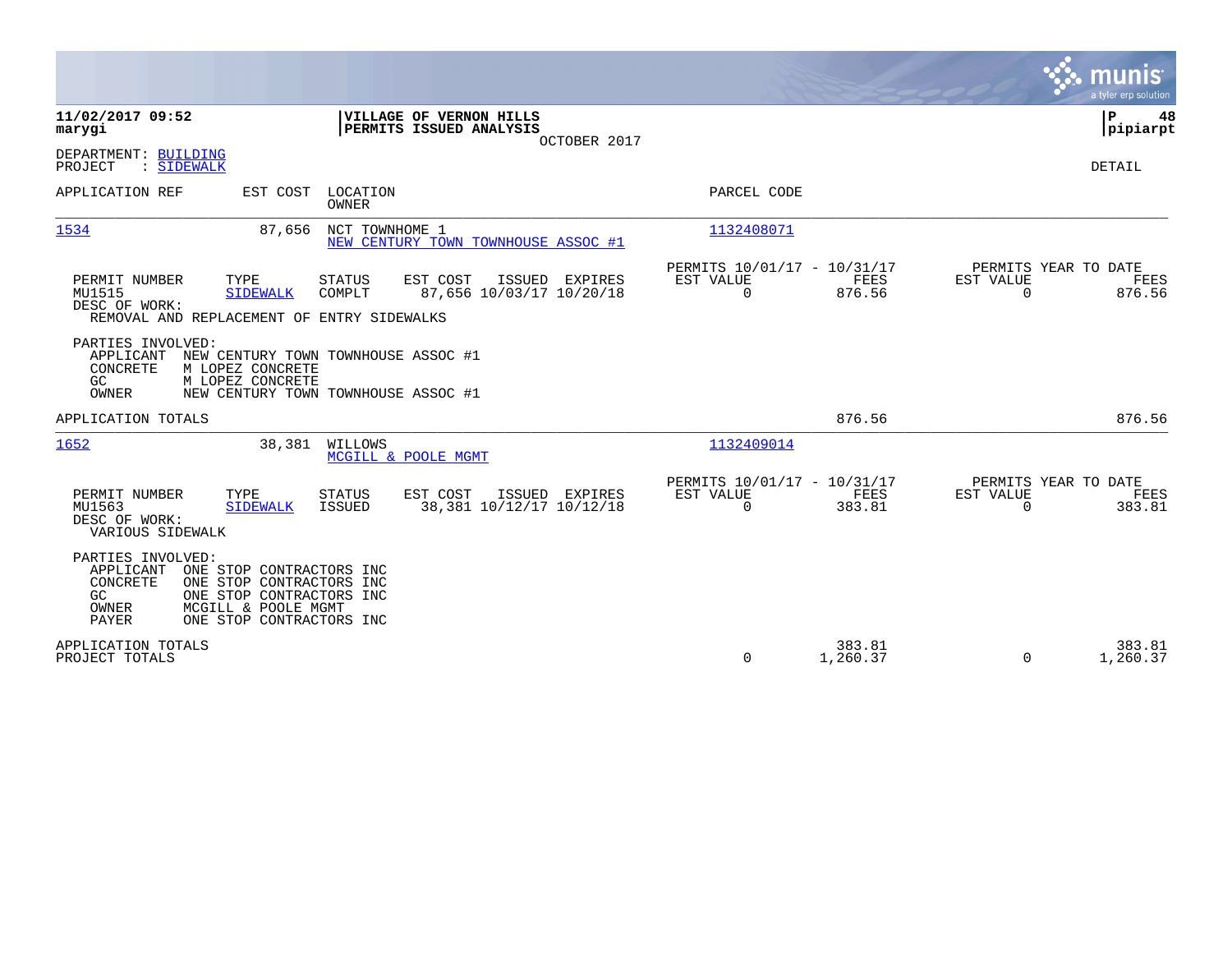|                                                                                                   |                                                                                                                                                    |                            |                                                    |                |                                                         |                       |                                               | munis<br>a tyler erp solution |
|---------------------------------------------------------------------------------------------------|----------------------------------------------------------------------------------------------------------------------------------------------------|----------------------------|----------------------------------------------------|----------------|---------------------------------------------------------|-----------------------|-----------------------------------------------|-------------------------------|
| 11/02/2017 09:52<br>marygi                                                                        |                                                                                                                                                    |                            | VILLAGE OF VERNON HILLS<br>PERMITS ISSUED ANALYSIS |                |                                                         |                       |                                               | 49<br>IΡ<br> pipiarpt         |
| DEPARTMENT: BUILDING<br>PROJECT<br>: <u>REROOF</u>                                                |                                                                                                                                                    |                            |                                                    | OCTOBER 2017   |                                                         |                       |                                               | DETAIL                        |
| APPLICATION REF                                                                                   |                                                                                                                                                    | EST COST LOCATION<br>OWNER |                                                    |                | PARCEL CODE                                             |                       |                                               |                               |
| 1508                                                                                              | 4,500                                                                                                                                              | 206 ARRON CT               | <b>GAURAV &amp; SAPNA KHURANA</b>                  |                | 1505405018                                              |                       |                                               |                               |
| PERMIT NUMBER<br>MU1403<br>DESC OF WORK:<br><b>REROOF</b>                                         | TYPE<br><b>REROOF</b>                                                                                                                              | STATUS<br>COMPLT           | EST COST<br>4,500 10/04/17 10/04/18                | ISSUED EXPIRES | PERMITS 10/01/17 - 10/31/17<br>EST VALUE<br>$\mathbf 0$ | FEES<br>50.00         | PERMITS YEAR TO DATE<br>EST VALUE<br>$\Omega$ | FEES<br>50.00                 |
| PARTIES INVOLVED:<br>APPLICANT<br>GC.<br>OWNER<br>PAYER<br><b>ROOFER</b>                          | TOTAL CONSTRUCTION CONCEPTS<br>TOTAL CONSTRUCTION CONCEPTS<br>GAURAV & SAPNA KHURANA<br>TOTAL CONSTRUCTION CONCEPTS<br>TOTAL CONSTRUCTION CONCEPTS |                            |                                                    |                |                                                         |                       |                                               |                               |
| APPLICATION TOTALS                                                                                |                                                                                                                                                    |                            |                                                    |                |                                                         | 50.00                 |                                               | 50.00                         |
| 1609                                                                                              | 18,616                                                                                                                                             |                            | 1686 SAINT ANDREW DR<br>DAVID W & JANICE E DICKMAN |                | 1129311030                                              |                       |                                               |                               |
| PERMIT NUMBER<br>MU1500<br>DESC OF WORK:<br><b>REROOF</b>                                         | TYPE<br><b>REROOF</b>                                                                                                                              | <b>STATUS</b><br>ISSUED    | EST COST<br>18,616 10/02/17 10/02/18               | ISSUED EXPIRES | PERMITS 10/01/17 - 10/31/17<br>EST VALUE<br>$\Omega$    | FEES<br>186.16        | PERMITS YEAR TO DATE<br>EST VALUE<br>$\Omega$ | FEES<br>186.16                |
| PARTIES INVOLVED:<br>APPLICANT<br>GC.<br>OWNER<br>PAYER<br><b>ROOFER</b>                          | ADH INPROVEMENTS INC<br>ADH INPROVEMENTS INC<br>DAVID W & JANICE E DICKMAN<br>ADH INPROVEMENTS INC<br>ADH INPROVEMENTS INC                         |                            |                                                    |                |                                                         |                       |                                               |                               |
| APPLICATION TOTALS                                                                                |                                                                                                                                                    |                            |                                                    |                |                                                         | 186.16                |                                               | 186.16                        |
| 1614                                                                                              | 14,000                                                                                                                                             | 1377 MAIDSTONE DR          | JOSEPH P & PAULA M ENDRESS                         |                | 1132104063                                              |                       |                                               |                               |
| PERMIT NUMBER<br>MU1508<br>DESC OF WORK:<br>REROOF                                                | TYPE<br><b>REROOF</b>                                                                                                                              | STATUS<br><b>ISSUED</b>    | EST COST<br>14,000 10/03/17 10/03/18               | ISSUED EXPIRES | PERMITS 10/01/17 - 10/31/17<br>EST VALUE<br>0           | <b>FEES</b><br>140.00 | PERMITS YEAR TO DATE<br>EST VALUE<br>0        | FEES<br>140.00                |
| PARTIES INVOLVED:<br>APPLICANT LEO EXTERIORS RESTORATION<br>GC<br>OWNER<br>PAYER<br><b>ROOFER</b> | LEO EXTERIORS RESTORATION<br>JOSEPH P & PAULA M ENDRESS<br>LEO EXTERIORS RESTORATION<br>LEO EXTERIORS RESTORATION                                  |                            |                                                    |                |                                                         |                       |                                               |                               |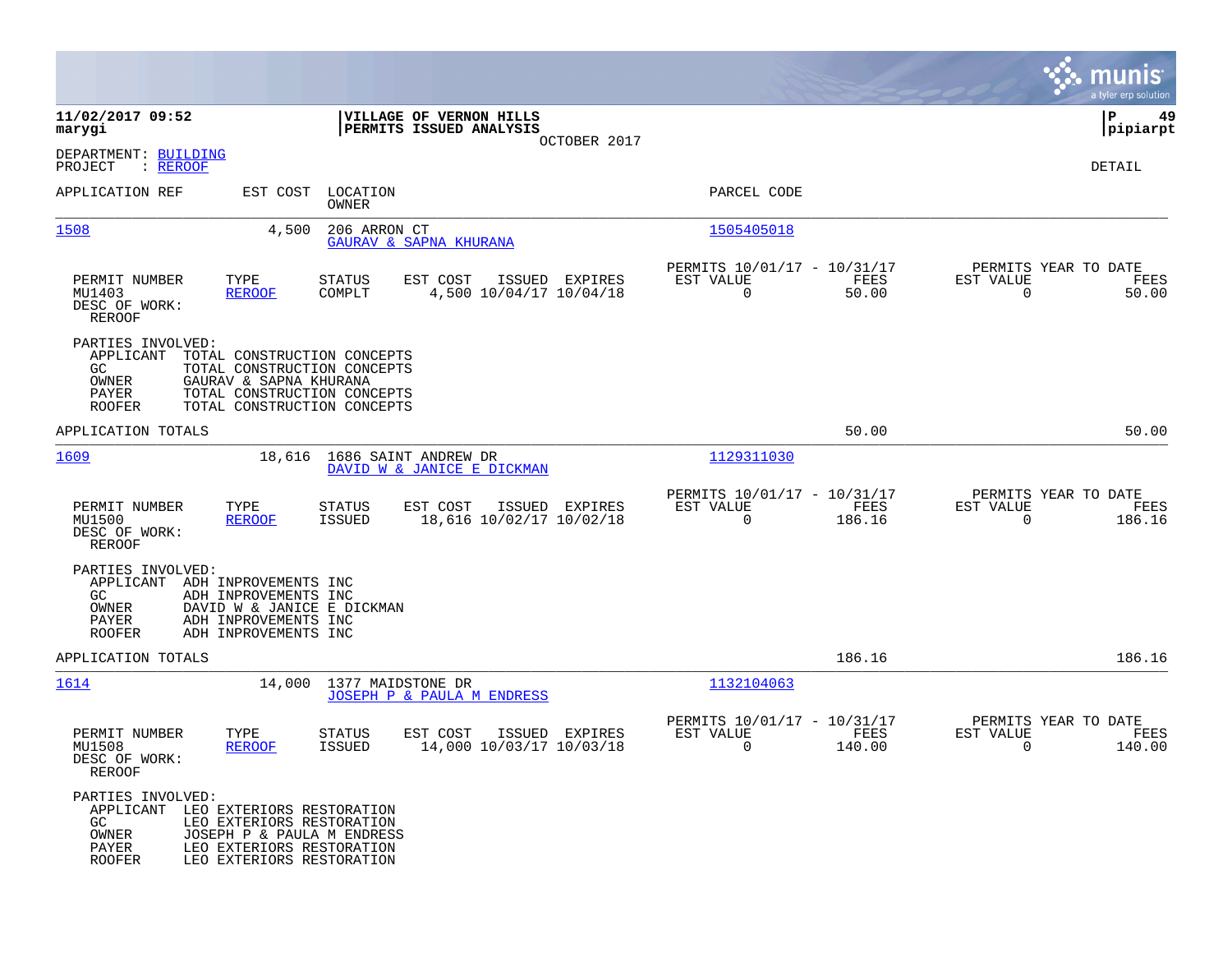|                                                                             |                                                                                                                                   |                                |                                                     |                |                                                         |                |                                                  | munis<br>a tyler erp solution |
|-----------------------------------------------------------------------------|-----------------------------------------------------------------------------------------------------------------------------------|--------------------------------|-----------------------------------------------------|----------------|---------------------------------------------------------|----------------|--------------------------------------------------|-------------------------------|
| 11/02/2017 09:52<br>marygi                                                  |                                                                                                                                   |                                | VILLAGE OF VERNON HILLS<br>PERMITS ISSUED ANALYSIS  | OCTOBER 2017   |                                                         |                |                                                  | P<br>50<br> pipiarpt          |
| DEPARTMENT: BUILDING<br>PROJECT<br>: <u>REROOF</u>                          |                                                                                                                                   |                                |                                                     |                |                                                         |                |                                                  | DETAIL                        |
| APPLICATION REF                                                             | EST COST                                                                                                                          | LOCATION<br>OWNER              |                                                     |                | PARCEL CODE                                             |                |                                                  |                               |
| APPLICATION TOTALS                                                          |                                                                                                                                   |                                |                                                     |                |                                                         | 140.00         |                                                  | 140.00                        |
| <u> 1615</u>                                                                | 22,698                                                                                                                            | <b>G ZHANG S LAU</b>           | 1372 MAIDSTONE DR                                   |                | 1132107015                                              |                |                                                  |                               |
| PERMIT NUMBER<br>MU1509<br>DESC OF WORK:<br>REROOF                          | TYPE<br><b>REROOF</b>                                                                                                             | <b>STATUS</b><br><b>ISSUED</b> | EST COST<br>22,698 10/03/17 10/03/18                | ISSUED EXPIRES | PERMITS 10/01/17 - 10/31/17<br>EST VALUE<br>$\mathbf 0$ | FEES<br>226.98 | PERMITS YEAR TO DATE<br>EST VALUE<br>$\mathbf 0$ | FEES<br>226.98                |
| PARTIES INVOLVED:<br>APPLICANT<br>GC.<br>OWNER<br>PAYER<br><b>ROOFER</b>    | LEO EXTERIORS RESTORATION<br>LEO EXTERIORS RESTORATION<br>G ZHANG S LAU<br>LEO EXTERIORS RESTORATION<br>LEO EXTERIORS RESTORATION |                                |                                                     |                |                                                         |                |                                                  |                               |
| APPLICATION TOTALS                                                          |                                                                                                                                   |                                |                                                     |                |                                                         | 226.98         |                                                  | 226.98                        |
| 1619                                                                        | 11,500                                                                                                                            |                                | 246 CONGRESSIONAL CT<br>JEFFREY S & LAURIE A LANE   |                | 1132207013                                              |                |                                                  |                               |
| PERMIT NUMBER<br>MU1522<br>DESC OF WORK:<br><b>REROOF</b>                   | TYPE<br><b>REROOF</b>                                                                                                             | <b>STATUS</b><br><b>ISSUED</b> | EST COST<br>11,500 10/04/17 10/04/18                | ISSUED EXPIRES | PERMITS 10/01/17 - 10/31/17<br>EST VALUE<br>$\mathbf 0$ | FEES<br>115.00 | PERMITS YEAR TO DATE<br>EST VALUE<br>0           | FEES<br>115.00                |
| PARTIES INVOLVED:<br>APPLICANT<br>GC.<br>OWNER<br>PAYER<br><b>ROOFER</b>    | LOCAL ROOFING CO INCC<br>LOCAL ROOFING CO INCC<br>JEFFREY S & LAURIE A LANE<br>LOCAL ROOFING CO INCC<br>LOCAL ROOFING CO INCC     |                                |                                                     |                |                                                         |                |                                                  |                               |
| APPLICATION TOTALS                                                          |                                                                                                                                   |                                |                                                     |                |                                                         | 115.00         |                                                  | 115.00                        |
| 1628                                                                        | 12,860                                                                                                                            | 113 MIDWAY LN                  | <b>IOSIF &amp; ALLA EPSHTEYN</b>                    |                | 1509102025                                              |                |                                                  |                               |
| PERMIT NUMBER<br>MU1535<br>DESC OF WORK:<br>REROOF, FASCIA, SOFFIT & SIDING | TYPE<br><b>REROOF</b>                                                                                                             | STATUS<br>ISSUED               | EST COST ISSUED EXPIRES<br>12,860 10/05/17 10/05/18 |                | PERMITS 10/01/17 - 10/31/17<br>EST VALUE<br>$\Omega$    | FEES<br>128.60 | PERMITS YEAR TO DATE<br>EST VALUE<br>$\Omega$    | FEES<br>128.60                |
| PARTIES INVOLVED:<br>APPLICANT LTJ CONSTRUCTION<br>GC<br>OWNER              | LTJ CONSTRUCTION<br>IOSIF & ALLA EPSHTEYN                                                                                         |                                |                                                     |                |                                                         |                |                                                  |                               |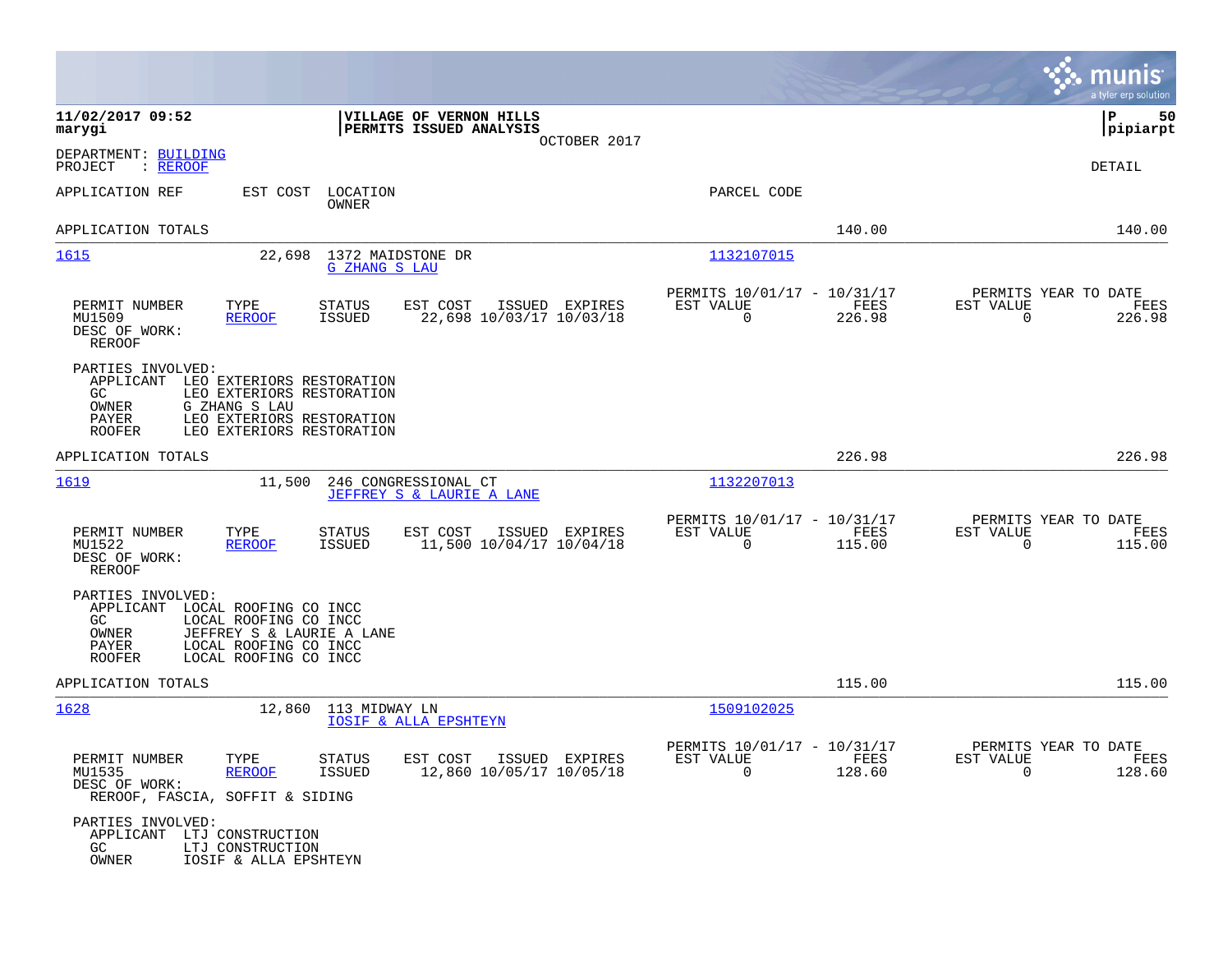|                                                                                                                                                                                                                                     | munis<br>a tyler erp solution                                                                                                                    |
|-------------------------------------------------------------------------------------------------------------------------------------------------------------------------------------------------------------------------------------|--------------------------------------------------------------------------------------------------------------------------------------------------|
| 11/02/2017 09:52<br><b>VILLAGE OF VERNON HILLS</b><br>marygi<br>PERMITS ISSUED ANALYSIS<br>OCTOBER 2017                                                                                                                             | ΙP<br>51<br> pipiarpt                                                                                                                            |
| DEPARTMENT: BUILDING<br>PROJECT<br>: <u>REROOF</u>                                                                                                                                                                                  | DETAIL                                                                                                                                           |
| APPLICATION REF<br>EST COST LOCATION<br>OWNER                                                                                                                                                                                       | PARCEL CODE                                                                                                                                      |
| PAYER<br>LTJ CONSTRUCTION<br><b>ROOFER</b><br>PROFESSIONAL RESTORATION INC                                                                                                                                                          |                                                                                                                                                  |
| APPLICATION TOTALS                                                                                                                                                                                                                  | 128.60<br>128.60                                                                                                                                 |
| 225 SYCAMORE ST<br><u> 1633</u><br>10,500<br>J LIN Y LI                                                                                                                                                                             | 1132209009                                                                                                                                       |
| PERMIT NUMBER<br>TYPE<br><b>STATUS</b><br>EST COST<br>ISSUED EXPIRES<br>COMPLT<br>10,500 10/06/17 10/25/18<br>MU1540<br><b>REROOF</b><br>DESC OF WORK:<br>REROOF                                                                    | PERMITS 10/01/17 - 10/31/17<br>PERMITS YEAR TO DATE<br>EST VALUE<br>FEES<br>EST VALUE<br><b>FEES</b><br>$\Omega$<br>105.00<br>$\Omega$<br>105.00 |
| PARTIES INVOLVED:<br>APPLICANT<br>153 HOME IMPROVEMENT<br>GC<br>153 HOME IMPROVEMENT<br>OWNER<br>J LIN Y LI<br>PAYER<br>153 HOME IMPROVEMENT<br><b>ROOFER</b><br>153 HOME IMPROVEMENT                                               |                                                                                                                                                  |
| APPLICATION TOTALS                                                                                                                                                                                                                  | 105.00<br>105.00                                                                                                                                 |
| 1649<br>31,506<br>125 MIDWAY LN<br>YUHUA FAN & LIFENG ZHANG                                                                                                                                                                         | 1509102031                                                                                                                                       |
| PERMIT NUMBER<br>TYPE<br><b>STATUS</b><br>EST COST<br>ISSUED EXPIRES<br>MU1557<br><b>REROOF</b><br><b>ISSUED</b><br>31,506 10/11/17 10/11/18<br>DESC OF WORK:<br>REROOF/SIDING/FASCIA/SOFFIT                                        | PERMITS 10/01/17 - 10/31/17<br>PERMITS YEAR TO DATE<br>EST VALUE<br>FEES<br>EST VALUE<br>FEES<br>$\Omega$<br>315.06<br>$\Omega$<br>315.06        |
| PARTIES INVOLVED:<br>APPLICANT<br>KMK RESIDENTIAL RESTORATIONS<br><b>GC</b><br>KMK RESIDENTIAL RESTORATIONS<br>OWNER<br>YUHUA FAN & LIFENG ZHANG<br>PAYER<br>KMK RESIDENTIAL RESTORATIONS<br>KMK RESIDENTIAL RESTORATIONS<br>ROOFER |                                                                                                                                                  |
| APPLICATION TOTALS                                                                                                                                                                                                                  | 315.06<br>315.06                                                                                                                                 |
| 1661<br>15,000<br>1113 MEADOW CREEK CT<br>H KISHINEVSKY & DIANA CHERNYHOVSKY                                                                                                                                                        | 1507209015                                                                                                                                       |
| PERMIT NUMBER<br>TYPE<br>STATUS<br>EST COST<br>ISSUED EXPIRES<br><b>ISSUED</b><br>15,000 10/13/17 10/13/18<br>MU1572<br><b>REROOF</b><br>DESC OF WORK:<br>REROOF                                                                    | PERMITS YEAR TO DATE<br>PERMITS 10/01/17 - 10/31/17<br>EST VALUE<br>FEES<br>EST VALUE<br>FEES<br>$\mathbf 0$<br>150.00<br>150.00<br>0            |
| PARTIES INVOLVED:<br>APPLICANT ELEVATE CONSTRUCTION, INC                                                                                                                                                                            |                                                                                                                                                  |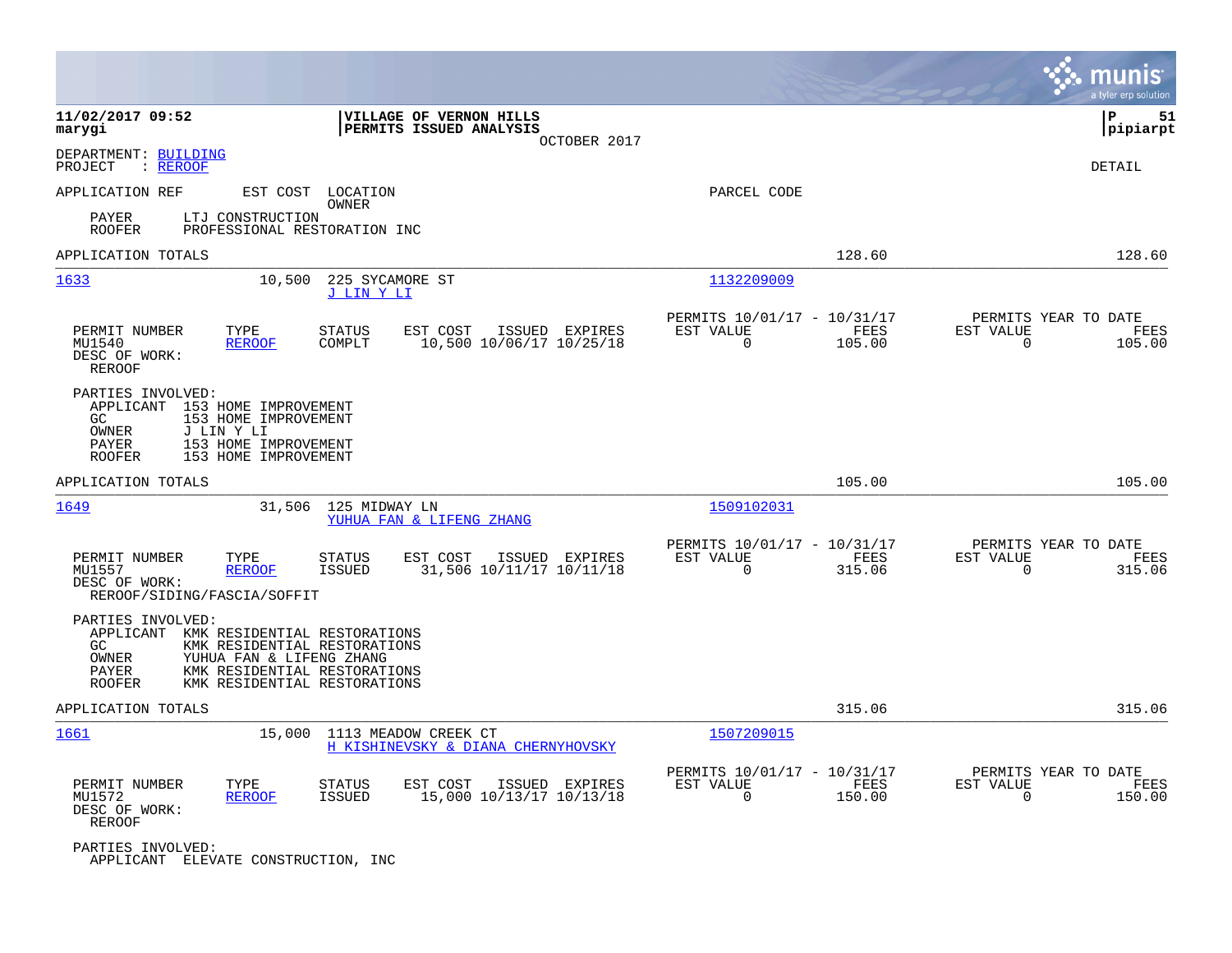|                                                                                                     |                                                                                                                                                         |                                                            | munis<br>a tyler erp solution                                                           |
|-----------------------------------------------------------------------------------------------------|---------------------------------------------------------------------------------------------------------------------------------------------------------|------------------------------------------------------------|-----------------------------------------------------------------------------------------|
| 11/02/2017 09:52<br>marygi                                                                          | VILLAGE OF VERNON HILLS<br>PERMITS ISSUED ANALYSIS                                                                                                      | OCTOBER 2017                                               | l P<br>52<br> pipiarpt                                                                  |
| DEPARTMENT: BUILDING<br>: REROOF<br>PROJECT                                                         |                                                                                                                                                         |                                                            | <b>DETAIL</b>                                                                           |
| APPLICATION REF<br>GC<br>OWNER<br>PAYER<br><b>ROOFER</b>                                            | EST COST LOCATION<br>OWNER<br>ELEVATE CONSTRUCTION, INC<br>H KISHINEVSKY & DIANA CHERNYHOVSKY<br>ELEVATE CONSTRUCTION, INC<br>ELEVATE CONSTRUCTION, INC | PARCEL CODE                                                |                                                                                         |
| APPLICATION TOTALS                                                                                  |                                                                                                                                                         |                                                            | 150.00<br>150.00                                                                        |
| 1662                                                                                                | 13,800<br>1079 SAINT CLAIR LN<br>R CHERNYHOVSKY S CHERNYHOVSKY                                                                                          | 1507208014                                                 |                                                                                         |
| PERMIT NUMBER<br>TYPE<br>MU1573<br><b>REROOF</b><br>DESC OF WORK:<br><b>REROOF</b>                  | <b>STATUS</b><br>EST COST<br>ISSUED EXPIRES<br>ISSUED<br>13,800 10/13/17 10/13/18                                                                       | PERMITS 10/01/17 - 10/31/17<br>EST VALUE<br>$\overline{0}$ | PERMITS YEAR TO DATE<br>FEES<br>EST VALUE<br>FEES<br>$\overline{0}$<br>138.00<br>138.00 |
| PARTIES INVOLVED:<br>APPLICANT<br>GC<br>OWNER<br>PAYER<br><b>ROOFER</b>                             | ELEVATE CONSTRUCTION, INC<br>ELEVATE CONSTRUCTION, INC<br>R CHERNYHOVSKY S CHERNYHOVSKY<br>ELEVATE CONSTRUCTION, INC<br>ELEVATE CONSTRUCTION, INC       |                                                            |                                                                                         |
| APPLICATION TOTALS                                                                                  |                                                                                                                                                         |                                                            | 138.00<br>138.00                                                                        |
| 1677                                                                                                | 15,786<br>1698 SAINT ANDREW DR<br>FRANCO & LORETTA LENZINI                                                                                              | 1129311024                                                 |                                                                                         |
| PERMIT NUMBER<br>TYPE<br>MU1587<br><b>REROOF</b><br>DESC OF WORK:<br>REROOF                         | <b>STATUS</b><br>EST COST<br>ISSUED EXPIRES<br>15,786 10/17/17 10/17/18<br><b>ISSUED</b>                                                                | PERMITS 10/01/17 - 10/31/17<br>EST VALUE<br>$\Omega$       | PERMITS YEAR TO DATE<br>FEES<br>EST VALUE<br>FEES<br>157.86<br>$\Omega$<br>157.86       |
| PARTIES INVOLVED:<br>APPLICANT ADH INPROVEMENTS INC<br>GC<br>OWNER<br><b>PAYER</b><br><b>ROOFER</b> | ADH INPROVEMENTS INC<br>FRANCO & LORETTA LENZINI<br>ADH INPROVEMENTS INC<br>ADH INPROVEMENTS INC                                                        |                                                            |                                                                                         |
| APPLICATION TOTALS                                                                                  |                                                                                                                                                         |                                                            | 157.86<br>157.86                                                                        |
| 1678                                                                                                | 18,747 1708 SAINT ANDREW DR<br>ERIN E MAYES TRUSTEE                                                                                                     | 1129311022                                                 |                                                                                         |
| PERMIT NUMBER<br>TYPE<br>MU1588<br><b>REROOF</b><br>DESC OF WORK:<br><b>REROOF</b>                  | <b>STATUS</b><br>EST COST<br>ISSUED EXPIRES<br><b>ISSUED</b><br>18,747 10/17/17 10/17/18                                                                | PERMITS 10/01/17 - 10/31/17<br>EST VALUE<br>0              | PERMITS YEAR TO DATE<br>EST VALUE<br>FEES<br>FEES<br>187.47<br>$\mathbf 0$<br>187.47    |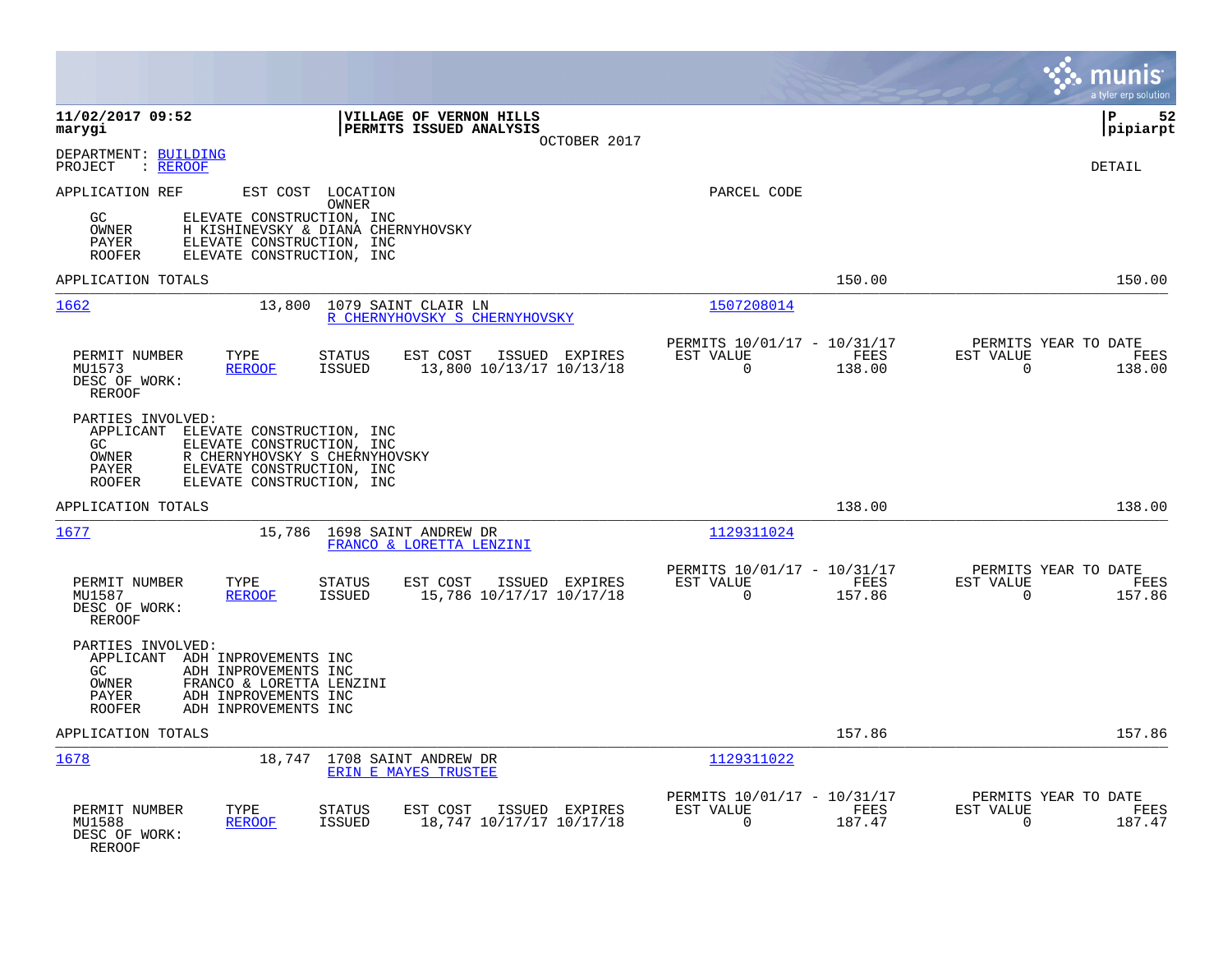|                                                                                                                                                                                                                                                          |                                                                                  |                                                            |                | munis<br>a tyler erp solution                                      |
|----------------------------------------------------------------------------------------------------------------------------------------------------------------------------------------------------------------------------------------------------------|----------------------------------------------------------------------------------|------------------------------------------------------------|----------------|--------------------------------------------------------------------|
| 11/02/2017 09:52<br>marygi                                                                                                                                                                                                                               | <b>VILLAGE OF VERNON HILLS</b><br><b>PERMITS ISSUED ANALYSIS</b><br>OCTOBER 2017 |                                                            |                | 53<br>l P<br> pipiarpt                                             |
| DEPARTMENT: BUILDING<br>: REROOF<br>PROJECT                                                                                                                                                                                                              |                                                                                  |                                                            |                | <b>DETAIL</b>                                                      |
| APPLICATION REF<br>EST COST<br>LOCATION<br><b>OWNER</b><br>PARTIES INVOLVED:<br>APPLICANT ADH INPROVEMENTS INC<br>ADH INPROVEMENTS INC<br>GC.<br>ERIN E MAYES TRUSTEE<br>OWNER<br>ADH INPROVEMENTS INC<br>PAYER<br><b>ROOFER</b><br>ADH INPROVEMENTS INC |                                                                                  | PARCEL CODE                                                |                |                                                                    |
| APPLICATION TOTALS                                                                                                                                                                                                                                       |                                                                                  |                                                            | 187.47         | 187.47                                                             |
| 1688<br>12,065                                                                                                                                                                                                                                           | 1440 MAIDSTONE DR<br><b>BORIS &amp; VERA SMOLOV</b>                              | 1132104030                                                 |                |                                                                    |
| PERMIT NUMBER<br>TYPE<br><b>STATUS</b><br>MU1597<br><b>REROOF</b><br><b>ISSUED</b><br>DESC OF WORK:<br><b>REROOF</b>                                                                                                                                     | EST COST<br>ISSUED EXPIRES<br>12,065 10/19/17 10/19/18                           | PERMITS 10/01/17 - 10/31/17<br>EST VALUE<br>$\overline{0}$ | FEES<br>120.65 | PERMITS YEAR TO DATE<br>EST VALUE<br>FEES<br>$\mathbf 0$<br>120.65 |
| PARTIES INVOLVED:<br>APPLICANT ADAMS ROOFING PROFESSIONALS<br>GC.<br>ADAMS ROOFING PROFESSIONALS<br>BORIS & VERA SMOLOV<br>OWNER<br>ADAMS ROOFING PROFESSIONALS<br>PAYER<br><b>ROOFER</b><br>ADAMS ROOFING PROFESSIONALS                                 |                                                                                  |                                                            |                |                                                                    |
| APPLICATION TOTALS                                                                                                                                                                                                                                       |                                                                                  |                                                            | 120.65         | 120.65                                                             |
| 1691<br>40,175                                                                                                                                                                                                                                           | 750 FOREST EDGE DR<br>750 FOREST EDGE LLC                                        | 1515101048                                                 |                |                                                                    |
| PERMIT NUMBER<br>TYPE<br><b>STATUS</b><br><b>ISSUED</b><br>MU1604<br><b>REROOF</b><br>DESC OF WORK:<br>REROOF                                                                                                                                            | EST COST<br>ISSUED EXPIRES<br>40,175 10/20/17 10/20/18                           | PERMITS 10/01/17 - 10/31/17<br>EST VALUE<br>$\overline{0}$ | FEES<br>401.75 | PERMITS YEAR TO DATE<br>EST VALUE<br>FEES<br>$\mathbf 0$<br>401.75 |
| PARTIES INVOLVED:<br>APPLICANT<br>ATC FOREST EDGE LLC<br>GC<br>ATC FOREST EDGE LLC<br>ATC FOREST EDGE LLC<br><b>OCCUPANT</b><br>750 FOREST EDGE LLC<br>OWNER<br>ATC FOREST EDGE LLC<br>PAYER<br><b>ROOFER</b><br>SOLARIS ROOFING SOLUTIONS, INC          |                                                                                  |                                                            |                |                                                                    |
| APPLICATION TOTALS                                                                                                                                                                                                                                       |                                                                                  |                                                            | 401.75         | 401.75                                                             |
| 1701<br>14,579                                                                                                                                                                                                                                           | 311 ALBRIGHT CT<br>SHETALBHAI SHAH & ASHISH M BENANI                             | 1505424010                                                 |                |                                                                    |
| PERMIT NUMBER<br>TYPE<br><b>STATUS</b><br>MU1606<br><b>REROOF</b><br><b>ISSUED</b>                                                                                                                                                                       | EST COST<br>ISSUED EXPIRES<br>14,579 10/23/17 10/23/18                           | PERMITS 10/01/17 - 10/31/17<br>EST VALUE<br>$\Omega$       | FEES<br>145.79 | PERMITS YEAR TO DATE<br>EST VALUE<br>FEES<br>$\Omega$<br>145.79    |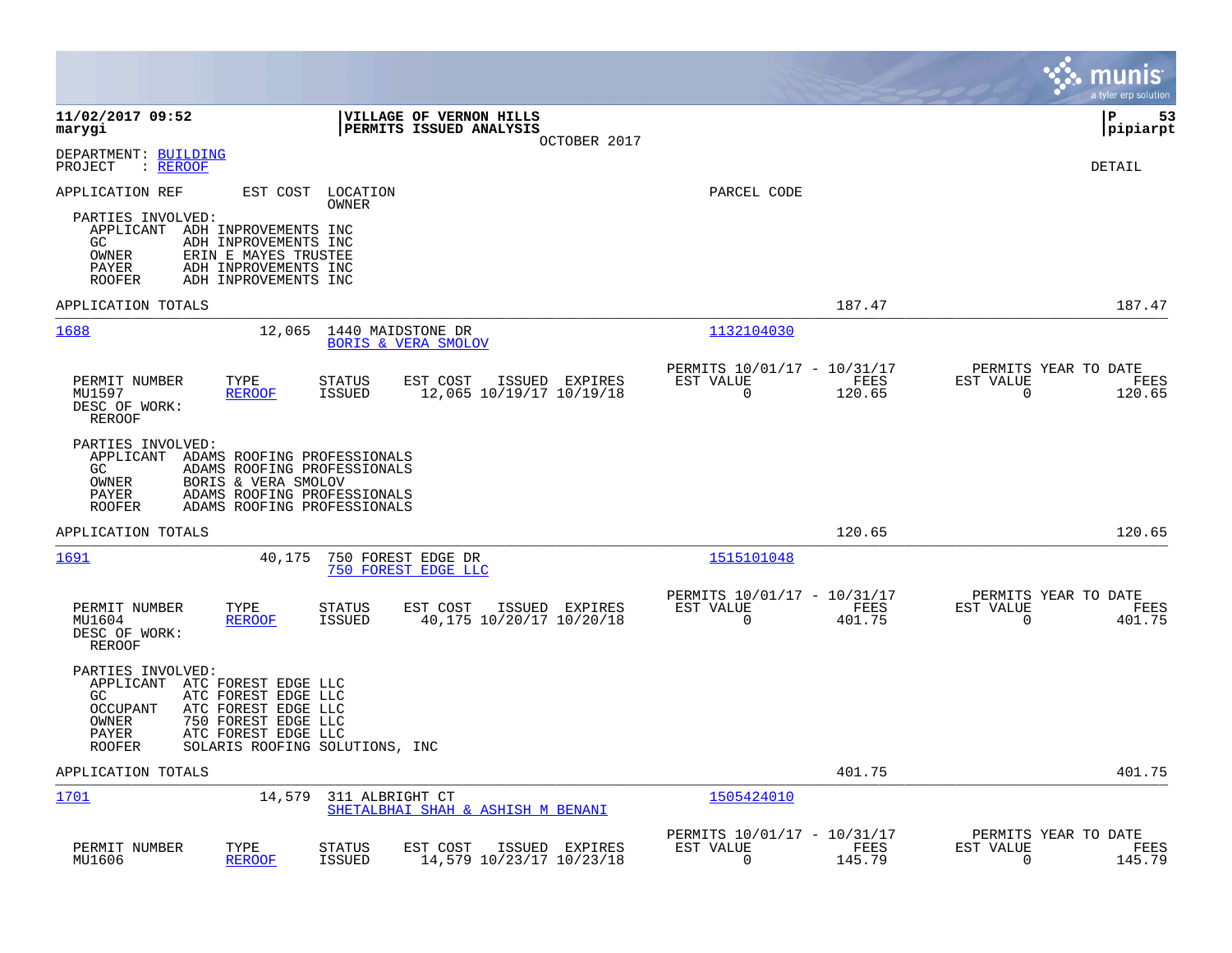|                                                                                                                                                                                                           |                                                                       | a tyler erp solution                                              |
|-----------------------------------------------------------------------------------------------------------------------------------------------------------------------------------------------------------|-----------------------------------------------------------------------|-------------------------------------------------------------------|
| 11/02/2017 09:52<br>VILLAGE OF VERNON HILLS<br>PERMITS ISSUED ANALYSIS<br>marygi<br>OCTOBER 2017                                                                                                          |                                                                       | P<br>54<br> pipiarpt                                              |
| DEPARTMENT: BUILDING<br>: REROOF<br>PROJECT                                                                                                                                                               |                                                                       | DETAIL                                                            |
| APPLICATION REF<br>EST COST<br>LOCATION<br>OWNER                                                                                                                                                          | PARCEL CODE                                                           |                                                                   |
| DESC OF WORK:<br><b>REROOF</b>                                                                                                                                                                            |                                                                       |                                                                   |
| PARTIES INVOLVED:<br>APPLICANT<br>JC RESTORATION, INC<br>GC.<br>JC RESTORATION, INC<br>OWNER<br>SHETALBHAI SHAH & ASHISH M BENANI<br>PAYER<br>JC RESTORATION, INC<br><b>ROOFER</b><br>JC RESTORATION, INC |                                                                       |                                                                   |
| APPLICATION TOTALS                                                                                                                                                                                        | 145.79                                                                | 145.79                                                            |
| 1722<br>7,315<br>29 MANCHESTER LN<br>REBECCA ROUMBOS                                                                                                                                                      | 1508207010                                                            |                                                                   |
| PERMIT NUMBER<br>TYPE<br>EST COST<br>ISSUED EXPIRES<br>STATUS<br>MU1637<br><b>ISSUED</b><br>7,315 10/27/17 10/27/18<br><b>REROOF</b><br>DESC OF WORK:<br>REROOF                                           | PERMITS 10/01/17 - 10/31/17<br>EST VALUE<br>FEES<br>$\Omega$<br>73.15 | PERMITS YEAR TO DATE<br>EST VALUE<br>FEES<br>$\mathbf 0$<br>73.15 |
| PARTIES INVOLVED:<br>MCMAHON SERVICES<br>APPLICANT<br>MCMAHON SERVICES<br>GC.<br>OWNER<br>REBECCA ROUMBOS<br>PAYER<br>MCMAHON SERVICES<br><b>ROOFER</b><br>MCMAHON SERVICES                               |                                                                       |                                                                   |
| APPLICATION TOTALS                                                                                                                                                                                        | 73.15                                                                 | 73.15                                                             |
| 1731<br>16,816<br>335 ALBERT DR<br><b>HUMBERTO AGUALLO</b>                                                                                                                                                | 1505425003                                                            |                                                                   |
| PERMIT NUMBER<br>TYPE<br>EST COST<br>ISSUED EXPIRES<br><b>STATUS</b><br>MU1647<br><b>REROOF</b><br>ISSUED<br>16,816 10/31/17 10/31/18<br>DESC OF WORK:<br>REROOF AND SIDING                               | PERMITS 10/01/17 - 10/31/17<br>EST VALUE<br>FEES<br>0<br>168.16       | PERMITS YEAR TO DATE<br>EST VALUE<br>FEES<br>0<br>168.16          |
| PARTIES INVOLVED:<br>APPLICANT<br>AMERICAN CLAIM SERVICES<br>GC<br>AMERICAN CLAIM SERVICES<br>OWNER<br>HUMBERTO AGUALLO<br>PAYER<br>AMERICAN CLAIM SERVICES<br><b>ROOFER</b><br>AMERICAN CLAIM SERVICES   |                                                                       |                                                                   |
| APPLICATION TOTALS                                                                                                                                                                                        | 168.16                                                                | 168.16                                                            |
| 1732<br>12,000<br>1759 STANWICH RD<br>JAYSON O & MICHELLE A TRAN                                                                                                                                          | 1129410005                                                            |                                                                   |
|                                                                                                                                                                                                           | PERMITS 10/01/17 - 10/31/17                                           | PERMITS YEAR TO DATE                                              |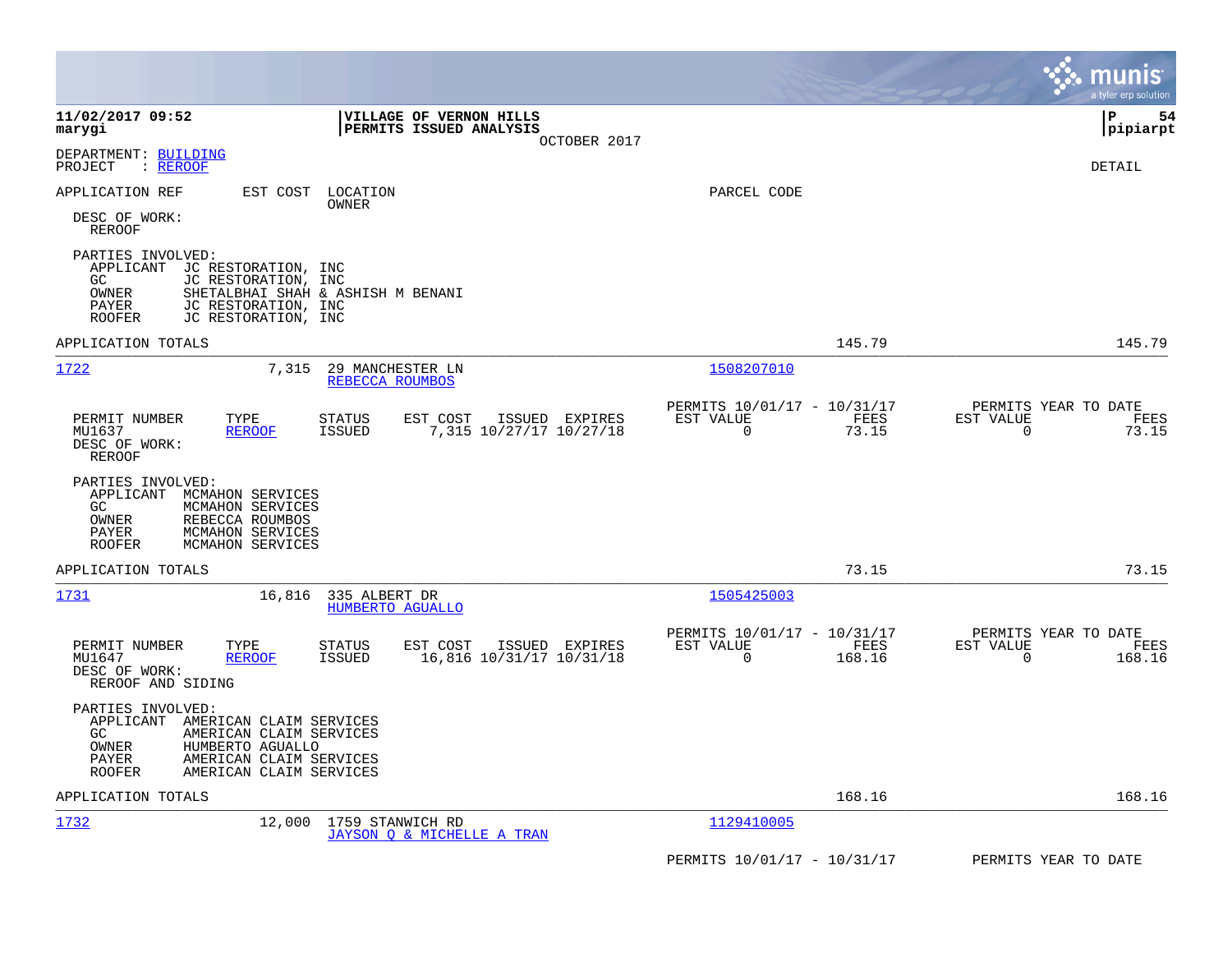|                                                                         |                                                                                                                            |                   |                                                                |        |                          |             |                    |           | <b>munis</b><br>a tyler erp solution |
|-------------------------------------------------------------------------|----------------------------------------------------------------------------------------------------------------------------|-------------------|----------------------------------------------------------------|--------|--------------------------|-------------|--------------------|-----------|--------------------------------------|
| 11/02/2017 09:52<br>marygi<br>PERMIT NUMBER                             | TYPE                                                                                                                       | STATUS            | VILLAGE OF VERNON HILLS<br>PERMITS ISSUED ANALYSIS<br>EST COST | ISSUED | EXPIRES<br>OCTOBER 2017  | EST VALUE   | FEES               | EST VALUE | 55<br>l P<br> pipiarpt<br>FEES       |
| DEPARTMENT: BUILDING<br>: REROOF<br>PROJECT                             |                                                                                                                            |                   |                                                                |        |                          |             |                    |           | DETAIL                               |
| APPLICATION REF                                                         | EST COST                                                                                                                   | LOCATION<br>OWNER |                                                                |        |                          | PARCEL CODE |                    |           |                                      |
| MU1650<br>DESC OF WORK:<br><b>REROOF</b>                                | <b>REROOF</b>                                                                                                              | <b>ISSUED</b>     |                                                                |        | 12,000 10/31/17 10/31/18 | $\Omega$    | 120.00             | 0         | 120.00                               |
| PARTIES INVOLVED:<br>APPLICANT<br>GC<br>OWNER<br>PAYER<br><b>ROOFER</b> | CAPITAL CONSTRUCTION<br>CAPITAL CONSTRUCTION<br>JAYSON Q & MICHELLE A TRAN<br>CAPITAL CONSTRUCTION<br>CAPITAL CONSTRUCTION |                   |                                                                |        |                          |             |                    |           |                                      |
| APPLICATION TOTALS<br>PROJECT TOTALS                                    |                                                                                                                            |                   |                                                                |        |                          | $\Omega$    | 120.00<br>2,929.63 |           | 120.00<br>2,929.63                   |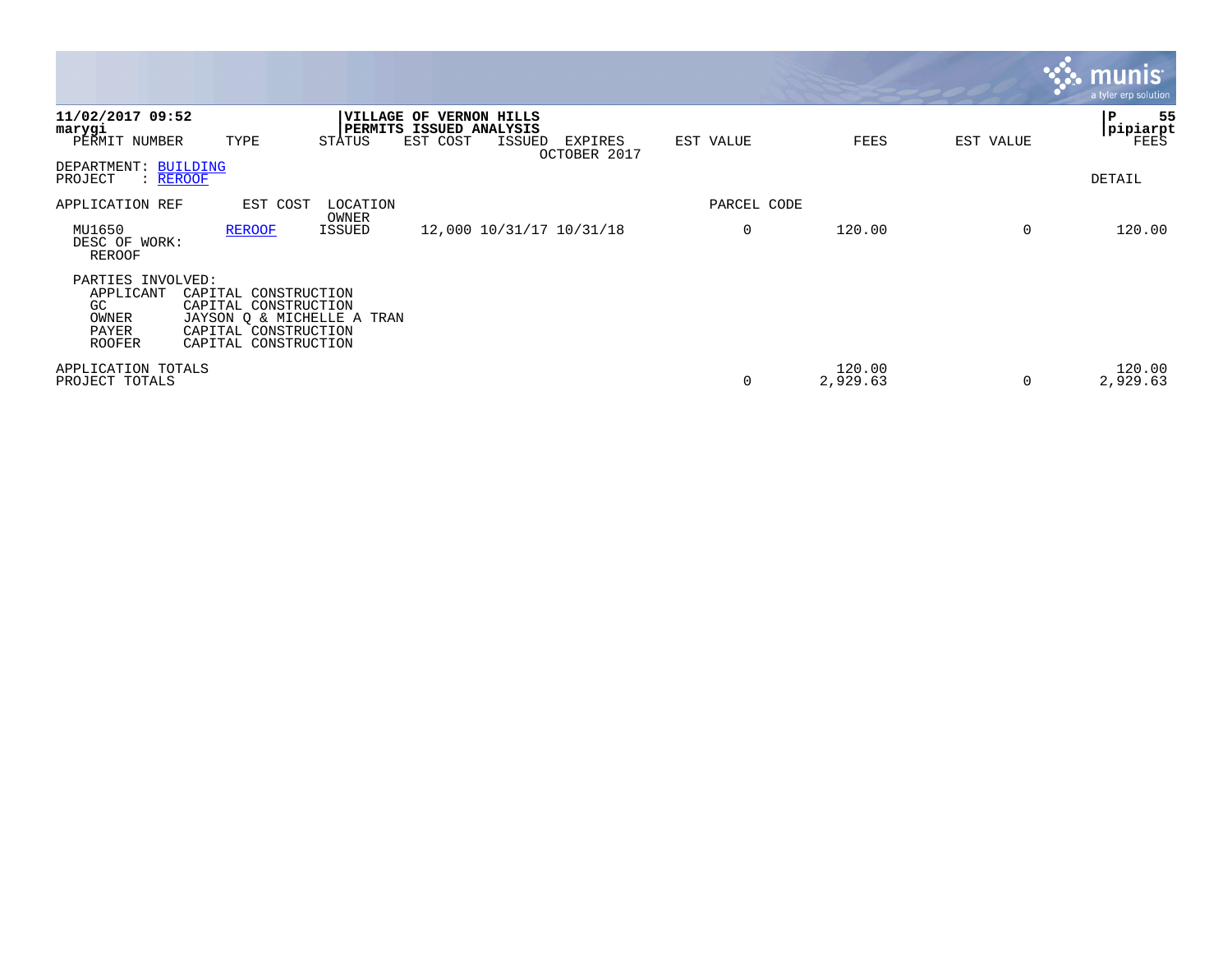|                                                                                        |                                                                                 |                   |                                                    |              |                                               |                |                                               | <b>munis</b><br>a tyler erp solution |
|----------------------------------------------------------------------------------------|---------------------------------------------------------------------------------|-------------------|----------------------------------------------------|--------------|-----------------------------------------------|----------------|-----------------------------------------------|--------------------------------------|
| 11/02/2017 09:52<br>marygi                                                             |                                                                                 |                   | VILLAGE OF VERNON HILLS<br>PERMITS ISSUED ANALYSIS | OCTOBER 2017 |                                               |                |                                               | P<br>56<br> pipiarpt                 |
| DEPARTMENT: BUILDING<br>PROJECT<br>: SECURITY SYSTEM                                   |                                                                                 |                   |                                                    |              |                                               |                |                                               | DETAIL                               |
| APPLICATION REF                                                                        | EST COST                                                                        | LOCATION<br>OWNER |                                                    |              | PARCEL CODE                                   |                |                                               |                                      |
| 1671                                                                                   | 1,978                                                                           |                   | 730 CORPORATE WOODS PKY<br>VAN VLISSINGEN & CO     |              | 1509401058                                    |                |                                               |                                      |
| PERMIT NUMBER<br>MU1581<br>DESC OF WORK:<br>SECURITY SYSTEM                            | TYPE<br>SEC SYSTEM ISSUED                                                       | STATUS            | EST COST<br>ISSUED<br>1,978 10/16/17 10/16/18      | EXPIRES      | PERMITS 10/01/17 - 10/31/17<br>EST VALUE<br>0 | FEES<br>75.00  | PERMITS YEAR TO DATE<br>EST VALUE<br>$\Omega$ | FEES<br>75.00                        |
| PARTIES INVOLVED:<br>APPLICANT<br>GC.<br>LOW VOLTAG TYCO INTERGRATED<br>OWNER<br>PAYER | TYCO INTERGRATED<br>TYCO INTERGRATED<br>VAN VLISSINGEN & CO<br>TYCO INTERGRATED |                   |                                                    |              |                                               |                |                                               |                                      |
| APPLICATION TOTALS<br>PROJECT TOTALS                                                   |                                                                                 |                   |                                                    |              | 0                                             | 75.00<br>75.00 | $\Omega$                                      | 75.00<br>75.00                       |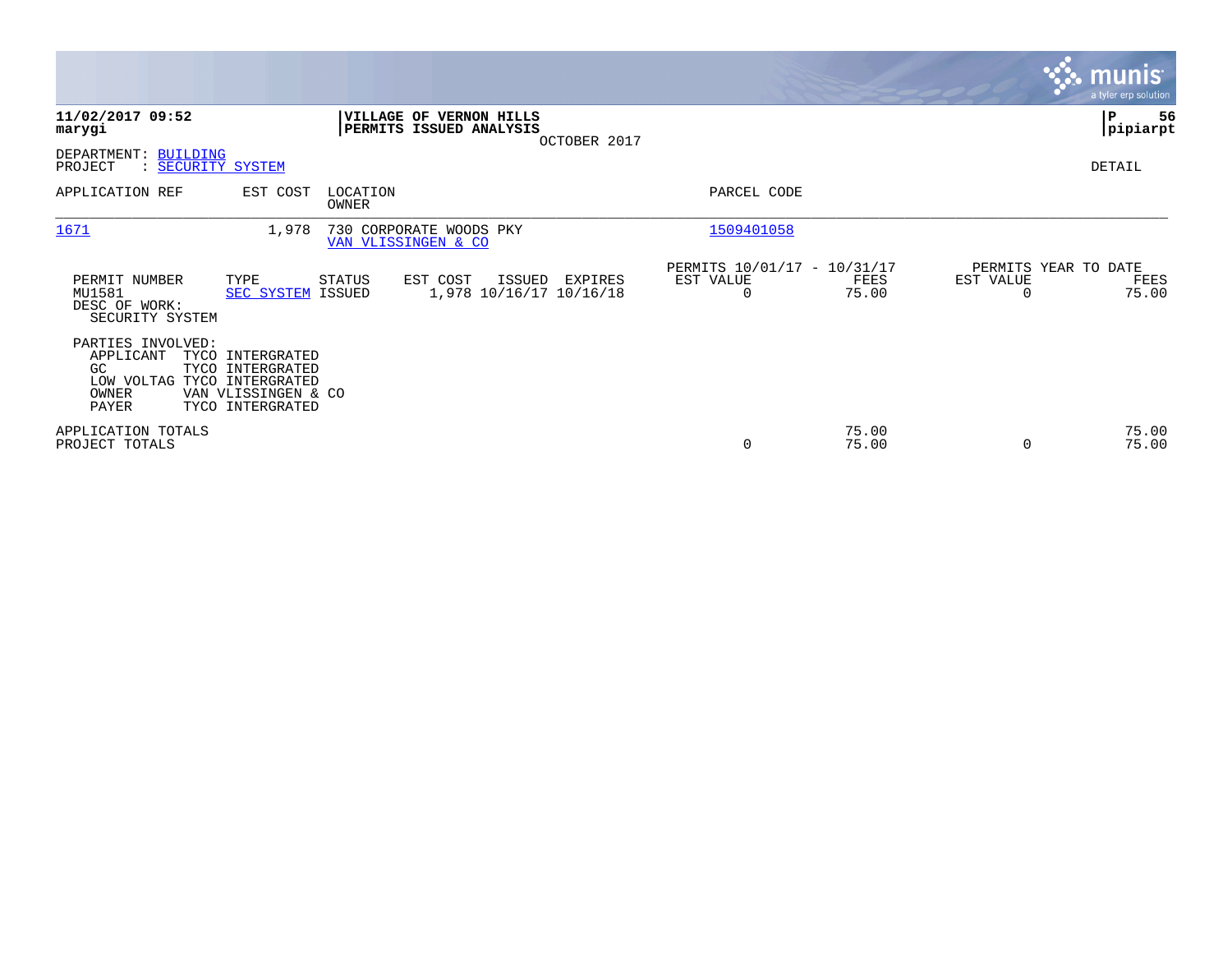|                                                                                                                                                                                                                         |                                                                                  |                                                                          | munis<br>a tyler erp solution                                     |
|-------------------------------------------------------------------------------------------------------------------------------------------------------------------------------------------------------------------------|----------------------------------------------------------------------------------|--------------------------------------------------------------------------|-------------------------------------------------------------------|
| 11/02/2017 09:52<br>marygi                                                                                                                                                                                              | VILLAGE OF VERNON HILLS<br>PERMITS ISSUED ANALYSIS                               |                                                                          | 57<br>IΡ<br> pipiarpt                                             |
| DEPARTMENT: BUILDING<br>PROJECT<br>: SEWER REPAIR                                                                                                                                                                       | OCTOBER 2017                                                                     |                                                                          | DETAIL                                                            |
| APPLICATION REF<br>EST COST                                                                                                                                                                                             | LOCATION<br>OWNER                                                                | PARCEL CODE                                                              |                                                                   |
| 1651<br>2,415                                                                                                                                                                                                           | 1718 SHOAL CREEK TER<br><b>LISA ASHE</b>                                         | 1129313019                                                               |                                                                   |
| PERMIT NUMBER<br>TYPE<br>MU1561<br>SEWER REP<br>DESC OF WORK:<br>SEWER REPAIR AND CLEANOUT                                                                                                                              | STATUS<br>EST COST<br>ISSUED EXPIRES<br>2,415 10/12/17 10/12/18<br>COMPLT        | PERMITS 10/01/17 - 10/31/17<br>FEES<br>EST VALUE<br>$\mathbf 0$<br>50.00 | PERMITS YEAR TO DATE<br>EST VALUE<br>FEES<br>$\mathbf 0$<br>50.00 |
| PARTIES INVOLVED:<br>APPLICANT<br>CAPPS PLUMBING & SEWER INC<br>GC.<br>CAPPS PLUMBING & SEWER INC<br>OWNER<br>LISA ASHE<br><b>PAYER</b><br>CAPPS PLUMBING & SEWER INC<br><b>SEWER</b><br>CAPPS PLUMBING & SEWER INC     |                                                                                  |                                                                          |                                                                   |
| APPLICATION TOTALS                                                                                                                                                                                                      |                                                                                  | 50.00                                                                    | 50.00                                                             |
| 1672<br>2,950                                                                                                                                                                                                           | 291 HUNTER CT<br>AMEESHA C & SATYEN S PATEL                                      | 1506405018                                                               |                                                                   |
| PERMIT NUMBER<br>TYPE<br>MU1583<br><b>SEWER REP</b><br>DESC OF WORK:<br>SEWER REPAIR                                                                                                                                    | EST COST<br>STATUS<br>ISSUED EXPIRES<br>COMPLT<br>2,950 10/16/17 10/16/18        | PERMITS 10/01/17 - 10/31/17<br>EST VALUE<br>FEES<br>$\Omega$<br>50.00    | PERMITS YEAR TO DATE<br>EST VALUE<br>FEES<br>$\Omega$<br>50.00    |
| PARTIES INVOLVED:<br>APPLICANT<br>ALL CLEAR PLUMBING & SEWER<br>GC<br>ALL CLEAR PLUMBING & SEWER<br>AMEESHA C & SATYEN S PATEL<br>OWNER<br>PLUMBER<br>ALL CLEAR PLUMBING & SEWER<br>PAYER<br>ALL CLEAR PLUMBING & SEWER |                                                                                  |                                                                          |                                                                   |
| APPLICATION TOTALS                                                                                                                                                                                                      |                                                                                  | 50.00                                                                    | 50.00                                                             |
| 1676<br>3,685                                                                                                                                                                                                           | 670 LAKEVIEW PKY<br><b>GLACIER VENTURES LLC</b>                                  | 1504111027                                                               |                                                                   |
| PERMIT NUMBER<br>TYPE<br>MU1586<br>SEWER REP<br>DESC OF WORK:<br>SEWER REPAIR                                                                                                                                           | <b>STATUS</b><br>EST COST<br>ISSUED EXPIRES<br>COMPLT<br>3,685 10/20/17 10/20/18 | PERMITS 10/01/17 - 10/31/17<br>EST VALUE<br>FEES<br>75.00<br>0           | PERMITS YEAR TO DATE<br>EST VALUE<br>FEES<br>0<br>75.00           |
| PARTIES INVOLVED:<br>APPLICANT CAPPS PLUMBING & SEWER INC<br>GC.<br>CAPPS PLUMBING & SEWER INC<br>OWNER<br>GLACIER VENTURES LLC<br>PLUMBER<br>CAPPS PLUMBING & SEWER INC<br>PAYER<br>CAPPS PLUMBING & SEWER INC         |                                                                                  |                                                                          |                                                                   |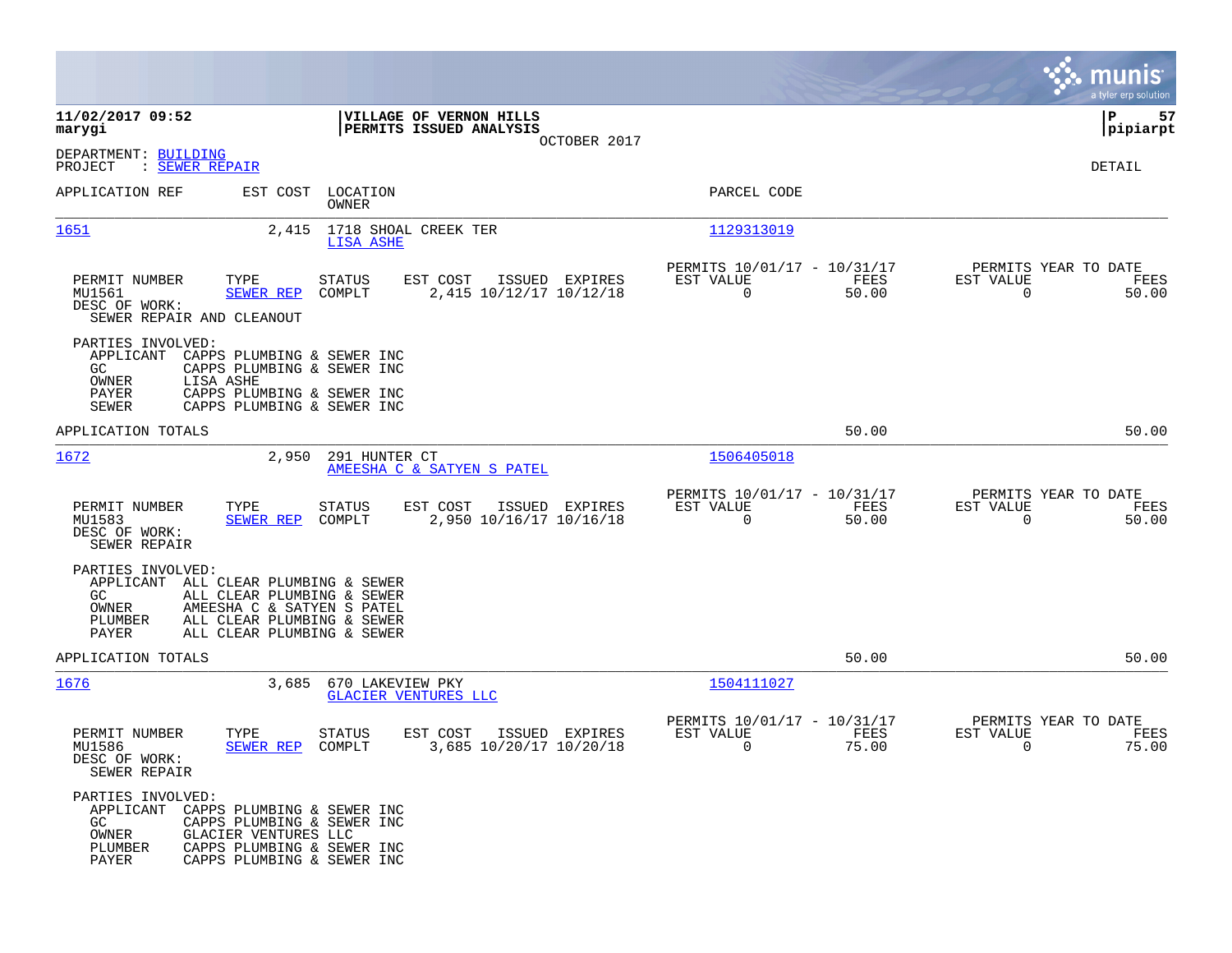|                                                   |          |                                                    |              |             |                 | $\cdot$ munis $\cdot$<br>a tyler erp solution |
|---------------------------------------------------|----------|----------------------------------------------------|--------------|-------------|-----------------|-----------------------------------------------|
| 11/02/2017 09:52<br>marygi                        |          | VILLAGE OF VERNON HILLS<br>PERMITS ISSUED ANALYSIS | OCTOBER 2017 |             |                 | 58<br>ΙP<br> pipiarpt                         |
| DEPARTMENT: BUILDING<br>: SEWER REPAIR<br>PROJECT |          |                                                    |              |             |                 | DETAIL                                        |
| APPLICATION REF                                   | EST COST | LOCATION<br>OWNER                                  |              | PARCEL CODE |                 |                                               |
| APPLICATION TOTALS<br>PROJECT TOTALS              |          |                                                    |              | 0           | 75.00<br>175.00 | 75.00<br>175.00                               |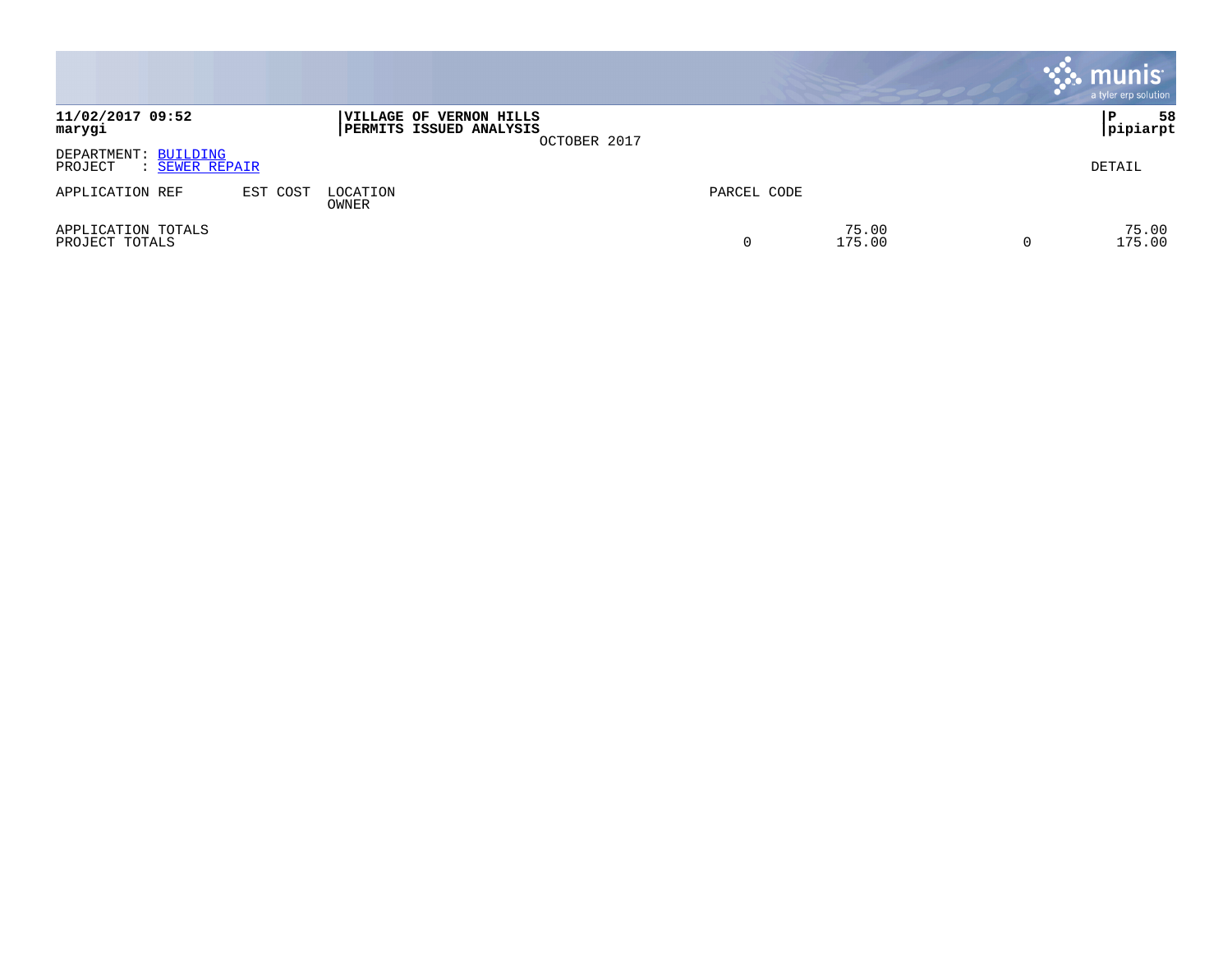|                                                                      |                                                                                                                                     |                   |                                                    |                                    |                                                      |                |                                               | <b>munis</b><br>a tyler erp solution |
|----------------------------------------------------------------------|-------------------------------------------------------------------------------------------------------------------------------------|-------------------|----------------------------------------------------|------------------------------------|------------------------------------------------------|----------------|-----------------------------------------------|--------------------------------------|
| 11/02/2017 09:52<br>marygi                                           |                                                                                                                                     |                   | VILLAGE OF VERNON HILLS<br>PERMITS ISSUED ANALYSIS | OCTOBER 2017                       |                                                      |                |                                               | P<br>59<br> pipiarpt                 |
| DEPARTMENT: BUILDING<br>PROJECT<br>: SHED                            |                                                                                                                                     |                   |                                                    |                                    |                                                      |                |                                               | DETAIL                               |
| APPLICATION REF                                                      | EST COST                                                                                                                            | LOCATION<br>OWNER |                                                    |                                    | PARCEL CODE                                          |                |                                               |                                      |
| 1173                                                                 | 2,000                                                                                                                               | 107 ANNAPOLIS DR  | BRIAN & REBECCA O'DETTE                            |                                    | 1504310007                                           |                |                                               |                                      |
| PERMIT NUMBER<br>MU1140<br>DESC OF WORK:<br>SHED                     | TYPE<br><b>SHED</b>                                                                                                                 | STATUS<br>COMPLT  | EST COST<br>ISSUED                                 | EXPIRES<br>2,000 10/04/17 10/04/18 | PERMITS 10/01/17 - 10/31/17<br>EST VALUE<br>$\Omega$ | FEES<br>50.00  | PERMITS YEAR TO DATE<br>EST VALUE<br>$\Omega$ | FEES<br>50.00                        |
| PARTIES INVOLVED:<br>APPLICANT<br>CARPENTER<br>GC.<br>OWNER<br>PAYER | BRIAN & REBECCA O'DETTE<br>BRIAN & REBECCA O'DETTE<br>BRIAN & REBECCA O'DETTE<br>BRIAN & REBECCA O'DETTE<br>BRIAN & REBECCA O'DETTE |                   |                                                    |                                    |                                                      |                |                                               |                                      |
| APPLICATION TOTALS<br>PROJECT TOTALS                                 |                                                                                                                                     |                   |                                                    |                                    | $\Omega$                                             | 50.00<br>50.00 | $\Omega$                                      | 50.00<br>50.00                       |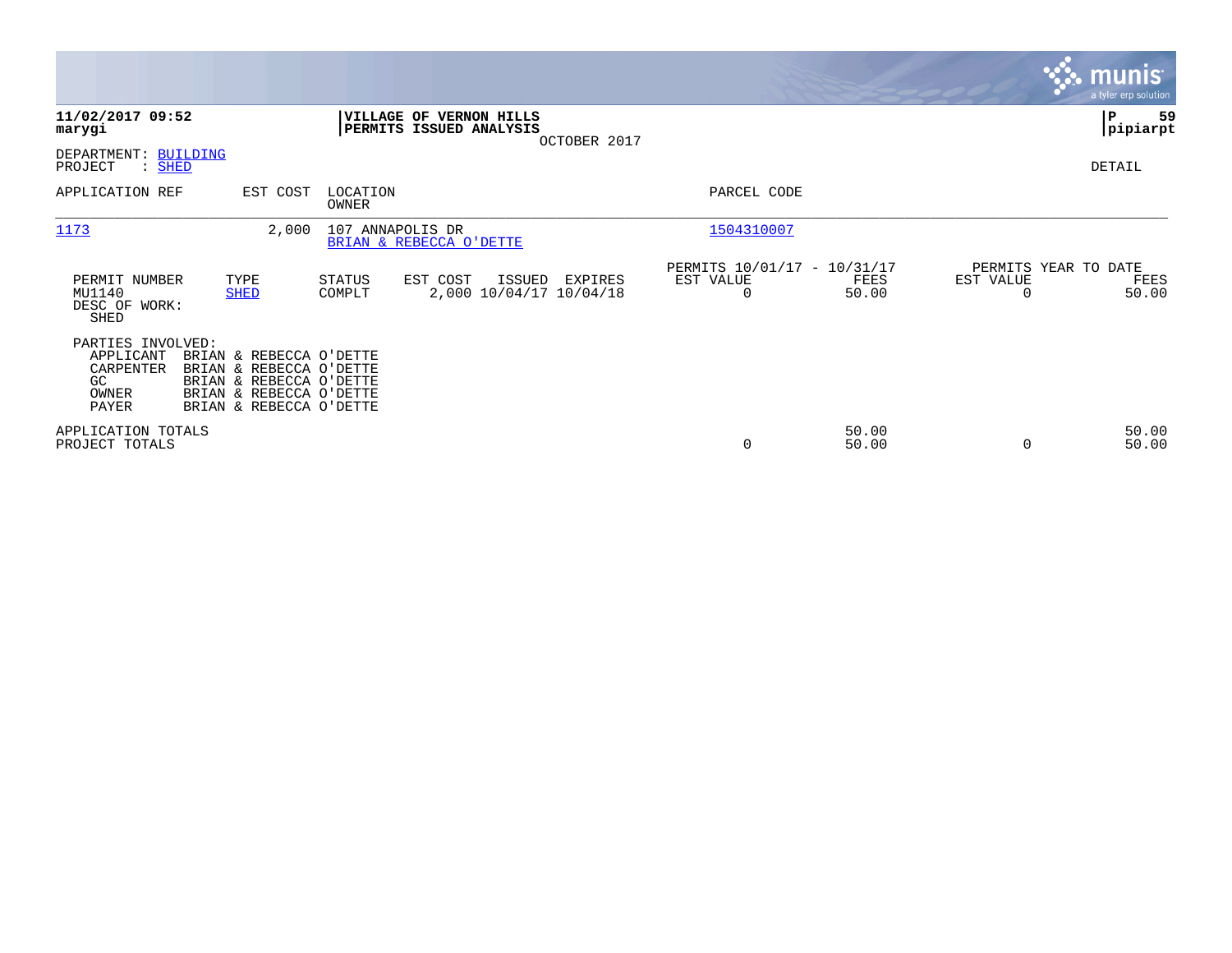|                                                                                                                                                                    |                                                                          | munis<br>a tyler erp solution                                  |
|--------------------------------------------------------------------------------------------------------------------------------------------------------------------|--------------------------------------------------------------------------|----------------------------------------------------------------|
| 11/02/2017 09:52<br>VILLAGE OF VERNON HILLS<br>marygi<br>PERMITS ISSUED ANALYSIS<br>OCTOBER 2017                                                                   |                                                                          | l P<br>60<br> pipiarpt                                         |
| DEPARTMENT: BUILDING<br>: SIDING<br>PROJECT                                                                                                                        |                                                                          | <b>DETAIL</b>                                                  |
| APPLICATION REF<br>EST COST<br>LOCATION<br>OWNER                                                                                                                   | PARCEL CODE                                                              |                                                                |
| 1637<br>4,690<br>382 BARN SWALLOW LN<br><b>DOUG SCHAAPVELD</b>                                                                                                     | 1509108023                                                               |                                                                |
| PERMIT NUMBER<br>TYPE<br><b>STATUS</b><br>EST COST<br>ISSUED EXPIRES<br>MU1547<br>4,690 10/10/17 10/10/18<br><b>SIDING</b><br>ISSUED<br>DESC OF WORK:<br>SIDING    | PERMITS 10/01/17 - 10/31/17<br>EST VALUE<br>FEES<br>$\Omega$<br>50.00    | PERMITS YEAR TO DATE<br>EST VALUE<br>FEES<br>$\Omega$<br>50.00 |
| PARTIES INVOLVED:<br>APPLICANT<br>STERLING EXTERIORS INC<br>STERLING EXTERIORS INC<br>GC.<br>OWNER<br>DOUG SCHAAPVELD<br>PAYER<br>STERLING EXTERIORS INC           |                                                                          |                                                                |
| APPLICATION TOTALS                                                                                                                                                 | 50.00                                                                    | 50.00                                                          |
| 1638<br>4,750<br>132 JANSEN LN<br>HOMER T & ELSA L GUTIERREZ                                                                                                       | 1506414023                                                               |                                                                |
| TYPE<br>EST COST<br>PERMIT NUMBER<br>STATUS<br>ISSUED EXPIRES<br>MU1548<br><b>ISSUED</b><br>4,750 10/10/17 10/10/18<br><b>SIDING</b><br>DESC OF WORK:<br>SIDING    | PERMITS 10/01/17 - 10/31/17<br>EST VALUE<br>FEES<br>$\mathbf 0$<br>50.00 | PERMITS YEAR TO DATE<br>EST VALUE<br>FEES<br>50.00<br>0        |
| PARTIES INVOLVED:<br>APPLICANT<br>STERLING EXTERIORS INC<br>GC<br>STERLING EXTERIORS INC<br>OWNER<br>HOMER T & ELSA L GUTIERREZ<br>PAYER<br>STERLING EXTERIORS INC |                                                                          |                                                                |
| APPLICATION TOTALS                                                                                                                                                 | 50.00                                                                    | 50.00                                                          |
| 1640<br>4,900<br>316 SUTCLIFFE CIR<br>JEREMY & LINDSEY WAITZMAN                                                                                                    | 1508214013                                                               |                                                                |
| EST COST<br>PERMIT NUMBER<br>TYPE<br><b>STATUS</b><br>ISSUED EXPIRES<br>MU1549<br><b>SIDING</b><br>ISSUED<br>4,900 10/10/17 10/10/18<br>DESC OF WORK:<br>SIDING    | PERMITS 10/01/17 - 10/31/17<br>EST VALUE<br>FEES<br>0<br>50.00           | PERMITS YEAR TO DATE<br>EST VALUE<br>FEES<br>0<br>50.00        |
| PARTIES INVOLVED:<br>APPLICANT<br>STERLING EXTERIORS INC<br>GC<br>STERLING EXTERIORS INC<br>JEREMY & LINDSEY WAITZMAN<br>OWNER<br>PAYER<br>STERLING EXTERIORS INC  |                                                                          |                                                                |
| APPLICATION TOTALS                                                                                                                                                 | 50.00                                                                    | 50.00                                                          |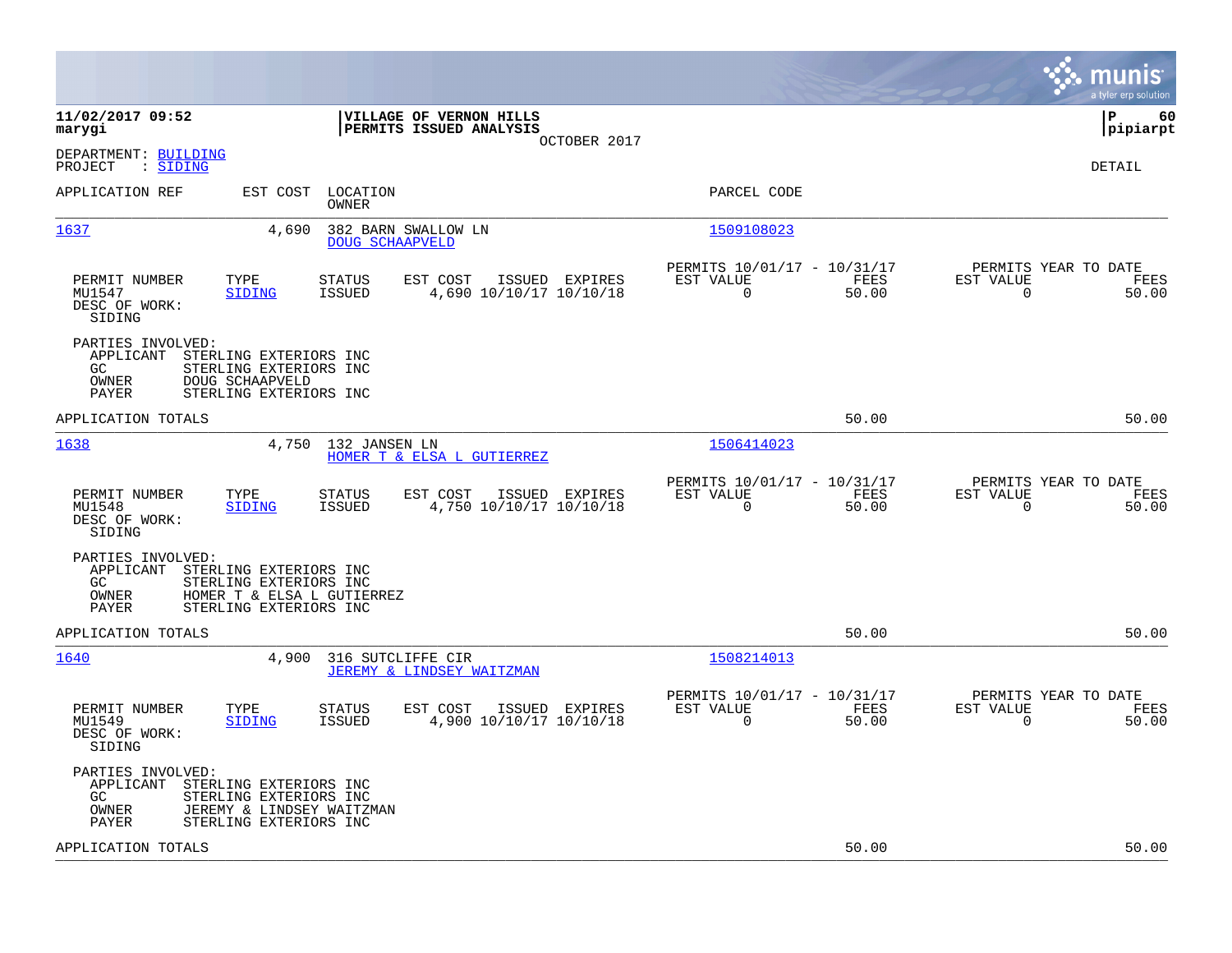|                                                                                                                                                                                                                                                     |                                                                           | munis<br>a tyler erp solution                                          |
|-----------------------------------------------------------------------------------------------------------------------------------------------------------------------------------------------------------------------------------------------------|---------------------------------------------------------------------------|------------------------------------------------------------------------|
| 11/02/2017 09:52<br><b>VILLAGE OF VERNON HILLS</b><br>marygi<br>PERMITS ISSUED ANALYSIS<br>285 CENTER DR<br>70,000<br>1655<br><b>JARLA LLC</b>                                                                                                      | 1133302047                                                                | l P<br>61<br> pipiarpt                                                 |
| PERMIT NUMBER<br>TYPE<br>STATUS<br>EST COST<br>ISSUED EXPIRES<br>OCTOBER 2017                                                                                                                                                                       | PERMITS 10/01/17 - 10/31/17<br>EST VALUE<br>FEES                          | PERMITS YEAR TO DATE<br>EST VALUE<br>FEES                              |
| DEPARTMENT: BUILDING<br>PROJECT<br>: SIDING                                                                                                                                                                                                         |                                                                           | DETAIL                                                                 |
| APPLICATION REF<br>EST COST LOCATION                                                                                                                                                                                                                | PARCEL CODE                                                               |                                                                        |
| <b>OWNER</b><br>MU1574<br><b>ISSUED</b><br><b>SIDING</b><br>70,000 10/13/17 10/13/18<br>DESC OF WORK:<br>REPLACE EXTERIOR CLADDING ON FRONT AND PAINT COPING                                                                                        | $\mathbf 0$<br>700.00                                                     | $\Omega$<br>700.00                                                     |
| PARTIES INVOLVED:<br>APPLICANT<br>SUMMIT DESIGN & BUILD, LLC<br>GC<br>SUMMIT DESIGN & BUILD, LLC<br>GC.<br>WHIRLYBALL<br>STEAD SHEET METAL<br>IRON WORK<br><b>OCCUPANT</b><br>WHIRLYBALL<br><b>OWNER</b><br>JARLA LLC<br><b>PAYER</b><br>WHIRLYBALL |                                                                           |                                                                        |
| APPLICATION TOTALS                                                                                                                                                                                                                                  | 700.00                                                                    | 700.00                                                                 |
| 146 NORTH ROYAL OAK DR<br>1698<br>28,832<br>JAMES & JENNIFER KERKSICK                                                                                                                                                                               | 1506413010                                                                |                                                                        |
| PERMIT NUMBER<br>TYPE<br>STATUS<br>EST COST<br>ISSUED EXPIRES<br>28,832 10/20/17 10/20/18<br>MU1600<br><b>SIDING</b><br>ISSUED<br>DESC OF WORK:<br>SIDING                                                                                           | PERMITS 10/01/17 - 10/31/17<br>EST VALUE<br>FEES<br>$\mathbf 0$<br>288.32 | PERMITS YEAR TO DATE<br><b>EST VALUE</b><br>FEES<br>$\Omega$<br>288.32 |
| PARTIES INVOLVED:<br>APPLICANT<br>OHS CONSTRUCTION<br>GC<br>OHS CONSTRUCTION<br>OWNER<br>JAMES & JENNIFER KERKSICK<br>PAYER<br>OHS CONSTRUCTION                                                                                                     |                                                                           |                                                                        |
| APPLICATION TOTALS<br>PROJECT TOTALS                                                                                                                                                                                                                | 288.32<br>$\mathbf 0$<br>1,138.32                                         | 288.32<br>1,138.32<br>$\Omega$                                         |

 $\mathcal{L}^{\text{max}}$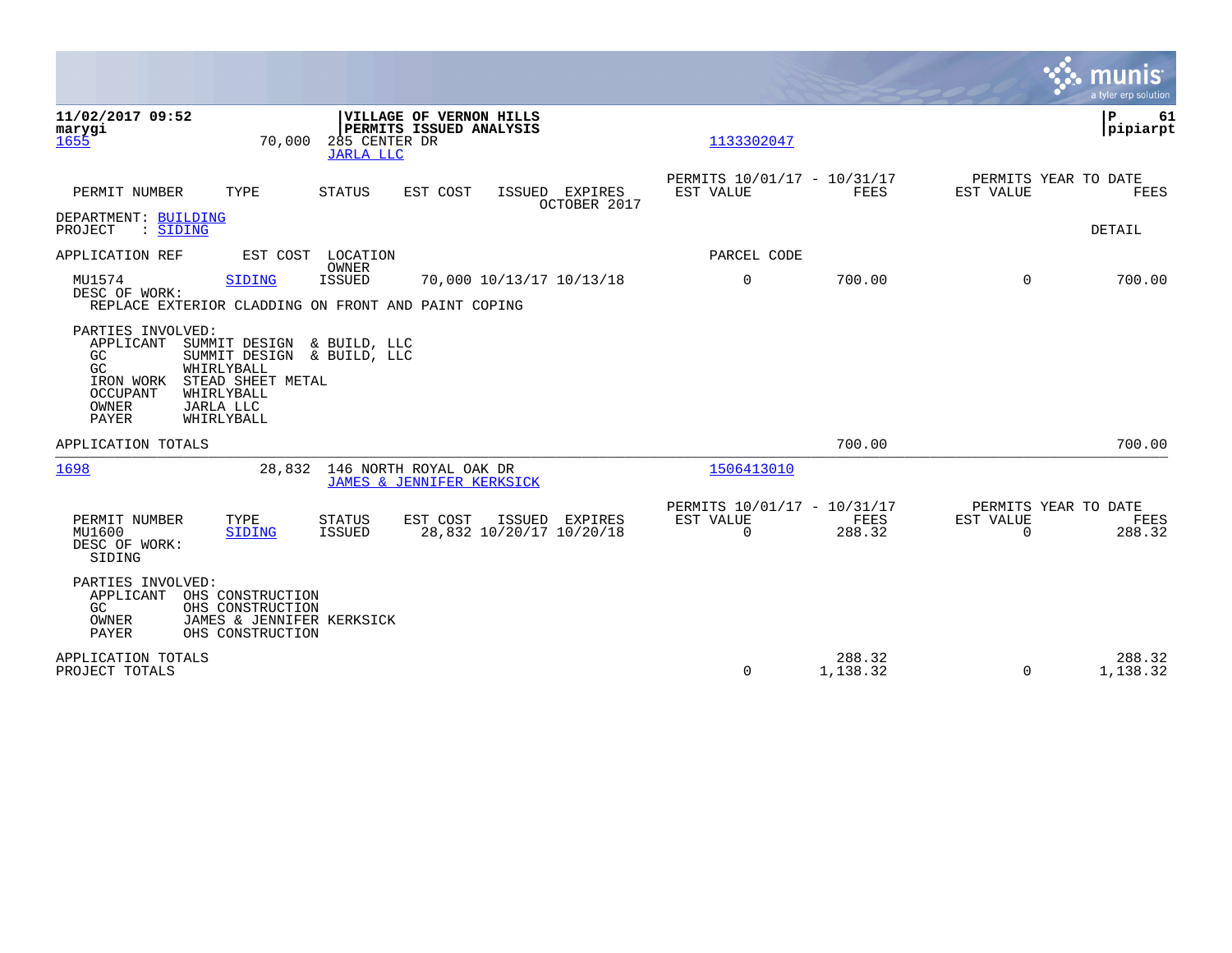|                                                       |                                                                                              |                   |                                                           |              |                                                      |                |                                               | munis<br>a tyler erp solution |
|-------------------------------------------------------|----------------------------------------------------------------------------------------------|-------------------|-----------------------------------------------------------|--------------|------------------------------------------------------|----------------|-----------------------------------------------|-------------------------------|
| 11/02/2017 09:52<br>marygi                            |                                                                                              |                   | <b>VILLAGE OF VERNON HILLS</b><br>PERMITS ISSUED ANALYSIS | OCTOBER 2017 |                                                      |                |                                               | ∣P<br>62<br> pipiarpt         |
| DEPARTMENT: BUILDING<br>PROJECT<br>$:$ TENT           |                                                                                              |                   |                                                           |              |                                                      |                |                                               | DETAIL                        |
| APPLICATION REF                                       | EST COST                                                                                     | LOCATION<br>OWNER |                                                           |              | PARCEL CODE                                          |                |                                               |                               |
| 1653                                                  | 0                                                                                            | 670 LAKEVIEW PKY  | GLACIER VENTURES LLC                                      |              | 1504111027                                           |                |                                               |                               |
| PERMIT NUMBER<br>MU1564<br>DESC OF WORK:<br>TENT      | TYPE<br><b>TENT</b>                                                                          | STATUS<br>ISSUED  | EST COST<br>ISSUED<br>$0$ 10/12/17 10/12/18               | EXPIRES      | PERMITS 10/01/17 - 10/31/17<br>EST VALUE<br>$\Omega$ | FEES<br>75.00  | PERMITS YEAR TO DATE<br>EST VALUE<br>$\Omega$ | FEES<br>75.00                 |
| PARTIES INVOLVED:<br>GC<br>OCCUPANT<br>OWNER<br>PAYER | GLACIER VENTURES LLC<br>GLACIER VENTURES LLC<br>GLACIER VENTURES LLC<br>GLACIER VENTURES LLC |                   |                                                           |              |                                                      |                |                                               |                               |
| APPLICATION TOTALS<br>PROJECT TOTALS                  |                                                                                              |                   |                                                           |              | $\mathbf 0$                                          | 75.00<br>75.00 | 0                                             | 75.00<br>75.00                |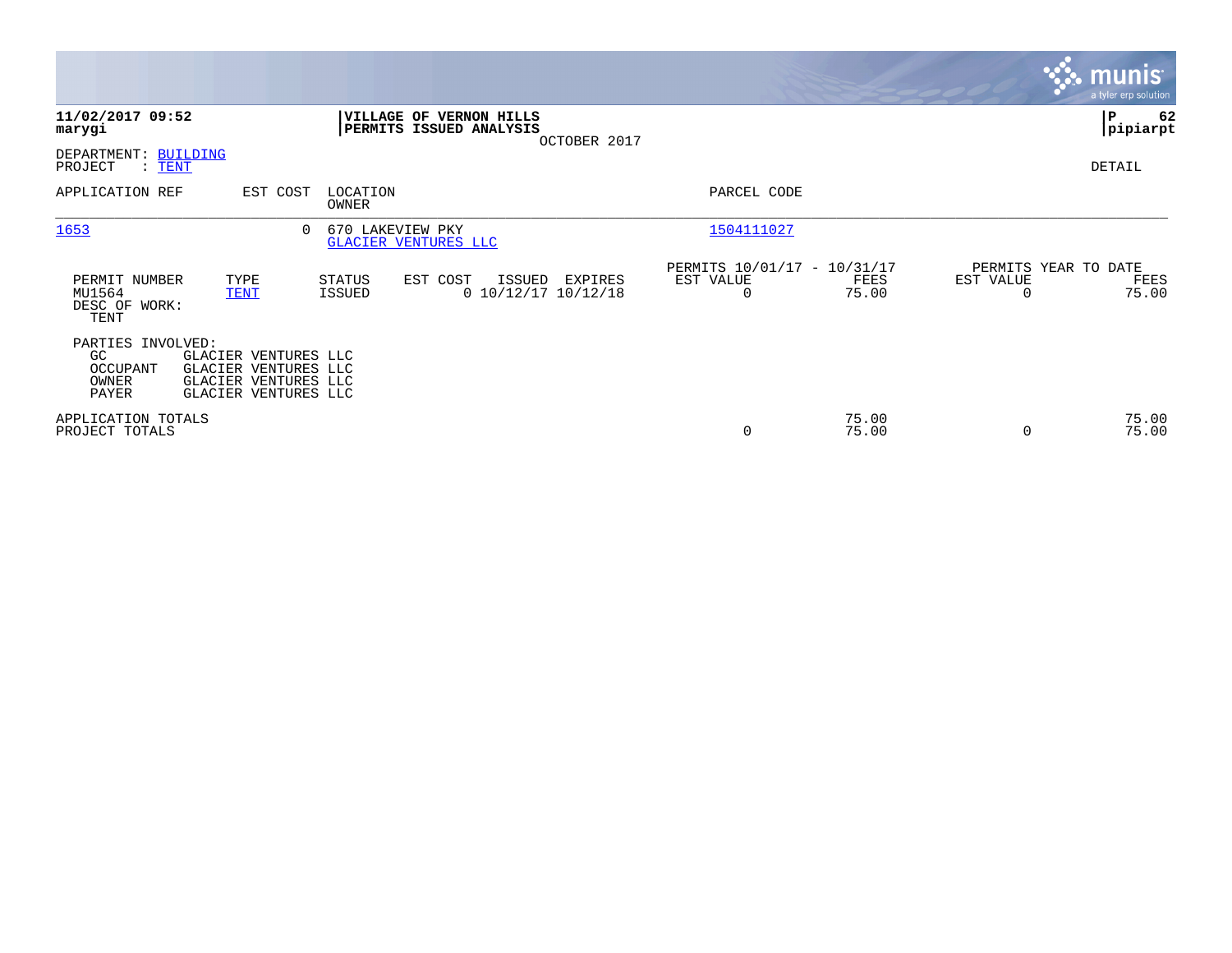|                                                                                                                                                                                                        |                                              |                                                         |                      |                                                  | a tyler erp solution |
|--------------------------------------------------------------------------------------------------------------------------------------------------------------------------------------------------------|----------------------------------------------|---------------------------------------------------------|----------------------|--------------------------------------------------|----------------------|
| 11/02/2017 09:52<br>VILLAGE OF VERNON HILLS<br>PERMITS ISSUED ANALYSIS<br>marygi                                                                                                                       | OCTOBER 2017                                 |                                                         |                      |                                                  | P<br>63<br> pipiarpt |
| DEPARTMENT: BUILDING<br>: VOICE/DATA<br>PROJECT                                                                                                                                                        |                                              |                                                         |                      |                                                  | <b>DETAIL</b>        |
| APPLICATION REF<br>EST COST LOCATION<br>OWNER                                                                                                                                                          |                                              | PARCEL CODE                                             |                      |                                                  |                      |
| 1000 WOODLANDS PARKWAY<br>1602<br>55,000<br>Neil Enterprises                                                                                                                                           |                                              | 1515101031                                              |                      |                                                  |                      |
| PERMIT NUMBER<br>TYPE<br><b>STATUS</b><br>EST COST<br>MU1495<br><b>VOICE/DATA ISSUED</b><br>DESC OF WORK:<br>VOICE AND DATA                                                                            | ISSUED EXPIRES<br>55,000 10/02/17 10/02/18   | PERMITS 10/01/17 - 10/31/17<br>EST VALUE<br>$\mathbf 0$ | FEES<br>550.00       | PERMITS YEAR TO DATE<br>EST VALUE<br>$\mathbf 0$ | FEES<br>550.00       |
| PARTIES INVOLVED:<br>APPLICANT LOMBARDI ELECTRIC<br>GC<br>LOMBARDI ELECTRIC<br>LOW VOLTAG LOMBARDI ELECTRIC<br>Neil Enterprises<br>OCCUPANT<br>OWNER<br>Neil Enterprises<br>LOMBARDI ELECTRIC<br>PAYER |                                              |                                                         |                      |                                                  |                      |
| APPLICATION TOTALS                                                                                                                                                                                     |                                              |                                                         | 550.00               |                                                  | 550.00               |
| 1721<br>2,500<br>750 FOREST EDGE DR<br>750 FOREST EDGE LLC                                                                                                                                             |                                              | 1515101048                                              |                      |                                                  |                      |
| PERMIT NUMBER<br>EST COST<br>TYPE<br><b>STATUS</b><br><b>VOICE/DATA ISSUED</b><br>MU1633<br>DESC OF WORK:<br>VOICE & DATA                                                                              | ISSUED<br>EXPIRES<br>2,500 10/26/17 10/26/18 | PERMITS 10/01/17 - 10/31/17<br>EST VALUE<br>$\mathbf 0$ | <b>FEES</b><br>75.00 | PERMITS YEAR TO DATE<br>EST VALUE<br>$\mathbf 0$ | FEES<br>75.00        |
| PARTIES INVOLVED:<br>GC<br>HOFFMANN VOGLER COMPANY<br>LOW VOLTAG TMI OFFICE SYSTEMS<br>ATC FOREST EDGE<br>OCCUPANT<br>OWNER<br>750 FOREST EDGE LLC<br><b>PAYER</b><br>HOFFMANN VOGLER COMPANY          |                                              |                                                         |                      |                                                  |                      |
| APPLICATION TOTALS<br>PROJECT TOTALS                                                                                                                                                                   |                                              | $\mathbf 0$                                             | 75.00<br>625.00      | $\Omega$                                         | 75.00<br>625.00      |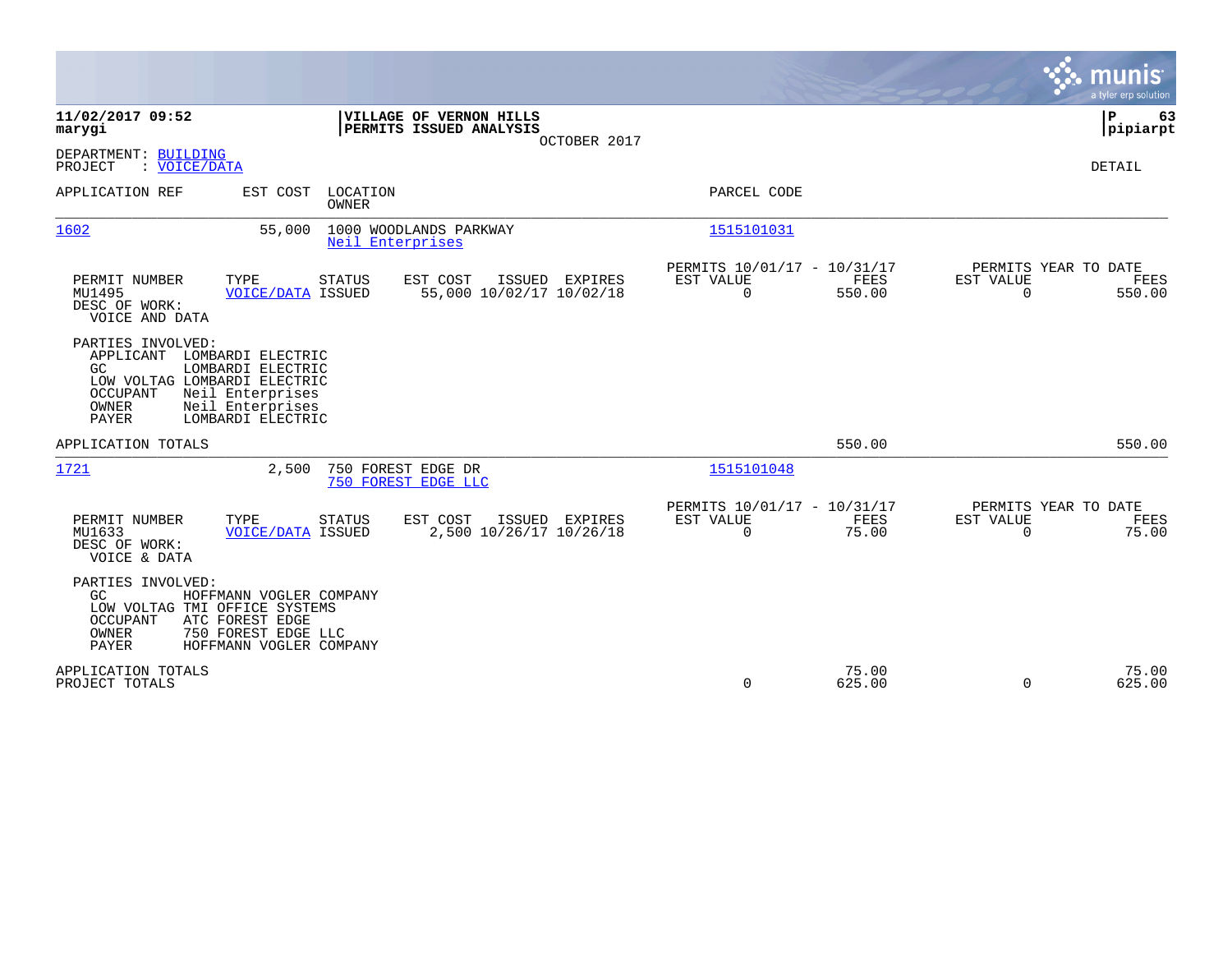|                                                                                                                                                                                                                 |                                                                                                                                  |                                                                        | munis<br>a tyler erp solution                                   |
|-----------------------------------------------------------------------------------------------------------------------------------------------------------------------------------------------------------------|----------------------------------------------------------------------------------------------------------------------------------|------------------------------------------------------------------------|-----------------------------------------------------------------|
| 11/02/2017 09:52<br>marygi                                                                                                                                                                                      | VILLAGE OF VERNON HILLS<br>PERMITS ISSUED ANALYSIS                                                                               |                                                                        | IΡ<br>64<br> pipiarpt                                           |
| DEPARTMENT: BUILDING<br>PROJECT<br>: WATER HEATER                                                                                                                                                               | OCTOBER 2017                                                                                                                     |                                                                        | DETAIL                                                          |
| APPLICATION REF                                                                                                                                                                                                 | EST COST LOCATION<br>OWNER                                                                                                       | PARCEL CODE                                                            |                                                                 |
| 1605<br>2,400                                                                                                                                                                                                   | 2148 BEAVER CREEK DR<br>MICHAEL S SOLHEIM                                                                                        | 1129201073                                                             |                                                                 |
| PERMIT NUMBER<br>TYPE<br>WATER HEAT COMPLT<br>MU1496<br>DESC OF WORK:<br>2 WATER HEATERS                                                                                                                        | STATUS<br>EST COST<br>ISSUED EXPIRES<br>1,200 10/02/17 10/04/18                                                                  | PERMITS 10/01/17 - 10/31/17<br>FEES<br>EST VALUE<br>$\mathbf 0$<br>.00 | PERMITS YEAR TO DATE<br>EST VALUE<br>FEES<br>$\mathbf 0$<br>.00 |
| PARTIES INVOLVED:<br>APPLICANT<br>GC.<br>OWNER<br>MICHAEL S SOLHEIM<br>PLUMBER                                                                                                                                  | TOPTEC HEATING, COOLING, PLUMBING & ELEC<br>TOPTEC HEATING, COOLING, PLUMBING & ELEC<br>TOPTEC HEATING, COOLING, PLUMBING & ELEC |                                                                        |                                                                 |
| PAYER                                                                                                                                                                                                           | TOPTEC HEATING, COOLING, PLUMBING & ELEC                                                                                         |                                                                        |                                                                 |
| APPLICATION TOTALS                                                                                                                                                                                              |                                                                                                                                  | .00                                                                    | .00                                                             |
| 1606<br>857                                                                                                                                                                                                     | 380 ROYAL ST GEORGE LN<br>DAVID H & STELLA C SENNING                                                                             | 1128303021                                                             |                                                                 |
| PERMIT NUMBER<br>TYPE<br>MU1497<br>WATER HEAT COMPLT<br>DESC OF WORK:<br>WATER HEATER                                                                                                                           | STATUS<br>EST COST<br>ISSUED EXPIRES<br>857 10/02/17 10/04/18                                                                    | PERMITS 10/01/17 - 10/31/17<br>EST VALUE<br>FEES<br>$\Omega$<br>.00    | PERMITS YEAR TO DATE<br>EST VALUE<br>FEES<br>$\mathbf 0$<br>.00 |
| PARTIES INVOLVED:<br>APPLICANT<br>DAVID H & STELLA C SENNING<br>DAVID H & STELLA C SENNING<br>GC.<br>DAVID H & STELLA C SENNING<br>OWNER<br>PLUMBER<br>ALL STAR PLUMBING<br>PAYER<br>DAVID H & STELLA C SENNING |                                                                                                                                  |                                                                        |                                                                 |
| APPLICATION TOTALS                                                                                                                                                                                              |                                                                                                                                  | .00                                                                    | .00                                                             |
| 1611<br>1,100                                                                                                                                                                                                   | 294 SOUTHGATE DR<br>BRADLEY D DECHTER                                                                                            | 1508219002                                                             |                                                                 |
| PERMIT NUMBER<br>TYPE<br>WATER HEAT COMPLT<br>MU1504<br>DESC OF WORK:<br>WATER HEATER                                                                                                                           | <b>STATUS</b><br>EST COST<br>ISSUED EXPIRES<br>1,100 10/03/17 10/03/18                                                           | PERMITS 10/01/17 - 10/31/17<br>EST VALUE<br><b>FEES</b><br>0<br>.00    | PERMITS YEAR TO DATE<br>EST VALUE<br>FEES<br>.00<br>0           |
| PARTIES INVOLVED:<br>APPLICANT BRADLEY D DECHTER<br>GC.<br>BRADLEY D DECHTER<br>OWNER<br>BRADLEY D DECHTER<br>PLUMBER<br>BOSTON PLUMBING INC<br>PAYER<br>BRADLEY D DECHTER                                      |                                                                                                                                  |                                                                        |                                                                 |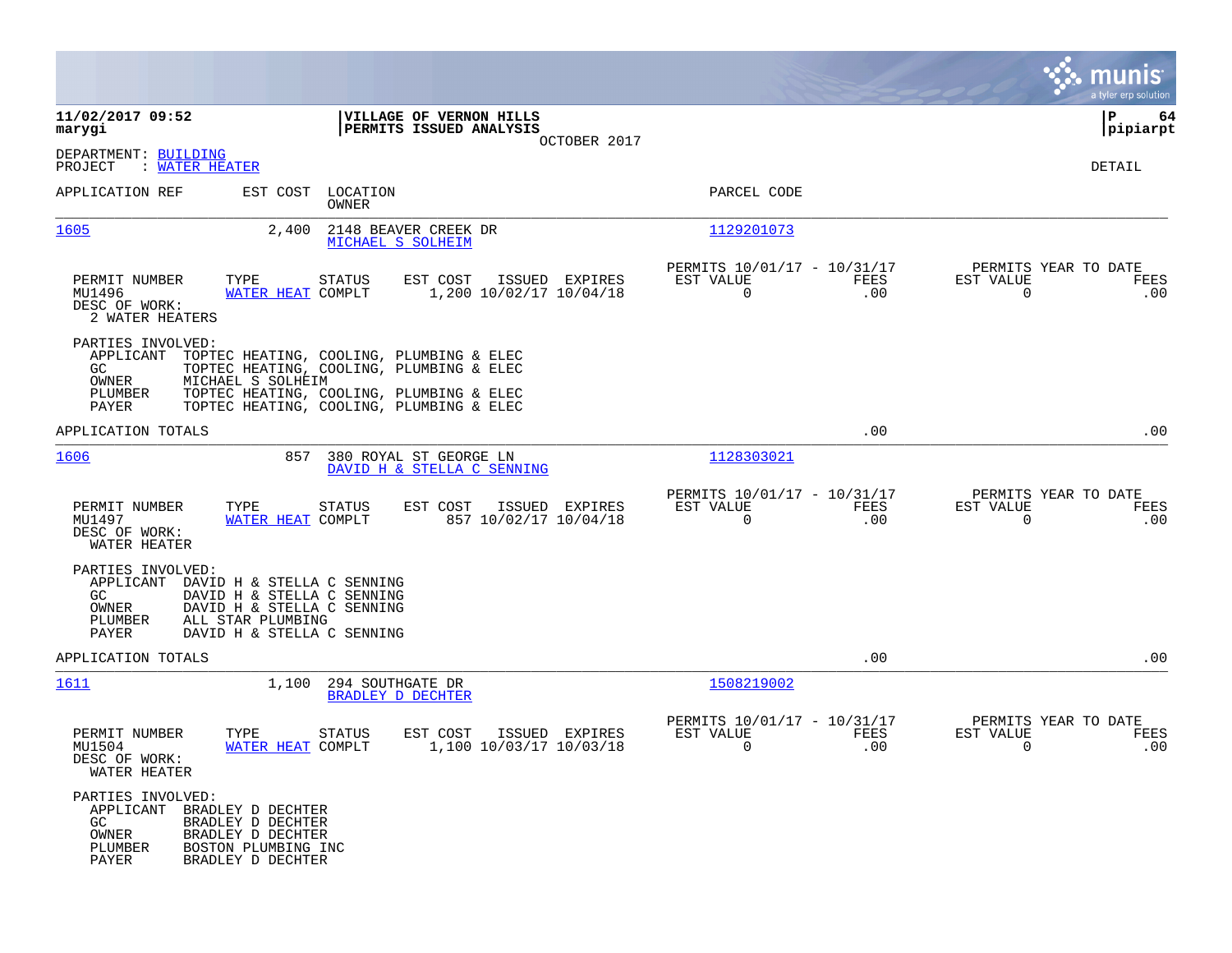|                                                                                                                                                                                                   |                                                                    |                                                         |             |                                                  | munis<br>a tyler erp solution |
|---------------------------------------------------------------------------------------------------------------------------------------------------------------------------------------------------|--------------------------------------------------------------------|---------------------------------------------------------|-------------|--------------------------------------------------|-------------------------------|
| 11/02/2017 09:52<br>marygi                                                                                                                                                                        | VILLAGE OF VERNON HILLS<br>PERMITS ISSUED ANALYSIS<br>OCTOBER 2017 |                                                         |             |                                                  | l P<br>65<br> pipiarpt        |
| DEPARTMENT: BUILDING<br>: WATER HEATER<br>PROJECT                                                                                                                                                 |                                                                    |                                                         |             |                                                  | DETAIL                        |
| APPLICATION REF<br>EST COST<br>LOCATION<br>OWNER                                                                                                                                                  |                                                                    | PARCEL CODE                                             |             |                                                  |                               |
| APPLICATION TOTALS                                                                                                                                                                                |                                                                    |                                                         | .00         |                                                  | .00                           |
| 1620<br>185                                                                                                                                                                                       | 27 SOUTH ROYAL OAK DR<br><b>SANDRA MORA</b>                        | 1507207021                                              |             |                                                  |                               |
| PERMIT NUMBER<br>TYPE<br><b>STATUS</b><br>MU1523<br>WATER HEAT ISSUED<br>DESC OF WORK:<br>WATER HEATER                                                                                            | EST COST<br>ISSUED EXPIRES<br>185 10/04/17 10/04/18                | PERMITS 10/01/17 - 10/31/17<br>EST VALUE<br>0           | FEES<br>.00 | PERMITS YEAR TO DATE<br>EST VALUE<br>$\mathbf 0$ | FEES<br>.00                   |
| PARTIES INVOLVED:<br>APPLICANT<br>AMERICAN ROOTER SERVICES<br>GC.<br>AMERICAN ROOTER SERVICES<br>OWNER<br>SANDRA MORA<br>PLUMBER<br>AMERICAN ROOTER SERVICES<br>PAYER<br>AMERICAN ROOTER SERVICES |                                                                    |                                                         |             |                                                  |                               |
| APPLICATION TOTALS                                                                                                                                                                                |                                                                    |                                                         | .00         |                                                  | .00                           |
| 1626<br>1,458                                                                                                                                                                                     | 62 BROOK HILL LN<br>NARENDRA GUDAPATI                              | 1509107002                                              |             |                                                  |                               |
| PERMIT NUMBER<br>TYPE<br>STATUS<br>MU1529<br>WATER HEAT COMPLT<br>DESC OF WORK:<br>WATER HEATER                                                                                                   | EST COST<br>ISSUED EXPIRES<br>1,458 10/05/17 10/05/18              | PERMITS 10/01/17 - 10/31/17<br>EST VALUE<br>$\mathbf 0$ | FEES<br>.00 | PERMITS YEAR TO DATE<br>EST VALUE<br>$\mathbf 0$ | FEES<br>.00                   |
| PARTIES INVOLVED:<br>APPLICANT<br>NARENDRA GUDAPATI<br>GC.<br>NARENDRA GUDAPATI<br>OWNER<br>NARENDRA GUDAPATI<br>PLUMBER<br>DRF TRUSTED PROPERTY SOLUTIONS<br>PAYER<br>NARENDRA GUDAPATI          |                                                                    |                                                         |             |                                                  |                               |
| APPLICATION TOTALS                                                                                                                                                                                |                                                                    |                                                         | .00         |                                                  | .00                           |
| <u> 1656</u><br>1,800                                                                                                                                                                             | 462 BAY TREE CIR<br><b>PLACEHOLDER</b>                             | 1133208026                                              |             |                                                  |                               |
| <b>STATUS</b><br>PERMIT NUMBER<br>TYPE<br>MU1569<br>WATER HEAT COMPLT<br>DESC OF WORK:<br>WATER HEATER                                                                                            | EST COST ISSUED EXPIRES<br>1,800 10/24/17 10/24/18                 | PERMITS 10/01/17 - 10/31/17<br>EST VALUE<br>$\Omega$    | FEES<br>.00 | PERMITS YEAR TO DATE<br>EST VALUE<br>$\Omega$    | FEES<br>.00                   |
| PARTIES INVOLVED:<br>APPLICANT ARROW PLUMBING INC<br>GC<br>ARROW PLUMBING INC<br>OWNER<br>PLACEHOLDER                                                                                             |                                                                    |                                                         |             |                                                  |                               |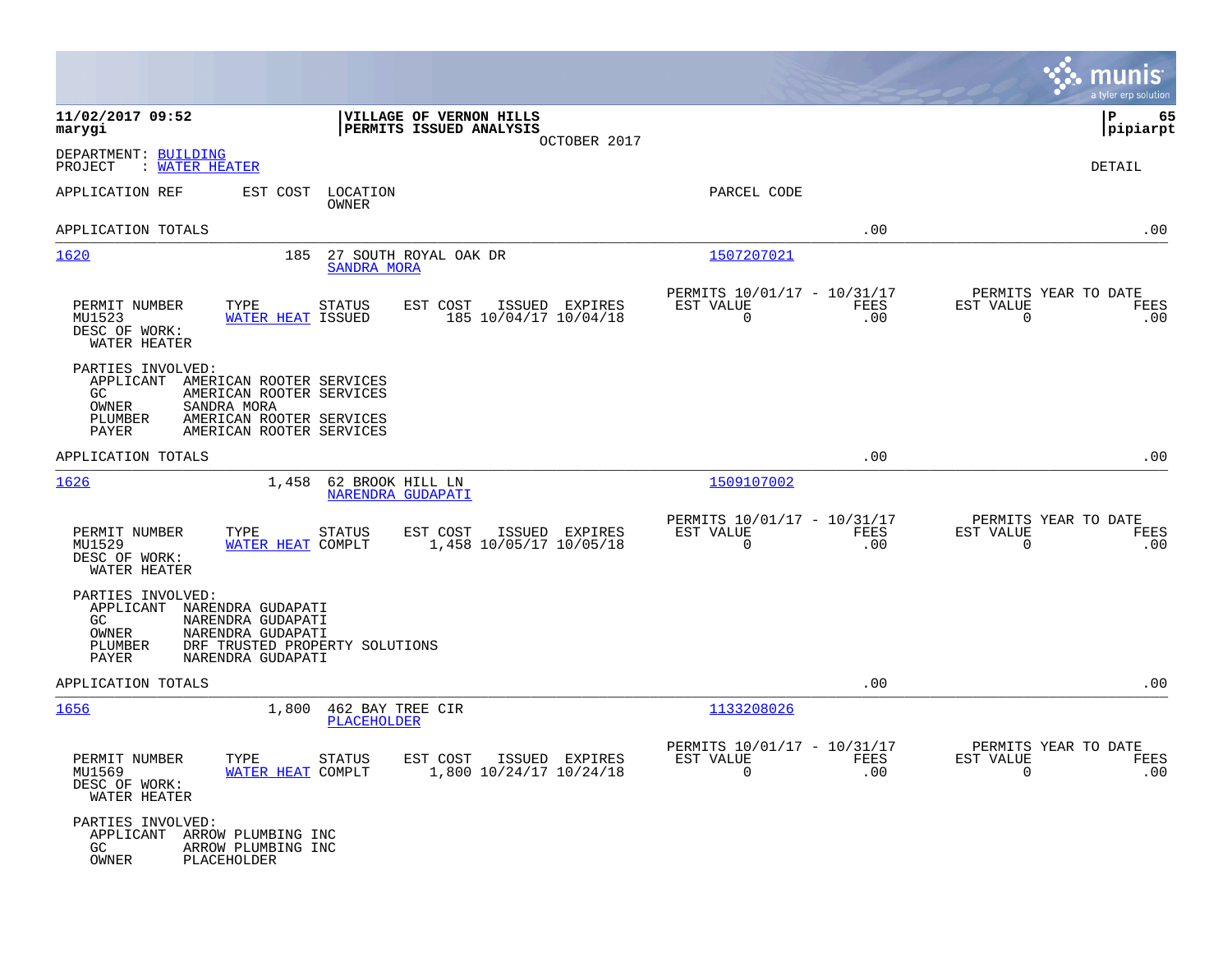|                                                                                  |                                                                                                                            |                                                                        | munis<br>a tyler erp solution                                   |
|----------------------------------------------------------------------------------|----------------------------------------------------------------------------------------------------------------------------|------------------------------------------------------------------------|-----------------------------------------------------------------|
| 11/02/2017 09:52<br>marygi                                                       | VILLAGE OF VERNON HILLS<br>PERMITS ISSUED ANALYSIS<br>OCTOBER 2017                                                         |                                                                        | P<br>66<br> pipiarpt                                            |
| DEPARTMENT: BUILDING<br>PROJECT<br>: WATER HEATER                                |                                                                                                                            |                                                                        | <b>DETAIL</b>                                                   |
| APPLICATION REF                                                                  | EST COST LOCATION<br>OWNER                                                                                                 | PARCEL CODE                                                            |                                                                 |
| PLUMBER<br>PAYER                                                                 | ARROW PLUMBING INC<br>ARROW PLUMBING INC                                                                                   |                                                                        |                                                                 |
| APPLICATION TOTALS                                                               |                                                                                                                            | .00                                                                    | .00                                                             |
| 1666                                                                             | 900<br>115 SARATOGA CT<br>SALAM M & MAHASEN ABDALLAH                                                                       | 1132413091                                                             |                                                                 |
| PERMIT NUMBER<br>MU1576<br>DESC OF WORK:<br>WATER HEATER                         | EST COST<br>ISSUED EXPIRES<br>TYPE<br><b>STATUS</b><br>WATER HEAT COMPLT<br>900 10/13/17 10/13/18                          | PERMITS 10/01/17 - 10/31/17<br>EST VALUE<br>FEES<br>0<br>.00           | PERMITS YEAR TO DATE<br>EST VALUE<br>FEES<br>$\mathbf 0$<br>.00 |
| PARTIES INVOLVED:<br>APPLICANT<br>GC.<br>OWNER<br>PLUMBER<br>ABT<br>PAYER        | MAHASEN H & SALAM M ABDALLAH<br>MAHASEN H & SALAM M ABDALLAH<br>SALAM M & MAHASEN ABDALLAH<br>MAHASEN H & SALAM M ABDALLAH |                                                                        |                                                                 |
| APPLICATION TOTALS                                                               |                                                                                                                            | .00                                                                    | .00                                                             |
| 1668                                                                             | 700<br>5 BIRMINGHAM PL<br>YVES G BORBE                                                                                     | 1504303081                                                             |                                                                 |
| PERMIT NUMBER<br>MU1578<br>DESC OF WORK:<br>WATER HEATER                         | EST COST<br>TYPE<br><b>STATUS</b><br>ISSUED EXPIRES<br>700 10/16/17 10/16/18<br>WATER HEAT COMPLT                          | PERMITS 10/01/17 - 10/31/17<br>EST VALUE<br>FEES<br>$\Omega$<br>.00    | PERMITS YEAR TO DATE<br>EST VALUE<br>FEES<br>$\Omega$<br>.00    |
| PARTIES INVOLVED:<br>APPLICANT<br>GC.<br>OWNER<br>PLUMBER<br><b>DRF</b><br>PAYER | YVES G BORBE<br>YVES G BORBE<br>YVES G BORBE<br>YVES G BORBE                                                               |                                                                        |                                                                 |
| APPLICATION TOTALS                                                               |                                                                                                                            | .00                                                                    | .00                                                             |
| 1669                                                                             | 800<br>380 ROYAL ST GEORGE LN<br>DAVID H & STELLA C SENNING                                                                | 1128303021                                                             |                                                                 |
| PERMIT NUMBER<br>MU1579<br>DESC OF WORK:<br>WATER HEATER                         | EST COST<br>ISSUED EXPIRES<br>TYPE<br>STATUS<br>800 10/16/17 10/16/18<br>WATER HEAT ISSUED                                 | PERMITS 10/01/17 - 10/31/17<br>EST VALUE<br>FEES<br>$\mathbf 0$<br>.00 | PERMITS YEAR TO DATE<br>EST VALUE<br>FEES<br>$\mathbf 0$<br>.00 |
| PARTIES INVOLVED:<br>APPLICANT ALL STAR PLUMBING                                 |                                                                                                                            |                                                                        |                                                                 |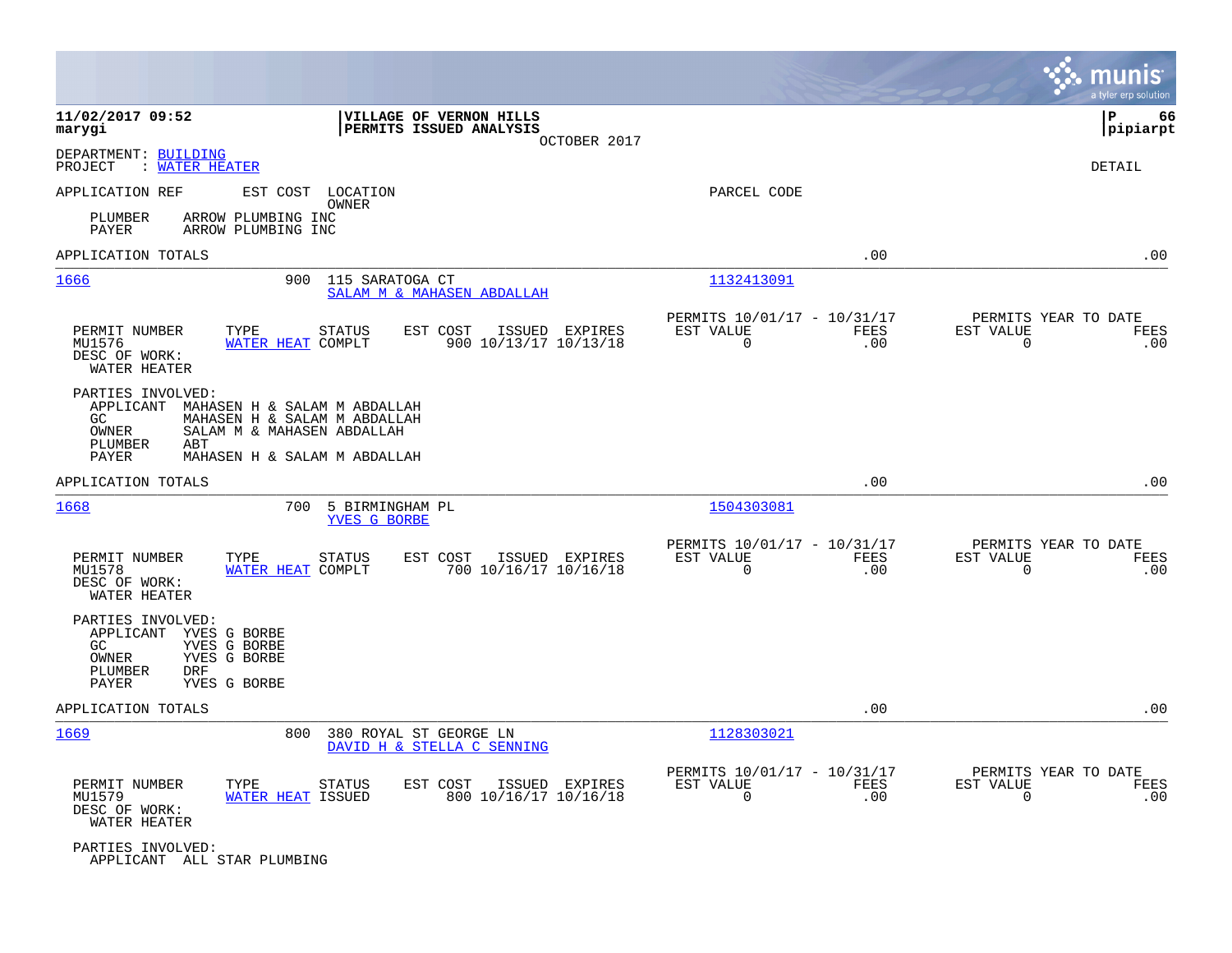|                                                                                                                                                                                                   |                                                                               | munis<br>a tyler erp solution                                   |
|---------------------------------------------------------------------------------------------------------------------------------------------------------------------------------------------------|-------------------------------------------------------------------------------|-----------------------------------------------------------------|
| 11/02/2017 09:52<br>VILLAGE OF VERNON HILLS<br>PERMITS ISSUED ANALYSIS<br>marygi<br>OCTOBER 2017                                                                                                  |                                                                               | l P<br>67<br> pipiarpt                                          |
| DEPARTMENT: BUILDING<br>: WATER HEATER<br>PROJECT                                                                                                                                                 |                                                                               | <b>DETAIL</b>                                                   |
| APPLICATION REF<br>EST COST LOCATION<br>OWNER<br>ALL STAR PLUMBING<br>GC.<br>DAVID H & STELLA C SENNING<br>OWNER<br>ALL STAR PLUMBING<br>PLUMBER<br><b>PAYER</b><br>ALL STAR PLUMBING             | PARCEL CODE                                                                   |                                                                 |
| APPLICATION TOTALS                                                                                                                                                                                | .00                                                                           | .00                                                             |
| 1670<br>800<br>181 COLONIAL DR<br><b>JIM CHANG</b>                                                                                                                                                | 1128108079                                                                    |                                                                 |
| PERMIT NUMBER<br>TYPE<br>EST COST<br>ISSUED EXPIRES<br>STATUS<br>WATER HEAT ISSUED<br>800 10/16/17 10/16/18<br>MU1580<br>DESC OF WORK:<br>WATER HEATER                                            | PERMITS 10/01/17 - 10/31/17<br>EST VALUE<br><b>FEES</b><br>$\mathbf 0$<br>.00 | PERMITS YEAR TO DATE<br>EST VALUE<br><b>FEES</b><br>0<br>.00    |
| PARTIES INVOLVED:<br>APPLICANT ALL STAR PLUMBING<br>ALL STAR PLUMBING<br>GC<br>OWNER<br>JIM CHANG<br>PLUMBER<br>ALL STAR PLUMBING<br>ALL STAR PLUMBING<br>PAYER                                   |                                                                               |                                                                 |
| APPLICATION TOTALS                                                                                                                                                                                | .00                                                                           | .00                                                             |
| 1689<br>1,200 4 MONTEREY DR<br>JASON TOMLINSON & MOLLY C JONES                                                                                                                                    | 1505413014                                                                    |                                                                 |
| <b>STATUS</b><br>EST COST<br>PERMIT NUMBER<br>TYPE<br>ISSUED EXPIRES<br>1,200 10/19/17 10/19/18<br>MU1598<br>WATER HEAT COMPLT<br>DESC OF WORK:<br>WATER HEATER                                   | PERMITS 10/01/17 - 10/31/17<br>EST VALUE<br>FEES<br>$\Omega$<br>.00           | PERMITS YEAR TO DATE<br>EST VALUE<br>FEES<br>$\mathbf 0$<br>.00 |
| PARTIES INVOLVED:<br>APPLICANT ARROW PLUMBING INC<br>GC.<br>ARROW PLUMBING INC<br>OWNER<br>JASON TOMLINSON & MOLLY C JONES<br>ARROW PLUMBING INC<br>PLUMBER<br><b>PAYER</b><br>ARROW PLUMBING INC |                                                                               |                                                                 |
| APPLICATION TOTALS                                                                                                                                                                                | .00                                                                           | .00                                                             |
| 1702<br>1,100 304 ABBEY LN<br>BEATRICE R BYKOFF                                                                                                                                                   | 1505430006                                                                    |                                                                 |
| PERMIT NUMBER<br>TYPE<br>EST COST<br>ISSUED EXPIRES<br>STATUS<br>1,100 10/23/17 10/23/18<br>MU1607<br>WATER HEAT COMPLT<br>DESC OF WORK:<br>WATER HEATER                                          | PERMITS 10/01/17 - 10/31/17<br>EST VALUE<br>FEES<br>$\Omega$<br>.00           | PERMITS YEAR TO DATE<br>EST VALUE<br>FEES<br>.00<br>0           |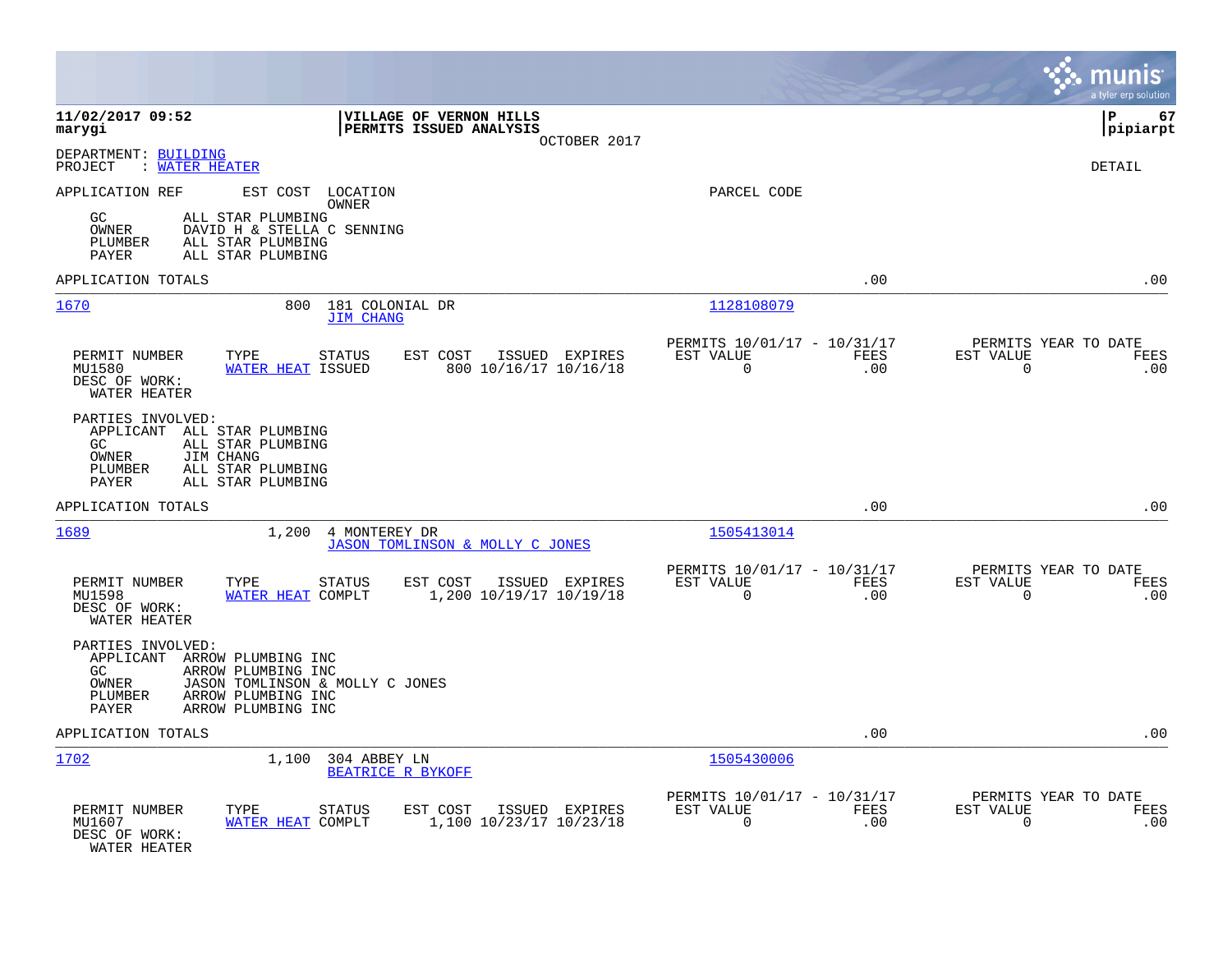|                                                                                                                                                                                                                                                |                                                         |             | munis<br>a tyler erp solution                                             |
|------------------------------------------------------------------------------------------------------------------------------------------------------------------------------------------------------------------------------------------------|---------------------------------------------------------|-------------|---------------------------------------------------------------------------|
| 11/02/2017 09:52<br>VILLAGE OF VERNON HILLS<br>marygi<br>PERMITS ISSUED ANALYSIS<br>OCTOBER 2017                                                                                                                                               |                                                         |             | lР<br>68<br> pipiarpt                                                     |
| DEPARTMENT: BUILDING<br>PROJECT<br>: WATER HEATER                                                                                                                                                                                              |                                                         |             | DETAIL                                                                    |
| APPLICATION REF<br>EST COST<br>LOCATION<br>OWNER<br>PARTIES INVOLVED:<br>APPLICANT<br>BEATRICE R BYKOFF<br>BEATRICE R BYKOFF<br>GC<br>OWNER<br>BEATRICE R BYKOFF<br>PLUMBER<br>ABT<br>PAYER<br>BEATRICE R BYKOFF                               | PARCEL CODE                                             |             |                                                                           |
| APPLICATION TOTALS                                                                                                                                                                                                                             |                                                         | .00         | .00                                                                       |
| 1711<br>900<br>308E ARDMORE CT<br>SCOTT M BROWN & RENEE M BROWN                                                                                                                                                                                | 1505403005                                              |             |                                                                           |
| PERMIT NUMBER<br>TYPE<br>EST COST<br>ISSUED EXPIRES<br>STATUS<br>900 10/24/17 10/24/18<br>MU1615<br>WATER HEAT ISSUED<br>DESC OF WORK:<br>WATER HEATER                                                                                         | PERMITS 10/01/17 - 10/31/17<br>EST VALUE<br>$\mathbf 0$ | FEES<br>.00 | PERMITS YEAR TO DATE<br>EST VALUE<br>FEES<br>$\Omega$<br>.00              |
| PARTIES INVOLVED:<br>APPLICANT<br>SCOTT M BROWN & RENEE M BROWN<br>GC<br>SCOTT M BROWN & RENEE M BROWN<br>OWNER<br>SCOTT M BROWN & RENEE M BROWN<br>DRF TRUSTED PROPERTY SOLUTIONS<br>PLUMBER<br><b>PAYER</b><br>SCOTT M BROWN & RENEE M BROWN |                                                         |             |                                                                           |
| APPLICATION TOTALS                                                                                                                                                                                                                             |                                                         | .00         | .00                                                                       |
| 1718<br>1,500<br>1018 CUMBERLAND CT<br>THOMAS A ECKMANN, TRUSTEE                                                                                                                                                                               | 1132411007                                              |             |                                                                           |
| PERMIT NUMBER<br>EST COST<br>ISSUED EXPIRES<br>TYPE<br><b>STATUS</b><br>MU1625<br>WATER HEAT COMPLT<br>1,500 10/26/17 10/26/18<br>DESC OF WORK:<br>WATER HEATER                                                                                | PERMITS 10/01/17 - 10/31/17<br>EST VALUE<br>$\mathbf 0$ | FEES<br>.00 | PERMITS YEAR TO DATE<br>EST VALUE<br><b>FEES</b><br>$\overline{0}$<br>.00 |
| PARTIES INVOLVED:<br>APPLICANT<br>THOMAS A ECKMANN, TRUSTEE<br>GC<br>THOMAS A ECKMANN, TRUSTEE<br>OWNER<br>THOMAS A ECKMANN, TRUSTEE<br>PLUMBER<br>DRF TRUSTED PROPERTY SOLUTIONS<br>PAYER<br>THOMAS A ECKMANN, TRUSTEE                        |                                                         |             |                                                                           |
| APPLICATION TOTALS<br>PROJECT TOTALS                                                                                                                                                                                                           | $\Omega$                                                | .00<br>.00  | .00<br>$\Omega$<br>.00                                                    |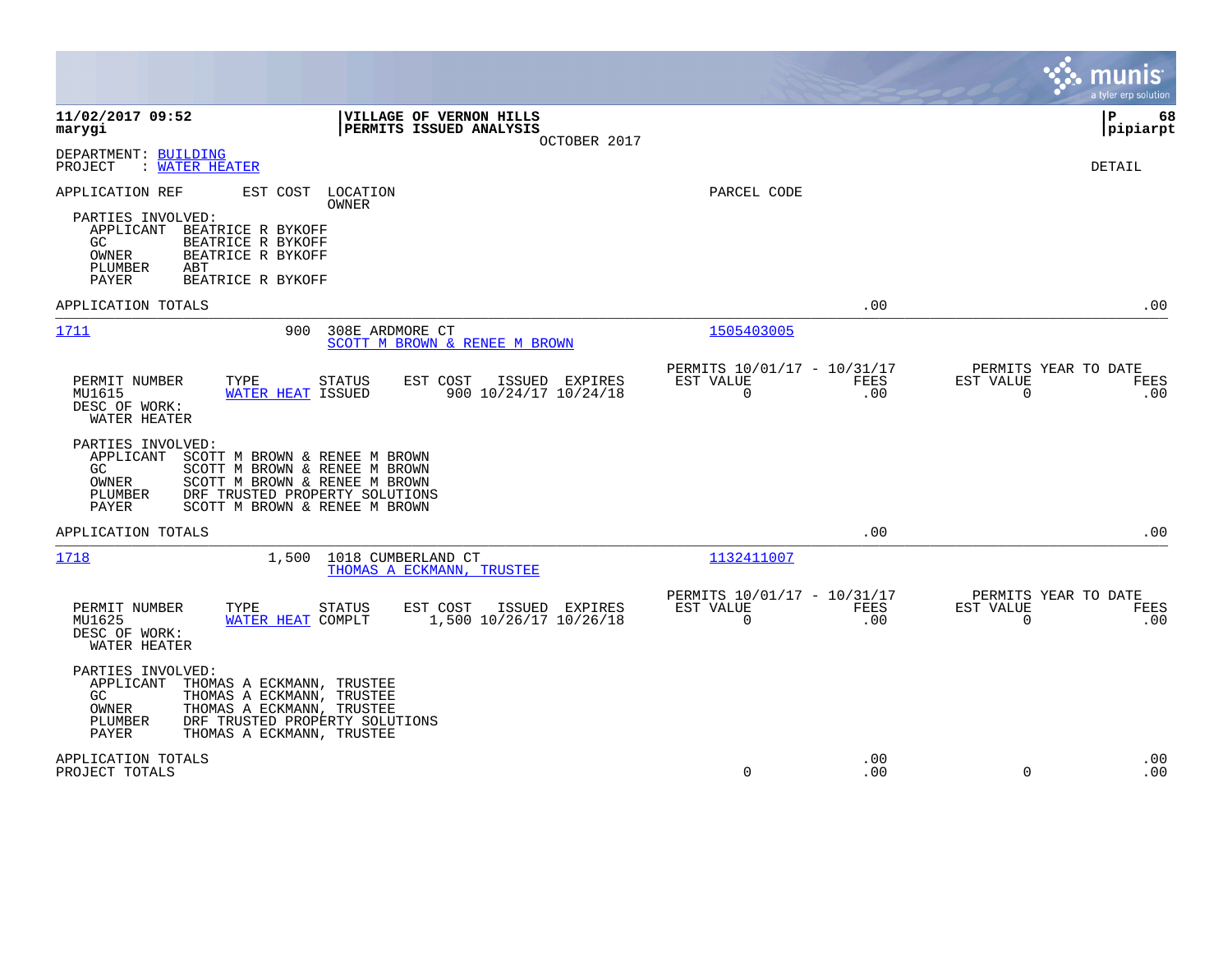|                                                                                                                                                         |                                                    |                                                                  |                                                                           |                       |                                                                 | munis<br>a tyler erp solution |
|---------------------------------------------------------------------------------------------------------------------------------------------------------|----------------------------------------------------|------------------------------------------------------------------|---------------------------------------------------------------------------|-----------------------|-----------------------------------------------------------------|-------------------------------|
| 11/02/2017 09:52<br>marygi                                                                                                                              | VILLAGE OF VERNON HILLS<br>PERMITS ISSUED ANALYSIS | OCTOBER 2017                                                     |                                                                           |                       |                                                                 | 69<br>ΙP<br> pipiarpt         |
| DEPARTMENT: BUILDING<br>PROJECT<br>: <u>CO/CART/KIOSK</u>                                                                                               |                                                    |                                                                  |                                                                           |                       |                                                                 | DETAIL                        |
| APPLICATION REF<br>EST COST                                                                                                                             | LOCATION<br>OWNER                                  |                                                                  | PARCEL CODE                                                               |                       |                                                                 |                               |
| 1686<br>$\Omega$                                                                                                                                        | 1040 HAWTHORN CTR<br>CENTENNIAL                    |                                                                  | 1133401086                                                                |                       |                                                                 |                               |
| TYPE<br>PERMIT NUMBER<br>MU1592<br>$CO-C/K$<br>DESC OF WORK:<br>CERT OF OCC<br>POLAR X<br>PARTIES INVOLVED:                                             | EST COST<br>STATUS<br><b>ISSUED</b>                | ISSUED EXPIRES<br>$0$ 10/17/17 10/17/18                          | PERMITS 10/01/17 - 10/31/17<br>EST VALUE<br>$\overline{0}$                | FEES<br>100.00        | PERMITS YEAR TO DATE<br>EST VALUE<br>$\mathbf 0$                | FEES<br>100.00                |
| APPLICANT<br>POLAR X ORNAMENTS<br>POLAR X ORNAMENTS<br>GC.<br><b>OCCUPANT</b><br>POLAR X ORNAMENTS<br>OWNER<br>CENTENNIAL<br>PAYER<br>POLAR X ORNAMENTS |                                                    |                                                                  |                                                                           |                       |                                                                 |                               |
| APPLICATION TOTALS                                                                                                                                      |                                                    |                                                                  |                                                                           | 100.00                |                                                                 | 100.00                        |
| 1712                                                                                                                                                    | 0 1175 HAWTHORN CTR<br>CENTENNIAL                  |                                                                  | 1133401086                                                                |                       |                                                                 |                               |
| PERMIT NUMBER<br>TYPE<br>MU1627<br>CO NO FEE<br>MU1617<br>$CO-C/K$<br>DESC OF WORK:<br>CO - KAYNAR                                                      | STATUS<br>EST COST<br>COMPLT<br>COMPLT             | ISSUED EXPIRES<br>$0$ 10/26/17 10/27/18<br>$0$ 10/24/17 10/27/18 | PERMITS 10/01/17 - 10/31/17<br>EST VALUE<br>$\mathbf 0$<br>$\mathbf 0$    | FEES<br>.00<br>100.00 | PERMITS YEAR TO DATE<br>EST VALUE<br>$\mathbf 0$<br>$\mathbf 0$ | FEES<br>.00<br>100.00         |
| PARTIES INVOLVED:<br>APPLICANT<br>KAYNAR LLC<br>GC<br>KAYNAR LLC<br><b>OCCUPANT</b><br>KAYNAR LLC<br>OWNER<br>CENTENNIAL<br><b>PAYER</b><br>KAYNAR LLC  |                                                    |                                                                  |                                                                           |                       |                                                                 |                               |
| APPLICATION TOTALS                                                                                                                                      |                                                    |                                                                  |                                                                           | 100.00                |                                                                 | 100.00                        |
| 1713<br>$\Omega$                                                                                                                                        | 9010 HAWTHORN CTR<br>CENTENNIAL                    |                                                                  | 1133401086                                                                |                       |                                                                 |                               |
| PERMIT NUMBER<br>TYPE<br>MU1626<br>CO NO FEE<br>MU1616<br>$CO-C/K$<br>DESC OF WORK:<br>CO: CART                                                         | <b>STATUS</b><br>EST COST<br>COMPLT<br>COMPLT      | ISSUED EXPIRES<br>0 10/26/17 10/27/18<br>$0$ 10/24/17 10/27/18   | PERMITS 10/01/17 - 10/31/17<br>EST VALUE<br>$\overline{\phantom{0}}$<br>0 | FEES<br>.00<br>100.00 | PERMITS YEAR TO DATE<br>EST VALUE<br>$\overline{0}$<br>0        | FEES<br>.00<br>100.00         |
| PARTIES INVOLVED:<br>APPLICANT<br>KAYNAR LLC<br>GC<br>KAYNAR LLC<br>OCCUPANT<br>KAYNAR LLC                                                              |                                                    |                                                                  |                                                                           |                       |                                                                 |                               |

**Contract**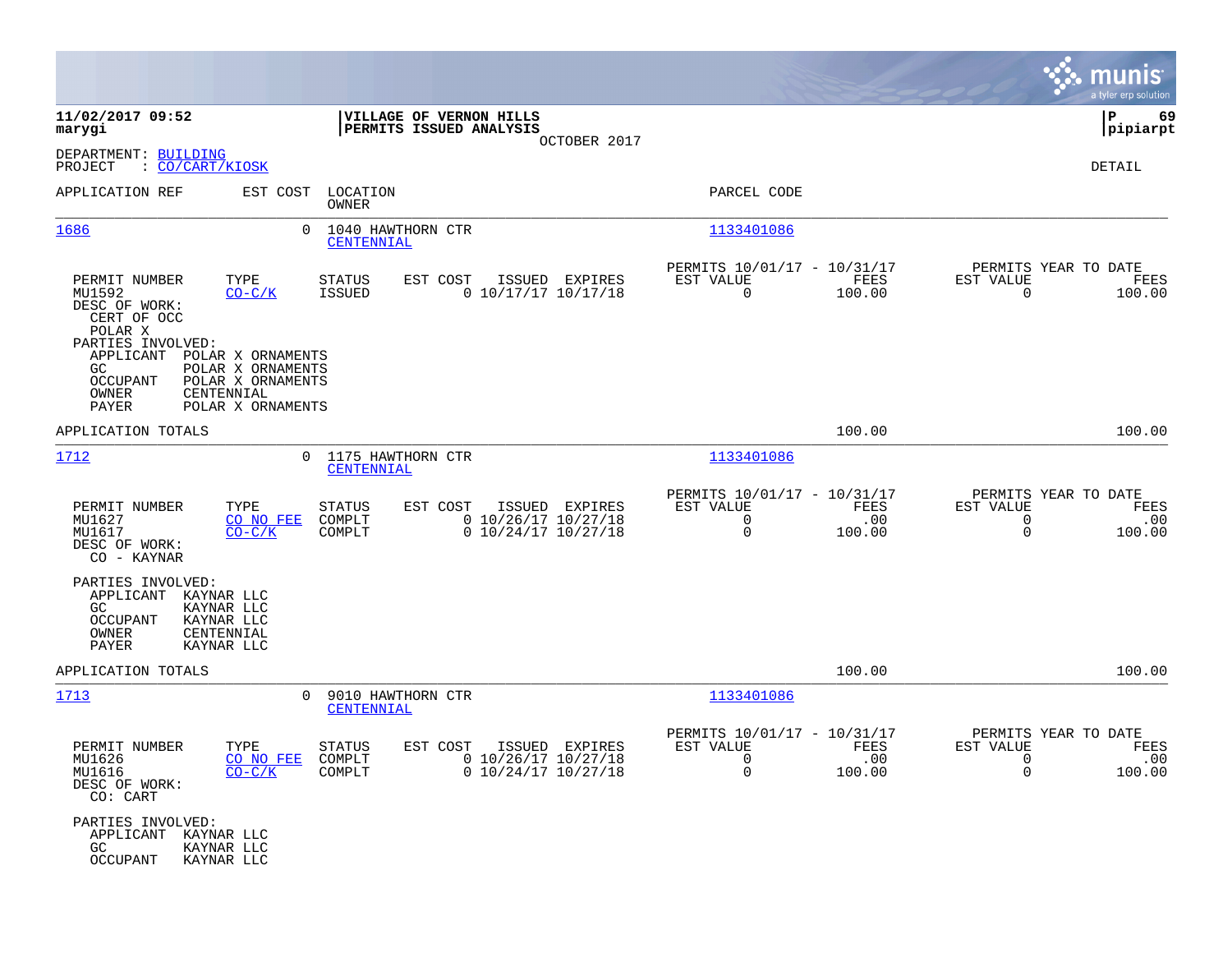|                                                                                                                                                                 |                                                                                                                        |                       |                                             | <b>munis</b><br>a tyler erp solution |
|-----------------------------------------------------------------------------------------------------------------------------------------------------------------|------------------------------------------------------------------------------------------------------------------------|-----------------------|---------------------------------------------|--------------------------------------|
| 11/02/2017 09:52<br>VILLAGE OF VERNON HILLS<br>PERMITS ISSUED ANALYSIS<br>marygi                                                                                | OCTOBER 2017                                                                                                           |                       |                                             | 70<br>P<br> pipiarpt                 |
| DEPARTMENT: BUILDING<br>: CO/CART/KIOSK<br>PROJECT                                                                                                              |                                                                                                                        |                       |                                             | <b>DETAIL</b>                        |
| APPLICATION REF<br>EST COST<br>LOCATION<br>OWNER<br>OWNER<br>CENTENNIAL<br><b>PAYER</b><br>KAYNAR LLC                                                           | PARCEL CODE                                                                                                            |                       |                                             |                                      |
| APPLICATION TOTALS                                                                                                                                              |                                                                                                                        | 100.00                |                                             | 100.00                               |
| 1714<br>1180 HAWTHORN CTR<br>$\Omega$<br>CENTENNIAL                                                                                                             | 1133401086                                                                                                             |                       |                                             |                                      |
| PERMIT NUMBER<br>TYPE<br><b>STATUS</b><br>EST COST<br>ISSUED<br>MU1628<br>COMPLT<br>CO NO FEE<br>MU1618<br>$CO-C/K$<br>COMPLT<br>DESC OF WORK:<br>CO KAYNAR LLC | PERMITS 10/01/17 - 10/31/17<br>EST VALUE<br>EXPIRES<br>$0$ 10/26/17 10/27/18<br>0<br>$0$ 10/24/17 10/27/18<br>$\Omega$ | FEES<br>.00<br>100.00 | PERMITS YEAR TO DATE<br>EST VALUE<br>0<br>0 | FEES<br>.00<br>100.00                |
| PARTIES INVOLVED:<br>APPLICANT<br>KAYNAR LLC<br>GC<br>KAYNAR LLC<br>OCCUPANT<br>KAYNAR LLC<br>OWNER<br>CENTENNIAL<br>PAYER<br>KAYNAR LLC                        |                                                                                                                        |                       |                                             |                                      |
| APPLICATION TOTALS<br>PROJECT TOTALS                                                                                                                            | 0                                                                                                                      | 100.00<br>400.00      | 0                                           | 100.00<br>400.00                     |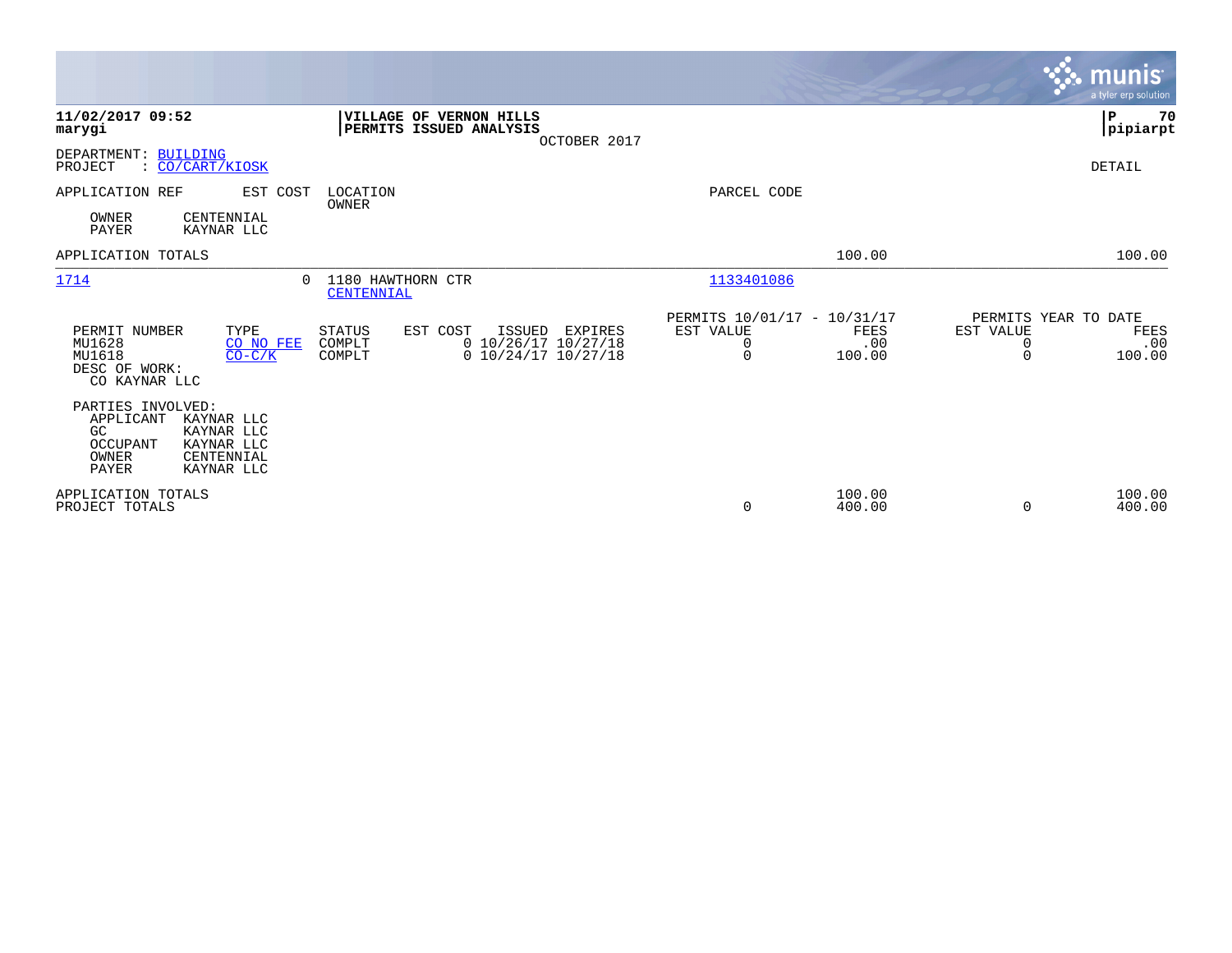|                                                                                                                   |                                                                                                                              |                                |                                                               |              |                                                         |                  |                                                  | munis<br>a tyler erp solution |
|-------------------------------------------------------------------------------------------------------------------|------------------------------------------------------------------------------------------------------------------------------|--------------------------------|---------------------------------------------------------------|--------------|---------------------------------------------------------|------------------|--------------------------------------------------|-------------------------------|
| 11/02/2017 09:52<br>marygi                                                                                        |                                                                                                                              |                                | VILLAGE OF VERNON HILLS<br>PERMITS ISSUED ANALYSIS            | OCTOBER 2017 |                                                         |                  |                                                  | ∣P<br>71<br> pipiarpt         |
| DEPARTMENT: BUILDING<br>PROJECT<br>: <u>SIGN</u>                                                                  |                                                                                                                              |                                |                                                               |              |                                                         |                  |                                                  | DETAIL                        |
| APPLICATION REF                                                                                                   | EST COST                                                                                                                     | LOCATION<br>OWNER              |                                                               |              | PARCEL CODE                                             |                  |                                                  |                               |
| 1464                                                                                                              | 4,700                                                                                                                        | WINIX AMERICA                  | 220 NORTH FAIRWAY DR                                          |              | 1504303168                                              |                  |                                                  |                               |
| PERMIT NUMBER<br>MU1498<br>DESC OF WORK:<br>SIGN: WINIX                                                           | TYPE<br><b>SIGN</b>                                                                                                          | <b>STATUS</b><br><b>ISSUED</b> | ISSUED EXPIRES<br>EST COST<br>4,700 10/02/17 10/02/18         |              | PERMITS 10/01/17 - 10/31/17<br>EST VALUE<br>$\mathbf 0$ | FEES<br>101.00   | PERMITS YEAR TO DATE<br>EST VALUE<br>$\Omega$    | FEES<br>101.00                |
| PARTIES INVOLVED:<br>APPLICANT<br>ELECTRICIA CENTRAL STATES SIGNS<br>GC.<br>OCCUPANT<br>OWNER<br>PAYER<br>SIGN    | CENTRAL STATES SIGNS<br>MARK YOUR SPACE INC<br>WINIX AMERICA<br>WINIX AMERICA<br>MARK YOUR SPACE INC<br>CENTRAL STATES SIGNS |                                |                                                               |              |                                                         |                  |                                                  |                               |
| APPLICATION TOTALS                                                                                                |                                                                                                                              |                                |                                                               |              |                                                         | 101.00           |                                                  | 101.00                        |
| 1466                                                                                                              | 61,000                                                                                                                       | MENARD, INC                    | 1860 NORTH MILWAUKEE AVE                                      |              | 1128413065                                              |                  |                                                  |                               |
| PERMIT NUMBER<br>MU1619<br>DESC OF WORK:<br>MENARDS: VARIOUS WALLS SIGNS AND 2 MONUMENT SIGNS                     | TYPE<br><b>SIGN</b>                                                                                                          | <b>STATUS</b><br><b>ISSUED</b> | ISSUED EXPIRES<br>EST COST<br>61,000 10/25/17 10/25/18        |              | PERMITS 10/01/17 - 10/31/17<br>EST VALUE<br>$\Omega$    | FEES<br>1,441.00 | PERMITS YEAR TO DATE<br>EST VALUE<br>$\mathbf 0$ | FEES<br>1,441.00              |
| PARTIES INVOLVED:<br>APPLICANT<br>ELECTRICIA KOEHLER ELECTRIC CO INC<br>GC.<br>OCCUPANT<br>OWNER<br>PAYER<br>SIGN | JONES SIGN CO<br>JONES SIGN CO<br>MENARD, INC<br>MENARD, INC<br>JONES SIGN CO<br>BRIGHT LIGHT SIGN                           |                                |                                                               |              |                                                         |                  |                                                  |                               |
| APPLICATION TOTALS                                                                                                |                                                                                                                              |                                |                                                               |              |                                                         | 1,441.00         |                                                  | 1,441.00                      |
| 1500                                                                                                              | 8,000                                                                                                                        |                                | 701 NORTH MILWAUKEE AVE 246<br>INLAND REAL ESTATE CORPORATION |              | 1503102018                                              |                  |                                                  |                               |
| PERMIT NUMBER<br>MU1560<br>DESC OF WORK:<br>SIGN AND AWNINGS                                                      | TYPE<br><b>SIGN</b>                                                                                                          | STATUS<br><b>ISSUED</b>        | EST COST<br>ISSUED EXPIRES<br>8,000 10/12/17 10/12/18         |              | PERMITS 10/01/17 - 10/31/17<br>EST VALUE<br>$\mathbf 0$ | FEES<br>124.00   | PERMITS YEAR TO DATE<br>EST VALUE<br>$\mathbf 0$ | FEES<br>124.00                |
| PARTIES INVOLVED:<br>APPLICANT SATURN SIGNS                                                                       |                                                                                                                              |                                |                                                               |              |                                                         |                  |                                                  |                               |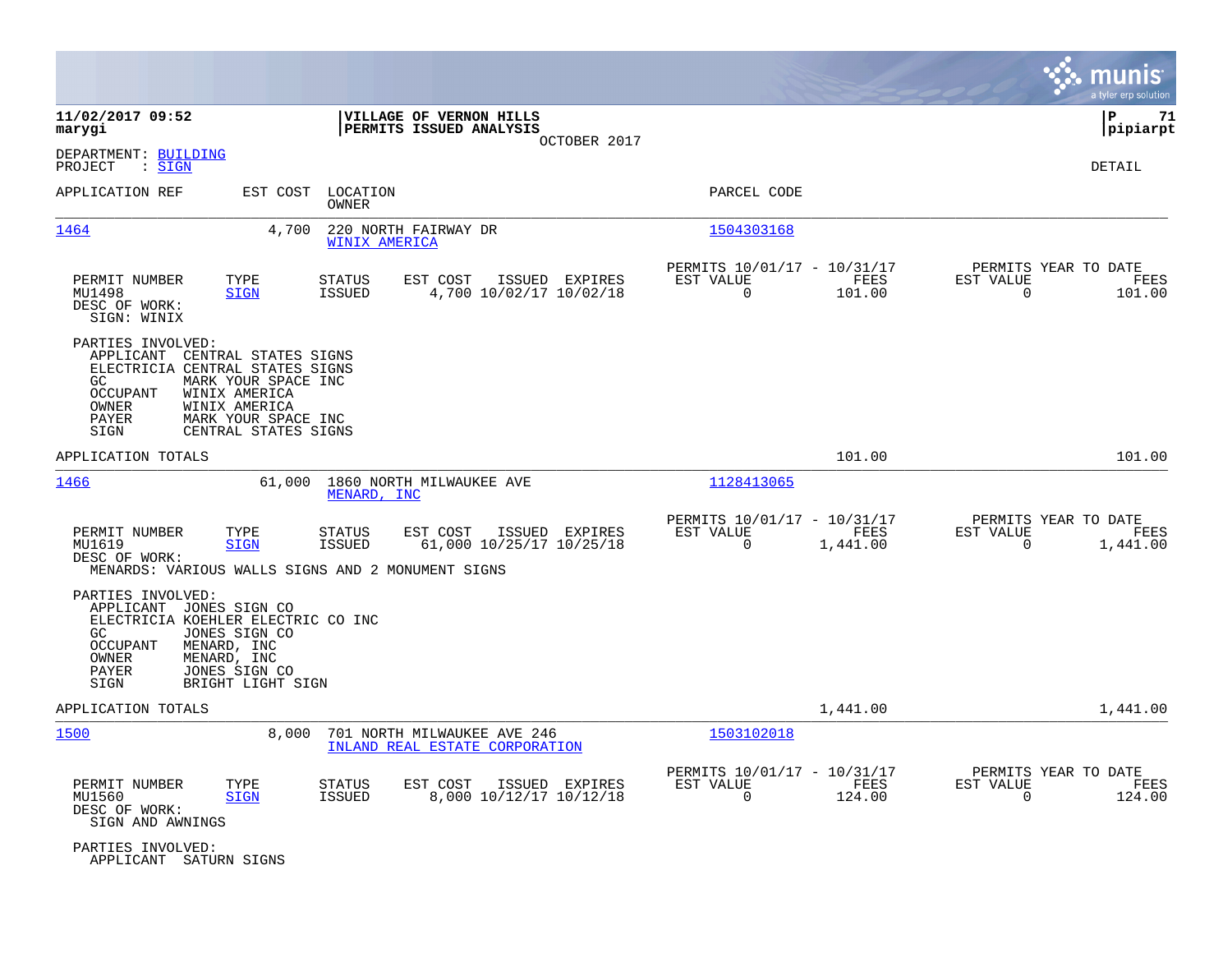|                                                                                                                                                                                                                                     |                                                                                  |                                                         |                    |                          | munis<br>a tyler erp solution          |
|-------------------------------------------------------------------------------------------------------------------------------------------------------------------------------------------------------------------------------------|----------------------------------------------------------------------------------|---------------------------------------------------------|--------------------|--------------------------|----------------------------------------|
| 11/02/2017 09:52<br>marygi                                                                                                                                                                                                          | VILLAGE OF VERNON HILLS<br>PERMITS ISSUED ANALYSIS<br>OCTOBER 2017               |                                                         |                    |                          | lР<br>72<br> pipiarpt                  |
| DEPARTMENT: BUILDING<br>: <u>SIGN</u><br>PROJECT                                                                                                                                                                                    |                                                                                  |                                                         |                    |                          | <b>DETAIL</b>                          |
| APPLICATION REF<br>EST COST                                                                                                                                                                                                         | LOCATION<br>OWNER                                                                | PARCEL CODE                                             |                    |                          |                                        |
| SATURN SIGNS<br>GC<br><b>OCCUPANT</b><br>LIL KICKERS<br>OWNER<br>INLAND REAL ESTATE CORPORATION<br><b>PAYER</b><br>SATURN SIGNS<br>SATURN SIGNS<br>SIGN                                                                             |                                                                                  |                                                         |                    |                          |                                        |
| APPLICATION TOTALS                                                                                                                                                                                                                  |                                                                                  |                                                         | 124.00             |                          | 124.00                                 |
| 1549<br>1,094                                                                                                                                                                                                                       | 175E HAWTHORN PKY<br><b>NICOLE OUIGLEY</b>                                       | 1133303003                                              |                    |                          |                                        |
| PERMIT NUMBER<br>TYPE<br>MU1555<br><b>SIGN</b><br>DESC OF WORK:<br>REAL ESTATE SIGNS                                                                                                                                                | STATUS<br>EST COST<br>ISSUED EXPIRES<br><b>ISSUED</b><br>1,094 10/10/17 10/10/18 | PERMITS 10/01/17 - 10/31/17<br>EST VALUE<br>$\Omega$    | FEES<br>75.00      | EST VALUE<br>$\Omega$    | PERMITS YEAR TO DATE<br>FEES<br>75.00  |
| PARTIES INVOLVED:<br>APPLICANT CNC GRAPHICS<br>GC<br>CNC GRAPHICS<br>OWNER<br>NICOLE QUIGLEY<br>CNC GRAPHICS<br><b>PAYER</b><br>CNC GRAPHICS<br>SIGN                                                                                |                                                                                  |                                                         |                    |                          |                                        |
| APPLICATION TOTALS                                                                                                                                                                                                                  |                                                                                  |                                                         | 75.00              |                          | 75.00                                  |
| 1612<br>500                                                                                                                                                                                                                         | 750 FOREST EDGE DR<br>750 FOREST EDGE LLC                                        | 1515101048                                              |                    |                          |                                        |
| PERMIT NUMBER<br>TYPE<br>MU1605<br><b>SIGN</b><br>DESC OF WORK:<br>SIGN                                                                                                                                                             | ISSUED EXPIRES<br>STATUS<br>EST COST<br><b>ISSUED</b><br>500 10/20/17 10/20/18   | PERMITS 10/01/17 - 10/31/17<br>EST VALUE<br>$\mathbf 0$ | FEES<br>111.00     | EST VALUE<br>$\mathbf 0$ | PERMITS YEAR TO DATE<br>FEES<br>111.00 |
| PARTIES INVOLVED:<br>APPLICANT<br>HOFFMAN VOGLER COMPANY<br>GC<br>ATC FOREST EDGE<br><b>OCCUPANT</b><br>HOFFMAN VOGLER COMPANY<br>OWNER<br>750 FOREST EDGE LLC<br>PAYER<br>HOFFMAN VOGLER COMPANY<br>HOFFMAN VOGLER COMPANY<br>SIGN |                                                                                  |                                                         |                    |                          |                                        |
| APPLICATION TOTALS<br>PROJECT TOTALS                                                                                                                                                                                                |                                                                                  | $\mathbf 0$                                             | 111.00<br>1,852.00 | $\Omega$                 | 111.00<br>1,852.00                     |
| DEPARTMENT TOTALS                                                                                                                                                                                                                   |                                                                                  | 11,676,000                                              | 167,066.00         | 11,676,000               | 167,066.00                             |
| REPORT TOTALS                                                                                                                                                                                                                       |                                                                                  | 11,676,000                                              | 167,066.00         | 11,676,000               | 167,066.00                             |
|                                                                                                                                                                                                                                     | PERMITS ISSUED                                                                   | 163                                                     |                    | 163                      |                                        |